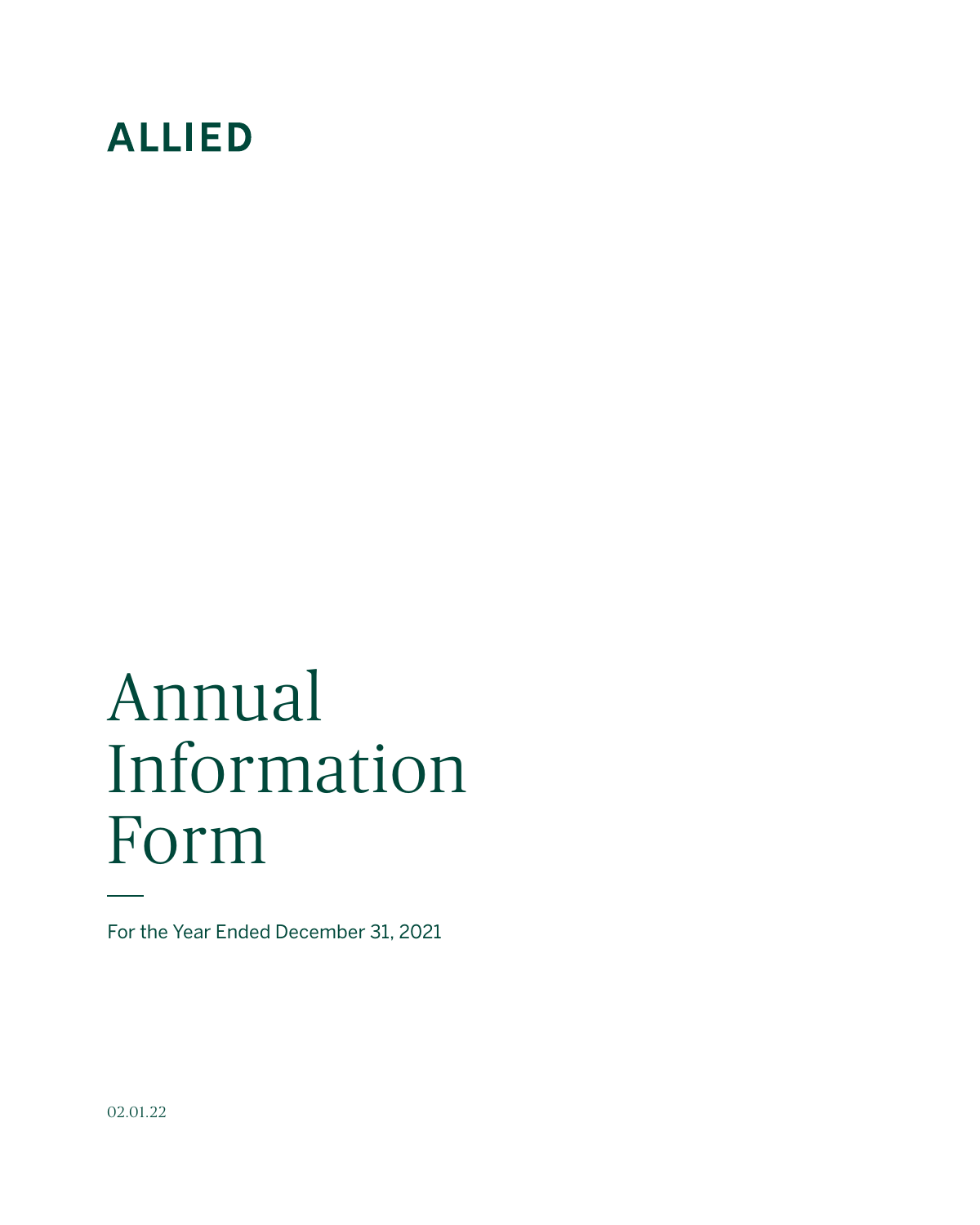### Contents

|                                | <b>DECLARATION OF TRUST</b><br>AND DESCRIPTION OF UNITS 81 |
|--------------------------------|------------------------------------------------------------|
| NON-IFRS FINANCIAL MEASURES5   |                                                            |
|                                | PRICE RANGE AND                                            |
| FORWARD-LOOKING STATEMENTS 7   | <b>TRADING VOLUME</b>                                      |
|                                | OF THE UNITS 83                                            |
| <b>BUSINESS OVERVIEW</b>       |                                                            |
|                                | SENIOR UNSECURED DEBENTURES 85                             |
|                                |                                                            |
| ENVIRONMENTAL, SOCIAL          | CREDIT RATINGS 86                                          |
| AND GOVERNANCE12               |                                                            |
|                                | DISTRIBUTIONS AND<br>DISTRIBUTION POLICY88                 |
| OUTLOOK15                      |                                                            |
|                                | UNITHOLDERS' RIGHTS PLAN 90                                |
|                                |                                                            |
|                                |                                                            |
| RECENT DEVELOPMENTS 18         |                                                            |
| PROPERTY PORTFOLIO21           | <b>TRANSFER AGENT</b>                                      |
|                                | AND REGISTRAR95                                            |
| RISK FACTORS 54                |                                                            |
|                                |                                                            |
| <b>MANAGEMENT'S DISCUSSION</b> |                                                            |
| AND ANALYSIS OF RESULTS        | MATERIAL CONTRACTS 97                                      |
| OF OPERATIONS AND              |                                                            |
| FINANCIAL CONDITION 66         | ADDITIONAL INFORMATION98                                   |
|                                |                                                            |
| MANAGEMENT OF ALLIED 67        | EXHIBIT A -                                                |
|                                | <b>AUDIT COMMITTEE</b><br>TERMS OF REFERENCE99             |
| <b>INVESTMENT GUIDELINES</b>   |                                                            |
| AND OPERATING POLICIES. 75     |                                                            |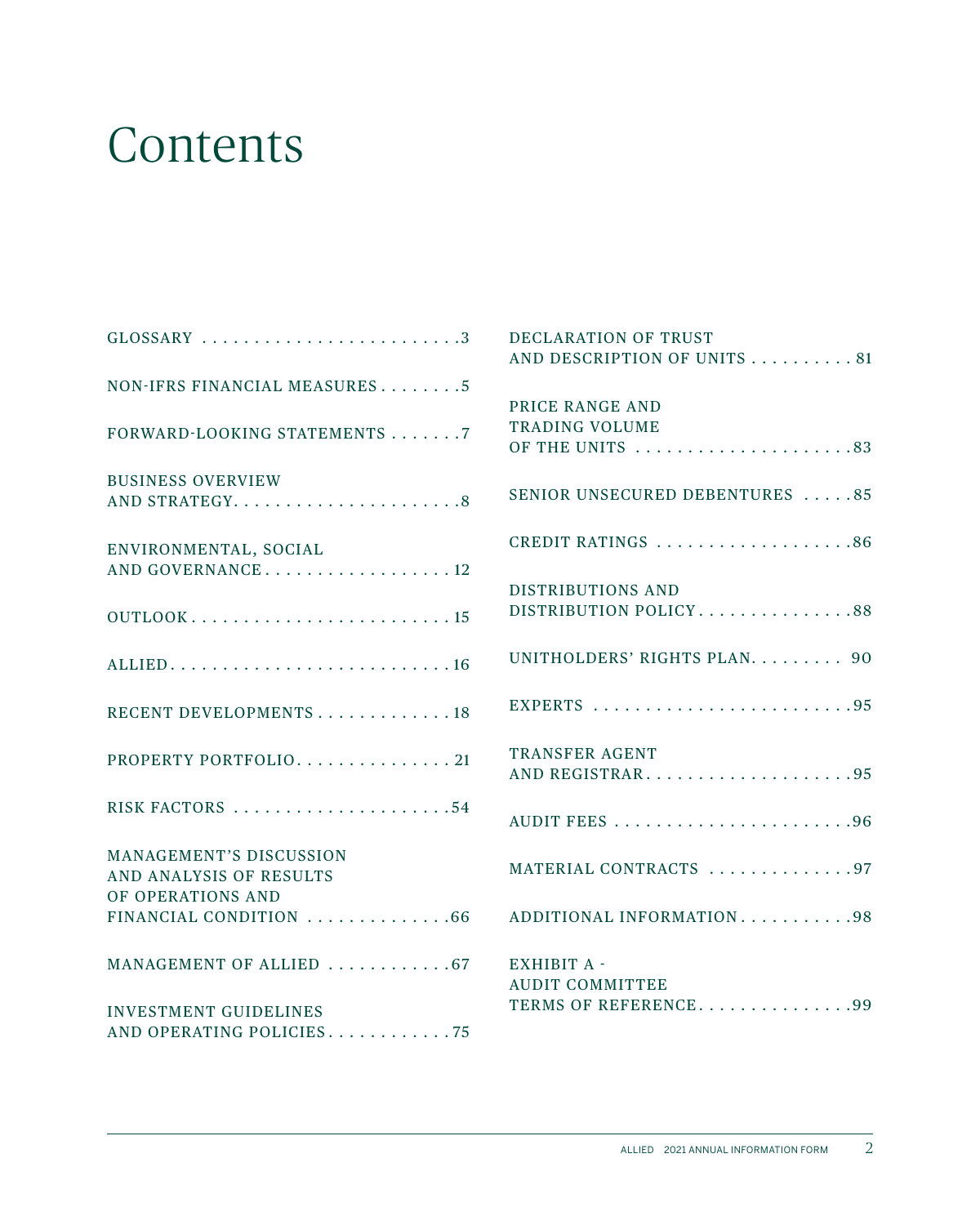### Glossary

As used in this Annual Information Form, the following acronyms and terms have the respective meanings set out below:

**"Adjusted Unitholders' Equity"** means, at any time, the aggregate of the amount of Unitholders' equity and the amount of accumulated depreciation and amortization recorded in the books and records of Allied in respect of its properties calculated in accordance with IFRS.

**"Allied"** means Allied Properties Real Estate Investment Trust, and if applicable, includes any subsidiaries of Allied.

**"APM GP"** means Allied Properties Management GP Limited.

**"APM LP"** means Allied Properties Management Limited Partnership.

**"Declaration of Trust"** means the trust declaration dated October 25, 2002, and amended and restated on February 6, 2003, May 14, 2008, May 11, 2010, May 15, 2012, May 14, 2013, May 14, 2015, May 12, 2016, April 14, 2020 and May 10, 2021 governed by the laws of the Province of Ontario, pursuant to which Allied was created, as the same may be amended, supplemented or varied from time to time.

**"Distribution Date"** means, in respect of a month, on or about the 15th day of the following month.

**"Distribution Reinvestment Plan"** or **"DRIP"** means the distribution reinvestment plan established by Allied.

**"GLA"** or **"Gross Leasable Area"** in relation to a building means the area of the premises that are intended to be leased to tenants in such building, measured using accepted industry standards of measurement.

**"Gross Book Value"** means, at any time, the total assets of Allied shown on the then most recent interim balance sheet of Allied on a proportionate basis, as defined in the Non-IFRS Financial Measures section.

**"IFRS"** means International Financial Reporting Standards issued by the International Accounting Standards Board, and as adopted by the Chartered Professional Accountants Canada, which are applicable as at the date on which any calculation hereunder is to be effective.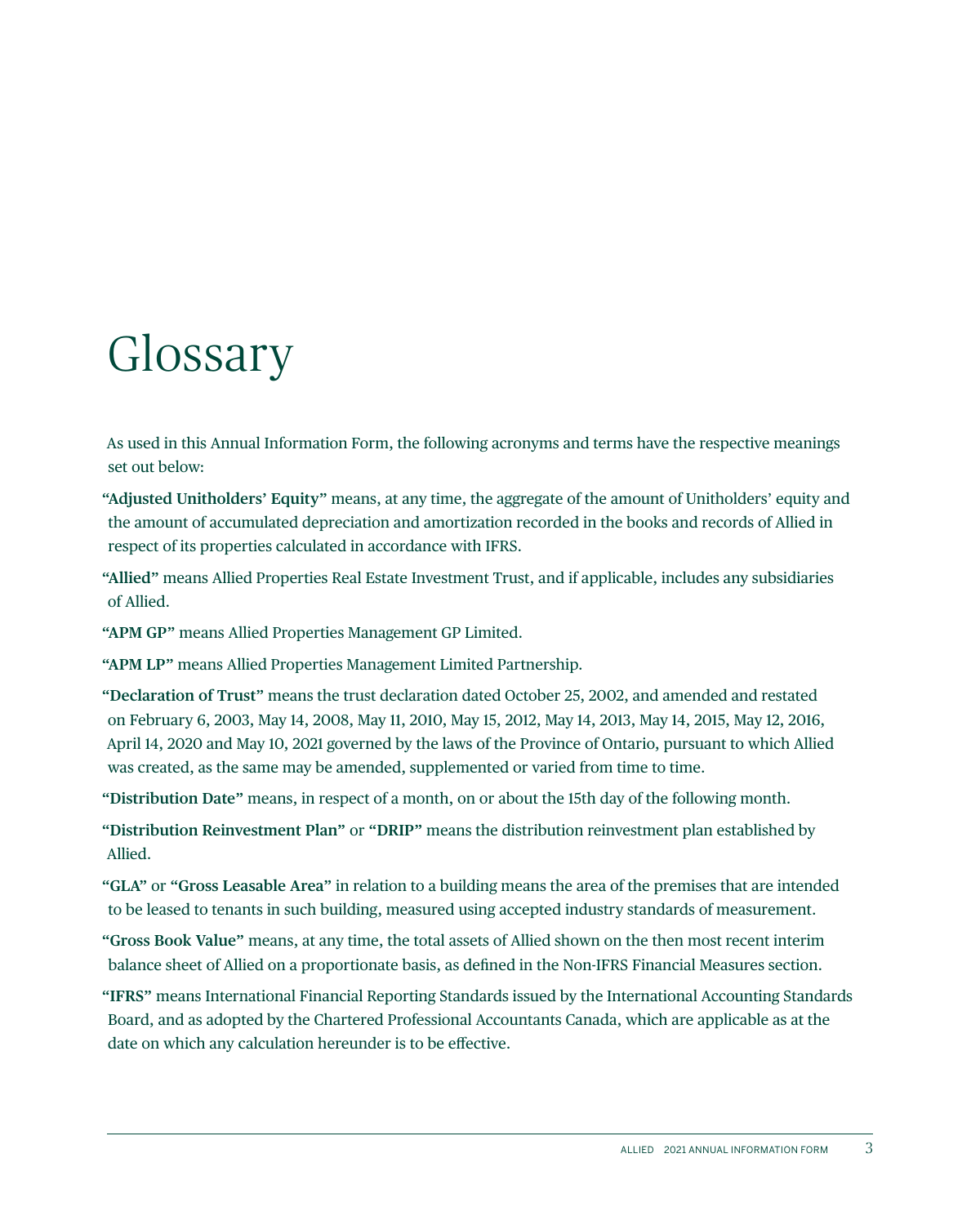**"Independent Trustee"** means a Trustee who is "independent" as defined in National Instrument 58-101 *Disclosure of Corporate Governance Practices*.

**"IPO"** means the initial public offering of Allied completed on February 20, 2003.

**"Person"** shall include any individual, firm, partnership, association, trust, trustee, executor, administrator, legal personal representative, body corporate, corporation, unincorporated organization, syndicate, governmental entity or other entity.

**"Properties"** means, collectively, all properties owned by Allied as at the date hereof and "Property" means any one of them.

**"PUD"** means a property under development, as designated by Allied.

**"Related Party"** means any person who is: (a) a Trustee or an affiliate of a Trustee; (b) a promoter of Allied or any affiliate of a promoter of Allied; (c) a substantial security holder of Allied or a promoter of Allied, or any affiliate of such substantial security holder; and (d) an officer, director or employee of Allied or of a promoter of Allied, or of any affiliate of Allied or promoter of Allied.

**"Rights Plan"** means the Unitholders' rights protection plan established by Allied, as amended, supplemented and/or restated from time to time.

**"Tax Act"** means the *Income Tax Act* (Canada), as amended.

**"TSX"** means the Toronto Stock Exchange.

**"Trustees"** means the trustees of Allied from time to time.

**"Trust Indenture"** means the trust indenture between Allied and the Computershare Trust Company of Canada dated as of May 13, 2015, as supplemented from time to time, which provides for, among other things, the creation and issue of the Unsecured Debentures.

**"Unitholder"** means a holder of a Unit.

**"Units"** means units in a single class of units of Allied and includes a fraction of a unit of Allied.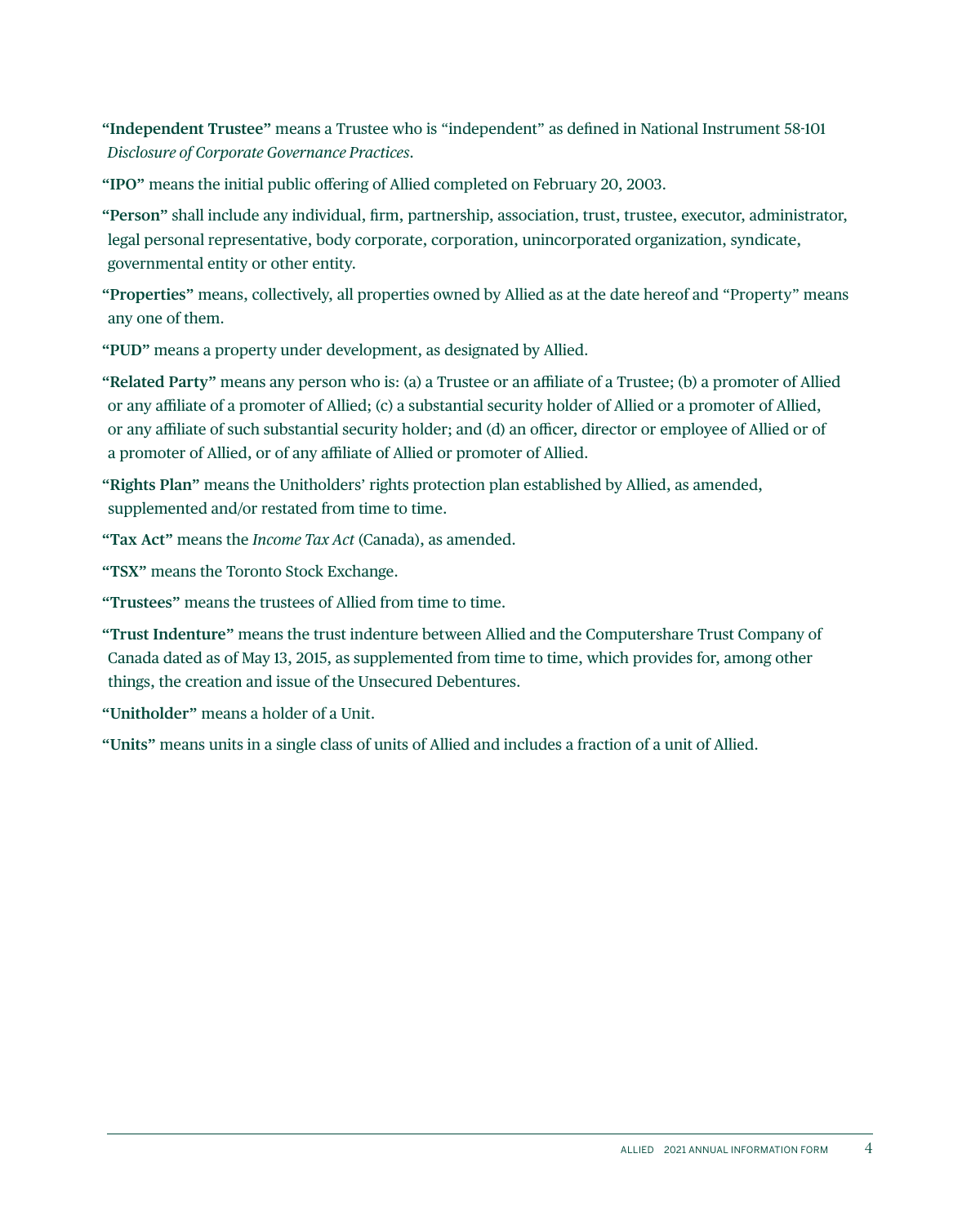### Non-IFRS Financial Measures

Readers are cautioned that certain terms used in the Annual Information Form listed below, including any related per Unit amounts, used by Management of Allied to measure, compare and explain the operating results and financial performance of Allied do not have any standardized meaning prescribed under IFRS and, therefore, should not be construed as alternatives to net income, cash flow from operating activities, or any other measure prescribed under IFRS. These terms are defined in the following table. The following terms do not have a standardized meaning prescribed by IFRS and may not be comparable to similarly titled measures presented by other publicly traded entities.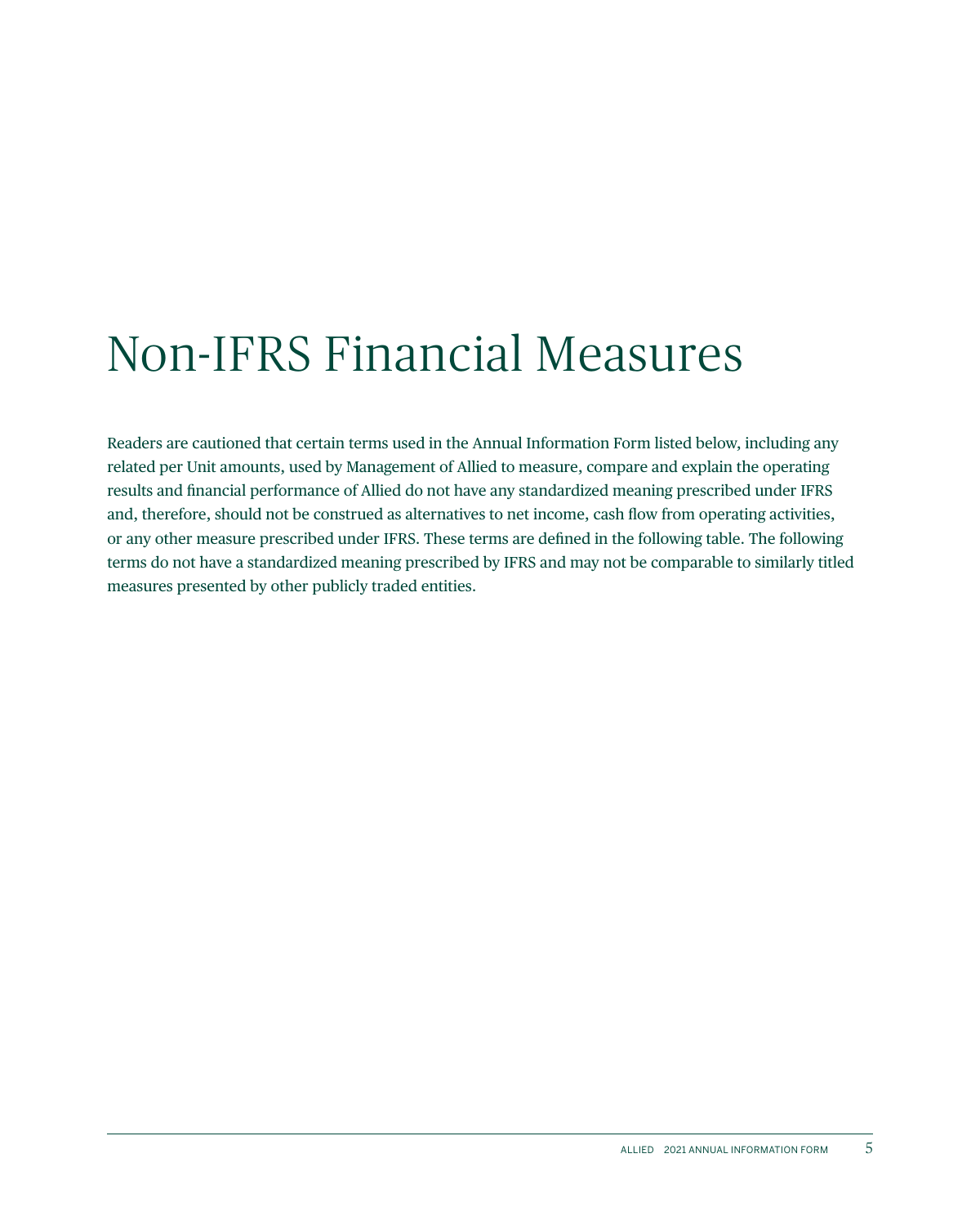| <b>NON-IFRS MEASURE</b>                                                       | <b>DEFINITION</b>                                                                                                                                                                                                                                                                                                                                                                                                                                                                                                                                                                                                                                                        |
|-------------------------------------------------------------------------------|--------------------------------------------------------------------------------------------------------------------------------------------------------------------------------------------------------------------------------------------------------------------------------------------------------------------------------------------------------------------------------------------------------------------------------------------------------------------------------------------------------------------------------------------------------------------------------------------------------------------------------------------------------------------------|
| Allied's proportionate share<br>or proportionate basis                        | All references to "proportionate share" or "proportionate basis" refer to a non-IFRS financial measure<br>representing Allied's proportionate share of equity accounted investments. Allied applies the equity<br>method of accounting to its joint venture, TELUS Sky, as prescribed under IFRS. Management presents<br>the proportionate share of its interests in joint arrangements that are accounted for using the equity<br>method as it is viewed as relevant in demonstrating Allied's performance and is the basis of many of<br>Allied's key performance measures.                                                                                            |
| <b>Funds from Operations</b><br>("FFO")                                       | FFO is a non-IFRS financial measure used by most Canadian real estate investment trusts based on a<br>standardized definition established by REALPAC in its February 2019 White Paper ("White Paper"). FFO<br>is defined as net income and comprehensive income less certain adjustments, on a proportionate basis,<br>including fair value changes in investment properties and derivative instruments, incremental leasing<br>costs and amortization of improvement allowances. FFO is reconciled to net income and comprehensive<br>income, which is the most directly comparable IFRS measure. Management believes FFO is a key<br>measure of operating performance. |
| <b>Adjusted Funds from</b><br>Operations ("AFFO")                             | AFFO is a non-IFRS financial measure used by most Canadian real estate investment trusts based<br>on a standardized definition established by REALPAC in its White Paper. AFFO is defined as FFO less<br>amortization of straight-line rents, regular leasing expenditures, regular and recoverable maintenance                                                                                                                                                                                                                                                                                                                                                          |
| and                                                                           | capital expenditures, and incremental leasing costs (related to regular leasing expenditures). AFFO<br>is reconciled to net income and comprehensive income, which is the most directly comparable IFRS                                                                                                                                                                                                                                                                                                                                                                                                                                                                  |
| AFFO excluding condominium<br>related items and financing<br>prepayment costs | measure. Management considers AFFO to be a useful measure of recurring economic earnings and<br>relevant in understanding Allied's ability to service its debt, fund capital expenditures and provide<br>distributions to Unitholders.                                                                                                                                                                                                                                                                                                                                                                                                                                   |
|                                                                               | AFFO excluding condominium related items and financing prepayment costs starts with AFFO and<br>removes the effects of condominium revenue, condominium cost of sales, condominium marketing<br>costs and financing prepayment costs. AFFO excluding condominium related items and financing<br>prepayment costs is reconciled to net income and comprehensive income, which is the most directly<br>comparable IFRS measure. Management believes this is a useful measure as these condominium and<br>financing prepayment items are not indicative of recurring economic earnings.                                                                                     |
| <b>Net Operating Income</b><br>("NOI")                                        | NOI is a non-IFRS financial measure defined as rental revenue less property operating costs on a<br>proportionate basis, excluding the impact of non-cash items such as amortization of improvement<br>allowances and the amortization of straight-line rents on a proportionate basis. The most directly<br>comparable IFRS measure to NOI is Operating Income. Management believes this is a useful measure<br>as it demonstrates the cash generating operating performance of its income producing properties.                                                                                                                                                        |
| <b>Same Asset NOI</b>                                                         | Same asset NOI is a non-IFRS measure defined as NOI for the properties that Allied owned and<br>operated for the entire duration of both the current and comparative period. The most directly<br>comparable IFRS measure to same asset NOI is Operating Income. Management believes this is a<br>useful measure as NOI growth can be assessed on its portfolio excluding the impact of acquisition<br>and disposition activities. Allied uses same asset NOI to evaluate the performance of its properties.                                                                                                                                                             |
| Net Asset Value per Unit<br>("NAV per Unit")                                  | NAV per Unit is calculated as total Unitholders' equity as at the corresponding period ended (per the<br>consolidated balance sheets) divided by the actual number of Units outstanding at period end.                                                                                                                                                                                                                                                                                                                                                                                                                                                                   |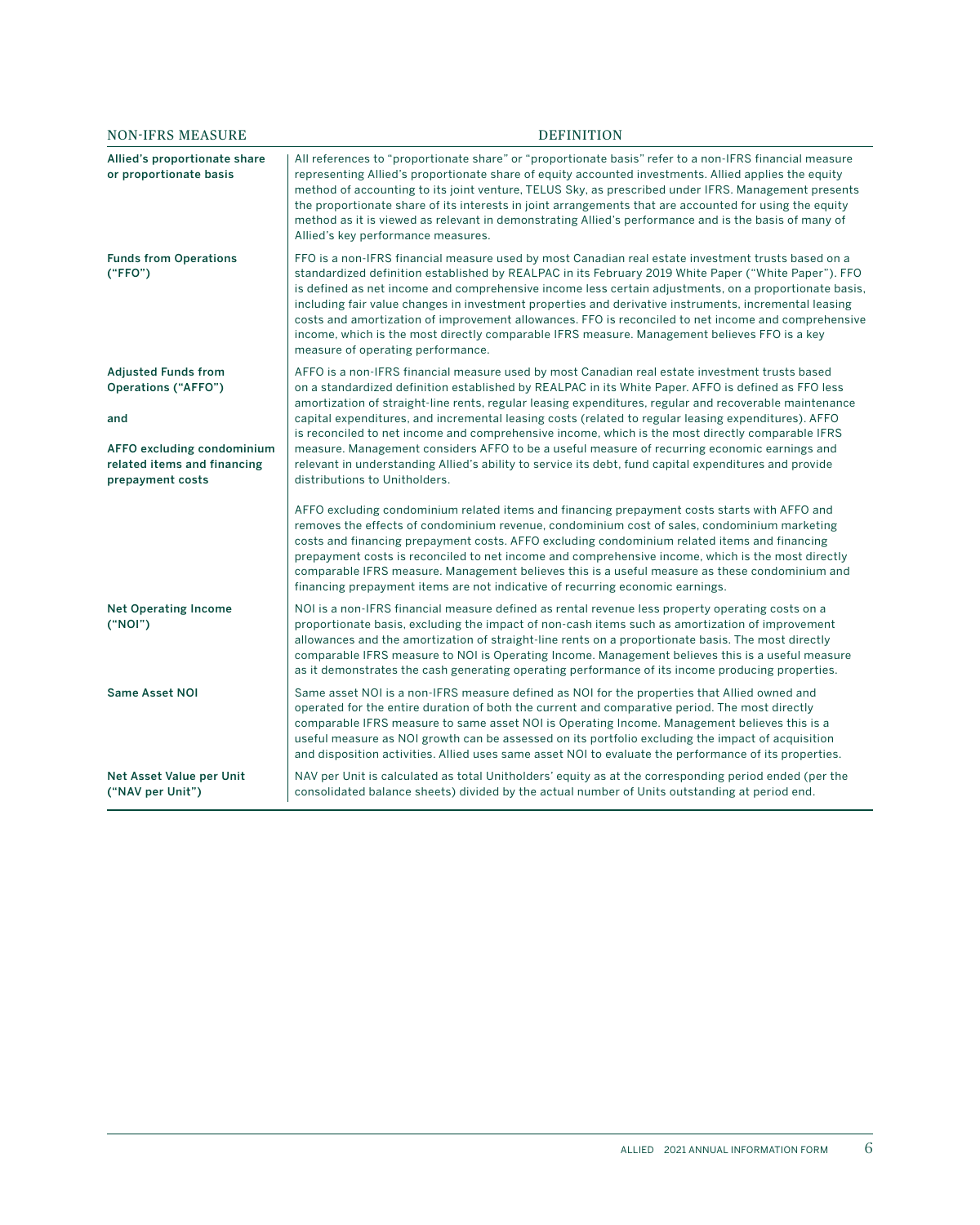### Forward-Looking Statements

This Annual Information Form includes certain statements that are "forward-looking statements". All statements, other than statements of historical fact, in this Annual Information Form that address activities, events or developments that Allied or a third party expects or anticipates will or may occur in the future, including Allied's future growth, results of operations, performance and business prospects and opportunities, and the assumptions underlying any of the foregoing, are forward-looking statements. These forward-looking statements reflect Allied's current beliefs and are based on information currently available to Allied and on assumptions Allied believes are reasonable. Actual results and developments may differ materially from results and developments discussed in the forward-looking statements as they are subject to a number of significant risks and uncertainties, including those discussed under "Risk Factors" and elsewhere in this Annual Information Form. Certain of these risk factors and uncertainties are beyond Allied's control. Consequently, all of the forward-looking statements made in this Annual Information Form are qualified by these cautionary statements and other cautionary statements or factors contained herein, and there can be no assurance that the actual results or developments will be realized or, even if substantially realized, that they will have the expected consequences to, or effects on, Allied. These forward-looking statements are made as of the date of this Annual Information Form and Allied assumes no obligation to update or revise them to reflect subsequent information, events or circumstances or otherwise.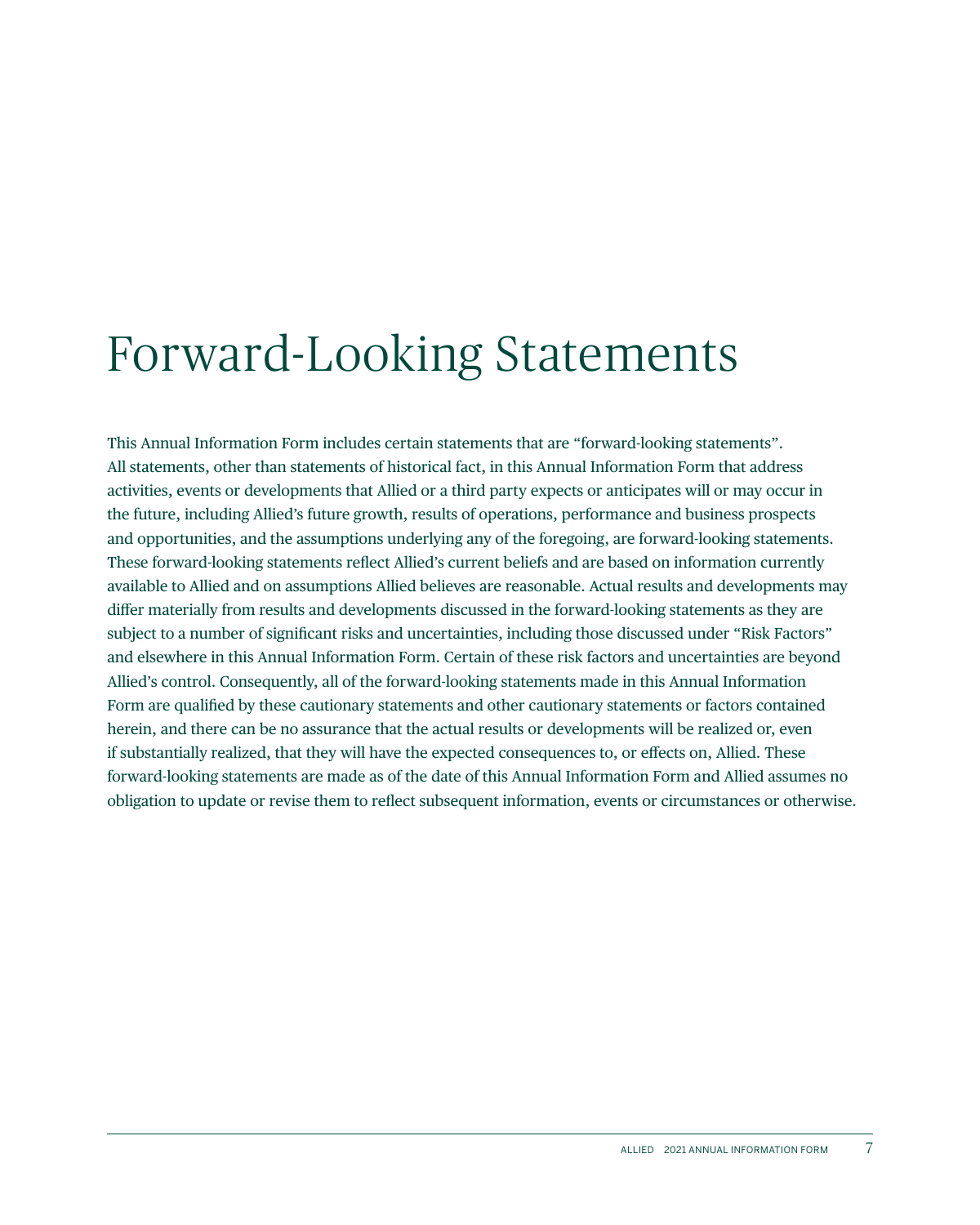# Business Overview and Strategy

Allied is a leading owner operator of (i) distinctive urban workspace in Canada's major cities and (ii) network-dense urban data centres in Toronto that form Canada's hub for global connectivity. Allied's business is providing knowledge-based organizations with distinctive urban environments for creativity and connectivity.

### **DISTINCTIVE URBAN WORKSPACE**

Allied was known initially for its leading role in the emergence of Class I workspace in Toronto, a format created through the adaptive re-use of light industrial structures in the Downtown East and Downtown West submarkets. This format typically features high ceilings, abundant natural light, exposed structural frames, interior brick and hardwood floors. When restored and retrofitted to high standards, Class I workspace can satisfy the needs of the most demanding office and retail users. When operated in a coordinated manner, this workspace becomes a vital part of the urban fabric and contributes meaningfully to a sense of community.

Allied went public in 2003 for the express purpose of consolidating Class I workspace that was centrally located, distinctive and cost-effective. The consolidation that ensued was continuous, enabling Allied to evolve into a leading owner operator of distinctive urban workspace in Canada's major cities.

### **URBAN DATA CENTRE ("UDC") SPACE**

In addition to providing urban workspace, Allied provides network-dense UDC space in Downtown Toronto. Allied established this capability in 2009 through the acquisition of 151 Front W, the largest internet exchange point in Canada and the third largest in North America. Allied has since expanded this capability by retrofitting a portion of 905 King W and a portion of 250 Front W. Just as Allied's workspace does, this space provides knowledge-based businesses with distinctive urban environments for creativity and connectivity. Allied's deep expertise in adaptively re-using urban structures has contributed meaningfully to its success in operating network-dense data centre space in Downtown Toronto.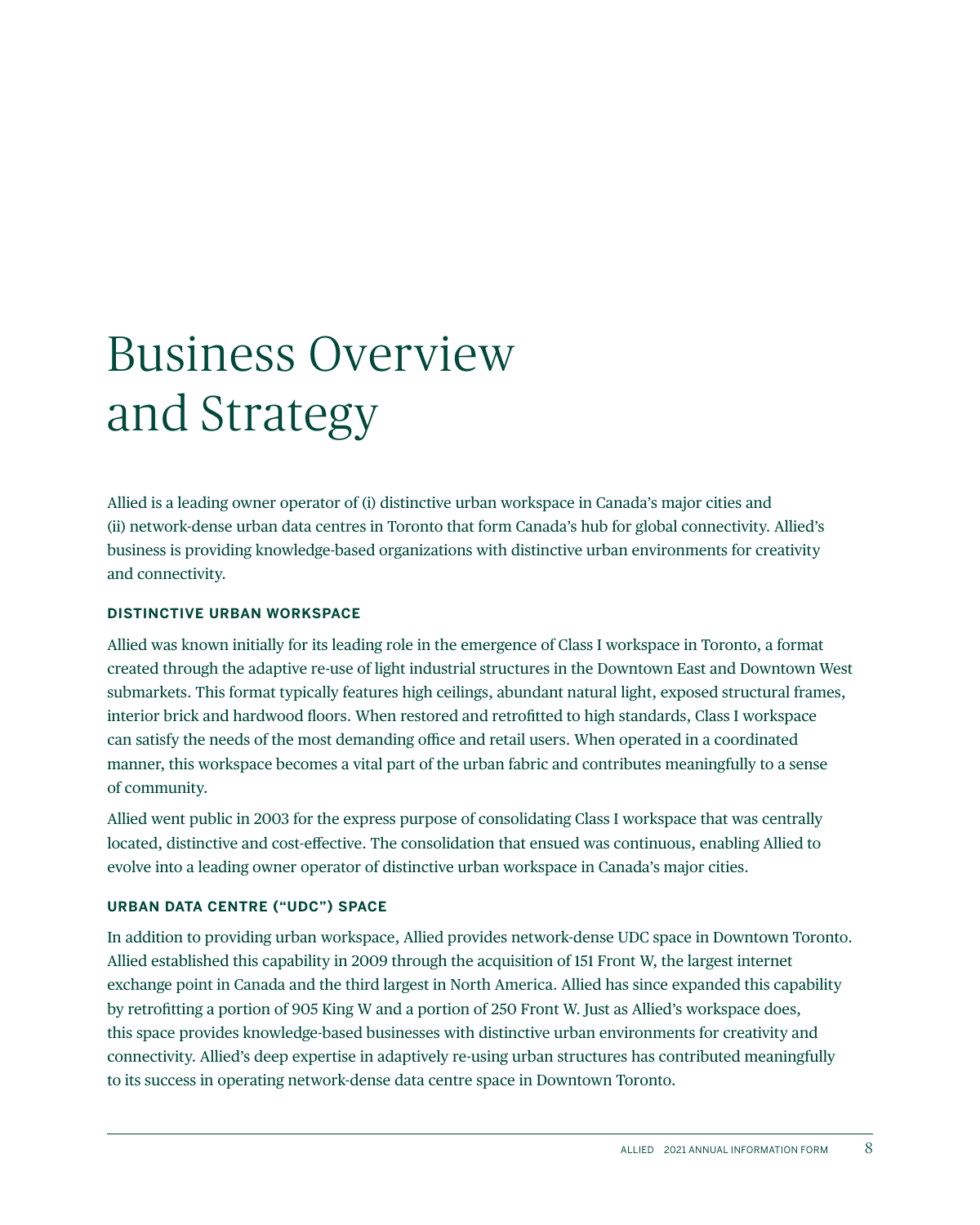### **WORKSPACE INNOVATION**

Allied's experience informed its approach to workspace innovation. Office users today value light, air and an open-plan. Abundant natural light and fresh air contribute enormously to human wellness and productivity. An open-plan improves collaboration and creativity. When people can move around and freely connect with one another, communication is improved, along with mutual understanding, and sparks of ingenuity occur.

Technology has contributed to workspace innovation. Light harvesting has made great strides, as has fresh air delivery. Raised-floor systems have made aesthetic and practical contributions in recent years. Aesthetically, they declutter the workspace and obviate the need for drop-ceilings. Practically, they improve air circulation by pressurizing the underfloor area and de-pressurizing the actual work environment. All this can be delivered to workspace users in an environmentally sustainable manner.

Workspace amenities have made an equivalent contribution to workspace innovation. While achievable to an extent within a single building, amenity-richness is best achieved within a surrounding urban neighbourhood. This in turn places a premium on clustering buildings within an amenity-rich urban neighbourhood. Clustering also allows Allied to accommodate needs for expansion and contraction within the neighbourhood.

Allied's experience with Class I workspace also increased its sensitivity to design. When people migrated to the suburbs in the 1950s, the sensitivity to design in the inner-cities seemed to diminish, if not disappear altogether. Heritage properties were destroyed to make way for non-descript, inward-looking buildings, and synthetic materials seemed to cover everything everywhere. Fortunately, design now matters, and design now pays. The workspace Allied created at QRC West in Toronto is an excellent example. Allied's architects came up with a creative and beautiful way to build a new office tower above two fully-restored heritage buildings. Although the design entailed additional cost, the ultimate economic and social return on the investment was exceptional. The design paid off in every conceivable way.

Finally, Allied's experience with Class I workspace put it at the forefront of creating workspace for the knowledge-based economy. This led Allied to place ever-greater emphasis on the ongoing relationship between the user and provider of workspace. Put differently, it led Allied to understand the need for a partnership-like relationship between itself and workspace users.

### **FOCUS AND DEFINITION**

From the outset, Allied adhered to a clear investment and operating focus. It focused initially on the Class I format and continues to do so on a large scale in major urban centres in Canada. More recently, Allied expanded its focus to include hybrid structures like QRC West and King Portland Centre in Toronto and 425 Viger in Montréal, where heritage buildings were integrated with new structures in a way that resonated meaningfully with the knowledge-based organizations Allied serves. Allied will continue to do so on a large scale in major urban centres in Canada.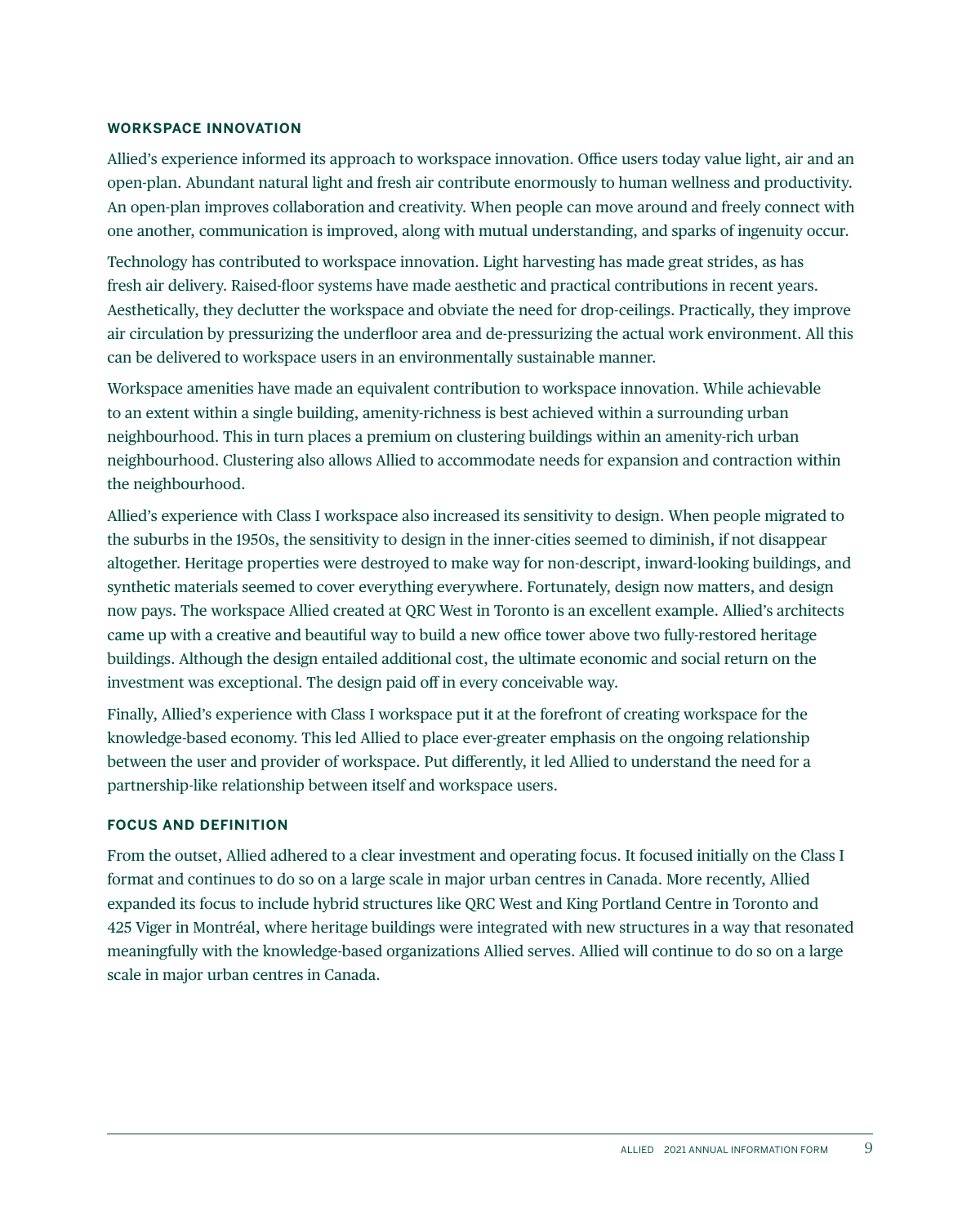As Allied's business grew and evolved, it was defined not by the specific workspace format Allied owns, operates and develops, but rather by the workspace users Allied serves. If a particular format enables Allied to serve knowledge-based organizations better and more profitably, Allied will invest in it. The Well in Toronto is a good example. The workspace component will be a high-rise tower for the most part with no heritage element at all. However, because of its architecture, performance attributes and location within a vibrant and amenity-rich neighbourhood, it has attracted outstanding knowledge-based organizations.

Allied's acquisition of 1001 Boulevard Robert-Bourassa in Montréal (formerly named 700 de la Gauchetière) in July of 2019 is another good example. Through a user-led transformation, a small portion of the workspace at this property was improved in a manner consistent with the distinctive urban workspace environments that Allied develops, owns and operates. In fact, this workspace is strikingly similar to workspace occupied by Ubisoft, Framestore and Sun Life Financial at Allied's de Gaspé properties in Montréal. Allied intends to complete on a vertical plane the kind of building transformation it has completed so often on a more horizontal plane. In doing so, Allied expects to augment its ability to serve knowledgebased organizations, as well as adding meaningful value to 1001 Boulevard Robert-Bourassa over a threeto five-year timeframe.

When Allied's business is defined by the workspace users it serves, the actual format becomes less important and the specific building attributes and neighbourhood amenities take on paramount importance. Accordingly, if a conventional office tower can be transformed to provide the specific attributes and amenities favoured by knowledge-based organizations, it falls squarely within Allied's investment and operating focus. This expands Allied's opportunity-set materially.

### **VISION AND MISSION**

Allied's vision statement is as follows: *To make a continuous contribution to cities and culture that elevates and inspires the humanity in all of us*. In isolation, this could be seen as somewhat extravagant and nebulous, but it is fully grounded and informed by Allied's mission statement, which is as follows: *To provide knowledgebased organizations with distinctive urban workspace in a manner that is sustainable and conducive to human wellness, creativity, connectivity and diversity*. Like all such statements, Allied's vision and mission statements need elaboration.

From inception, Allied's approach to workspace was both humanistic and technical. Allied sees workspace from the vantage point of people who use it rather than people who invest in it. Allied sees workspace as optimal light and air, a flexible and open floorplan and a collaborative rather than feudal relationship between owner and user. Allied sees workspace as a product of aesthetic and technical design. Finally, Allied sees workspace as part of a large, amenity-rich, urban ecosystem rather than as an instance of the monumental isolation that characterizes so many conventional office towers.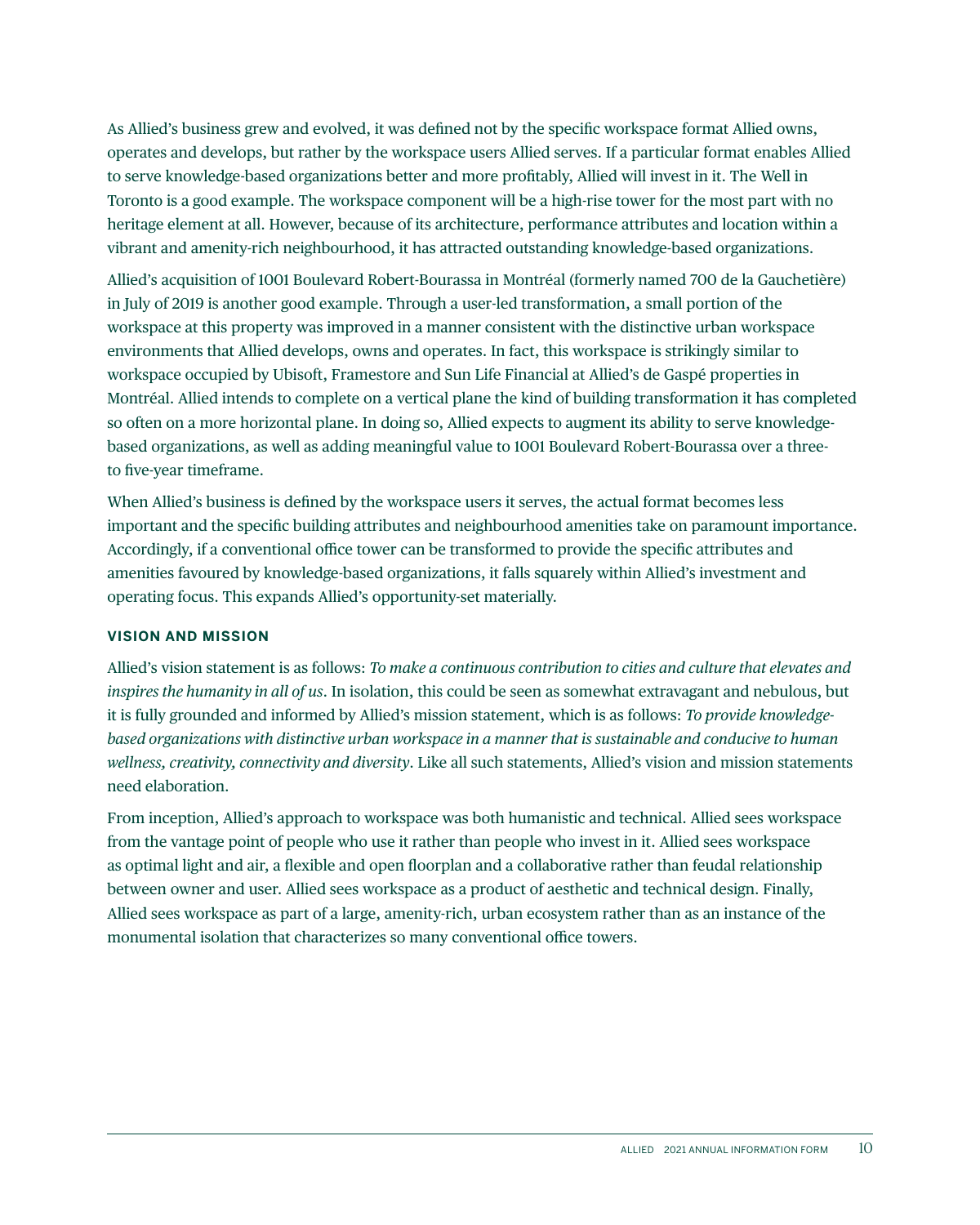Real estate is no longer a passive investment or a static tolling business. It is a profoundly human business that needs to keep pace with demographic and technological change, as well as the ongoing change in human attitudes and values. It needs to be run with future generations in mind. This means we have to run commercial real estate to save the global environment, not destroy it. It means we have to foster human wellness, not undermine it. It means we have to promote diversity, not impose uniformity. It means we have to facilitate creativity, not encourage conformity. Finally, it means we have to build and operate as city builders.

City builders see commercial real estate as an integral part of a much larger ecosystem of infrastructure, buildings and people. The ecosystem, of course, is the city. We can only build cities well if they endure, if they stand the test of time. This means cities have to be sustainable and conducive to human wellness, creativity, connectivity and diversity. Put differently, it means they have to elevate and inspire the humanity in all of us.

City building requires commitment, innovation and imagination, something Allied strives for on an ongoing basis. In an era of remarkable and continuous urban intensification, city building is essential to sustained profitability in real estate. Sporadic profitability is achievable without reference to the principles of city building. Merchant development of commoditized structures in a boom market illustrates this perfectly. Sustained profitability, on the other hand, requires adherence to the principles of city building. It follows that Allied's vision and mission statements are the aspirational context within which Allied pursues sustained profitability for the benefit of its unitholders.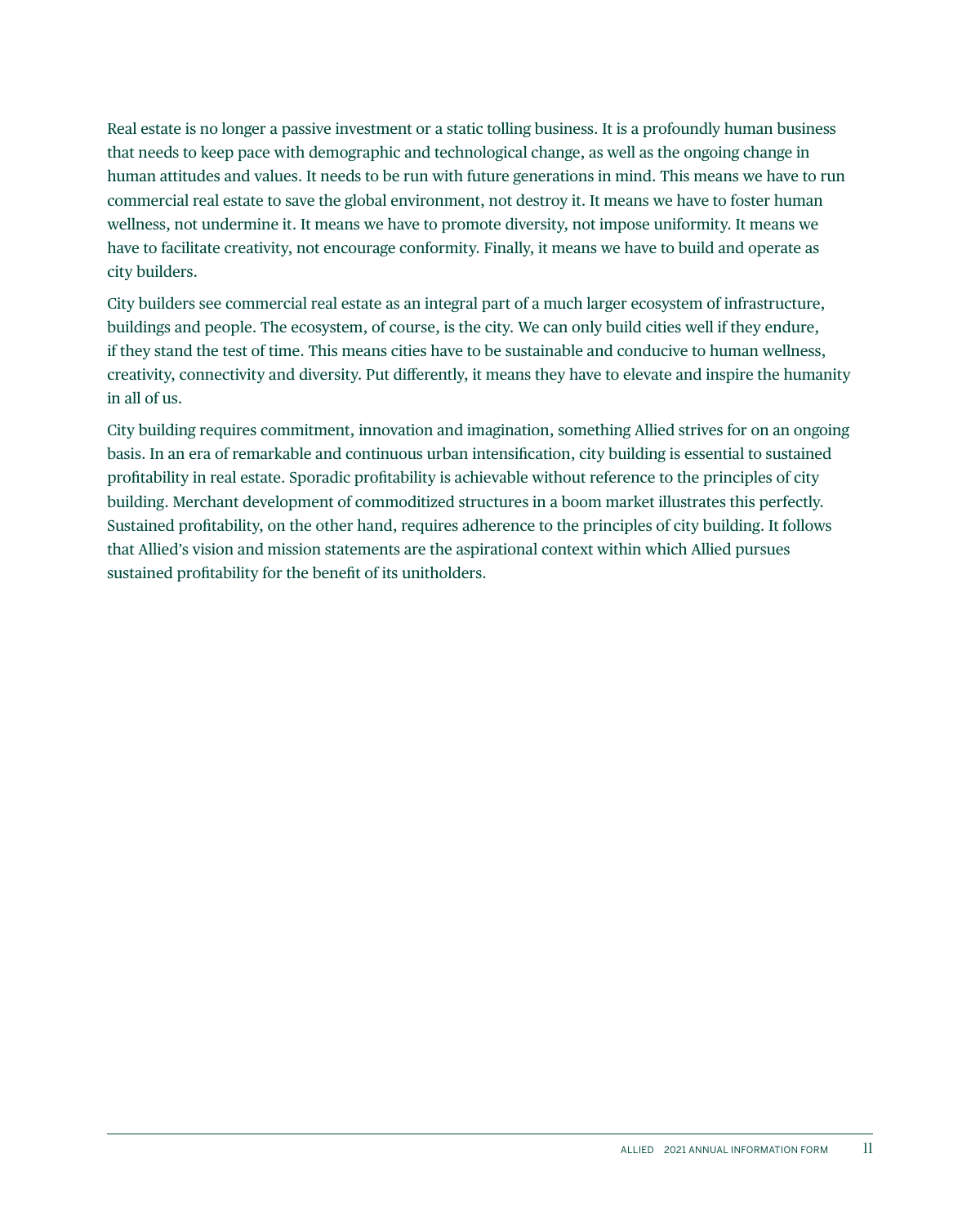# Environmental, Social and Governance ("ESG")

Allied made a commitment to submit formally to independent scrutiny of its ESG performance by 2020. The most important single step was to obtain a GRESB (formerly Global Real Estate Sustainability Benchmark) Assessment and to provide an annual ESG Report. Allied's 2020 GRESB score was 64 and recognized as a "strong first-year showing". In addition to strengths, the assessment identified clear opportunities for improvement in Allied's ESG practices and disclosure. Allied's 2021 GRESB score was 80, representing material progress in multiple areas over the initial assessment.

Allied also aligned its Second Annual ESG Report with (i) the Global Reporting Initiative (GRI) and (ii) the Sustainability Accounting Standards Board (SASB) Real Estate Standard. Allied's Third Annual ESG Report, scheduled for release in mid-2022, will also outline Allied's progress in adopting the Task Force on Climaterelated Financial Disclosures (TCFD) recommendations.

### **CONTEXT**

Environmental, social and governance sensitivities are an integral part of Allied. They flow from its evolution as an organization focused on the provision of distinctive urban workspace and network-dense UDC space in Canada's major cities.

Long before going public, Allied focused on the adaptive re-use of older structures built over a century ago for light-industrial purposes. The goal at the time was not to minimize the impact on the environment. Rather, it was to meet what was rightly perceived to be a growing need on the part of users of workspace for environments that would assist them in attracting, motivating and retaining knowledge workers. Nevertheless, by re-cycling buildings rather than re-building them, Allied minimized the impact on the environment. This evolved into greater sensitivity as to the environmental impact of its activity.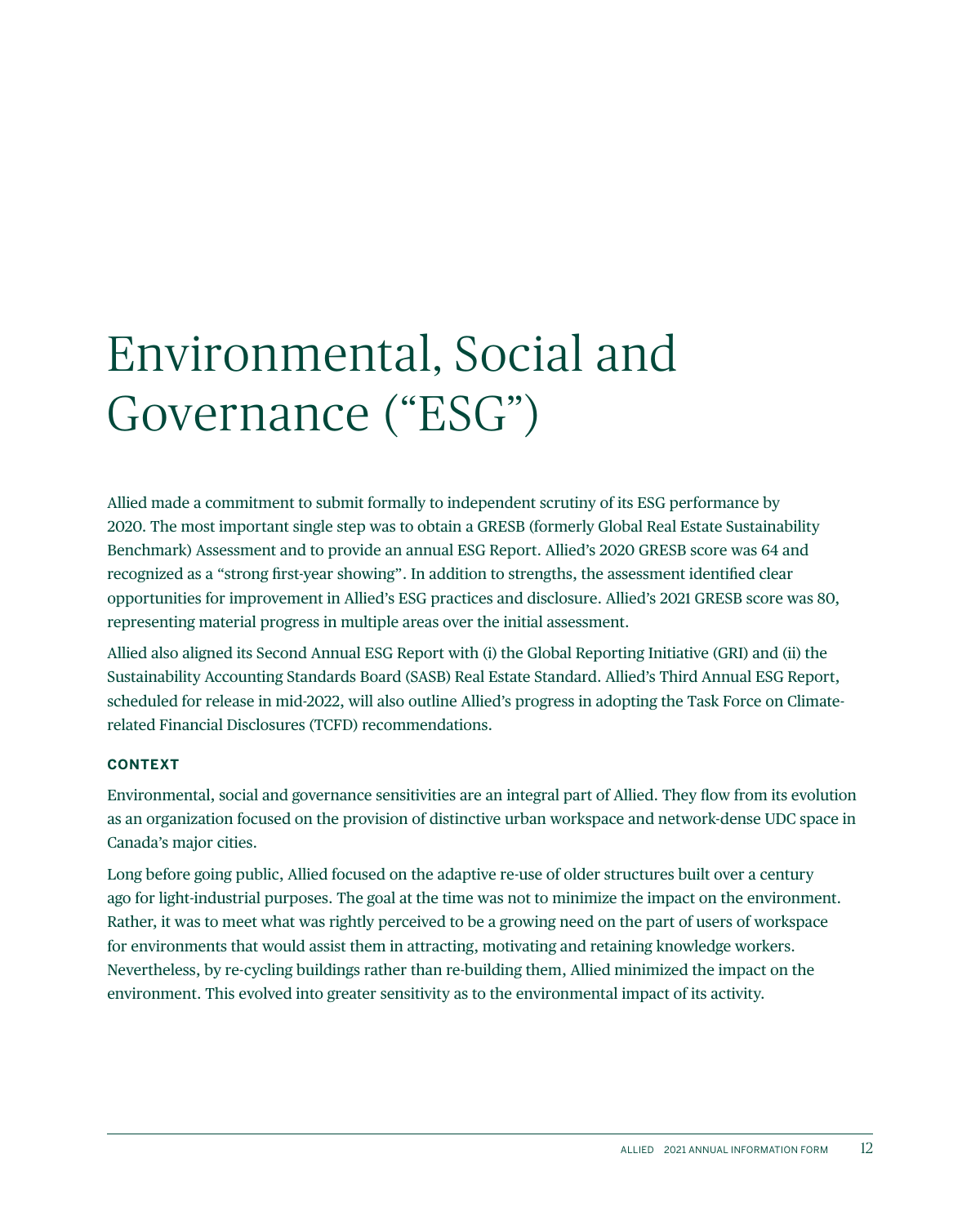Again, long before its initial public offering (IPO), Allied concentrated its properties in specific urban areas. The goal at the time was not to make a social contribution. Rather, it was to meet what was rightly perceived to be the need on the part of users of workspace to grow in amenity-rich, mixed-use urban communities. Nevertheless, by aggregating buildings in this way, Allied became sensitized to the impact on the surrounding communities in which it operates. Allied began to see its buildings as part of a larger urban ecosystem and to acknowledge its responsibility to the surrounding community as a whole.

Finally, the launch of Allied's IPO in 2003 increased its sensitivity to governance. The sensitivities at the time were predominantly financial and operational, but as Allied evolved and attracted unitholders globally, the sensitivity to a broader conception of governance increased. Allied's Board and Management began to see governance as something that could strengthen the business significantly.

### **GOVERNANCE**

Allied's Board and Management are committed to making the inherent approach to ESG more manifest, deliberate and measurable. They have always believed that submitting to informed scrutiny will make Allied a better business, and formally submitting to ESG scrutiny is no exception in this regard.

The Trustees are responsible for the oversight of the ESG Strategy and initiatives developed by Management. The Board's Governance, Compensation and Nomination Committee oversees and monitors Allied's ESG performance and reviews Allied's ESG Report, ESG Policy and other governance policies and practices annually. Allied has established an ESG Committee to assist Management and the Board in defining, designing, implementing, expanding and evaluating Allied's ESG Strategy and initiatives. The ESG Committee reports and makes recommendations to Management and the Board at least annually.

#### **BOARD OF TRUSTEES**

Reviews governance practices regularly and is responsible for overseeing Allied's ESG Strategy and governance philosophy.

#### **BOARD GOVERNANCE, COMPENSATION & NOMINATION COMMITTEE**

Develops and monitors Allied's overall approach to matters of governance. Oversees and monitors ESG performance. Reviews Allied's ESG Report, ESG Policy and other governance policies and practices and makes comprehensive recommendations to the Board annually.

#### **EXECUTIVE ESG COMMITTEE**

Assists Management and the Board in defining, designing, implementing, expanding and evaluating Allied's ESG Strategy. Meets at least quarterly to review all matters related to ESG initiatives, performance and reporting.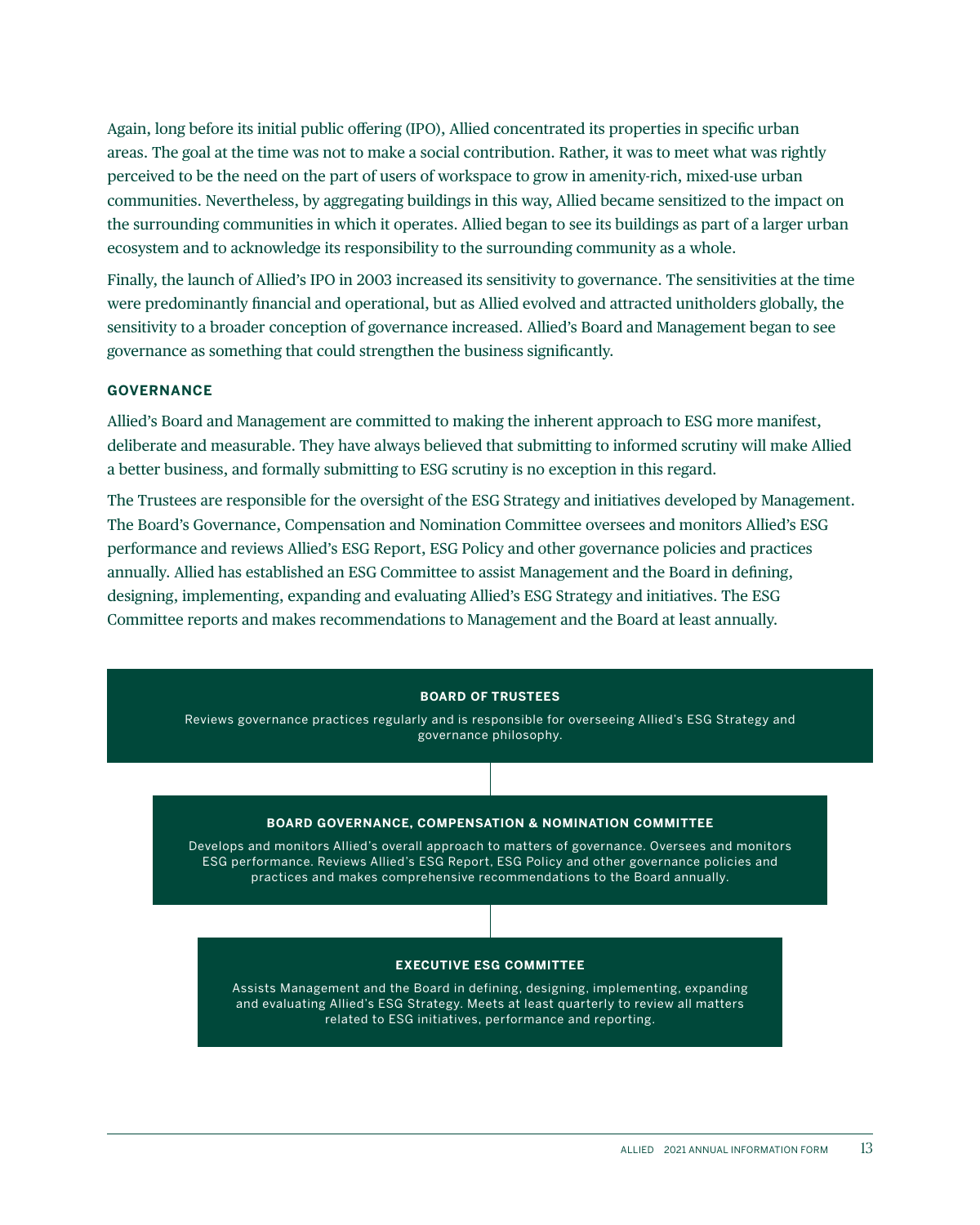### **ESG HIGHLIGHTS**

### ALLIED MUSIC CENTRE

On December 8, 2020, Massey Hall announced that Allied made a landmark contribution to the Massey Hall Revitalization. This transformative support expands the project's original scope and introduces Canada's premiere multi-purpose performance facility, Allied Music Centre, home of historic Massey Hall. This partnership with Massey Hall will enable Allied to contribute meaningfully to its communities over an extended period of time. It will also enrich the experience of the many creative organizations and people who use Allied's urban workspace across the country. Construction is underway and planned for completion in mid-2022.

### ISSUED \$1.1 BILLION OF GREEN BONDS

On February 3, 2021, Allied announced its Green Financing Framework (the "Framework") under which Allied or any of its subsidiaries may issue green bonds, green loans, or other financial instruments to finance and/or re-finance eligible green projects, as defined in the Framework. In February 2021, Allied issued its first green bond for \$600 million and in August 2021, Allied issued its second green bond for \$500 million. In December 2021, Allied published its Green Bond Report on the full allocation of the net proceeds of its February 2021 green bond issuance. Sustainalytics, a leading third party ESG research ratings and data firm, verified the allocation of the net proceeds were in compliance with the Framework.

### ESTABLISHED ESG GOALS & TARGETS

Over the course of 2021, Allied completed its first formal ESG Strategy, which set goals and 2024 targets for its ESG priorities. On December 1, 2021, the Board adopted an ESG policy based on the goals established in the ESG Strategy. A detailed description of the goals and 2024 targets are included in Allied's 2020 ESG Report.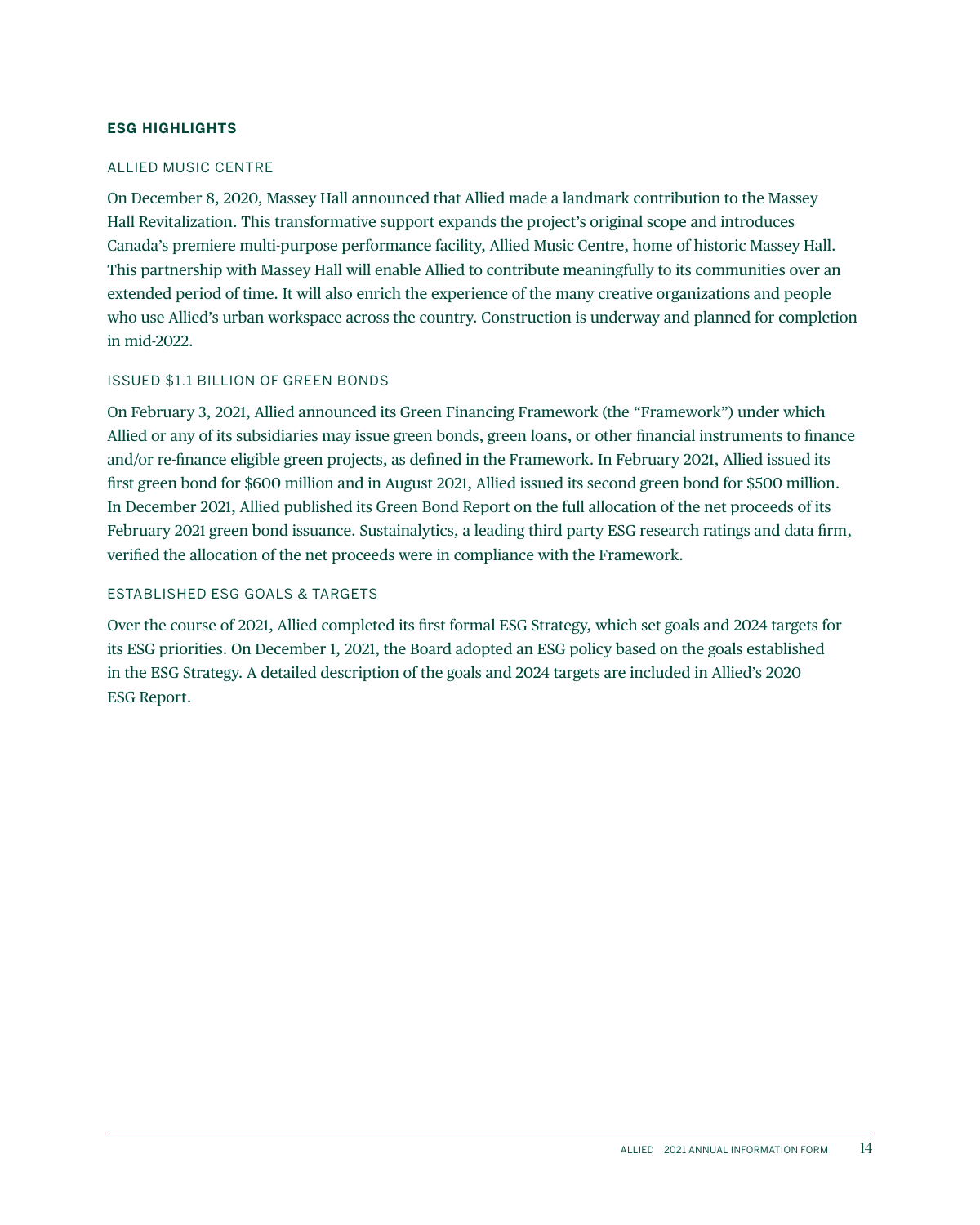### Outlook<sup>(1)</sup>

Allied's internal forecast for 2022 calls for low-to-mid-single-digit percentage growth in each of same-asset NOI, FFO per unit and AFFO per unit. While Allied does not forecast NAV per unit growth, it does expect to propel further growth in 2022. Allied also expects to allocate a large amount of capital in 2022 with the same strategic coherence and discipline it demonstrated in prior years.

Allied continues to have deep confidence in, and commitment to, its strategy of consolidating and intensifying distinctive urban workspace and network-dense UDCs in Canada's major cities. Allied firmly believes that its strategy is underpinned by the most important secular trends in Canadian and global real estate. Allied also firmly believes that it has the properties, the financial strength, the people and the platform necessary to execute its strategy for the ongoing benefit of its unitholders and other constituents.

<sup>(1)</sup> This outlook section contains non-IFRS measures and forward-looking statements. Refer to the Non-IFRS Measures and Forward-Looking Statements' sections.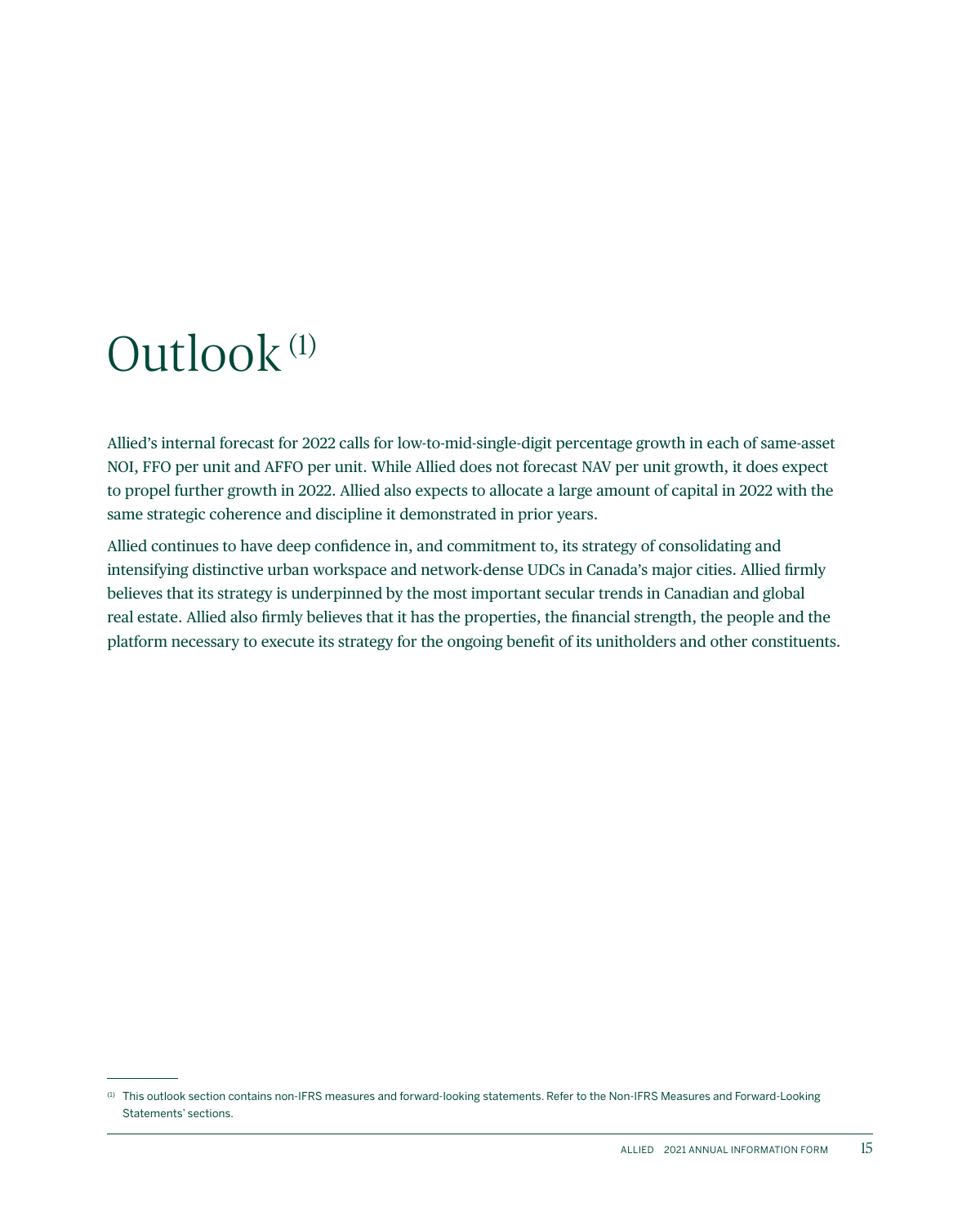# Allied

Allied Properties Real Estate Investment Trust ("Allied") is an unincorporated closed-end real estate investment trust created pursuant to the Declaration of Trust dated October 25, 2002, as amended and restated on February 6, 2003, May 14, 2008, May 11, 2010, May 15, 2012, May 14, 2013, May 14, 2015, May 12, 2016, April 14, 2020 and May 10, 2021. Allied is governed by the laws of the Province of Ontario. Although Allied qualifies as a "mutual fund trust" as defined by the Tax Act, Allied is not a "mutual fund" as defined by applicable securities legislation. The head office of Allied is located at 134 Peter Street, Suite 1700, Toronto, Ontario, M5V 2H2.

Allied is a leading owner operator of (i) distinctive urban workspace in Canada's major cities and (ii) network-dense urban data centres in Toronto that form Canada's hub for global connectivity. Allied's business is providing knowledge-based organizations with distinctive urban environments for creativity and connectivity.

The objectives of Allied are: (i) to provide Unitholders with stable and growing cash distributions from investments in income-producing office properties in Canada; and (ii) to maximize Unit value through ongoing active management of Allied's assets and the acquisition of additional office properties.

Through on-going active management and a comprehensive leasing strategy, Allied will strive to optimize the net operating income from its portfolio of properties.

As at December 31, 2021, Allied operated in seven urban markets — Montréal, Ottawa, Toronto, Kitchener, Calgary, Edmonton and Vancouver. Allied will strive to achieve growth through strategic acquisitions of additional Class I and other office properties in its markets, thereby also increasing its presence in the respective markets.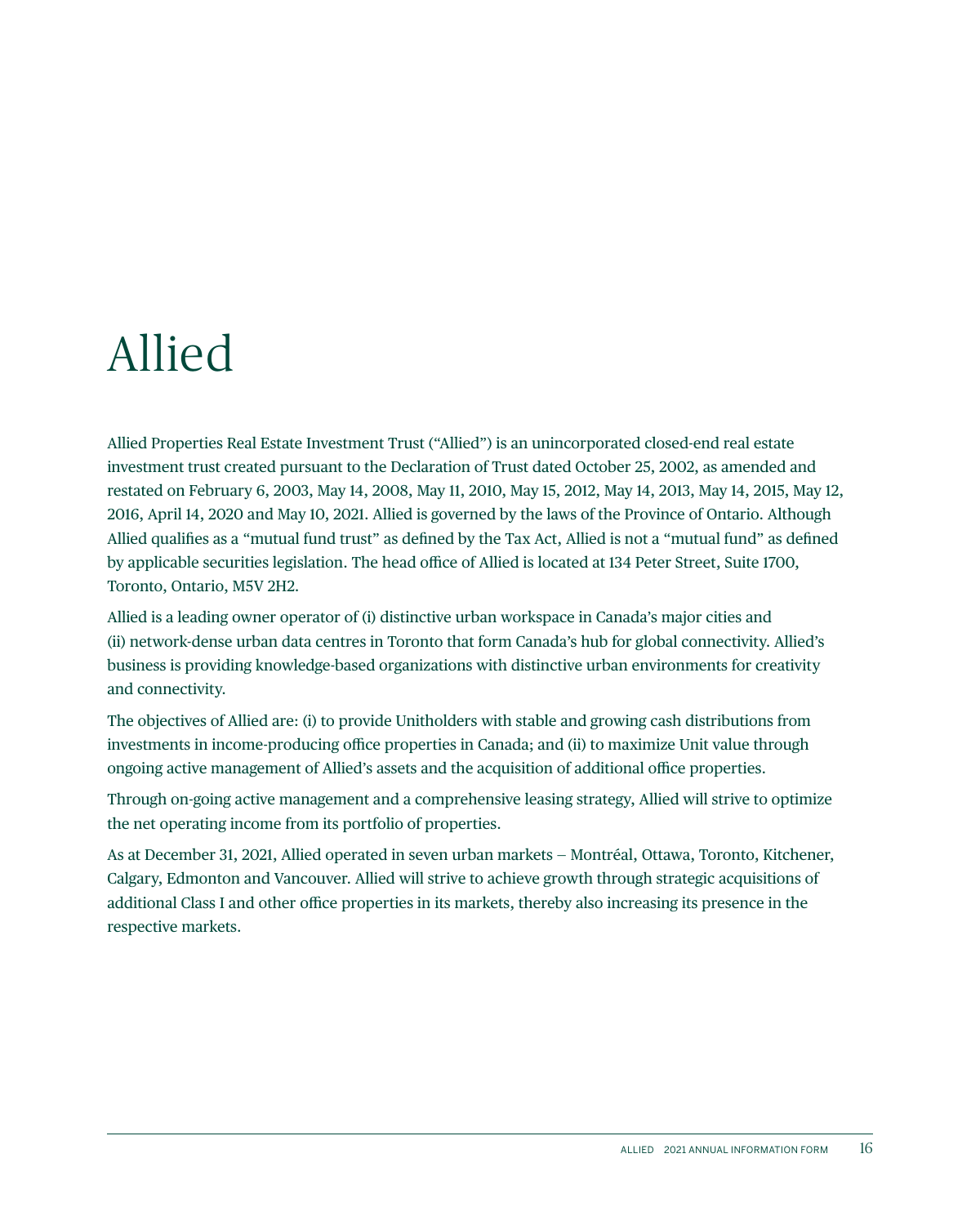The following chart illustrates the organizational structure of Allied:



#### NOTES

- (1) APM GP, a corporation incorporated pursuant to the laws of the Province of Ontario, acts as general partner of APM LP.
- (2) Allied Properties Management Trust, a trust governed by the laws of the Province of Ontario, is the sole limited partner of APM LP.
- (3) APM LP provides property management and related services on a fee-for-service basis.
- (4) As at the date hereof, legal title to the Properties is held by 173 wholly-owned Subsidiaries of Allied and eight corporations that are jointly owned by Allied and one or more joint venture partners (collectively, the "Nominee Corporations"). The Nominee Corporations, 151 of which are incorporated under the laws of the Province of Ontario, 20 of which are incorporated under the laws of the Province of Québec, nine of which are incorporated under the laws of the Province of British Columbia and one of which is incorporated under the laws of the Province of Alberta, act as nominee title holders of the Properties.

Allied employed 355 employees as at December 31, 2021. A large percentage of Allied's employees are involved in property management, accounting and leasing roles. Employees operate from Allied's various management offices located in British Columbia, Alberta, Ontario and Québec, and through its head office in Toronto, Ontario.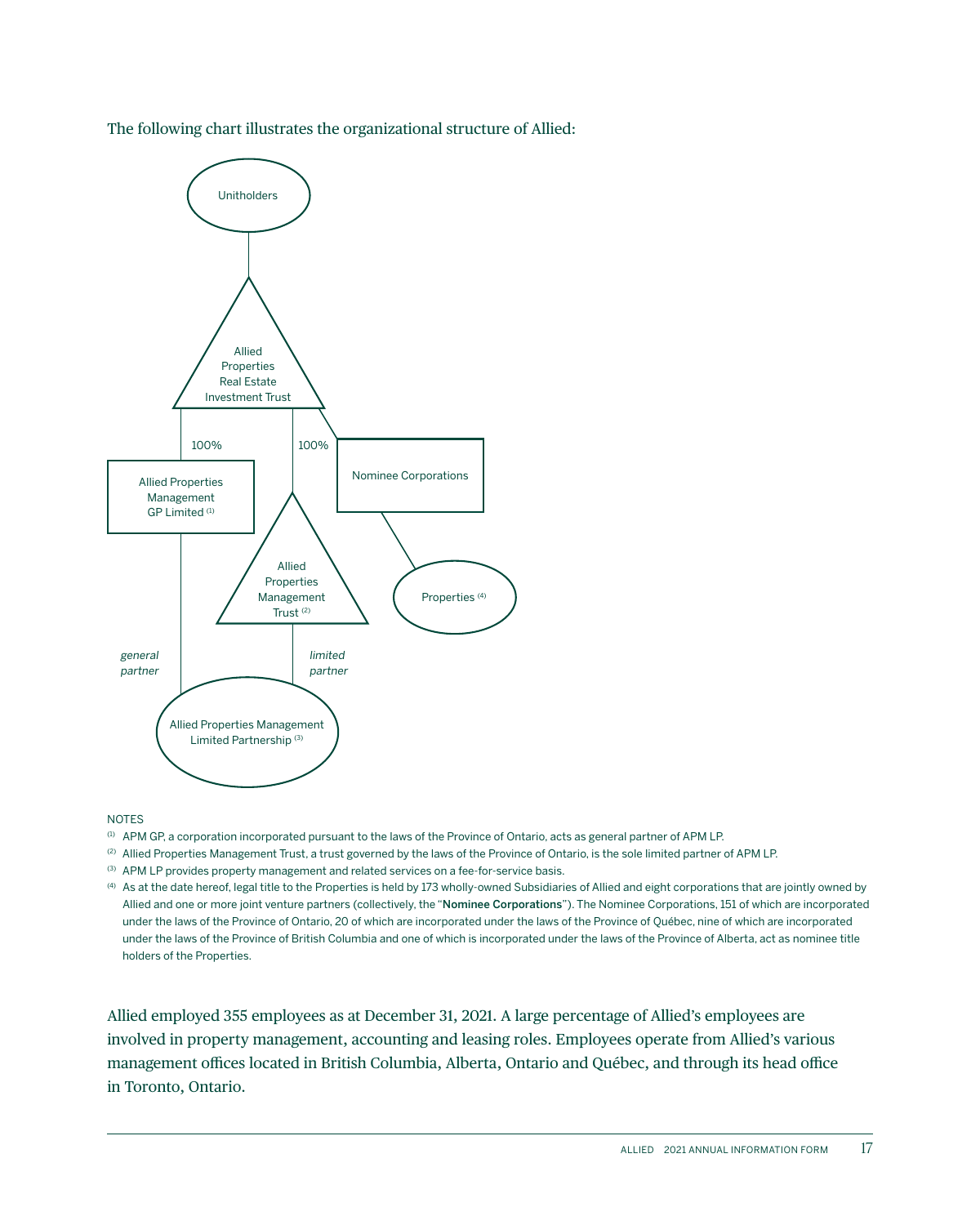### Recent Developments

### **ACQUISITIONS**

During 2021, Allied acquired the following properties and air rights from third parties:

| <b>PROPERTY</b>                                              | <b>ACQUISITION</b><br><b>DATE</b> | <b>ACQUISITION</b><br>COST <sup>(1)</sup> | <b>OFFICE</b><br><b>GLA</b> | <b>RETAIL</b><br><b>GLA</b> | <b>TOTAL</b><br><b>GLA</b> |
|--------------------------------------------------------------|-----------------------------------|-------------------------------------------|-----------------------------|-----------------------------|----------------------------|
| 432 Wellington, Toronto <sup>(2)</sup>                       | <b>January 28, 2021</b>           | \$17,806,000                              |                             | 8.997                       | 8.997                      |
| 608-1st SW, Calgary                                          | February 8, 2021                  | 6,464,000                                 |                             | 34,100                      | 34,100                     |
| 478 King W, Toronto (3)                                      | April 22, 2021                    | 10,963,000                                |                             | 4,351                       | 4,351                      |
| 65 Front E, Toronto                                          | April 29, 2021                    | 20,064,000                                | 14,899                      | 5,922                       | 20,821                     |
| 64 Spadina, Toronto                                          | May 19, 2021                      | 14,617,000                                |                             | 5,297                       | 5,297                      |
| 12 Brant, Toronto                                            | June 18, 2021                     | 16,180,000                                |                             | 11,936                      | 11,936                     |
| 422-424 Wellington W, Toronto (4)                            | August 4, 2021                    | 28,648,000                                |                             |                             |                            |
| 143 Bathurst, Toronto                                        | August 23, 2021                   | 2,945,000                                 |                             |                             |                            |
| 700 Saint Antoine E, Montréal (5)                            | August 30, 2021                   | 80,449,000                                | 107,320                     | 15,323                      | 122,643                    |
| 810 Saint Antoine E, Montréal (6)                            | August 30, 2021                   | 51,263,000                                | 43,500                      |                             | 43,500                     |
| 731-10th SW, Calgary <sup>(7)</sup>                          | October 19, 2021                  | 7,975,000                                 |                             | 10.404                      | 10,404                     |
| 802-838 11th SW, Glenbow Assembly,<br>Calgary <sup>(7)</sup> | October 19, 2021                  | 12,787,000                                | 17,020                      | 17,695                      | 34,715                     |
| Sherwin Block, Calgary <sup>(7)</sup>                        | October 19, 2021                  | 7,299,000                                 | 9.160                       | 4.088                       | 13,248                     |
| 207 West Hastings, Vancouver                                 | November 12, 2021                 | 67,161,000                                | 59,659                      | 12,646                      | 72,305                     |
|                                                              |                                   | 344,621,000                               | 251,558                     | 130,759                     | 382,317                    |
| Union Centre Air Rights, Toronto                             | December 15, 2021                 | 14,814,000                                | N/A                         | N/A                         | N/A                        |
| <b>Total</b>                                                 |                                   | \$359,435,000                             | \$251,558                   | \$130,759                   | \$382,317                  |

*(1) Purchase price plus transaction costs.* 

*(2) This property has a parking lot component containing 10 spaces.* 

*(3) Allied acquired the remaining 50% interest in 478 King W on April 22, 2021.*

*(4) This property has a parking lot component containing 20 spaces.*

*(5) This property has a parking lot component containing 21 spaces.*

*(6) This property has a parking lot component containing 132 spaces.*

*(7) Allied acquired the remaining 50% interest in 731-10th SW, 802-838 11th SW, and Sherwin Block on October 19, 2021.*

For more information about these properties, see "Property Portfolio".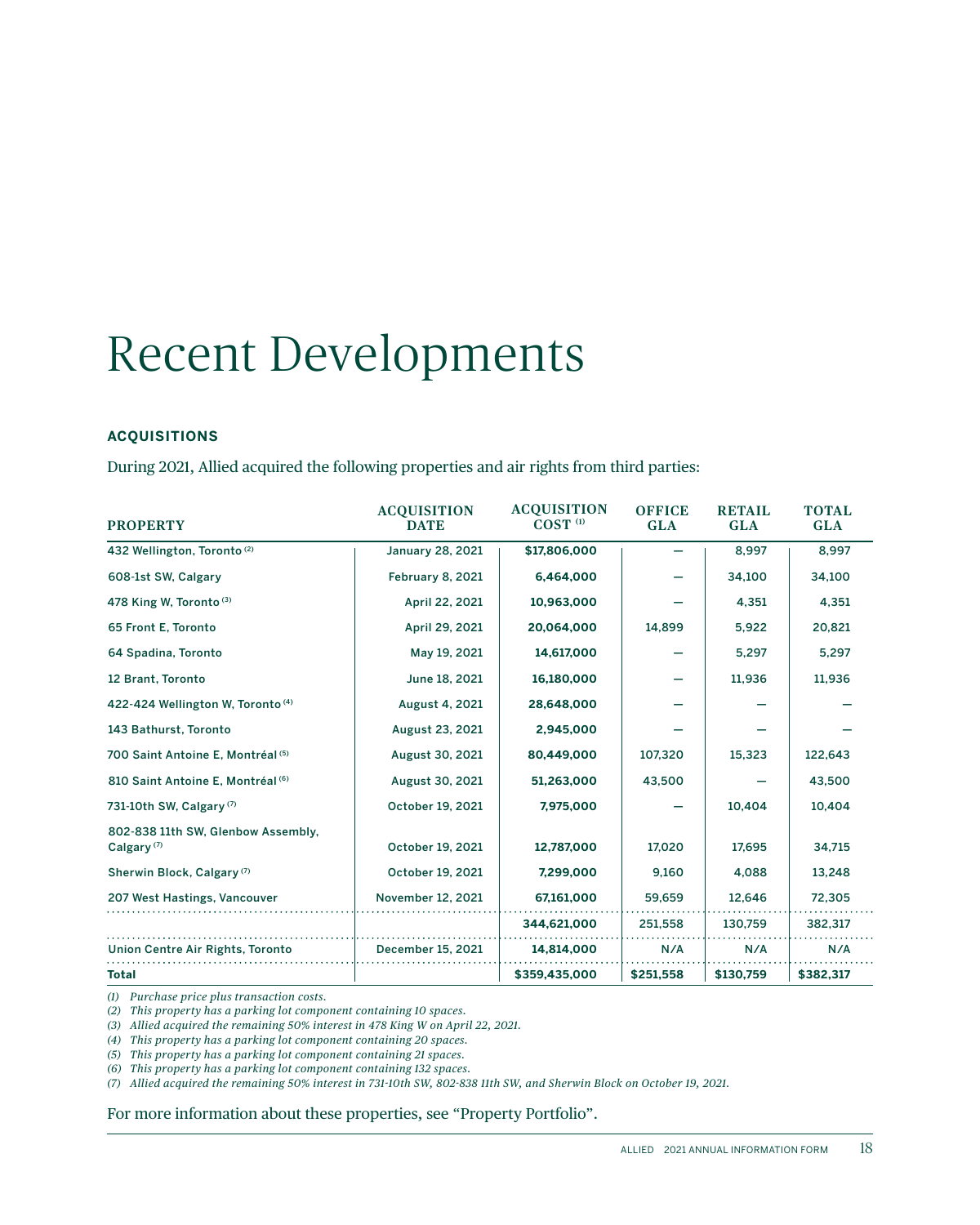### **DISPOSITIONS**

During the year ended December 31, 2021, Allied and its partners closed on the dispositions of the following phases of The Well air rights and associated underground parking and transfer floor slab developments:

| PHASE OF THE WELL AIR RIGHTS | CLOSING DATE      | <b>CASH CONSIDERATION</b><br>(AT ALLIED'S SHARE) |
|------------------------------|-------------------|--------------------------------------------------|
| Second phase                 | April 7, 2021     | \$31.152.000                                     |
| Third phase                  | June 11, 2021     | 24.287.000                                       |
| Fourth phase                 | December 20, 2021 | 16.153.000                                       |
|                              |                   | \$71,592,000                                     |

On January 24, 2022, Allied and its partners closed on the fifth and final phase of The Well air rights, the associated underground parking and transfer floor slab developments for net cash consideration of \$14,841,000 (at Allied's share), which represented the fair value at the time of disposition so there is no gain or loss on disposition.

### **EQUITY FINANCING**

In November 2021, Allied established an at-the-market equity program (the "ATM Program") which allows it to issue and sell up to \$300,000,000 of Units to the public, from time to time, at its discretion. The ATM Program is designed to provide Allied with additional financing flexibility which may be used in conjunction with other existing funding sources. Allied intends to use the net proceeds from the ATM Program for development, repayment of indebtedness and general trust purposes.

During the three months and year ended December 31, 2021, Allied issued 477,100 Units under the ATM Program at a weighted average price of \$44.07 per Unit for gross proceeds of \$21,028,000, and incurred commissions of \$315,000, for net proceeds of \$20,713,000. Issuance costs on the ATM Program were \$634,000 for the year ended December 31, 2021. The commissions and issuance costs were applied against the gross proceeds and charged against Unitholders' equity.

Subsequent to December 31, 2021, Allied issued 211,800 Units under the ATM Program at a weighted average price of \$44.02 per Unit for gross proceeds of \$9,324,000, and incurred commissions of \$140,000, for net proceeds of \$9,184,000.

### **UNSECURED REVOLVING OPERATING FACILITIES**

The unsecured facilities had a balance of \$365,000,000 outstanding at December 31, 2021.

On January 29, 2021, Allied amended the unsecured facilities to merge two existing facilities into one facility with a limit of \$500,000,000 plus a \$100,000,000 accordion feature and a maturity of January 30, 2024. On December 31, 2021, Allied increased the facility limit to \$600,000,000 plus a \$100,000,000 accordion feature and extended the maturity to January 30, 2025.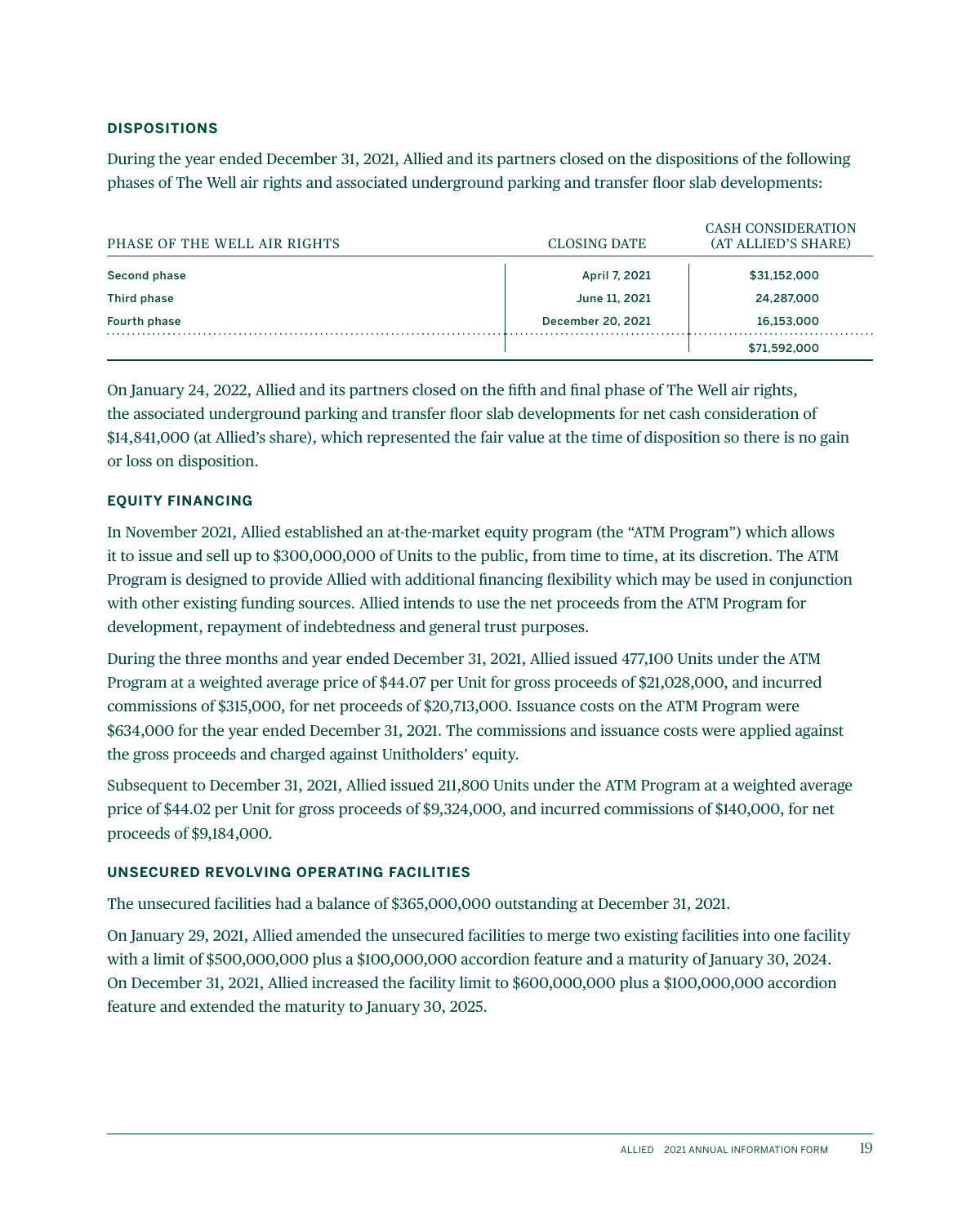### **SENIOR UNSECURED DEBENTURES**

On February 12, 2021, Allied issued \$600,000,000 of 1.726% Series H Unsecured Debentures (the "Series H Debentures") due February 12, 2026, with semi-annual interest payments due on February 12 and August 12 each year commencing on August 12, 2021. Debt financing costs of \$3,100,000 were incurred and recorded against the principal owing.

Proceeds from the Series H Debentures were used to redeem in full the \$150,000,000 aggregate principal amount of 3.934% Series B Debentures due November 14, 2022, with a financing prepayment cost of \$8,003,000, prepay \$139,213,000, on a first mortgage with a financing prepayment cost of \$6,158,000, repay \$75,000,000 drawn on Allied's unsecured facility and for general working capital purposes.

On August 6, 2021, Allied issued \$500,000,000 of 3.095% Series I Unsecured Debentures (the "Series I Debentures") due February 6, 2032, with semi-annual interest payments due on February 6 and August 6 each year commencing on February 6, 2022. Debt financing costs of \$3,000,000 were incurred and recorded against the principal owing.

Proceeds from the Series I Debentures were used to prepay \$493,840,000 aggregate principal amount of first mortgages and for general working capital purposes. The mortgages had a financing prepayment cost of \$38,449,000.

### **NORMAL COURSE ISSUER BID**

On February 22, 2021, Allied received approval from the Toronto Stock Exchange ("TSX") for the renewal of its normal course issuer bid ("NCIB"), which entitles Allied to purchase up to 12,531,845 of its outstanding Units, representing approximately 10% of its public float as at February 11, 2021. The NCIB commenced February 24, 2021, and will expire on February 23, 2022, or such earlier date as Allied completes its purchases pursuant to the NCIB. All purchases under the NCIB will be made on the open market through the facilities of the TSX or alternate trading systems in Canada at market prices prevailing at the time of purchase. Any Units that are repurchased will either be cancelled or delivered to participants under Allied's Restricted Unit Plan or to employees pursuant to Allied's employee programs.

During the year ended December 31, 2021, Allied purchased 58,923 Units for \$2,169,000 at a weighted average price of \$36.80 per Unit under its NCIB program, of which 58,260 Units were purchased for delivery to participants under Allied's Restricted Unit Plan and 663 Units were purchased for certain employee rewards outside of Allied's Restricted Unit Plan.

### **IMPACT OF COVID-19**

The ongoing COVID-19 pandemic has resulted in unprecedented social and economic challenges. As a result, there are material areas of uncertainty with respect to Allied's revised internal forecast, the most significant being the fact that it cannot predict how consumers will respond as the restriction measures continue or change in Canada. In addition, Allied cannot predict the extent and severity of the economic disruption flowing from the global pandemic. See "Risk Factors – COVID-19 Risk".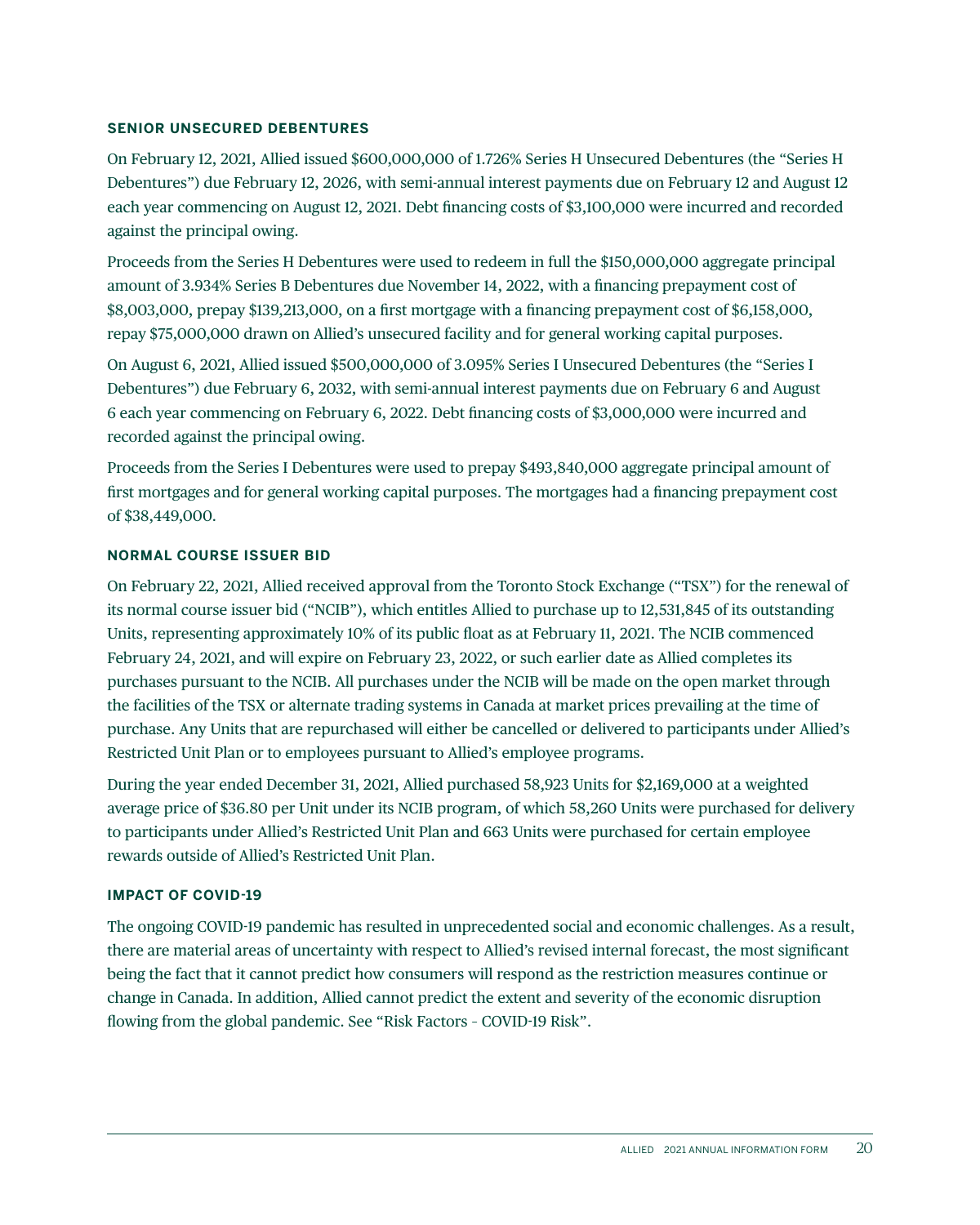## Property Portfolio

### **DESCRIPTION OF PROPERTIES**

The following is a description of each of the Properties including certain ancillary parking lots, as at December 31, 2021. In the description below, basements that are used as office or retail space are referred to herein as a storey.

| <b>DECEMBER 31, 2021</b><br><b>PROPERTIES</b> | <b>OFFICE</b><br><b>GLA</b> | <b>RETAIL</b><br><b>GLA</b> | <b>URBAN</b><br><b>DATA</b><br><b>CENTRES</b><br><b>GLA</b> | <b>TOTAL</b><br><b>GLA</b> | <b>LEASED %</b> |                                                                                                                                                                                                                                                                                                                                                                                                                                                                                                                 |
|-----------------------------------------------|-----------------------------|-----------------------------|-------------------------------------------------------------|----------------------------|-----------------|-----------------------------------------------------------------------------------------------------------------------------------------------------------------------------------------------------------------------------------------------------------------------------------------------------------------------------------------------------------------------------------------------------------------------------------------------------------------------------------------------------------------|
| 28 Atlantic                                   | 10,065                      |                             |                                                             | 10,065                     | 100.0%          | 28 Atlantic is a three-storey, restored, brick-<br>and-beam office building located on the west<br>side of Atlantic Avenue, south of Liberty Street.<br>The property includes six parking stalls and is<br>directly adjacent to Allied's 32 Atlantic Avenue<br>property.                                                                                                                                                                                                                                        |
| 32 Atlantic                                   | 50.434                      |                             |                                                             | 50.434                     | 100.0%          | 32 Atlantic is a single-storey, restored, heritage<br>office building located between Atlantic Avenue<br>and Jefferson Avenue, south of Liberty Street.<br>The property includes 21 surface parking stalls<br>shared with Allied's 47 Jefferson property.                                                                                                                                                                                                                                                       |
| 47 Jefferson                                  | 6.884                       |                             |                                                             | 6.884                      | 100.0%          | 47 Jefferson is a single-storey, restored, heritage<br>office building located between Atlantic Avenue<br>and Jefferson Avenue, south of Liberty Street.<br>The property includes 21 surface parking stalls<br>shared with Allied's 32 Atlantic property.                                                                                                                                                                                                                                                       |
| 64 Jefferson                                  | 78.820                      |                             |                                                             | 78.820                     | 100.0%          | 30, 64, & 70 Jefferson consists of three Class I,<br>brick-and-beam, and steel construction single-<br>storey office buildings. Located directly south<br>of Liberty Street between Pardee Avenue<br>and Jefferson Avenue in Liberty Village, the<br>property has 120 surface parking stalls. Built<br>in phases from 1900 to 1950, the property has<br>been renovated and retrofitted to suit the user<br>occupying 100% of the complex. The property has<br>a total site area of 112,709 square feet of land. |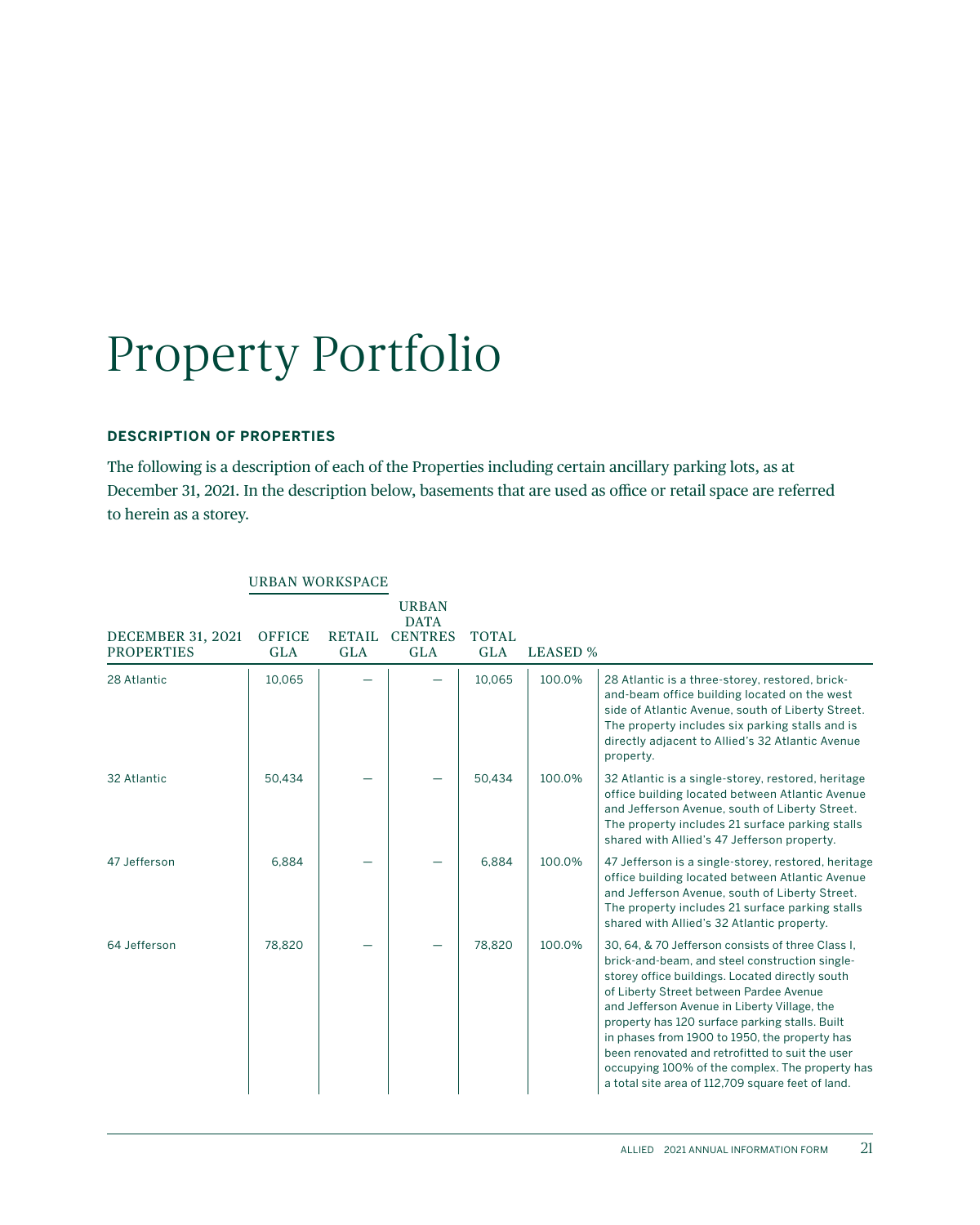|                                                       |                             |            | <b>URBAN</b><br><b>DATA</b>  |                            |                 |                                                                                                                                                                                                                                                                                                                                                                                                                                                                                                                |
|-------------------------------------------------------|-----------------------------|------------|------------------------------|----------------------------|-----------------|----------------------------------------------------------------------------------------------------------------------------------------------------------------------------------------------------------------------------------------------------------------------------------------------------------------------------------------------------------------------------------------------------------------------------------------------------------------------------------------------------------------|
| DECEMBER 31, 2021<br><b>PROPERTIES</b>                | <b>OFFICE</b><br><b>GLA</b> | <b>GLA</b> | RETAIL CENTRES<br><b>GLA</b> | <b>TOTAL</b><br><b>GLA</b> | <b>LEASED %</b> |                                                                                                                                                                                                                                                                                                                                                                                                                                                                                                                |
| 905 King W                                            | 51,262                      | 1,400      |                              | 52,662                     | 100.0%          | 905 King W is a seven-storey, brick-and-<br>concrete office, retail and office technology<br>building. Located west of the intersection of<br>King Street and Bathurst Street, the property<br>also has 118 underground parking stalls. Built in<br>1987, the property features raised floors and has<br>significant electrical power and cooling capacity.<br>The building has a dedicated commercial lobby<br>that provides direct access to the commercial<br>floors of the building.                       |
| College & Manning -<br>559-563 College <sup>(1)</sup> | 24.627                      | 2,634      |                              | 27.261                     | 100.0%          | The College and Manning joint arrangement is<br>owned on a 50/50 basis by Allied and RioCan.<br>The building is an existing six-storey Class I<br>brick-and-beam building, consisting of both<br>office and retail space. The property is at the<br>corner of College and Manning. The property is<br>adjacent to College and Manning, 555 College.<br>The property was constructed in 1940, and<br>renovated in 2002.                                                                                         |
| College & Palmerston -<br>491 College <sup>(1)</sup>  | 8.863                       | 3,717      |                              | 12,580                     | 100.0%          | The College and Palmerston joint arrangement<br>is owned on a 50/50 basis by Allied and RioCan.<br>The College and Palmerston joint arrangement<br>is comprised of 491 College Street and 289<br>Palmerston Avenue in Toronto. Re-development<br>was completed in 2018. The building is a three-<br>storey mixed-use building with office and retail<br>space.                                                                                                                                                 |
| The Castle -<br>135 Liberty                           | 55,152                      |            |                              | 55,152                     | 100.0%          | 135 Liberty is a five-storey Class I brick-and-<br>beam building located on the south side of<br>Liberty Street, between Pardee Avenue and<br>Fraser Avenue. The property, part of the Castle<br>assembly along with 41 Fraser, 53 Fraser,<br>47 Fraser, 49 Fraser (previously known as 47A<br>Fraser) and 8 Pardee, was constructed in 1912<br>and renovated for office use between 2001 and<br>2004. A development application was submitted<br>in May 2021 to increase the permitted density<br>on site.    |
| The Castle -<br>41 Fraser                             | 14,857                      |            |                              | 14,857                     | 100.0%          | 41 Fraser is a single-storey, Class I brick-and-<br>beam building located on the south side of<br>Liberty Street, between Pardee Avenue and<br>Fraser Avenue. The property, part of the Castle<br>assembly along with 135 Liberty, 53 Fraser,<br>47 Fraser, 49 Fraser (previously known as 47A<br>Fraser) and 8 Pardee, was constructed in 1912<br>and renovated for office use between 2001 and<br>2004. A development application was submitted<br>in May 2021 to increase the permitted density<br>on site. |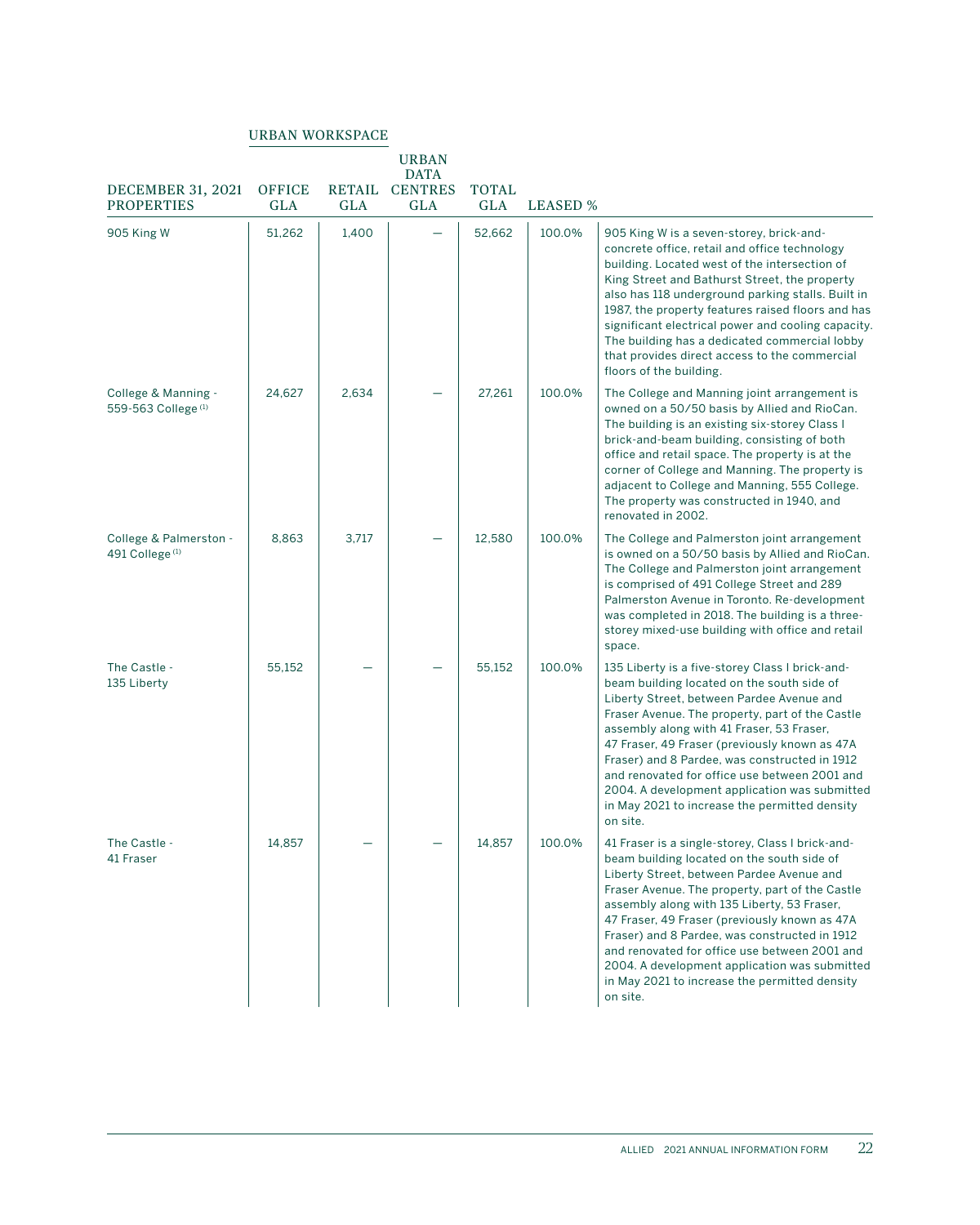| <b>DECEMBER 31, 2021</b><br><b>PROPERTIES</b> | <b>OFFICE</b><br><b>GLA</b> | <b>GLA</b> | URBAN<br><b>DATA</b><br>RETAIL CENTRES<br><b>GLA</b> | <b>TOTAL</b><br><b>GLA</b> | <b>LEASED %</b> |                                                                                                                                                                                                                                                                                                                                                                                                                                                                                                                    |
|-----------------------------------------------|-----------------------------|------------|------------------------------------------------------|----------------------------|-----------------|--------------------------------------------------------------------------------------------------------------------------------------------------------------------------------------------------------------------------------------------------------------------------------------------------------------------------------------------------------------------------------------------------------------------------------------------------------------------------------------------------------------------|
| The Castle -<br>47 Fraser                     | 7,468                       | 3,480      |                                                      | 10,948                     | 100.0%          | 47 Fraser is a three-storey Class I brick-and-<br>beam building located on the south side of<br>Liberty Street, between Pardee Avenue and<br>Fraser Avenue. The property, part of the Castle<br>assembly along with 135 Liberty, 41 Fraser,<br>53 Fraser, 49 Fraser (previously known as 47A<br>Fraser) and 8 Pardee, was constructed in 1912<br>and renovated for office use between 2001 and<br>2004. A development application was submitted<br>in May 2021 to increase the permitted density<br>on site.       |
| The Castle -<br>49 Fraser                     | 17,472                      |            |                                                      | 17.472                     | 60.9%           | 49 Fraser (previously known as 47A Fraser) is<br>a five-storey Class I brick-and-beam building<br>located on the south side of Liberty Street,<br>between Pardee Avenue and Fraser Avenue. The<br>property, part of the Castle assembly along with<br>135 Liberty, 41 Fraser, 53 Fraser, 47 Fraser and<br>8 Pardee, was constructed in 1912 and renovated<br>for office use between 2001 and 2004. A<br>development application was submitted in May<br>2021 to increase the permitted density on site.            |
| The Castle -<br>53 Fraser                     | 78,797                      |            |                                                      | 78,797                     | 100.0%          | 53 Fraser is a five-storey Class I brick-and-<br>beam building located on the south side of<br>Liberty Street, between Pardee Avenue and<br>Fraser Avenue. The property, part of the Castle<br>assembly along with 135 Liberty, 41 Fraser,<br>47 Fraser, 49 Fraser (previously known as 47A<br>Fraser) and 8 Pardee, was constructed in 1912<br>and renovated for office use between 2001 and<br>2004. A development application was submitted<br>in May 2021 to increase the permitted density<br>on site.        |
| The Castle -<br>8 Pardee                      |                             | 2,681      |                                                      | 2,681                      | 100.0%          | 8 Pardee is a two-storey Class I brick-and-beam<br>building located on the south side of Liberty<br>Street, between Pardee Avenue and Fraser<br>Avenue. The property is a part of the Castle<br>assembly along with 135 Liberty, 41 Fraser,<br>53 Fraser, 47 Fraser, and 49 Fraser (previously<br>known as 47A Fraser), was constructed in 1912<br>and renovated for commercial use between<br>2001 and 2004. A development application was<br>submitted in May 2021 to increase the permitted<br>density on site. |
| <b>King West</b>                              | 404,701                     | 13,912     |                                                      | 418,613                    | 98.4%           |                                                                                                                                                                                                                                                                                                                                                                                                                                                                                                                    |
| 12 Brant                                      |                             | 11,936     |                                                      | 11,936                     | 100.0%          | 12 Brant is a restored, single-storey, Class I,<br>retail building. The property is located on the<br>west side of Brant Street between King Street<br>West and Adelaide Street. The property was<br>built in 1945 and was extensively renovated<br>and retrofitted for retail use in 2007.                                                                                                                                                                                                                        |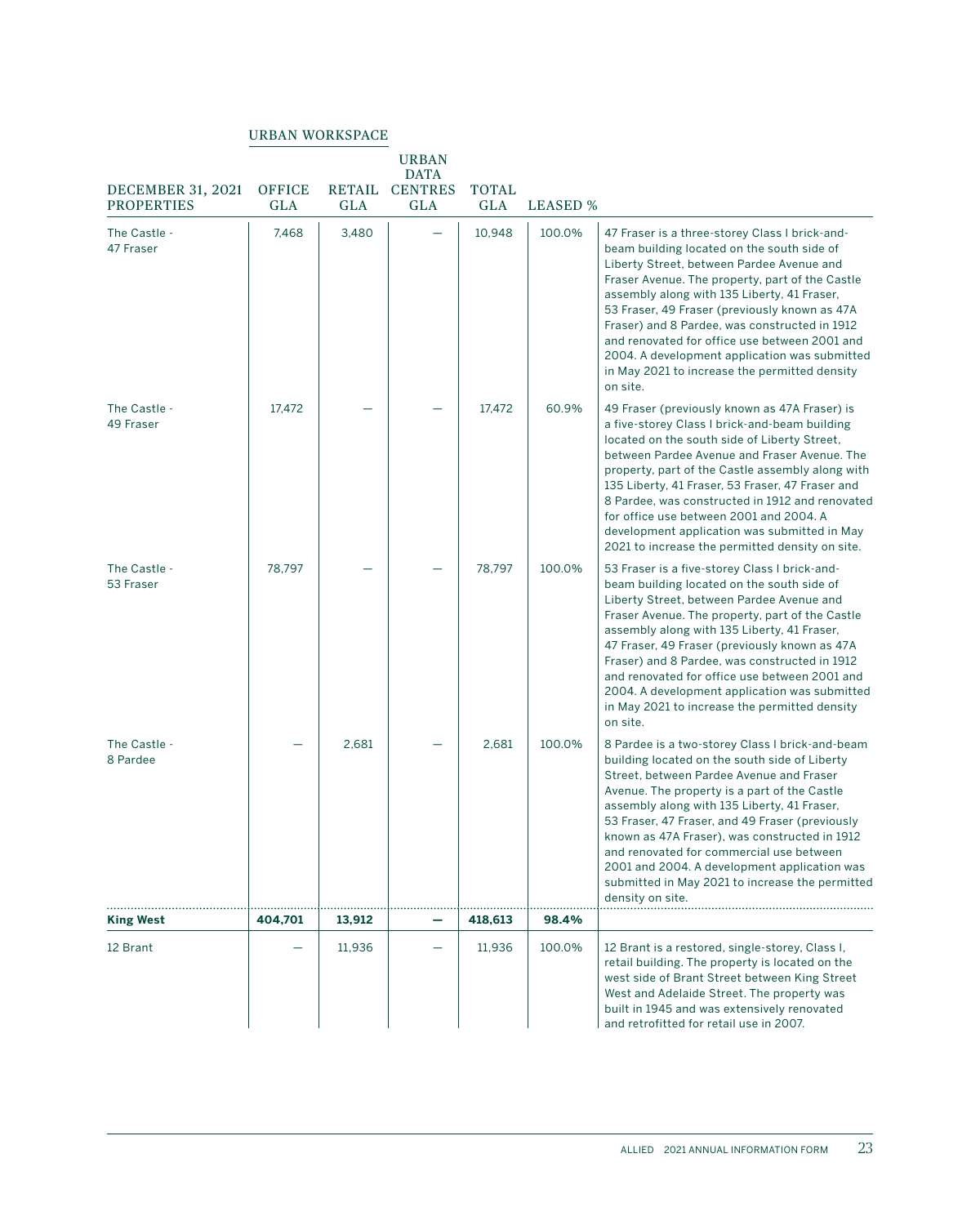|                                               |                             |            | <b>URBAN</b><br><b>DATA</b>  |                            |                 |                                                                                                                                                                                                                                                                                                                                                                                                                                                                                              |
|-----------------------------------------------|-----------------------------|------------|------------------------------|----------------------------|-----------------|----------------------------------------------------------------------------------------------------------------------------------------------------------------------------------------------------------------------------------------------------------------------------------------------------------------------------------------------------------------------------------------------------------------------------------------------------------------------------------------------|
| <b>DECEMBER 31, 2021</b><br><b>PROPERTIES</b> | <b>OFFICE</b><br><b>GLA</b> | <b>GLA</b> | RETAIL CENTRES<br><b>GLA</b> | <b>TOTAL</b><br><b>GLA</b> | <b>LEASED %</b> |                                                                                                                                                                                                                                                                                                                                                                                                                                                                                              |
| 141 Bathurst                                  | 10,101                      |            |                              | 10,101                     | 83.0%           | 141 Bathurst is a restored, two-storey, Class I,<br>brick-and-beam office building. Located on the<br>east side of Bathurst Street, in the western<br>portion of King West Central, the property<br>has 13 surface parking stalls. Built in 1926 for<br>industrial warehouse purposes, the property<br>has been completely renovated. A development<br>application was submitted to increase the<br>permitted density in June 2021.                                                          |
| 183 Bathurst                                  | 24.136                      | 5,643      |                              | 29.779                     | 53.2%           | 183 Bathurst is a restored, four-storey, Class I,<br>brick-and-beam office and retail building. The<br>property is located on the east side of Bathurst<br>Street, immediately north of Queen Street West.                                                                                                                                                                                                                                                                                   |
| 241 Spadina                                   | 24,833                      | 6,046      |                              | 30,879                     | 100.0%          | 241 Spadina is a five-storey, restored, heritage<br>office building. The property is located on the<br>east side of Spadina Avenue, south of Dundas<br>Street.                                                                                                                                                                                                                                                                                                                               |
| 379 Adelaide W                                | 38.560                      | 3.045      |                              | 41.605                     | 43.1%           | 379 Adelaide W is a six-storey, Class I, brick-and-<br>beam office and retail building. The property<br>is located on the south side of Adelaide Street,<br>adjacent to Allied's property at 96 Spadina.<br>A development application was submitted to<br>increase the permitted density on site. Rezoning<br>was approved at Council on October 29, 2019.<br>A Site Plan Approvals application was formally<br>accepted on December 16, 2019, with the latest<br>resubmission in July 2021. |
| 383 Adelaide W                                | 4,515                       |            |                              | 4,515                      | 47.2%           | 383 Adelaide W is a two-storey, Class I office<br>building. The property is located on the<br>south side of Adelaide Street, adjacent to<br>Allied's property 379 and 387 Adelaide W. A<br>development application was submitted to<br>increase the permitted density on site. Rezoning<br>was approved at Council on October 29, 2019.<br>A Site Plan Approvals application was formally<br>accepted on December 16, 2019, with the latest<br>resubmission in July 2021.                    |
| 387 Adelaide W                                | 6,500                       |            |                              | 6,500                      | 100.0%          | 387 Adelaide W is a single-storey, retail<br>building. The property is located on the south<br>side of Adelaide Street West and is directly<br>adjacent to Allied's 383 Adelaide W property.<br>A development application was submitted to<br>increase the permitted density on site. Rezoning<br>was approved at Council on October 29, 2019.<br>A Site Plan Approvals application was formally<br>accepted on December 16, 2019, with the latest<br>resubmission in July 2021.             |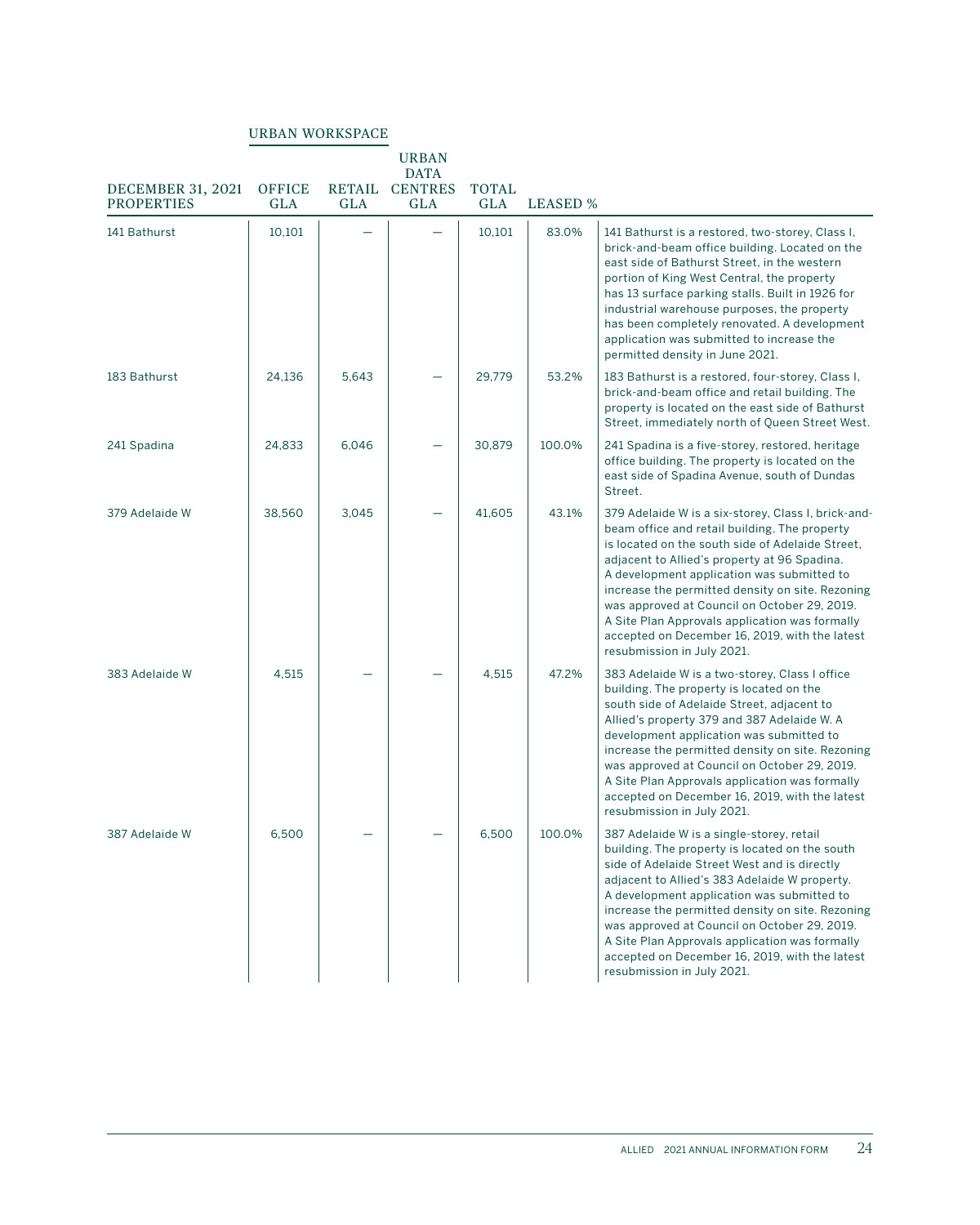|                                        |                             |        | <b>URBAN</b><br><b>DATA</b>  |                            |                 |                                                                                                                                                                                                                                                                                                                                                                                                                                                                               |
|----------------------------------------|-----------------------------|--------|------------------------------|----------------------------|-----------------|-------------------------------------------------------------------------------------------------------------------------------------------------------------------------------------------------------------------------------------------------------------------------------------------------------------------------------------------------------------------------------------------------------------------------------------------------------------------------------|
| DECEMBER 31, 2021<br><b>PROPERTIES</b> | <b>OFFICE</b><br><b>GLA</b> | GLA    | RETAIL CENTRES<br><b>GLA</b> | <b>TOTAL</b><br><b>GLA</b> | <b>LEASED %</b> |                                                                                                                                                                                                                                                                                                                                                                                                                                                                               |
| 420 Wellington W                       | 31,221                      | 3,163  |                              | 34,384                     | 100.0%          | 420 Wellington W is a restored, four-storey,<br>Class I, brick-and-beam office and retail<br>building. Located on the north side of Wellington<br>Street West, west of the intersection with<br>Spadina Avenue, the property has surface<br>parking for three vehicles. Built in 1912 by<br>The Dominion Paper Box Company and home<br>to garment industry users for decades, the<br>property was extensively renovated and<br>retrofitted for office and retail use in 2001. |
| 425 Adelaide W                         | 72,404                      | 2.858  |                              | 75.262                     | 91.1%           | 425 Adelaide W is a restored, 10-storey, brick-<br>and-concrete office and retail building. Located<br>on the south-east corner of the intersection<br>at Adelaide Street West and Brant Street.<br>the property has underground parking for<br>34 vehicles.                                                                                                                                                                                                                  |
| 425-439 King W                         | 66,486                      | 23,497 |                              | 89,983                     | 100.0%          | 425-439 King W, known as The Samuel Building,<br>is a restored, seven-storey, Class I, brick-and-<br>beam office and retail building. The property<br>is located on the south-west corner of the<br>intersection at King Street West and Spadina<br>Avenue. Built in 1910 and home to garment<br>industry users for decades, the property was<br>extensively renovated and retrofitted for office<br>and retail use in 2000.                                                  |
| 432 Wellington Street W                |                             | 8,997  |                              | 8.997                      | 100.0%          | 432 Wellington W is a restored, three-storey,<br>Class I, concrete retail building located on the<br>north side of Wellington Street West between<br>Spadina Avenue and Portland Street. Built in<br>1971, the property was extensively renovated<br>and retrofitted in 2005, and includes 10 surface<br>parking stalls.                                                                                                                                                      |
| 441-443 King W                         | 6.377                       | 2.904  |                              | 9.281                      | 100.0%          | 441-443 King W is a restored, three-storey,<br>brick-and-beam office and retail building,<br>located on the south side of King Street West.<br>Built in approximately 1909, the property was<br>renovated in 2006.                                                                                                                                                                                                                                                            |
| 445-455 King W                         | 31.523                      | 16,342 |                              | 47.865                     | 100.0%          | 445-455 King W, known as The Krangle Building,<br>is a restored, five-storey, Class I, brick-and-<br>beam office and retail building. The property is<br>located on the south side of King Street West,<br>west of the intersection with Spadina Avenue.<br>Built in 1910 and home to garment industry<br>users for decades, the property was extensively<br>renovated and retrofitted for office and retail<br>use in 2000.                                                  |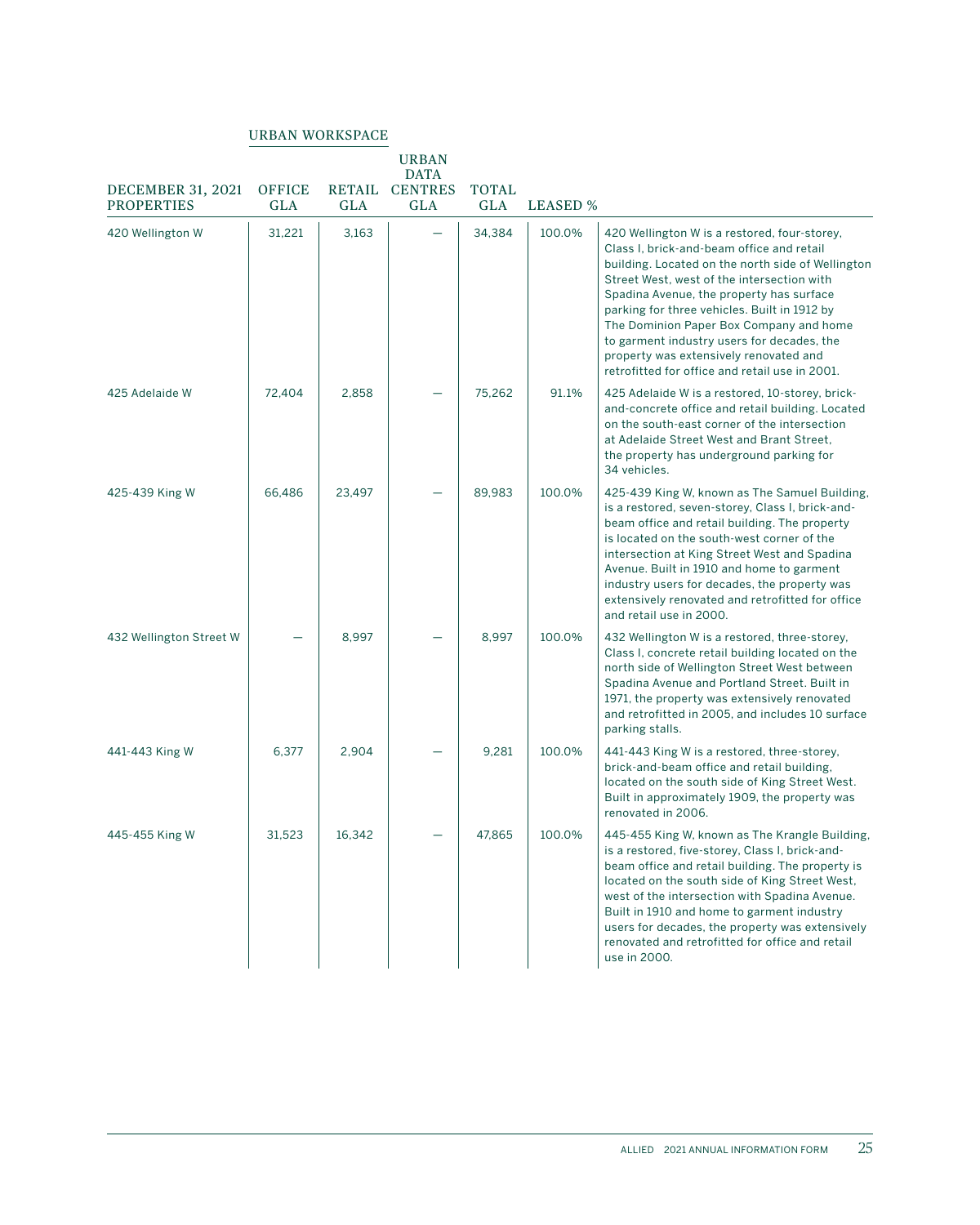|                                               |                      |                             | <b>URBAN</b><br><b>DATA</b>  |                     |                 |                                                                                                                                                                                                                                                                                                                                                                                                                                                                                         |
|-----------------------------------------------|----------------------|-----------------------------|------------------------------|---------------------|-----------------|-----------------------------------------------------------------------------------------------------------------------------------------------------------------------------------------------------------------------------------------------------------------------------------------------------------------------------------------------------------------------------------------------------------------------------------------------------------------------------------------|
| <b>DECEMBER 31, 2021</b><br><b>PROPERTIES</b> | <b>OFFICE</b><br>GLA | <b>RETAIL</b><br><b>GLA</b> | <b>CENTRES</b><br><b>GLA</b> | TOTAL<br><b>GLA</b> | <b>LEASED %</b> |                                                                                                                                                                                                                                                                                                                                                                                                                                                                                         |
| 460 King W                                    | 10,144               | 4,285                       |                              | 14,429              | 100.0%          | 460 King W is a four-storey heritage building,<br>with approximately 4,220 square feet of<br>developable land. The site is rectangular in<br>shape with 8,960 square feet of area, 70 feet<br>of frontage on King Street West and 128 feet<br>of frontage on Spadina Avenue. In 2015, Allied<br>completed the restoration of the property<br>for retail use at grade and office use above<br>grade. The site is adjacent to a parking lot at<br>78 Spadina which has 39 parking stalls. |
| 461 King W                                    | 38,689               | 35,833                      |                              | 74,522              | 100.0%          | 461 King W is a five-storey tier-one, Class I,<br>building on 40,152 square feet of land, located<br>on the south side of King Street West, east of<br>Portland Street and west of Spadina Avenue.<br>There are 28 surface parking stalls located<br>on the ancillary land. The acquisition of this<br>property completes an approximately 4.5 acre<br>assembly immediately north of Allied's co-<br>owned The Well property.                                                           |
| 468 King W                                    | 63,121               |                             |                              | 63,121              | 100.0%          | 468 King W is a restored, seven-storey, Class I,<br>brick-and-beam office building. The property is<br>located on the north side of King Street West,<br>west of the intersection with Spadina Avenue.<br>The building was constructed in 1910 and was<br>home to the Ontario Cabinet & Furniture Works<br>for decades.                                                                                                                                                                 |
| 469 King W                                    | 61,618               | 12,273                      |                              | 73,891              | 100.0%          | 469 King W is a restored, five-storey, Class<br>I, brick-and-beam office and retail building.<br>Located on the south side of King Street West,<br>west of the intersection with Spadina Avenue,<br>the property has eight surface parking stalls.<br>Built in 1903, the property was extensively<br>renovated and retrofitted for office and retail<br>use between 1999 and 2000.                                                                                                      |
| 478 King W(2)                                 |                      | 8,701                       |                              | 8,701               | 100.0%          | 478 King W is comprised of 131 underground<br>commercial parking stalls, constructed as part<br>of the Victory Lofts condominium project at<br>478 King W and a retail component of Victory<br>Lofts. 478 King W, is adjacent to three of Allied's<br>properties - 468 King W, 500-522 King W<br>and the King-Brant underground commercial<br>parking structure.                                                                                                                        |
| 485 King W                                    | 12,339               |                             |                              | 12,339              | 100.0%          | 485 King W is a three-storey heritage building,<br>located between 469 King W and the KING<br>Toronto development. In 2016, Allied completed<br>the restoration of the property for retail use.                                                                                                                                                                                                                                                                                         |
| 500 King W                                    | 44,130               | 21,598                      |                              | 65,728              | 100.0%          | 500 King W is a restored, five-storey, Class I,<br>brick-and-beam office and retail building. The<br>subject property is cornered on the north side<br>of King Street West, west of Spadina Avenue<br>and east of Brant Street. Originally built in<br>1872 and expanded in the early 1890s to house<br>the Gurney Stove Factory, the property was<br>extensively renovated and retrofitted for office<br>and retail use between 2000 and 2001.                                         |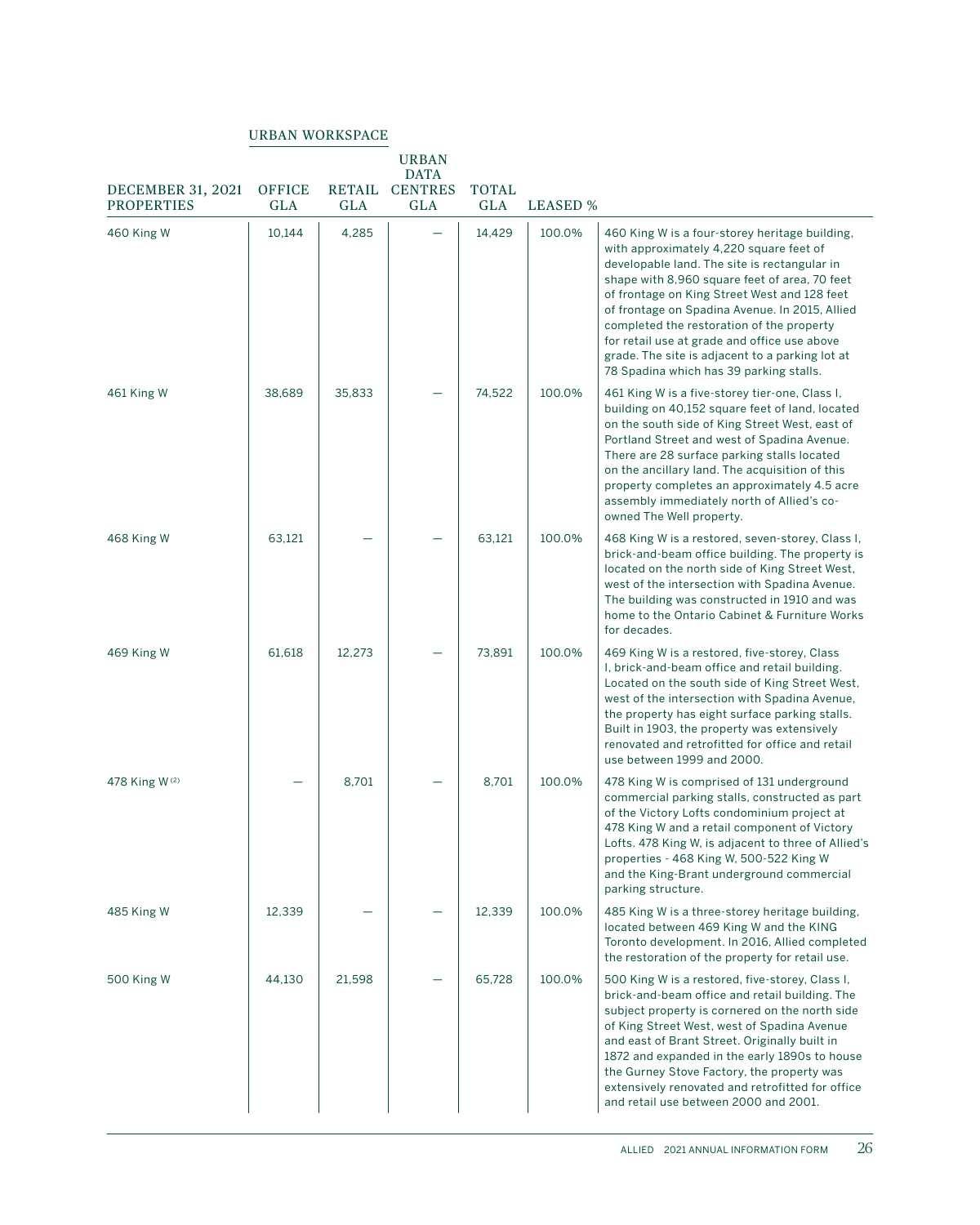|                                               |                             |        | <b>URBAN</b><br><b>DATA</b> |                            |                 |                                                                                                                                                                                                                                                                                                                                                                                                                                                                                                                                  |
|-----------------------------------------------|-----------------------------|--------|-----------------------------|----------------------------|-----------------|----------------------------------------------------------------------------------------------------------------------------------------------------------------------------------------------------------------------------------------------------------------------------------------------------------------------------------------------------------------------------------------------------------------------------------------------------------------------------------------------------------------------------------|
| <b>DECEMBER 31, 2021</b><br><b>PROPERTIES</b> | <b>OFFICE</b><br><b>GLA</b> | GLA    | RETAIL CENTRES<br>GLA       | <b>TOTAL</b><br><b>GLA</b> | <b>LEASED %</b> |                                                                                                                                                                                                                                                                                                                                                                                                                                                                                                                                  |
| 522 King W                                    | 28,850                      | 21,863 |                             | 50,713                     | 100.0%          | 522 King W is a restored, four-storey, Class I,<br>brick-and-beam office and retail building. The<br>subject property is cornered on the north side of<br>King Street West, at the northeast corner of King<br>and Brant. Originally built in 1872 and expanded<br>in the early 1890s to house the Gurney Stove<br>Factory, the property was extensively renovated<br>and retrofitted for office and retail use between<br>2000 and 2001.                                                                                        |
| 552-560 King W                                | 6,784                       | 17,395 |                             | 24,179                     | 100.0%          | 552-560 King W is a mixed use property<br>comprised of an east retail component and<br>a west heritage component. The property is<br>located on the North side of King Street West<br>between Brant Street and Portland Street. The<br>retail component is located on the ground floor<br>of 560 King (Fashion House Condominiums),<br>which was built in 2014. The heritage component<br>is a three-storey building with ground level<br>retail and 2 floors of office space. The heritage<br>property was redeveloped in 2014. |
| 555 Richmond W                                | 296,038                     | 1.850  |                             | 297.888                    | 88.0%           | 555 Richmond W is a 12-storey office and<br>retail building. Located on the south side of<br>Richmond Street West through to the north side<br>of Adelaide Street West, the property includes<br>220 underground parking spaces and 38<br>surface parking spaces on 21,000 square feet of<br>developable land. A development application for<br>additional density was submitted for the surface<br>parking lot in June 2021.                                                                                                    |
| 579 Richmond W                                | 26.818                      |        |                             | 26.818                     | 87.1%           | 579 Richmond W is a restored, five-storey, Class<br>I, brick-and-beam office building. The property<br>is located on the south side of Richmond Street<br>West near the intersection of Bathurst Street.<br>The property was built in 1931 and has since<br>been fully renovated. A development application<br>was submitted in June 2021.                                                                                                                                                                                       |
| 64 Spadina                                    |                             | 5.297  |                             | 5.297                      | 100.0%          | 64 Spadina is a four-storey, brick-and-beam<br>retail building, built in the late 1880s. The<br>property is located on the west side of Spadina<br>Avenue on the southwest corner of King Street<br>West and Spadina Avenue at the heart of Allied's<br>King Street and Wellington Street concentration.                                                                                                                                                                                                                         |
| 662 King W                                    | 33.731                      |        |                             | 33,731                     | 92.0%           | 662 King W is a restored, four-storey, Class I,<br>brick-and-beam office and retail building,<br>located on the north side of King Street West,<br>just east of the intersection with Bathurst<br>Street. Built in 1895, the property was renovated<br>in the 1980s.                                                                                                                                                                                                                                                             |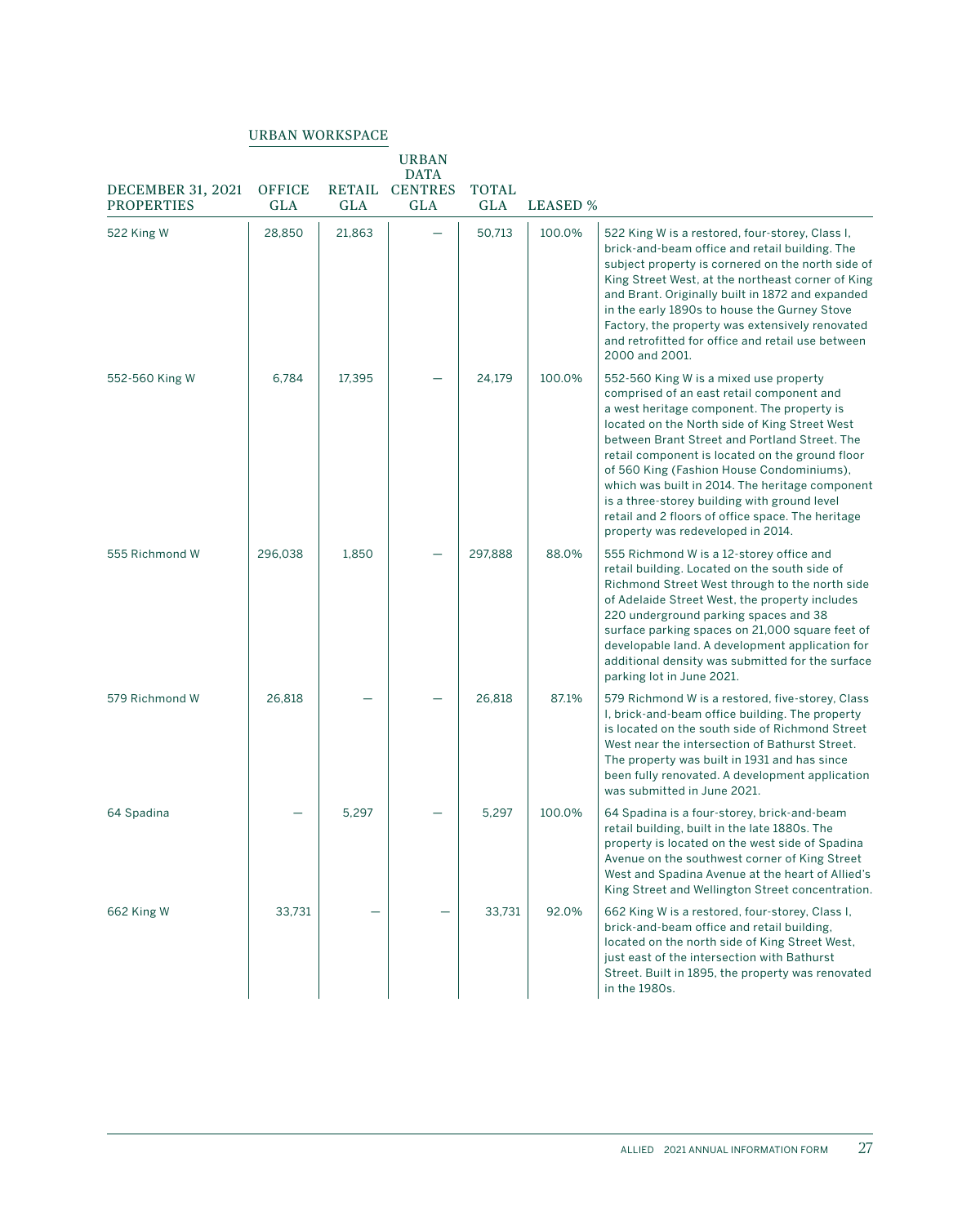|                                               |                             |         | <b>URBAN</b><br><b>DATA</b>  |                            |                 |                                                                                                                                                                                                                                                                                                                                                                                                                                                                                                                                                                    |
|-----------------------------------------------|-----------------------------|---------|------------------------------|----------------------------|-----------------|--------------------------------------------------------------------------------------------------------------------------------------------------------------------------------------------------------------------------------------------------------------------------------------------------------------------------------------------------------------------------------------------------------------------------------------------------------------------------------------------------------------------------------------------------------------------|
| <b>DECEMBER 31, 2021</b><br><b>PROPERTIES</b> | <b>OFFICE</b><br><b>GLA</b> | GLA     | RETAIL CENTRES<br><b>GLA</b> | <b>TOTAL</b><br><b>GLA</b> | <b>LEASED %</b> |                                                                                                                                                                                                                                                                                                                                                                                                                                                                                                                                                                    |
| 668 King W                                    |                             | 6,934   |                              | 6,934                      | 100.0%          | Located immediately west of Allied's 662 King<br>W property, on the north-east corner of King<br>Street West and Bathurst Street, 668 King<br>W is a three-storey brick-and-beam heritage<br>building that has been fully restored. With<br>the acquisition of this property, Allied gains<br>control of an underutilized corner site with<br>149 feet of frontage on King West. The building<br>was originally built in 1902 while the east side<br>extension was built in 2016.                                                                                  |
| 80-82 Spadina                                 | 60.048                      | 16.009  |                              | 76.057                     | 100.0%          | 80-82 Spadina is a five-storey, Class I, brick-<br>and-beam office and retail building. The building<br>is located on the west side of Spadina Avenue,<br>adjacent to Allied's properties at 78 Spadina<br>and 96 Spadina. Built in 1912, the property was<br>renovated in the 1980s and in 2010.                                                                                                                                                                                                                                                                  |
| 96 Spadina                                    | 78,913                      | 8.240   |                              | 87.153                     | 95.3%           | 96 Spadina is a 10-storey, Class I office building.<br>The building is located on the southwest corner<br>of Spadina Avenue and Adelaide Street West.<br>The property is a brick-and-concrete structure<br>that was partially renovated in the 1990s. The<br>property is adjacent to the proposed Adelaide<br>and Spadina development and 80-82 Spadina.                                                                                                                                                                                                           |
| King Portland Centre -<br>602-606 King W(1)   | 19,208                      | 6,364   |                              | 25,572                     | 100.0%          | 602-606 King W is a four-storey, Class I, brick-<br>and-beam building located at the northwest<br>corner of Portland Street and King Street West.<br>The property is a part of the King & Portland JV<br>between Allied and Rio-Can.                                                                                                                                                                                                                                                                                                                               |
| King Portland Centre -<br>620 King W(1)       | 127.658                     | 9,170   |                              | 136,828                    | 100.0%          | Allied and RioCan completed 620 King - King<br>Portland Centre in 2019, a 12-storey building.<br>The new structure is comprised of 127,658<br>square feet of office GLA and 9,170 square feet<br>of retail GLA (at Allied's share) fronting on King<br>Street West. The office and retail components<br>of King Portland Centre have been designed to a<br>LEED (Leadership in Energy and Environmental<br>Design) CS (Core & Shell) Platinum standard<br>and include best-in-class operational,<br>environmental, life-safety and health and<br>wellness systems. |
| King Portland Centre -<br>642 King W(1)       | 7,370                       | 5,365   |                              | 12,735                     | 100.0%          | 642 King W is a four-storey tier-one, Class I<br>office and retail building, with 63 feet of<br>frontage on King Street West. The project is<br>jointly owned by Allied and RioCan. Extensive<br>renovations were completed in 2019.                                                                                                                                                                                                                                                                                                                               |
| <b>King West Central</b>                      | 1,232,115                   | 265,608 |                              | 1,497,723                  | 93.7%           |                                                                                                                                                                                                                                                                                                                                                                                                                                                                                                                                                                    |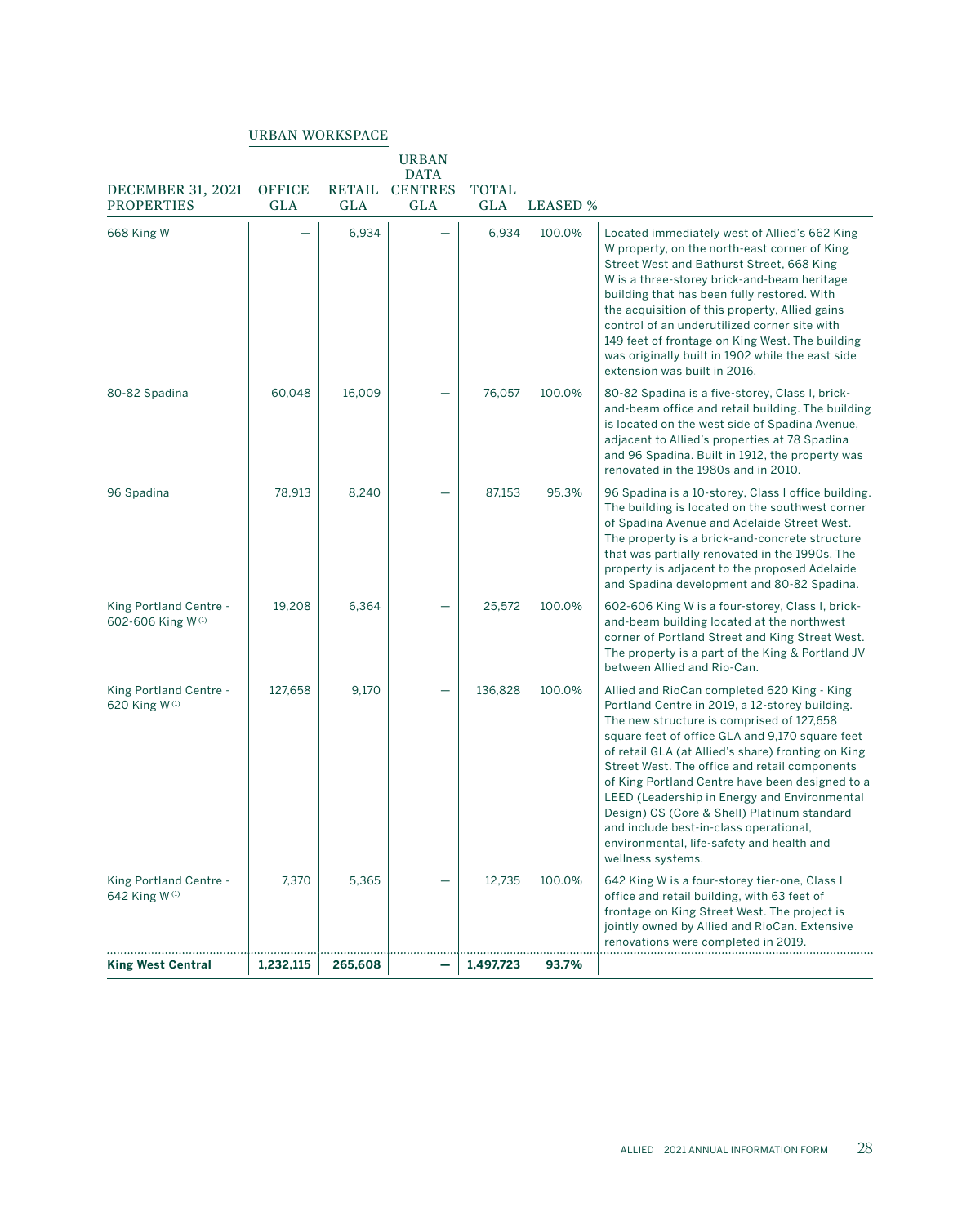| DECEMBER 31, 2021<br><b>PROPERTIES</b> | <b>OFFICE</b><br><b>GLA</b> | GLA   | <b>URBAN</b><br><b>DATA</b><br>RETAIL CENTRES<br><b>GLA</b> | <b>TOTAL</b><br><b>GLA</b> | <b>LEASED %</b> |                                                                                                                                                                                                                                                                                                                                          |
|----------------------------------------|-----------------------------|-------|-------------------------------------------------------------|----------------------------|-----------------|------------------------------------------------------------------------------------------------------------------------------------------------------------------------------------------------------------------------------------------------------------------------------------------------------------------------------------------|
| 116 Simcoe                             | 15,461                      |       |                                                             | 15,461                     | 74.3%           | 116 Simcoe is a restored, four-storey, Class I,<br>brick-and-beam office building. The property<br>is located on the north-west corner of Adelaide<br>Street West and Simcoe Street, to the west of<br>University Avenue and Toronto's financial core.<br>Built in 1971 for office use, the property has<br>since been renovated.        |
| 117 & 119 John                         |                             | 7,562 |                                                             | 7,562                      | 100.0%          | 117 & 119 John is a restored four-storey row<br>house. Originally built in 1892 for residential<br>purposes, it has since been converted to a<br>fully combined retail building in Toronto's<br>Entertainment District, on the east side of John<br>Street and north of Adelaide Street West.                                            |
| 125 John                               | 2.171                       | 798   |                                                             | 2.969                      | 100.0%          | 125 John is a restored four-storey row house.<br>Originally built in 1892 for residential purposes,<br>it has since been converted to comprise<br>below-grade retail and office space in Toronto's<br>Entertainment District, on the east side of John<br>Street and north of Adelaide Street West.                                      |
| 179 John                               | 70,923                      |       |                                                             | 70,923                     | 100.0%          | 179 John is an eight-storey, Class I, brick-and-<br>beam office building. Located on the east side<br>of John Street, just north of Queen Street West,<br>the property has 14 surface parking stalls. The<br>property was renovated in the 1990s.                                                                                        |
| 180 John                               | 45.631                      |       |                                                             | 45.631                     | 100.0%          | 180 John is a eight-storey, brick-and-beam<br>office building located on the west side of John<br>Street, south of Stephanie Street. The property<br>has been redeveloped, with renovation work<br>completed in 2017.                                                                                                                    |
| 185 Spadina                            | 55,213                      |       |                                                             | 55,213                     | 100.0%          | 185 Spadina is a restored, eight-storey, Class I,<br>brick-and-beam office building. The building<br>is located on the east side of Spadina Avenue,<br>to the north of Queen Street. Built in 1916,<br>the property was extensively renovated and<br>retrofitted for office use in 1997.                                                 |
| 200 Adelaide W                         | 26.614                      |       |                                                             | 26.614                     | 94.6%           | 200 Adelaide W is a restored, six-storey, Class<br>I, brick-and-beam office building. The building<br>is located on the north side of Adelaide Street<br>West, to the west of University Avenue and<br>Toronto's financial core. Built in 1933 for<br>industrial warehouse purposes, the property<br>has been completely renovated.      |
| 208-210 Adelaide W                     | 11,477                      |       |                                                             | 11,477                     | 83.9%           | 208-210 Adelaide W is a restored, four-storey,<br>Class I, brick-and-beam office building. The<br>property is located on the north side of Adelaide<br>Street West, to the west of University Avenue<br>and Toronto's financial core. Built in 1920 for<br>industrial warehouse purposes, the property<br>has been completely renovated. |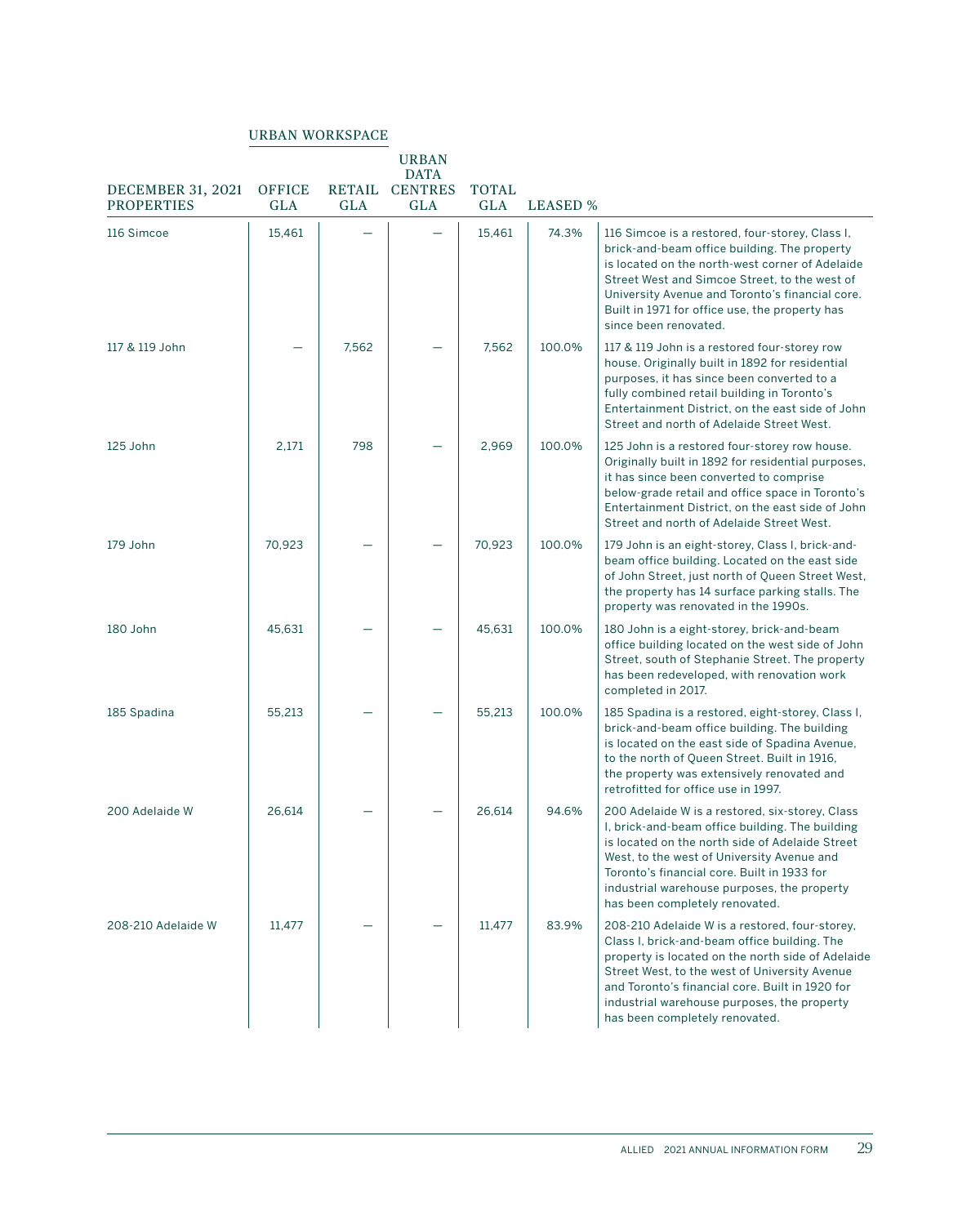| <b>DECEMBER 31, 2021</b><br><b>PROPERTIES</b> | <b>OFFICE</b><br>GLA | RETAIL<br>GLA | <b>URBAN</b><br><b>DATA</b><br><b>CENTRES</b><br><b>GLA</b> | <b>TOTAL</b><br><b>GLA</b> | <b>LEASED %</b> |                                                                                                                                                                                                                                                                                                                                                                                                                                                                                                                                                                                   |
|-----------------------------------------------|----------------------|---------------|-------------------------------------------------------------|----------------------------|-----------------|-----------------------------------------------------------------------------------------------------------------------------------------------------------------------------------------------------------------------------------------------------------------------------------------------------------------------------------------------------------------------------------------------------------------------------------------------------------------------------------------------------------------------------------------------------------------------------------|
| 217-225 Richmond W                            | 31,122               | 21,670        |                                                             | 52,792                     | 83.5%           | 217-225 Richmond W, known as The Gelber<br>Building, is a restored, six-storey, Class I,<br>brick-and-beam office and retail building. The<br>property is located on the south-west corner at<br>the intersection of Richmond Street West and<br>Duncan Street. Built in the 1920s, the property<br>was renovated and retrofitted for office and<br>retail use in the 1980s.                                                                                                                                                                                                      |
| 257 Adelaide W                                | 42,763               |               |                                                             | 42,763                     | 100.0%          | 257 Adelaide W is a seven-storey, Class I, brick-<br>and-beam office building. The building is located<br>in the Entertainment District of downtown<br>Toronto, on the south side of Adelaide Street<br>West, west of Duncan Street. Built in the 1900s,<br>with an addition in the 1910s, the property was<br>renovated in the 1980s.                                                                                                                                                                                                                                            |
| 312 Adelaide W                                | 62,420               | 5,584         |                                                             | 68,004                     | 62.0%           | 312 Adelaide W is a restored, eight-storey,<br>Class I, brick-and-beam office and retail<br>building. The property is located on the north<br>side of Adelaide Street West, in the western<br>portion of the Entertainment District. Built in<br>1895 for industrial warehouse purposes, the<br>property has been completely renovated.                                                                                                                                                                                                                                           |
| 331-333 Adelaide W                            | 19,048               | 3,725         |                                                             | 22,773                     | 100.0%          | 331-333 Adelaide W, known as The Fremes<br>Building, is a restored, six-storey, Class I,<br>brick-and-beam office and retail building. The<br>property is located on the south-west corner<br>of the intersection at Adelaide Street West<br>and Peter Street. Built in 1925 and home to<br>the Ontario Clock Company for decades, the<br>property was renovated and retrofitted for office<br>and retail use in 1987 and further renovated in<br>1999.                                                                                                                           |
| 358-360 Adelaide W                            | 50,786               |               |                                                             | 50,786                     | 83.1%           | 358-360 Adelaide W, known as The Weld<br>Building, is a restored, six-storey, Class I, brick-<br>and-concrete office and retail building. The<br>building is located on the north side of Adelaide<br>Street West, west of the intersection with Peter<br>Street. Built in 1920 and home to The Bryant<br>Press for decades, the property was extensively<br>renovated and retrofitted for office and retail<br>use in 1999.                                                                                                                                                      |
| 388 King W                                    | 20,275               | 19,040        |                                                             | 39,315                     | 65.1%           | 388 King W is a restored, three-storey, Class I,<br>brick-and-concrete office and retail building.<br>Located on the north-west corner of the<br>intersection at King Street West and Peter<br>Street, the property has surface parking for nine<br>vehicles. Built in the 1930s and home to garment<br>industry users for decades, the property was<br>extensively renovated and retrofitted for office<br>use in the 1980s and again for office and retail<br>use in 1999. A Development Application for<br>790,000 square feet has been approved for<br>388 King W & 82 Peter. |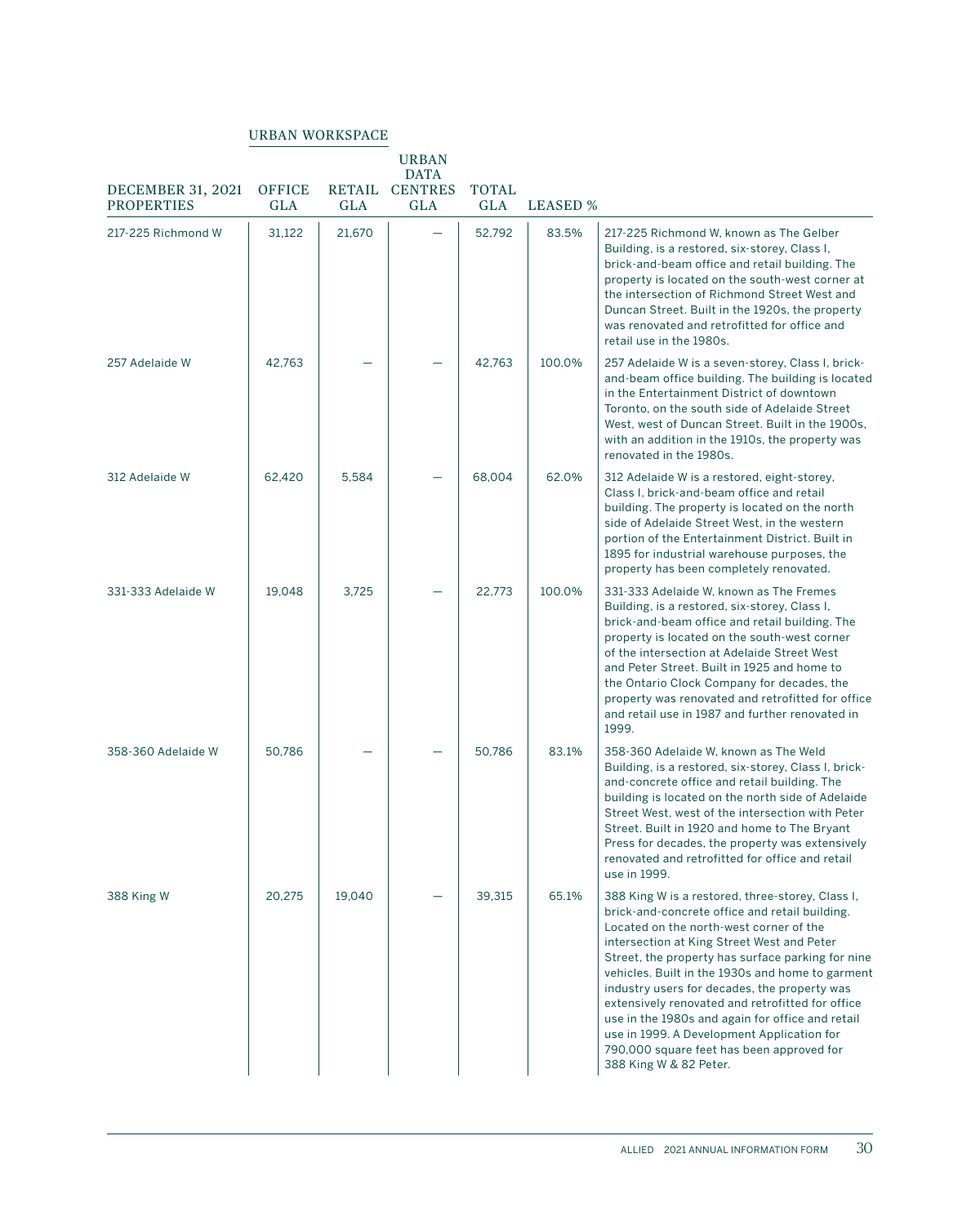| <b>DECEMBER 31, 2021</b><br><b>PROPERTIES</b> | <b>OFFICE</b><br><b>GLA</b> | <b>GLA</b> | <b>URBAN</b><br><b>DATA</b><br>RETAIL CENTRES<br><b>GLA</b> | <b>TOTAL</b><br><b>GLA</b> | <b>LEASED %</b> |                                                                                                                                                                                                                                                                                                                                                                                                                                                                                                  |
|-----------------------------------------------|-----------------------------|------------|-------------------------------------------------------------|----------------------------|-----------------|--------------------------------------------------------------------------------------------------------------------------------------------------------------------------------------------------------------------------------------------------------------------------------------------------------------------------------------------------------------------------------------------------------------------------------------------------------------------------------------------------|
| 82 Peter                                      | 40,069                      | 6,846      |                                                             | 46,915                     | 100.0%          | 82 Peter is a restored, six-storey, Class I, brick-<br>and-beam office and retail building. Located on<br>the west side of Peter Street, just north of 388<br>King W, the property has surface parking for<br>14 vehicles. Built in 1928 and home to garment<br>industry users for decades, the property was<br>extensively renovated and retrofitted in 1999 for<br>office and retail use. A Development Application<br>for 790,000 square feet has been approved for<br>388 King W & 82 Peter. |
| 99 Spadina                                    | 51,058                      |            |                                                             | 51,058                     | 100.0%          | 99 Spadina is a restored, seven-storey, Class I,<br>brick-and-beam office and retail building. The<br>building is located on the east side of Spadina<br>Avenue, just to the north of the intersection with<br>King Street West. Built in 1910, the property was<br>extensively renovated and expanded for office<br>and retail use in 2000 and 2001.                                                                                                                                            |
| QRC West -<br>134 Peter, Phase I              | 298,782                     | 8,213      |                                                             | 306,995                    | 100.0%          | 134 Peter is a 17-storey, Class A office building<br>located at the northwest corner of the<br>intersection of Peter Street and Richmond<br>Street West. The original Class I building was<br>constructed in 1915, renovated in 1987 and<br>1999, with an LEED-certified 10-storey addition<br>completed in 2016. 134 Peter, together with<br>364 Richmond W, forms QRC West Phase I.                                                                                                            |
| QRC West -<br>364 Richmond W.<br>Phase I      | 38,279                      |            |                                                             | 38,279                     | 100.0%          | 364 Richmond is a five-storey Class I office<br>building constructed in 1920. The property was<br>extensively renovated in 1992, and again in<br>2015/2016. The building fronts Richmond Street<br>and is located between Spadina Avenue and<br>Peter Street. 364 Richmond W, together with<br>134 Peter, forms QRC West Phase I.                                                                                                                                                                |
| <b>Union Centre</b>                           | 41,787                      |            |                                                             | 41,787                     | 88.2%           | 20 York, known as Union Center, is a mixed-<br>use building, located south of Front Street<br>between Simcoe Street and York Street. It<br>includes retail and above-grade pedestrian<br>connectivity to Union Station. The Ontario Land<br>Tribunal conditionally approved the Official Plan<br>Amendment and the Zoning By-law Amendment<br>in December 2021.                                                                                                                                  |
| <b>Entertainment District</b>                 | 923,879                     | 73,438     |                                                             | 997,317                    | 93.1%           |                                                                                                                                                                                                                                                                                                                                                                                                                                                                                                  |
| 193 Yonge                                     | 34,349                      | 16,898     |                                                             | 51,247                     | 100.0%          | 193 Yonge, known as the Heintzman Building,<br>is a restored, eight-storey, Class-I, brick-and-<br>beam building. Located on the east side of<br>Yonge Street, across from the Eaton Centre and<br>south of Dundas Square, the property has 23<br>underground parking stalls. Built in 1903, the<br>property was renovated in 1986 and 1999.                                                                                                                                                     |
| Downtown                                      | 34.349                      | 16,898     |                                                             | 51,247                     | 100.0%          |                                                                                                                                                                                                                                                                                                                                                                                                                                                                                                  |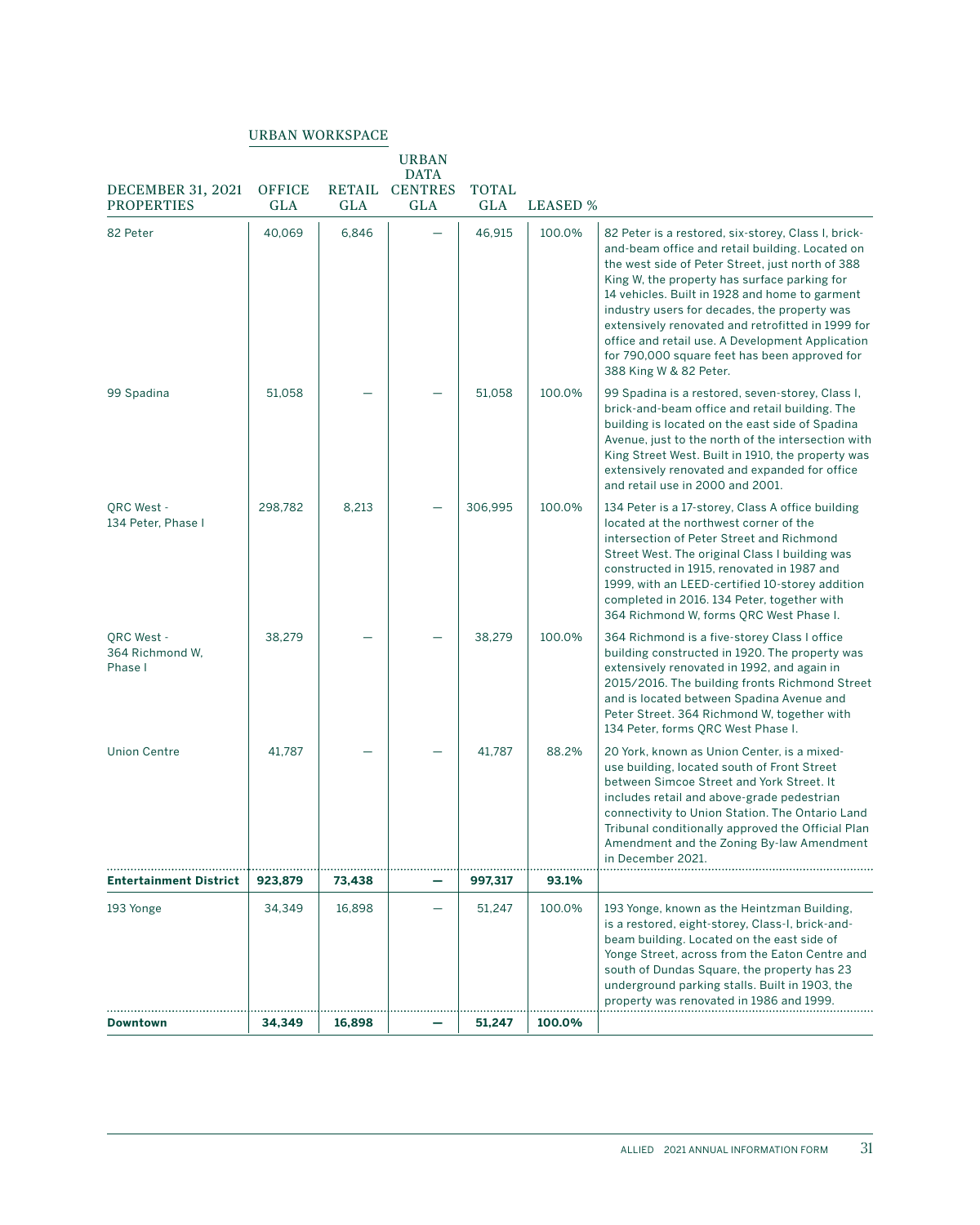| <b>DECEMBER 31, 2021</b><br><b>PROPERTIES</b> | <b>OFFICE</b><br>GLA | GLA    | <b>URBAN</b><br><b>DATA</b><br>RETAIL CENTRES<br><b>GLA</b> | <b>TOTAL</b><br><b>GLA</b> | <b>LEASED %</b> |                                                                                                                                                                                                                                                                                                                                                                                                                                             |
|-----------------------------------------------|----------------------|--------|-------------------------------------------------------------|----------------------------|-----------------|---------------------------------------------------------------------------------------------------------------------------------------------------------------------------------------------------------------------------------------------------------------------------------------------------------------------------------------------------------------------------------------------------------------------------------------------|
| 106 Front E                                   | 24.123               | 10,554 |                                                             | 34.677                     | 90.2%           | 106 Front E is a four-storey, Class I office and<br>retail property. Located on the north-west<br>corner of Front Street East and George Street<br>in the St. Lawrence Market District in Toronto,<br>the property has 14 surface parking stalls. The<br>property was constructed in 1890 and renovated<br>and retrofitted for office and retail use in the<br>late 1980s and again in the late 1990s.                                      |
| 184 Front E                                   | 84.116               | 4,829  |                                                             | 88.945                     | 100.0%          | 184 Front E is an eight-storey, Class I office<br>and retail building with a leasehold interest.<br>Located on the north-east corner of Front<br>Street and Princess Street, the property has<br>54 underground parking stalls. The leasehold<br>interest in the property expires in 2091,<br>subject to a right of extension in the event of<br>redevelopment.                                                                             |
| 35-39 Front E                                 | 34.653               | 13.822 |                                                             | 48.475                     | 100.0%          | 35-39 Front E, known as the Beardmore<br>Building, is a restored, four-storey, Class I, brick-<br>and-beam office and retail building. Located on<br>the south side of Front Street East, east of the<br>intersection with Yonge Street, the property<br>has 7 underground parking stalls. Built in 1872,<br>the property was extensively renovated and<br>retrofitted for office and retail use in 1986, and<br>further renovated in 1991. |
| 36-40 Wellington E                            | 15,494               | 9,993  |                                                             | 25,487                     | 84.1%           | 36-40 Wellington E is a restored, four-storey,<br>Class I, brick-and-beam office and retail<br>property. The property is located on the north<br>side of Wellington Street East, east of Yonge<br>Street in the St. Lawrence Market District in<br>Toronto.                                                                                                                                                                                 |
| 41-45 Front E                                 | 20,958               | 14,239 |                                                             | 35,197                     | 100.0%          | 41-45 Front E, known as the Perkings/Dixon<br>Building, is a restored, four-storey, Class I, brick-<br>and-beam office and retail building. The building<br>is located on the south side of Front Street East,<br>just east of The Beardmore Building. Built in<br>1875, the property was extensively renovated<br>and retrofitted for office and retail use in 1985<br>and further renovated in 1991.                                      |
| 45-55 Colborne                                | 30.622               | 13,288 |                                                             | 43.910                     | 80.2%           | 45-55 Colborne is a five-storey, Class I office<br>building. The building is located on the south<br>side of Colborne Street, west of Church Street,<br>adjacent to Allied's property at 50 Wellington E.<br>Designed by E.J. Lennox and built in 1888.                                                                                                                                                                                     |
| 47 Front E                                    | 9,068                | 4,337  |                                                             | 13,405                     | 100.0%          | 47 Front E is a five-storey, heritage, Class I,<br>brick-and-beam office building with retail at<br>grade. The property is located on the south side<br>of Front Street East, just east of Yonge Street<br>and west of Church Street. It is adjacent Allied's<br>properties at 41 - 45 Front E and 49 Front E.                                                                                                                              |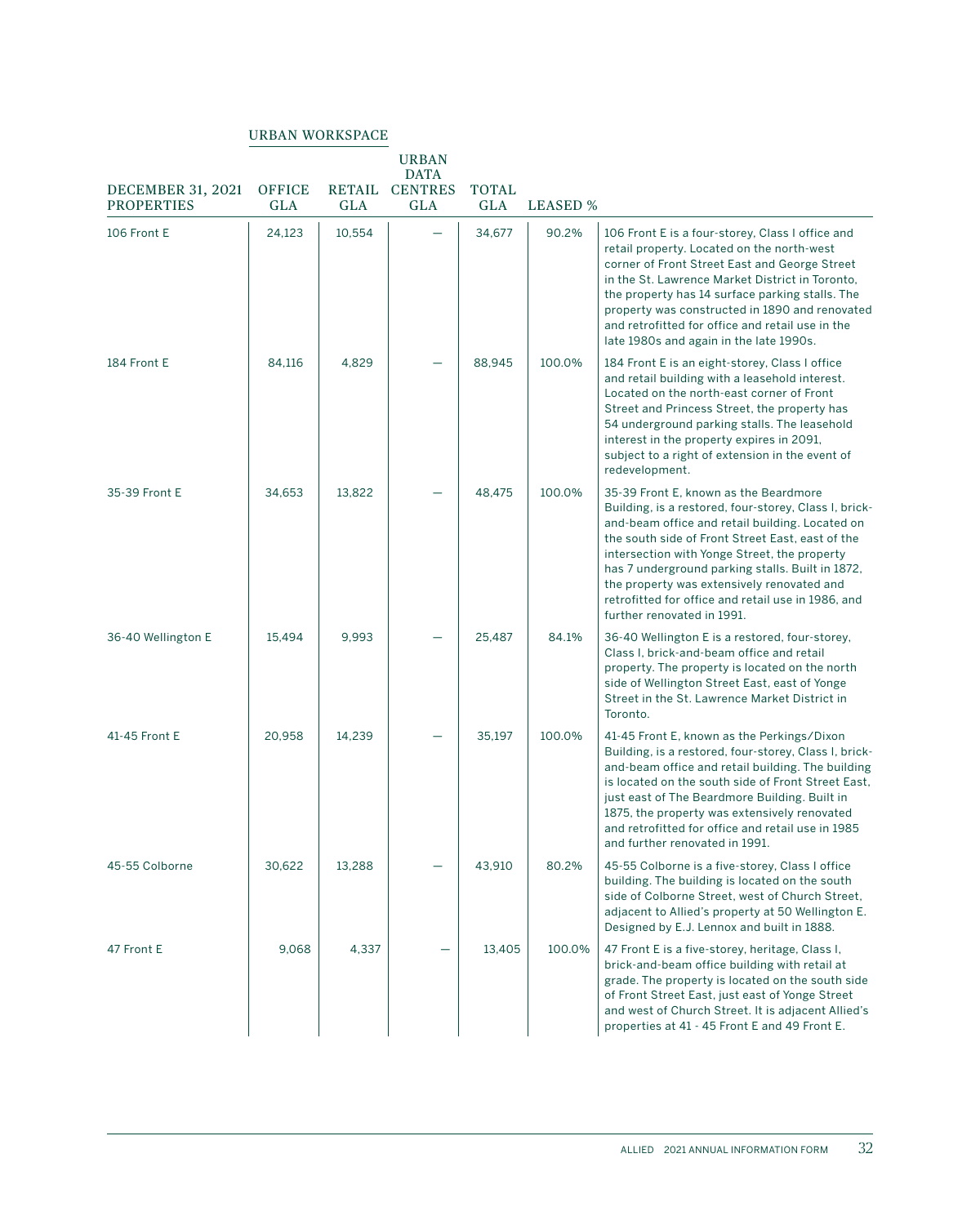|                                               |                             |                      | <b>URBAN</b><br><b>DATA</b>  |                     |                 |                                                                                                                                                                                                                                                                                                                                      |
|-----------------------------------------------|-----------------------------|----------------------|------------------------------|---------------------|-----------------|--------------------------------------------------------------------------------------------------------------------------------------------------------------------------------------------------------------------------------------------------------------------------------------------------------------------------------------|
| <b>DECEMBER 31, 2021</b><br><b>PROPERTIES</b> | <b>OFFICE</b><br><b>GLA</b> | RETAIL<br><b>GLA</b> | <b>CENTRES</b><br><b>GLA</b> | <b>TOTAL</b><br>GLA | <b>LEASED</b> % |                                                                                                                                                                                                                                                                                                                                      |
| 49 Front E                                    | 9,482                       | 10,435               |                              | 19,917              | 90.9%           | 49 Front E is a restored, five-storey, Class I,<br>brick-and-beam office and retail building. The<br>building is located on the south side of Front<br>Street, west of Church Street. It is adjacent to<br>47 Front E.                                                                                                               |
| 50 Wellington E                               | 22,112                      | 12,454               |                              | 34,566              | 100.0%          | 50 Wellington E is a restored, five-storey, Class I,<br>brick-and-beam office building. The building is<br>located on the north side of Wellington Street<br>East, just west of Church Street. Built in the<br>early 1900s, the property was extensively<br>renovated for office use in the 1980s and again<br>in the 1990s.         |
| 54 Esplanade                                  |                             | 9,038                |                              | 9,038               | 100.0%          | 54 The Esplanade is a single-storey, restored<br>warehouse building originally built in 1898.<br>The property is located on the north side of<br>The Esplanade, east of Yonge Street and west<br>of Church Street, and is directly south of 35 -<br>49 Front E.                                                                      |
| 56 Esplanade                                  | 59,270                      | 22,137               |                              | 81,407              | 87.6%           | 56 The Esplanade is a five-storey, restored,<br>brick-and-beam structure with retail at grade<br>and office above. The property is located on<br>the north side of The Esplanade, east of Yonge<br>Street and west of Church Street, and is directly<br>south of 35 - 49 Front E.                                                    |
| 60 Adelaide E                                 | 106,193                     | 4,608                |                              | 110,801             | 100.0%          | 60 Adelaide E is a 14-storey, office and retail<br>building. Located on the north side of Adelaide<br>Street, between Yonge Street and Church Street,<br>the property has 17 underground parking stalls.                                                                                                                             |
| 65 Front E                                    | 14,899                      | 5,922                |                              | 20,821              | 81.4%           | 65 Front E is a four-storey, Class I, brick-<br>and-beam retail and office building. Built in<br>1869, the property is located on the southeast<br>corner of Front Street East and Church Street,<br>east of Allied's Front Street and Esplanade<br>concentration.                                                                   |
| 70 Esplanade                                  | 19,590                      | 6,109                |                              | 25,699              | 100.0%          | 70 The Esplanade is a four-storey, restored,<br>brick-and-beam structure with retail at grade<br>and office above. The property is located on<br>the north side of The Esplanade, east of Yonge<br>Street and west of Church Street, and is directly<br>south of 35 - 49 Front E.                                                    |
| <b>St. Lawrence Market</b>                    | 450,580                     | 141.765              |                              | 592,345             | 94.6%           |                                                                                                                                                                                                                                                                                                                                      |
| 135-137 George                                | 2,399                       |                      |                              | 2,399               | 100.0%          | 135-137 George, is a two-storey row house in<br>Toronto's Queen-Richmond neighbourhood.                                                                                                                                                                                                                                              |
| 139 George                                    | 1,545                       |                      |                              | 1,545               | $-$ %           | 139 George is a two-storey row house in<br>Toronto's Queen-Richmond neighbourhood.                                                                                                                                                                                                                                                   |
| 204-214 King E                                | 115,087                     | 13,837               | $\overline{\phantom{0}}$     | 128,924             | 100.0%          | 204-214 King E is a restored, seven-storey,<br>Class I office and retail building. Located on<br>the north side of King Street East, east of<br>Jarvis Street, the property has access to 50<br>underground parking stalls. Built in 1908,<br>the property was extensively renovated and<br>retrofitted for office use in the 1990s. |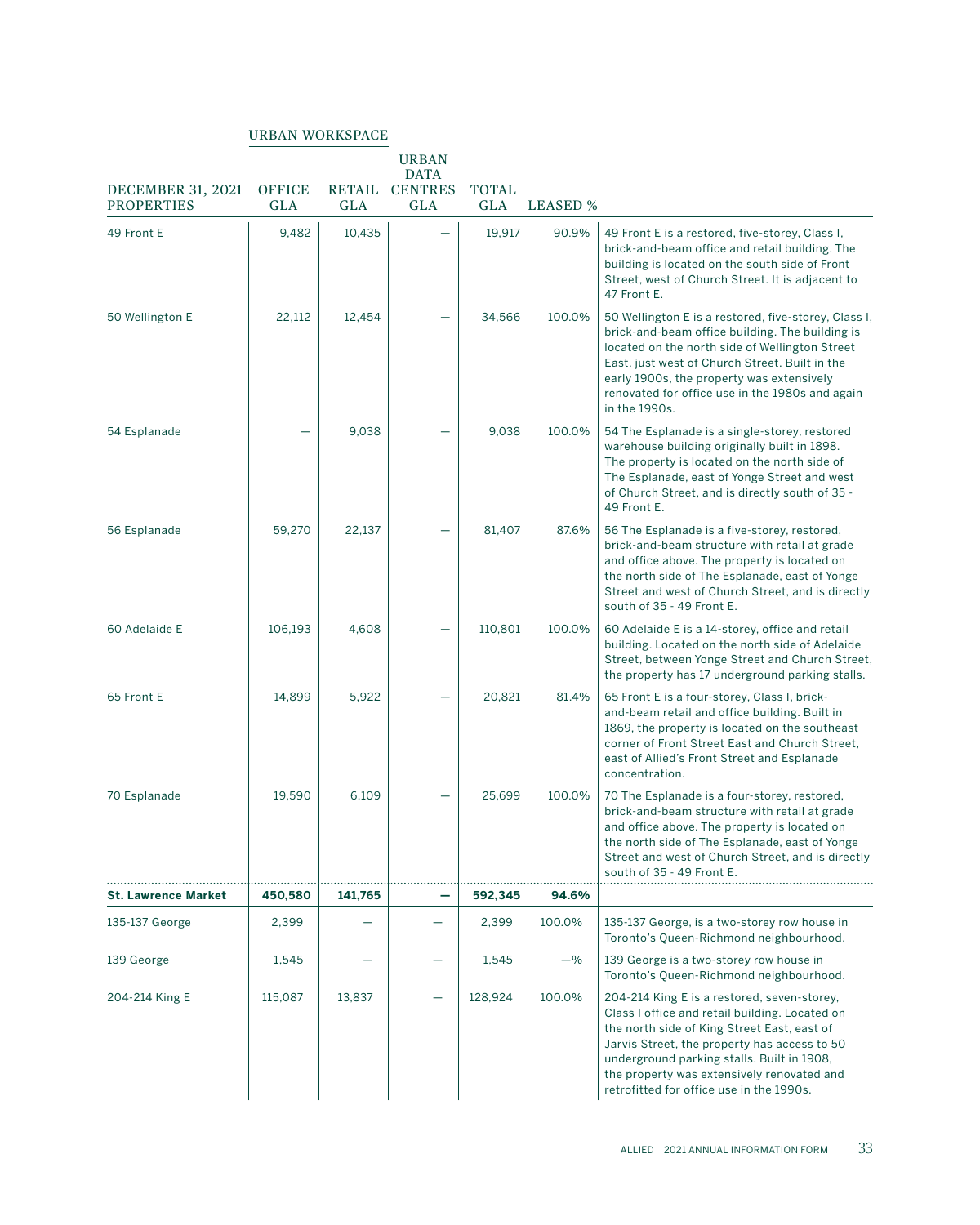| <b>DECEMBER 31, 2021</b>           | <b>OFFICE</b> |            | <b>URBAN</b><br><b>DATA</b><br>RETAIL CENTRES | <b>TOTAL</b> |                 |                                                                                                                                                                                                                                                                                                                                                                                     |
|------------------------------------|---------------|------------|-----------------------------------------------|--------------|-----------------|-------------------------------------------------------------------------------------------------------------------------------------------------------------------------------------------------------------------------------------------------------------------------------------------------------------------------------------------------------------------------------------|
| <b>PROPERTIES</b>                  | <b>GLA</b>    | <b>GLA</b> | <b>GLA</b>                                    | <b>GLA</b>   | <b>LEASED %</b> |                                                                                                                                                                                                                                                                                                                                                                                     |
| 230 Richmond E                     | 73,542        |            |                                               | 73,542       | 100.0%          | 230 Richmond Street E is a restored, four-<br>storey, Class I, brick-and-beam office building.<br>Located on the north side of Richmond Street<br>East, to the east of the intersection with Jarvis<br>Street, the property has surface parking for<br>38 vehicles. Built in 1909, the property was<br>extensively renovated and retrofitted for office<br>use in 2000.             |
| 252-264 Adelaide E                 | 44,537        | 2,582      |                                               | 47,119       | 71.2%           | 252-264 Adelaide E is a five-storey, Class I<br>office building. The building is located on the<br>north side of Adelaide Street East, just east<br>of Jarvis Street. Built between 1827 and 1926,<br>and renovated in the 1980s, the property is a<br>national historic site.                                                                                                      |
| 489 Queen E                        | 31,737        |            |                                               | 31,737       | 93.2%           | 489 Queen E is a restored, five-storey, Class I,<br>brick-and-beam office building. Located on the<br>south-east corner of Queen Street East and<br>Sumach Street, in the eastern portion of the<br>Queen-Richmond East District, the property<br>has 18 surface parking stalls. Built in 1890 for<br>industrial warehouse purposes, the property has<br>been completely renovated. |
| 70 Richmond E                      | 34,469        |            |                                               | 34,469       | 100.0%          | 70 Richmond E is a restored, six-storey, Class I<br>office building. The building is located on the<br>north-west corner of Richmond Street East and<br>Church Street. Built in 1908, the property was<br>extensively renovated and retrofitted for office<br>use in the 1990s.                                                                                                     |
| Dominion Square -<br>468 Queen N   | 30.383        | 3,523      |                                               | 33.906       | 100.0%          | 468 Queen E (North Building) is a five-storey<br>(four above grade) Class I office and retail<br>building, constructed in 1850 and renovated in<br>1992. The property is located on the north side<br>of Queen Street East, east of Parliament Street<br>in the Downtown East sub-market of Toronto.                                                                                |
| Dominion Square -<br>468 Queen S   | 34.313        | 9,091      |                                               | 43,404       | 100.0%          | 468 Queen E (South Building) is a five-storey<br>(four above grade) Class I office and retail<br>building, constructed in 1850 and renovated in<br>1992. The property is located on the north side<br>of Queen Street East, east of Parliament Street<br>in the Downtown East sub-market of Toronto.                                                                                |
| Dominion Square -<br>478-496 Queen | 6,552         | 33,526     |                                               | 40,078       | 100.0%          | 478 Queen E is a five-storey (four above grade)<br>Class I office and retail building, constructed<br>in 1890 and renovated in 1992. Located on<br>the north side of Queen Street East, east of<br>Parliament Street in the Downtown East sub-<br>market of Toronto, the property has 43 surface<br>parking stalls.                                                                 |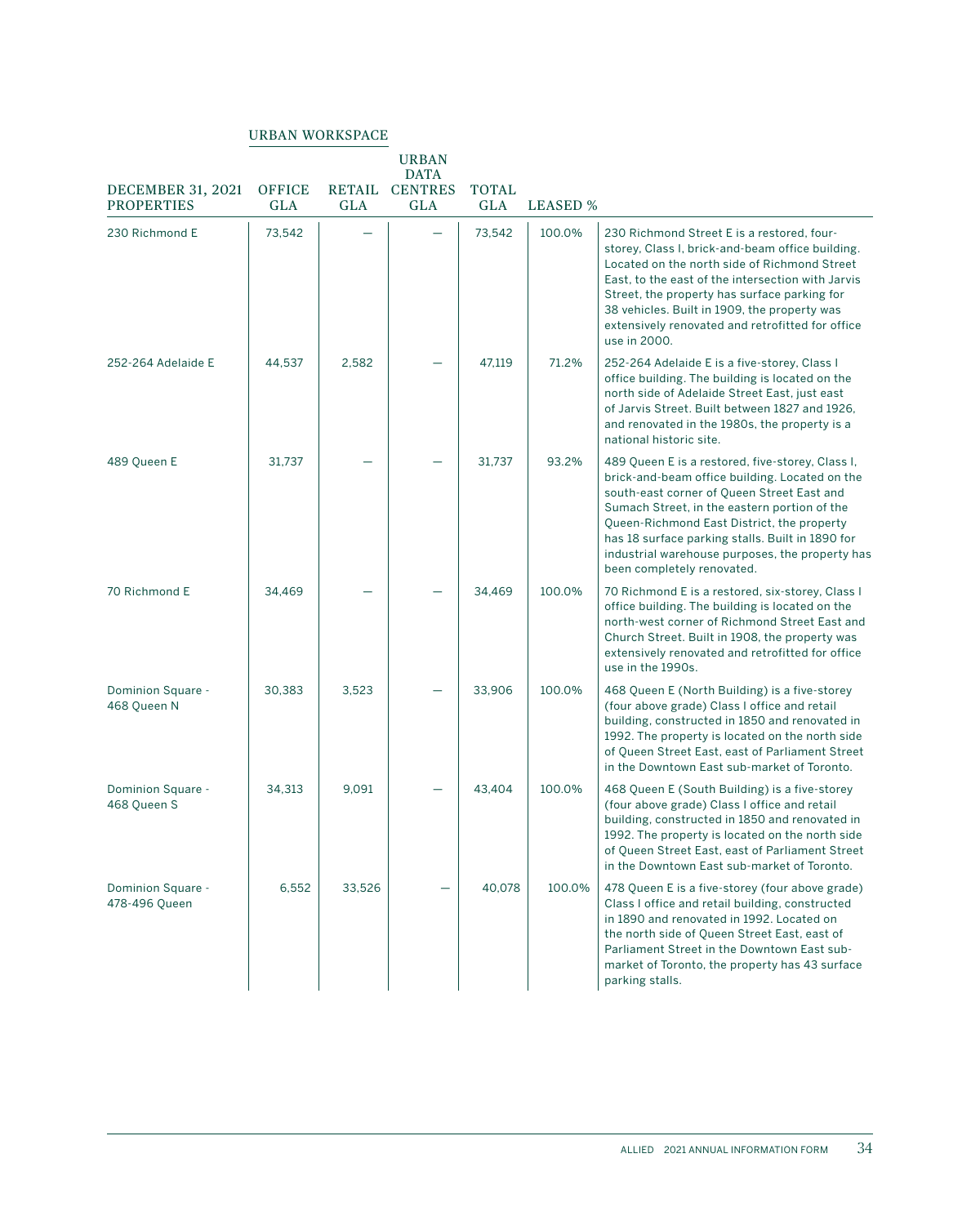| <b>DECEMBER 31, 2021</b><br><b>PROPERTIES</b> | <b>OFFICE</b><br>GLA | RETAIL<br>GLA | URBAN<br><b>DATA</b><br><b>CENTRES</b><br>GLA | <b>TOTAL</b><br>GLA | <b>LEASED</b> % |                                                                                                                                                                                                                                                                                                                                                                                                                                                                                                                 |
|-----------------------------------------------|----------------------|---------------|-----------------------------------------------|---------------------|-----------------|-----------------------------------------------------------------------------------------------------------------------------------------------------------------------------------------------------------------------------------------------------------------------------------------------------------------------------------------------------------------------------------------------------------------------------------------------------------------------------------------------------------------|
| ORC East -<br>111 Queen E                     | 190.697              | 20,733        |                                               | 211,430             | 98.6%           | QRC East, which consists of 99-123 Queen E<br>and 92-114 Richmond E is a restored, six-<br>storey, Class I, brick-and-beam office and retail<br>building. The building is located on the north<br>side of Richmond Street East, just west of<br>Jarvis Street. Built between 1870 and 1910, the<br>property was renovated and retrofitted for office<br>and retail use in 2000.                                                                                                                                 |
| QRC South -<br>100 Lombard                    | 44,671               |               |                                               | 44,671              | 84.2%           | QRC South, which consists of 103 Richmond E,<br>is a five-storey, Class I, brick-and-beam office<br>building. The building is located on the south<br>side of Richmond Street East. Built in the early<br>1900s, the property is an amalgamation of<br>two buildings reportedly joined in 1971, which<br>included the laneway which formerly separated<br>the building. The property was acquired in<br>November 2005. Allied redeveloped this<br>property as an annex to The Queen Richmond<br>Centre in 2006. |
| Queen Richmond                                | 609,932              | 83,292        |                                               | 693,224             | 96.1%           |                                                                                                                                                                                                                                                                                                                                                                                                                                                                                                                 |
| Toronto                                       | 3,655,556            | 594,913       |                                               | 4,250,469           | 94.6%           |                                                                                                                                                                                                                                                                                                                                                                                                                                                                                                                 |
| 189-195 Joseph                                | 26.462               |               |                                               | 26,462              | 100.0%          | 189 Joseph is a restored two-storey, Class I,<br>brick-and-beam office building that is part<br>of The Tannery in Kitchener. The property is<br>located on the south side of Joseph Street and<br>is between Linden Avenue and Victoria Street<br>South. The building was extensively restored<br>and renovated with work completed in 2017.                                                                                                                                                                    |
| 25 Breithaupt <sup>(3)</sup>                  | 46,845               |               |                                               | 46,845              | 100.0%          | The Breithaupt Block, Phase I, which consists<br>of 20-24 & 51 Breithaupt, is an equal two-way<br>joint arrangement between Allied and Perimeter<br>Development Corporation. The property<br>was initially comprised six former industrial<br>buildings in the Warehouse District of Kitchener<br>before being extensively restored and renovated<br>in 2014.                                                                                                                                                   |
| 51 Breithaupt <sup>(3)</sup>                  | 66,355               |               |                                               | 66,355              | 100.0%          | The Breithaupt Block, Phase II, is a four-storey<br>Class A office building linked by a skybridge<br>to Phase I, with additional developable land to<br>the northwest. The Breithaupt Block, Phase<br>II, is jointly owned by Allied and Perimeter<br>Development, and was extensively restored<br>and renovated in 2016.                                                                                                                                                                                       |
| 72 Victoria                                   | 90,010               |               |                                               | 90,010              | 97.7%           | 72 Victoria is a five-storey, Class I office<br>building. Located on the south-east corner<br>of Victoria Street and Joseph Street in the<br>Warehouse District of downtown Kitchener, the<br>property has approximately 226 surface parking<br>stalls. Built in 1900, the property was renovated<br>in 1999.                                                                                                                                                                                                   |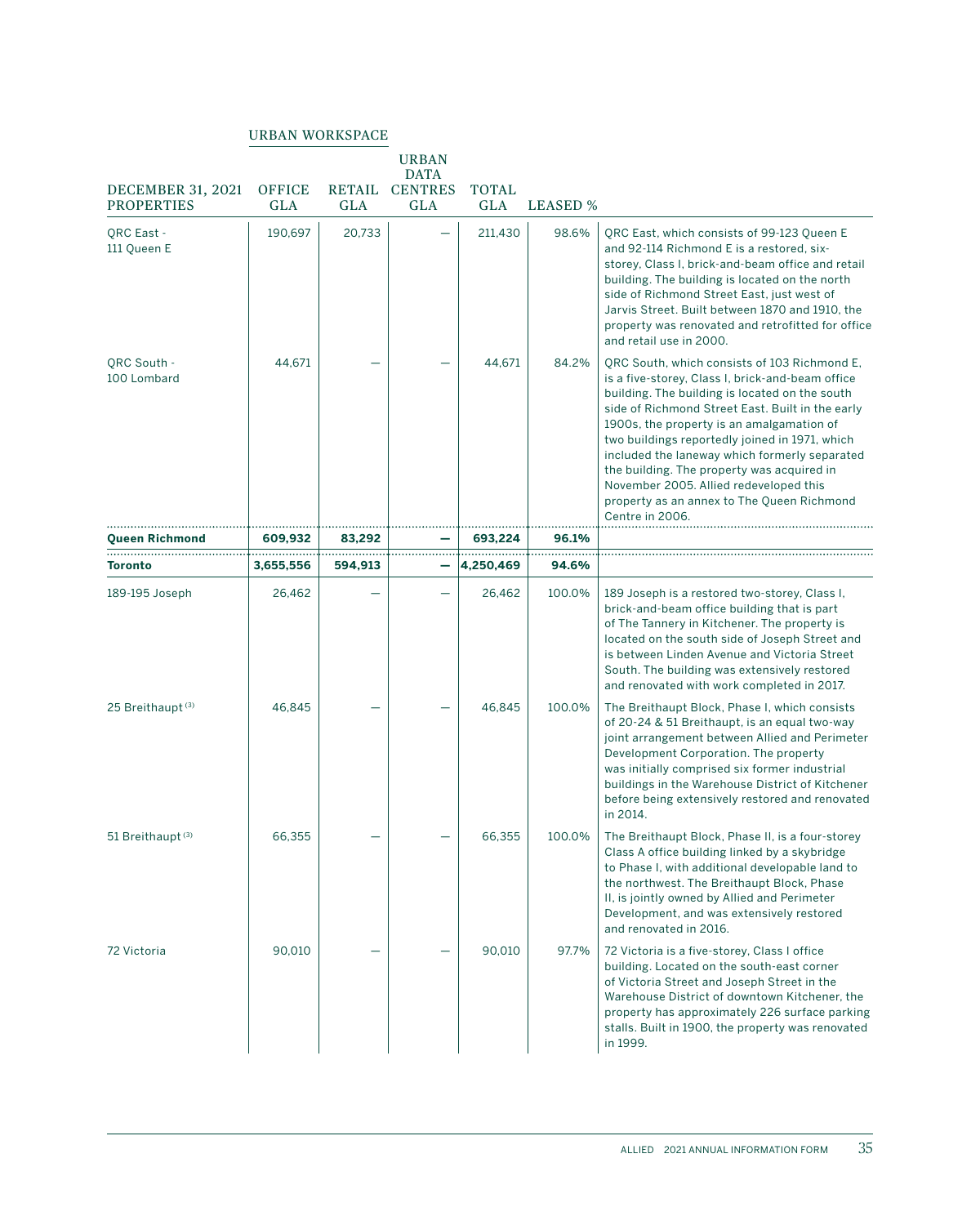| <b>DECEMBER 31, 2021</b><br><b>PROPERTIES</b>     | <b>OFFICE</b><br><b>GLA</b> | RETAIL<br>GLA | <b>URBAN</b><br><b>DATA</b><br><b>CENTRES</b><br><b>GLA</b> | <b>TOTAL</b><br><b>GLA</b> | <b>LEASED</b> % |                                                                                                                                                                                                                                                                                                                                                                                                                                                                              |
|---------------------------------------------------|-----------------------------|---------------|-------------------------------------------------------------|----------------------------|-----------------|------------------------------------------------------------------------------------------------------------------------------------------------------------------------------------------------------------------------------------------------------------------------------------------------------------------------------------------------------------------------------------------------------------------------------------------------------------------------------|
| The Tannery -<br>151 Charles W                    | 306,813                     | 25,810        |                                                             | 332,623                    | 95.4%           | The Tannery, which consists of 121 & 151 Charles<br>and 101 Victoria, is a restored five-storey, Class<br>I, brick-and-beam complex. Located in close<br>proximity to Allied's properties at 72 Victoria<br>and 20-24 & 51 Breithaupt, the property has 340<br>surface parking stalls. Built in 1894, the property<br>underwent a large scale redevelopment in 2010.                                                                                                         |
| Kitchener                                         | 536,485                     | 25,810        |                                                             | 562,295                    | 96.9%           |                                                                                                                                                                                                                                                                                                                                                                                                                                                                              |
| Toronto & Kitchener                               | 4,192,041                   | 620,723       |                                                             | 4,812,764                  | 94.9%           |                                                                                                                                                                                                                                                                                                                                                                                                                                                                              |
| The Chambers -<br>40 Elgin                        | 195,994                     | 5,500         |                                                             | 201,494                    | 100.0%          | 40 Elgin is a 14-storey office building integrated<br>into The Chambers complex. The Chambers<br>is comprised of 40 Elgin and 46 Elgin. The<br>Chambers is located on the southwest corner<br>of Sparks Street and Elgin Street, just west<br>of Confederation Square and a half-block<br>south of the Parliament Building. 40 Elgin was<br>constructed in 1994, and is the newest building<br>within the assembly. The building includes<br>144 underground parking stalls. |
| The Chambers -<br>46 Elgin                        | 28,218                      | 1,756         |                                                             | 29,974                     | 91.9%           | 46 Elgin is comprised of three contiguous<br>four-storey heritage structures included in<br>The Chambers complex (The Scottish-Ontario<br>Chambers, The Central Chambers and The<br>Bell Block) which were constructed between<br>1867 and 1891, renovated extensively in 1994.<br>The leasehold interest in the property expires<br>in 2056.                                                                                                                                |
| Ottawa                                            | 224,212                     | 7,256         |                                                             | 231,468                    | 99.0%           |                                                                                                                                                                                                                                                                                                                                                                                                                                                                              |
| 1001 Boulevard Robert-<br>Bourassa <sup>(4)</sup> | 957,397                     | 32,371        |                                                             | 989,768                    | 88.3%           | 1001 Boulevard Robert-Bourassa is a 29-storey<br>office and retail building. The property is located<br>on the northwest corner of Robert-Bourassa<br>Boulevard and Viger Avenue West. The property<br>was built in 1983, and includes 575 underground<br>parking stalls, shared through an agreement<br>with 600 De La Gauchetière (not owned by<br>Allied).                                                                                                                |
| 3510 Saint-Laurent                                | 85,646                      | 15,022        |                                                             | 100,668                    | 100.0%          | 3510 Saint-Laurent is a five-storey Class I office<br>and retail building with 72 underground parking<br>stalls. Built in 1920 and fully renovated in 1996,<br>the property is located on the northwest corner<br>of the intersection of Saint-Laurent Boulevard<br>and Milton Street.                                                                                                                                                                                       |
| 3530-3540<br>Saint-Laurent                        | 47,348                      | 4,008         |                                                             | 51,356                     | 90.7%           | 3530-3540 Saint-Laurent is a five-storey Class I<br>office and retail building with 76 underground<br>parking stalls. Originally built in 1999, it is<br>located on the south edge of the Saint-Laurent<br>Boulevard strip on the north-west corner of<br>Sherbrooke Street West.                                                                                                                                                                                            |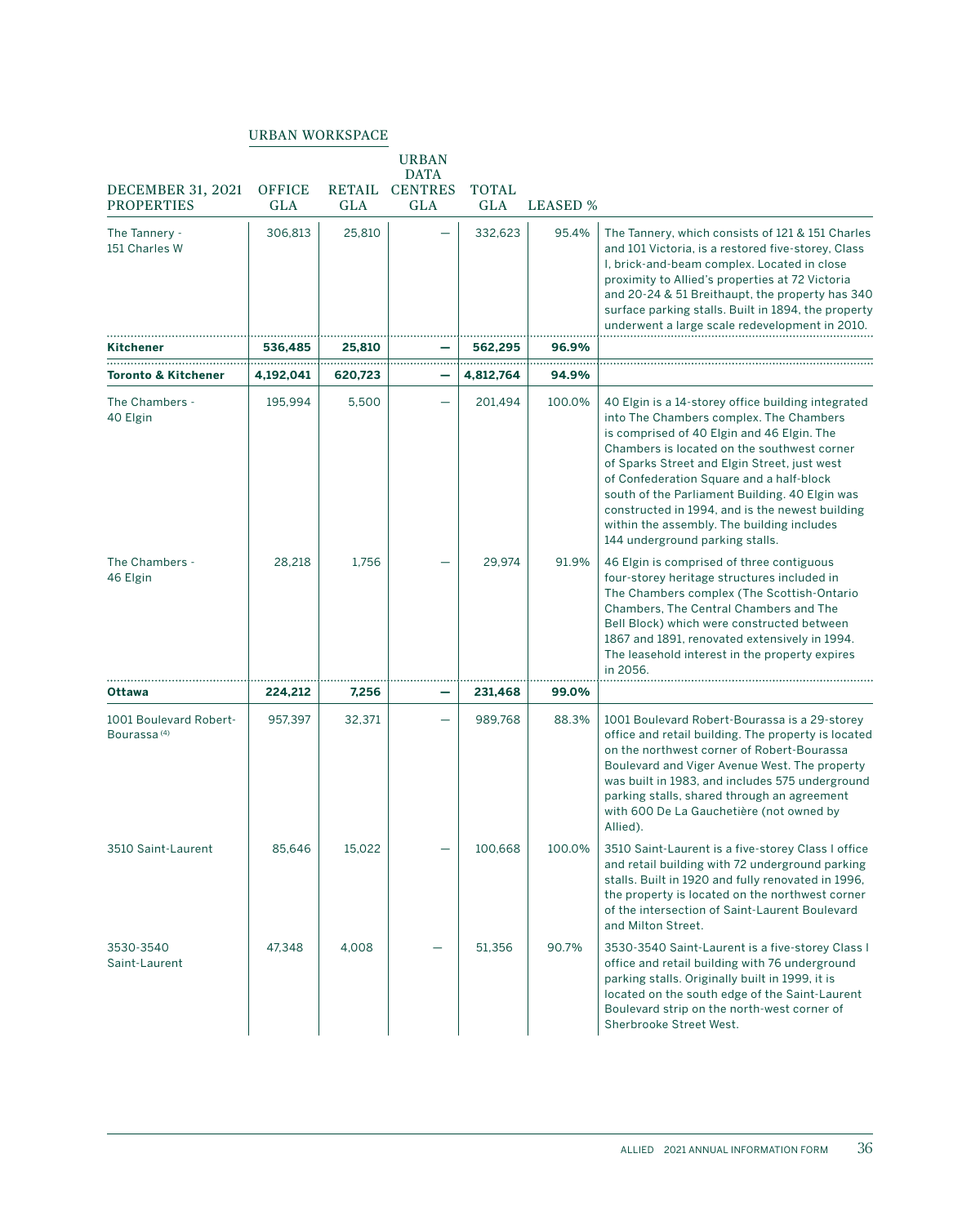| <b>DECEMBER 31, 2021</b>     | <b>OFFICE</b> | RETAIL     | <b>URBAN</b><br><b>DATA</b><br><b>CENTRES</b> | <b>TOTAL</b> |                 |                                                                                                                                                                                                                                                                                                                                                                                                                                                                                             |
|------------------------------|---------------|------------|-----------------------------------------------|--------------|-----------------|---------------------------------------------------------------------------------------------------------------------------------------------------------------------------------------------------------------------------------------------------------------------------------------------------------------------------------------------------------------------------------------------------------------------------------------------------------------------------------------------|
| <b>PROPERTIES</b>            | <b>GLA</b>    | <b>GLA</b> | <b>GLA</b>                                    | <b>GLA</b>   | <b>LEASED %</b> |                                                                                                                                                                                                                                                                                                                                                                                                                                                                                             |
| 3575 Saint-Laurent           | 165,502       | 19,276     |                                               | 184,778      | 91.6%           | 3575 Saint-Laurent is a Class I property, located<br>east of Montréal's downtown core, and to the<br>south of Prince Arthur. Built in 1929 for light<br>industrial use, the property was renovated and<br>retrofitted for office and retail use between 1985<br>and 1995. This 11-storey, brick-and-concrete<br>property has 41 underground parking stalls, and<br>is known as The Balfour building.                                                                                        |
| 425 Viger                    | 311,646       | 4,674      |                                               | 316,320      | 94.9%           | 425 Viger is a 14-storey office building located<br>on the northeast corner of Viger Avenue and<br>St-Alexandre Street. Originally built in 1915<br>and renovated in 1981 and 1992, this former<br>11-storey heritage property has undergone<br>further revitalization as one of Allied's PUD<br>projects adding three additional floors of brand<br>new office space which was completed in 2020.                                                                                          |
| 4396-4410<br>Saint-Laurent   | 41,799        | 14,147     |                                               | 55.946       | 91.0%           | 4396-4410 Saint-Laurent is a three-storey<br>Class I brick-and-beam office and retail building.<br>Originally built in 1919, the building underwent<br>renovations over the course of late 1990s and<br>2000s. This building is located east of Mont-<br>Royal West and west of Marie-Anne Street East<br>on the south side of Saint-Laurent Boulevard.<br>and is equipped with 40 underground parking<br>stalls.                                                                           |
| 4446 Saint-Laurent           | 72.805        | 7,251      |                                               | 80,056       | 82.2%           | 4446 Saint-Laurent is a Class I property, located<br>south-west of Saint-Laurent Boulevard and<br>Mont-Royal Avenue. Originally built in 1915, the<br>building was renovated in 1989. This 10-storey,<br>brick-and-concrete office and retail property<br>has 24 underground parking stalls, and 26<br>surface parking stalls. In addition, the property<br>has 5,500 square feet of adjacent land that<br>forms the south-west corner of Saint-Laurent<br>Boulevard and Mont-Royal Avenue. |
| 451-481<br>Saint-Catherine W | 20,879        | 9,983      |                                               | 30,862       | 92.4%           | 451-481 Saint Catherine W is located on the<br>north-side of Saint Catherine Street West.<br>east of McGill College Avenue and adjacent to<br>the Entertainment district. Built in 1928 and<br>renovated in 2005, this property is comprised<br>of two restored, three-storey, brick-and-beam<br>office and retail buildings which were acquired<br>in February 2007, and comes with a 98-year<br>leasehold interest.                                                                       |
| 480 Saint-Laurent            | 53,406        | 6,293      |                                               | 59,699       | 95.6%           | 480 Saint-Laurent is a Class I property,<br>located on the south-west corner of the<br>intersection of Saint-Laurent Boulevard and<br>Notre-Dame Street and in the heart of Old<br>Montréal. Built in 1992, the principal building<br>was integrated with Cullivier-Ostell House, a<br>fully restored Greystone building built in 1836.<br>This seven-storey office and retail property has<br>75 underground parking stalls.                                                               |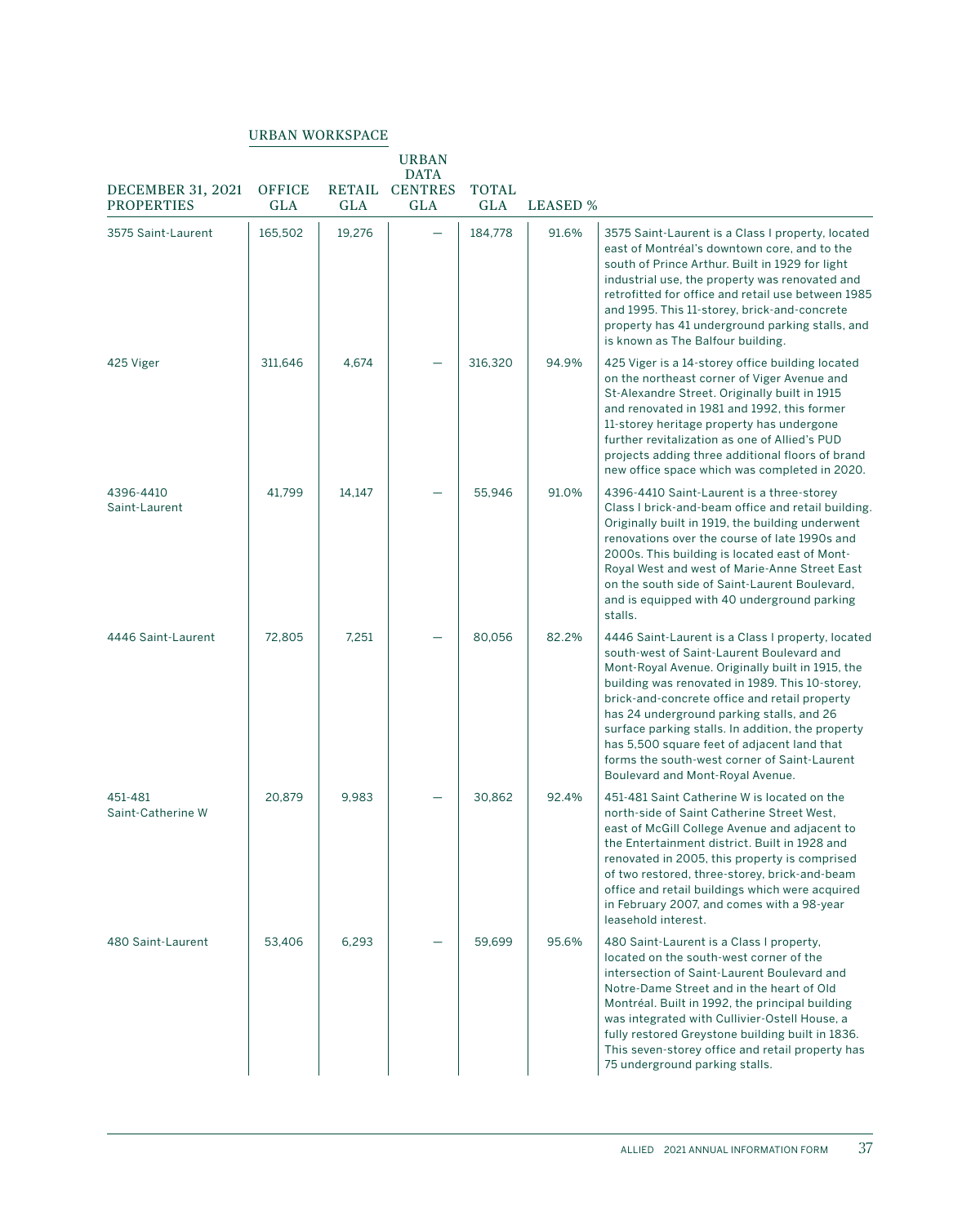| <b>DECEMBER 31, 2021</b><br><b>PROPERTIES</b> | <b>OFFICE</b><br>GLA | GLA    | <b>URBAN</b><br><b>DATA</b><br>RETAIL CENTRES<br>GLA | <b>TOTAL</b><br>GLA | <b>LEASED</b> % |                                                                                                                                                                                                                                                                                                                                                                                                                                                                                                                                                                                              |
|-----------------------------------------------|----------------------|--------|------------------------------------------------------|---------------------|-----------------|----------------------------------------------------------------------------------------------------------------------------------------------------------------------------------------------------------------------------------------------------------------------------------------------------------------------------------------------------------------------------------------------------------------------------------------------------------------------------------------------------------------------------------------------------------------------------------------------|
| 5445 de Gaspé                                 | 483,685              | 896    |                                                      | 484,581             | 98.9%           | 5445 Gaspé is a Class I property located in the<br>heart of the Mile End district. Built in 1972 and<br>fully redeveloped in 2015, this 11-storey office<br>property has 133 underground parking stalls.                                                                                                                                                                                                                                                                                                                                                                                     |
| 5455 de Gaspé                                 | 467,061              | 22,562 |                                                      | 489,623             | 100.0%          | 5455 Gaspé is a Class I property located in the<br>heart of the Mile End district. Built in 1973 and<br>fully redeveloped in 2015, this 12-storey office<br>property has 133 underground parking stalls and<br>includes 20,450 square feet of ancillary land.                                                                                                                                                                                                                                                                                                                                |
| 5505 Saint-Laurent                            | 243,788              | 2,221  |                                                      | 246.009             | 100.0%          | 5505 Saint-Laurent, is a Class I property,<br>located in the heart of Mile End. Built in 1903,<br>with additions in the mid-1900s, the property<br>was renovated in the late 1990s and again in<br>2005. This five-storey, brick-and-concrete office<br>building is commonly referred to as The Peck<br>Building.                                                                                                                                                                                                                                                                            |
| 6300 Parc                                     | 184,510              | 3,736  |                                                      | 188,246             | 87.8%           | 6300 Parc is a Class I property located on<br>the south-east corner of Avenue du Parc and<br>Beaubien Street. Built in 1927, with additions<br>in 1949 and 1957, the property was renovated<br>during 1987-1990 and has been significantly<br>upgraded between 2014-2016. This six-storey,<br>brick-and-concrete office and retail building has<br>56 surface parking stalls and 35 underground<br>parking stalls.                                                                                                                                                                           |
| 645 Wellington                                | 129,017              | 8,115  |                                                      | 137.132             | 95.0%           | 645 Wellington W is a Class I, five-storey, brick-<br>and-beam property, located on the north-side<br>of Wellington Street between King Street and<br>Soeurs-Grises Street in the heart of Griffintown.<br>Built between 1870 and 1911, the property was<br>significantly upgraded between 2011 and 2014<br>for office use.                                                                                                                                                                                                                                                                  |
| 700 Saint Antoine                             | 107,320              | 15,323 |                                                      | 122,643             | 95.7%           | 700 Saint Antoine is a six-storey, Class I office<br>and retail property, located at the intersection<br>of Old Montreal, Viger Square and the Center<br>Hospitalier de l'Université de Montréal<br>(CHUM). The property was built in 1898 in the<br>format of a traditional British railway hotel.<br>Following the hotel and rail station's respective<br>closures in 1935 and 1951, the complex was<br>later transformed into office space under the<br>ownership of the City of Montréal and remains<br>a landmark property including one of the finest<br>heritage buildings in Canada. |
| 740 Saint-Maurice                             | 67,692               |        |                                                      | 67,692              | 79.3%           | 740 Saint-Maurice is a six-storey, Class I<br>property located on the south-east corner of<br>the intersection of Saint-Maurice Street and<br>Dupré Street. Built in 1910 as a brewery and fully<br>renovated in 1990, this property has 40 interior<br>parking stalls.                                                                                                                                                                                                                                                                                                                      |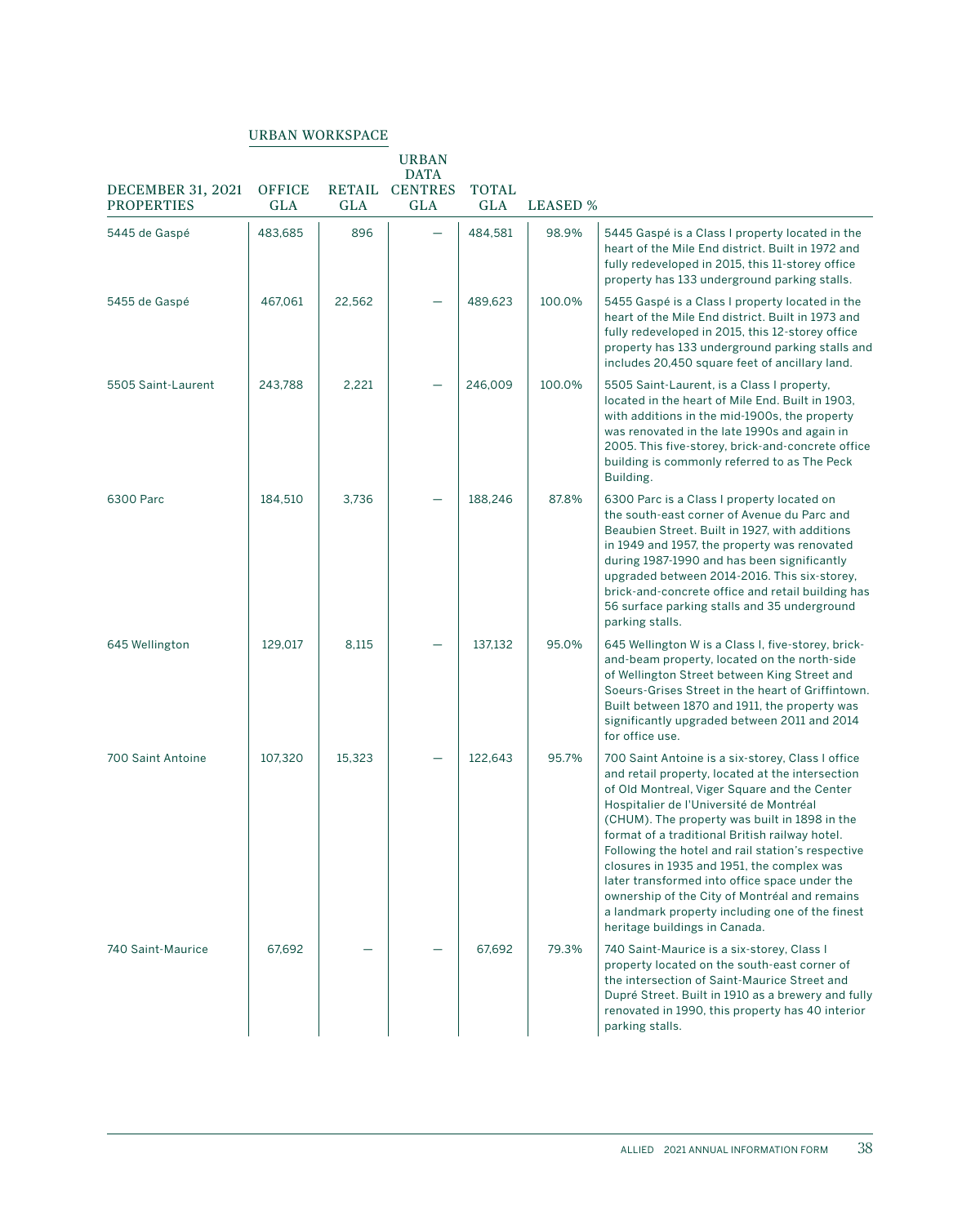| DECEMBER 31, 2021                                                     | <b>OFFICE</b> |            | <b>URBAN</b><br><b>DATA</b><br>RETAIL CENTRES | <b>TOTAL</b> |                 |                                                                                                                                                                                                                                                                                                                                                                                                                        |
|-----------------------------------------------------------------------|---------------|------------|-----------------------------------------------|--------------|-----------------|------------------------------------------------------------------------------------------------------------------------------------------------------------------------------------------------------------------------------------------------------------------------------------------------------------------------------------------------------------------------------------------------------------------------|
| <b>PROPERTIES</b>                                                     | <b>GLA</b>    | <b>GLA</b> | <b>GLA</b>                                    | <b>GLA</b>   | <b>LEASED %</b> |                                                                                                                                                                                                                                                                                                                                                                                                                        |
| 747 Square-Victoria                                                   | 530,950       | 37,752     |                                               | 568,702      | 84.2%           | 747 Square-Victoria is a 10-storey monumental<br>shopping centre comprised of a mix of restored<br>historic office and retail buildings, with 585<br>underground parking stalls. The building was<br>inaugurated in 1992 and spans an entire city<br>block in Old Montreal in the heart of the Quartier<br>International, on the west side of Saint-Antoine<br>Street West and north of Square Victoria Street.        |
| 8 Place du Commerce                                                   | 48,231        | 11,633     |                                               | 59.864       | 61.9%           | 8 Place du Commerce is located on the north<br>side of Place du Commerce Street on Nun's<br>Island. Built in 1986 this conventional three-<br>storey office property has 193 surface parking<br>stalls.                                                                                                                                                                                                                |
| 810 Saint Antoine                                                     | 43.500        |            |                                               | 43.500       | $-$ %           | 810 Saint Antoine is a three-storey office<br>building, located on the south side of Saint<br>Antoine Street East, east of St Hubert Street,<br>north of Notre Dame Street East, and west of<br>St. Christophe Street. The property was built in<br>1975 and has 132 parking stalls.                                                                                                                                   |
| 85 Saint-Paul W                                                       | 79.483        |            |                                               | 79.483       | 69.7%           | 85 Saint Paul is a Class I property located on<br>the northeast corner of Rue Saint Paul and Rue<br>Saint Sulpice in old Montréal. Built in 1861, the<br>property was renovated and upgraded in 2001.<br>This six-storey property has 25 underground<br>parking stalls.                                                                                                                                                |
| Cité Multimédia -<br>111 Boulevard Robert-<br>Bourassa <sup>(5)</sup> | 358,913       | 12.571     |                                               | 371,484      | 49.0%           | 111 Duke, the fourth phase of the Cité<br>Multimédia complex, is located in the Downtown<br>South market of the Montréal Commercial<br>Business District. The four-storey brick-and-<br>beam office building was originally constructed<br>in the early 1900s and extended in 2001 with<br>a nine-storey concrete office building with<br>Class I attributes. The property includes 220<br>underground parking stalls. |
| Cité Multimédia -<br>50 Queen                                         | 27,072        |            |                                               | 27,072       | 96.0%           | 50 Queen, the first phase of the Cité Multimédia<br>complex, is located in the Downtown South<br>market of the Montréal Commercial Business<br>District. The four-storey brick-and-beam office<br>building was built in the early 1900s, and<br>extensively renovated in 1999. The property<br>includes 87 underground parking stalls.                                                                                 |
| Cité Multimédia -<br>700 Wellington                                   | 135.232       |            |                                               | 135.232      | 84.5%           | 700 Wellington, the fifth phase of the Cité<br>Multimédia complex, is located in the Downtown<br>South market of the Montréal Commercial<br>Business District. The four-storey concrete<br>office building was built in 2001 and includes<br>75 underground parking stalls.                                                                                                                                            |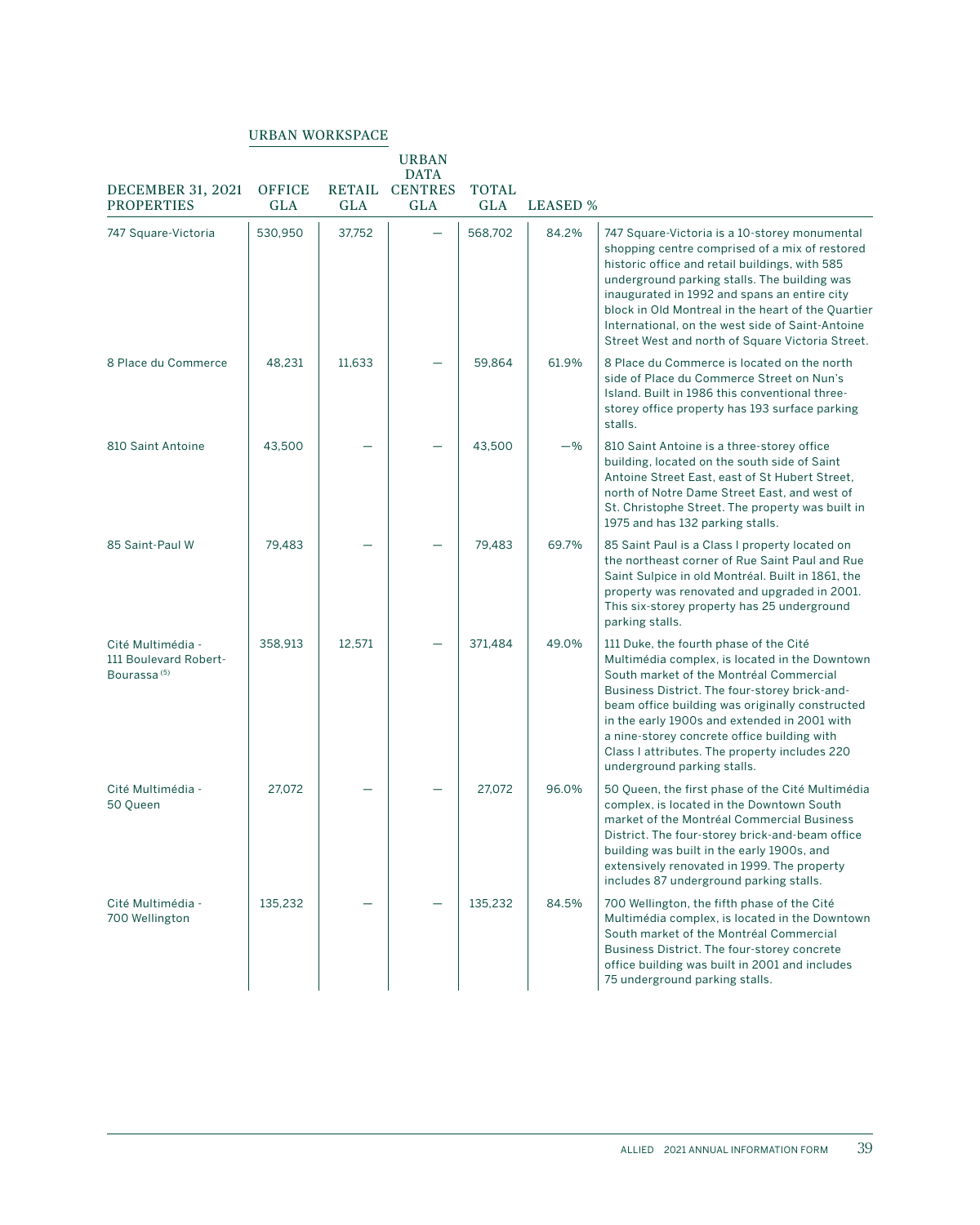|                                                          |                             |                      | <b>URBAN</b><br><b>DATA</b>  |                            |                 |                                                                                                                                                                                                                                                                                                                                                                                                                                                                                                 |
|----------------------------------------------------------|-----------------------------|----------------------|------------------------------|----------------------------|-----------------|-------------------------------------------------------------------------------------------------------------------------------------------------------------------------------------------------------------------------------------------------------------------------------------------------------------------------------------------------------------------------------------------------------------------------------------------------------------------------------------------------|
| DECEMBER 31, 2021<br><b>PROPERTIES</b>                   | <b>OFFICE</b><br><b>GLA</b> | RETAIL<br><b>GLA</b> | <b>CENTRES</b><br><b>GLA</b> | <b>TOTAL</b><br><b>GLA</b> | <b>LEASED %</b> |                                                                                                                                                                                                                                                                                                                                                                                                                                                                                                 |
| Cité Multimédia -<br>75 Queen                            | 253,311                     | 2,513                |                              | 255,824                    | 98.8%           | 75 Queen, the sixth and seventh phases of<br>the Cité Multimédia complex, are located in<br>the Downtown South market of the Montréal<br>Commercial Business District. The six-storey<br>concrete office property was built in 2002.<br>The property includes 425 underground<br>parking stalls.                                                                                                                                                                                                |
| Cité Multimédia -<br>80 Oueen                            | 65,044                      | 4,203                |                              | 69,247                     | 88.0%           | 80 Queen, the second phase of the Cité<br>Multimédia complex, is located in the Downtown<br>South market of the Montréal Commercial<br>Business District. The six-storey concrete<br>office building was built in 1999, and includes<br>87 underground parking stalls.                                                                                                                                                                                                                          |
| Cité Multimédia -<br>87 Prince                           | 100,116                     | 1,040                |                              | 101,156                    | 99.0%           | 87 Prince, the third phase of the Cité Multimédia<br>complex, is located in the Downtown South<br>market of the Montréal Commercial Business<br>District. The six-storey concrete office building<br>was built in 2000, and includes 107 underground<br>parking stalls.                                                                                                                                                                                                                         |
| El Pro Lofts -<br>644 Courcelle                          | 145,170                     | 8,933                |                              | 154,103                    | 70.0%           | 644 Courcelle (El Pro lofts) is a Class I property<br>located in the Saint-Henri district. Built in 1895,<br>this four-storey, brick and beam property has<br>64 surface parking stalls and has a leasable<br>semibasement. With its unique industrial history<br>and architectural flare, it is now capable of<br>housing both retail and office spaces.                                                                                                                                       |
| Le Nordelec -<br>1301-1303 Montmorency                   | 7,550                       |                      |                              | 7,550                      | 100.0%          | 1301-1303 Montmorency is a single-storey<br>brick-and-beam building located adjacent to<br>Le Nordelec and includes 75 parking stalls.                                                                                                                                                                                                                                                                                                                                                          |
| Le Nordelec -<br>1655 Richardson                         | 32,893                      |                      |                              | 32,893                     | 100.0%          | 1655 Richardson is a single-storey industrial<br>building, purchased as part of the Nordelec<br>complex. The property is currently occupied<br>by a single tenant.                                                                                                                                                                                                                                                                                                                              |
| Le Nordelec -<br>1751 Richardson &<br>1700 Saint-Patrick | 785,836                     | 42,003               |                              | 827,839                    | 92.7%           | 1751 Richardson & 1700 Saint-Patrick, part of<br>Le Nordelec, is one of the largest and finest<br>brick-and-beam, Class I buildings in Canada<br>located in Pointe-Saint-Charles across the<br>Lachine Canal from Griffintown. The property<br>was built in several phases between 1913 and<br>1948 for the Northern Electric Company, is<br>eight-storeys and includes 576 parking stalls.                                                                                                     |
| RCA Building -<br>1001 Lenoir                            | 305,231                     | 35,819               |                              | 341,050                    | 65.2%           | 1001 Rue Lenoir (RCA Building) is a five-storey,<br>Class I office building, along with 5 smaller<br>annexed structures, located on the northeast<br>corner at the intersection of Lenoir Street and<br>St-Antoine Street. Built in 1920, the property<br>is part of the Saint-Henri neighbourhood, an<br>emerging mixed-use neighbourhood west<br>of Griffintown and south of Westmount. The<br>property includes 215 surface parking stalls on<br>excess land directly north of the property. |
| Montréal                                                 | 6,358,033                   | 322,345              |                              | 6,680,378                  | 87.1%           |                                                                                                                                                                                                                                                                                                                                                                                                                                                                                                 |
| <b>Montréal &amp; Ottawa</b>                             | 6,582,245                   | 329,601              |                              | 6,911,846                  | 87.5%           |                                                                                                                                                                                                                                                                                                                                                                                                                                                                                                 |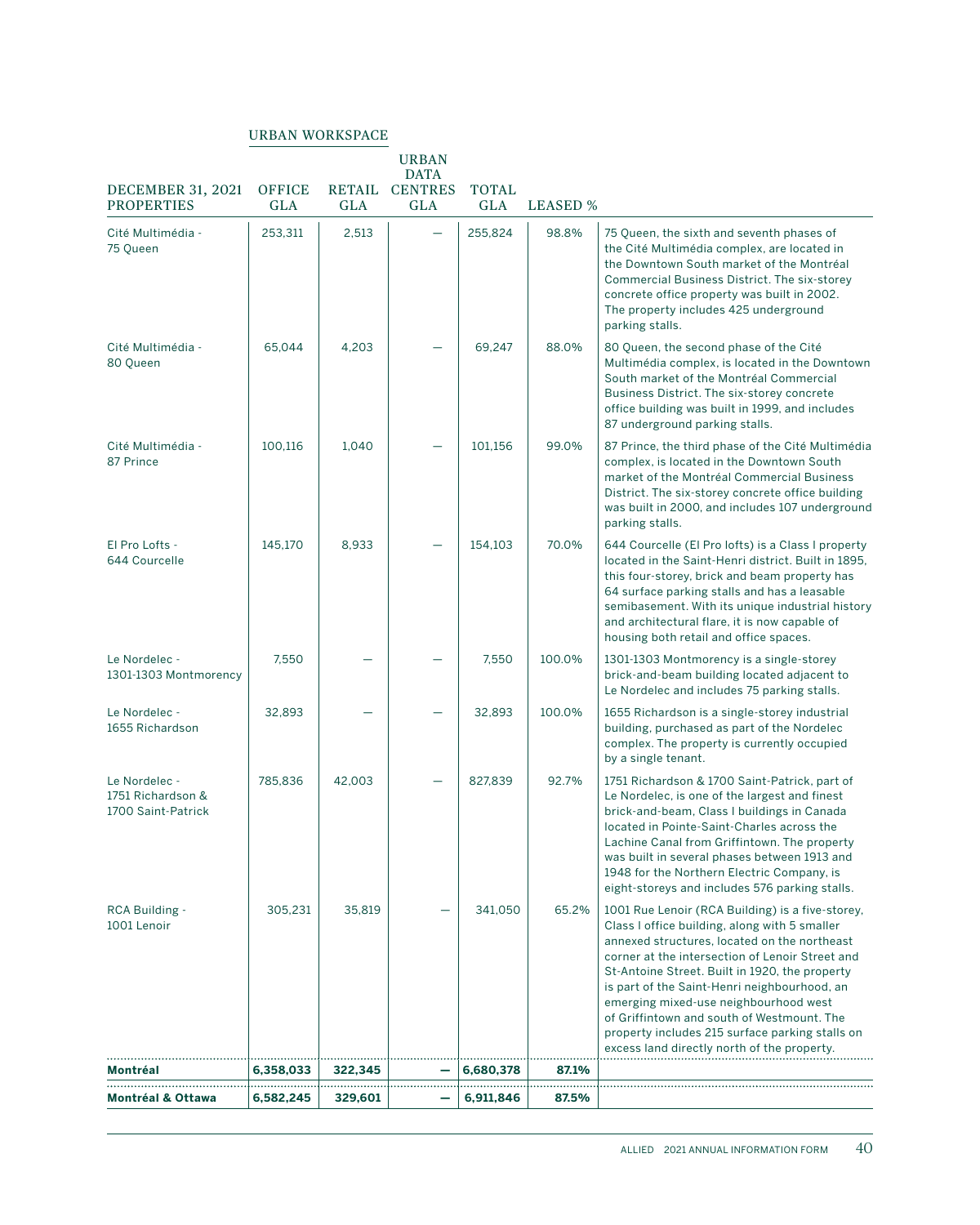| <b>DECEMBER 31, 2021</b>              | OFFICE     |        | <b>URBAN</b><br><b>DATA</b><br>RETAIL CENTRES | <b>TOTAL</b> |                 |                                                                                                                                                                                                                                                                                                                                                                                                                                                      |
|---------------------------------------|------------|--------|-----------------------------------------------|--------------|-----------------|------------------------------------------------------------------------------------------------------------------------------------------------------------------------------------------------------------------------------------------------------------------------------------------------------------------------------------------------------------------------------------------------------------------------------------------------------|
| <b>PROPERTIES</b>                     | <b>GLA</b> | GLA    | GLA                                           | <b>GLA</b>   | <b>LEASED %</b> |                                                                                                                                                                                                                                                                                                                                                                                                                                                      |
| 613 11th SW                           |            | 4,288  |                                               | 4,288        | 100.0%          | 613-11th SW is a single-storey, Class I building.<br>The building is located on the south side of<br>11th Avenue SW, immediately west of Allied's<br>property at 603-605 11th SW.                                                                                                                                                                                                                                                                    |
| 617 11th SW                           | 3.230      | 6.306  |                                               | 9.536        | 59.9%           | 617-11th SW is a three-storey, Class I building.<br>Located on the south side of 11th Avenue SW<br>between Allied's properties at 613 and 625-11th<br>SW, the property has 14 surface parking stalls.                                                                                                                                                                                                                                                |
| Alberta Block -<br>805 1st SW         | 9.094      | 22.540 |                                               | 31.634       | 86.1%           | Alberta Block, 805-1st SW is a restored,<br>three-storey, Class I heritage building. The<br>building is located on Calgary's Stephen<br>Avenue Mall, across the street from the Alberta<br>Hotel Building. Built in the early 1900s as<br>three separate buildings (the Hull Block, the<br>McNaughton Block and the Alberta Block), the<br>property was extensively restored and renovated<br>in 2008 and 2009.                                      |
| Alberta Hotel -<br>808 1st SW         | 28.036     | 20.424 |                                               | 48,460       | 95.2%           | Alberta Hotel Building, 808-1st SW is a restored,<br>five-storey, Class I heritage building. The<br>building is located on Calgary's Stephen Avenue<br>Mall, across the street from the Alberta Block.<br>Built in 1889 and 1901 as a hotel, the property<br>was extensively restored and renovated in 1972<br>and 1997.                                                                                                                             |
| Atrium on Eleventh -<br>625 11th SE   | 34,705     | 1,373  |                                               | 36,078       | 40.3%           | 625-11th SW, known as Atrium on Eleventh, is<br>a three-storey, Class I building. Located on the<br>south side of 11th Avenue SW, just west of 617-<br>11th SW, the property has 52 parking stalls in a<br>two-storey parkade. Built in 1980, the building<br>was renovated in 2010.                                                                                                                                                                 |
| <b>Biscuit Block -</b><br>438 11th SE | 51,298     |        |                                               | 51,298       | 100.0%          | 438-11th SE, known as the Biscuit Block, is a<br>seven-storey, Class I restored heritage structure.<br>Located on the northwest corner of 11th Avenue<br>SE and 4th Street SE, the property has eight<br>surface parking stalls and 40 underground<br>parking stalls. Built in 1910, the building was<br>extensively renovated and upgraded in 2012<br>and 2013.                                                                                     |
| Burns Building -<br>237 8th SE        | 66,862     | 7,423  |                                               | 74,285       | 96.3%           | 237-8th SE, known as the Burns Building, is a<br>seven-storey, Class I complex. In August 2012,<br>Allied acquired a leasehold interest in the Burns<br>Building. The lease is for a 32 year term and has<br>a 60 year renewal option, with rent payable at<br>a fixed amount per year, escalating every seven<br>years starting in 2019, based on increases in<br>fair market value. Built in 1912, the building was<br>renovated in 1991 and 2013. |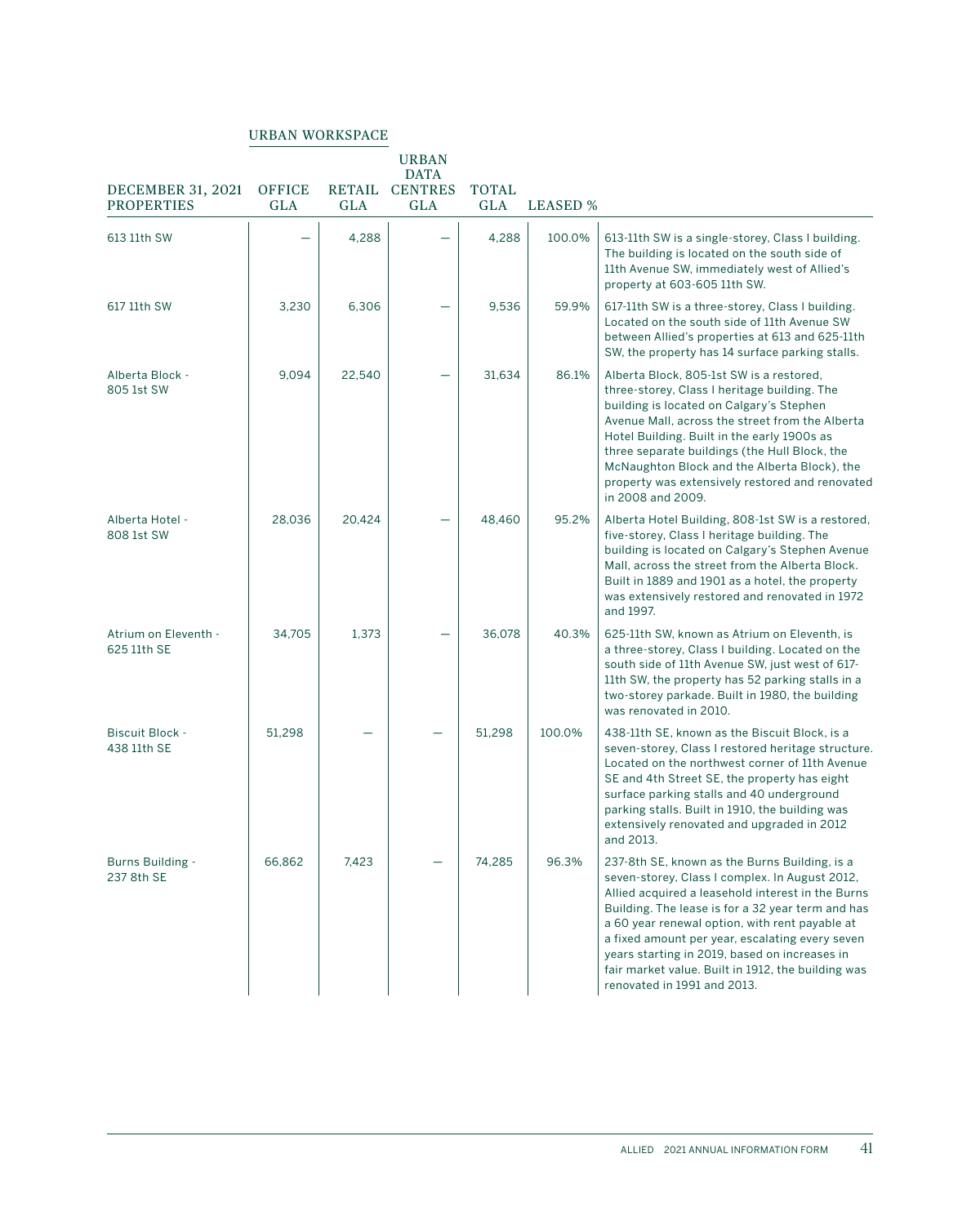| <b>DECEMBER 31, 2021</b><br><b>PROPERTIES</b> | <b>OFFICE</b><br><b>GLA</b> | RETAIL<br>GLA | <b>URBAN</b><br><b>DATA</b><br><b>CENTRES</b><br><b>GLA</b> | <b>TOTAL</b><br><b>GLA</b> | <b>LEASED</b> % |                                                                                                                                                                                                                                                                                                                                                                                                                                      |
|-----------------------------------------------|-----------------------------|---------------|-------------------------------------------------------------|----------------------------|-----------------|--------------------------------------------------------------------------------------------------------------------------------------------------------------------------------------------------------------------------------------------------------------------------------------------------------------------------------------------------------------------------------------------------------------------------------------|
| Cooper Block -<br>809 10th SW                 | 35,256                      |               |                                                             | 35,256                     | 85.0%           | 809-10th SW, known as Cooper Block, is a<br>seven-storey, Class I office building. Located<br>in Calgary's Beltline area on 10th Avenue, the<br>property has 34 parking stalls. Built in 1913 as<br>a warehouse for the Calgary Paint and Glass<br>Factory and later used by the Canadian Army<br>as a munitions building, the property was<br>extensively restored and renovated in 1995<br>and 2021.                               |
| Customs House -<br>134 11th SE                | 76,866                      |               |                                                             | 76,866                     | 92.7%           | 134-11th SE, known as Customs House, is a<br>five-storey Class I office building built in 1913,<br>and renovated in 2017. The property is located at<br>the corner North of 11th Avenue SE and west of<br>1 Street SE, and includes 21 parking stalls.                                                                                                                                                                               |
| Demcor Condo -<br>221 10th SE                 | 14,253                      |               |                                                             | 14,253                     | 49.4%           | 221-10th SE is a commercial condominium that<br>is a part of an adjacent condo building. The<br>property was constructed in 2005. 221-10th SE<br>together with adjacent 239-10th SE make up the<br>Demcor Building.                                                                                                                                                                                                                  |
| Demcor Tower -<br>239 10th SE                 | 25.228                      |               |                                                             | 25,228                     | 100.0%          | 239-10th SE is a four-storey Class I building<br>constructed in 1906. The property is located on<br>the south-west corner of 10th Avenue SE and<br>Macleod Trail SE and includes 43 parking stalls.<br>239-10th SE together with adjacent condo unit<br>in 221-10th SE make up the Demcor Building.                                                                                                                                  |
| Five Roses Building -<br>731-739 10th SW (6)  |                             | 20,808        |                                                             | 20,808                     | 88.0%           | 731-739 10th SW, known as the Five Roses<br>Building, is a single-storey, Class I, brick-and-<br>beam heritage structure, originally constructed<br>in 1924, located on the south-east corner of 10th<br>Avenue SW and 7th Street SW. The building is<br>in the direct vicinity of Allied owned properties,<br>Cooper Block and GM Glenbow Assembly.<br>The building has five parking stalls, which are<br>adjacent to the property. |
| Glenbow -<br>802 11th SW(6)                   |                             | 7,319         |                                                             | 7,319                      | 100.0%          | 802-11th Ave SW is a single-storey building<br>located at the North West Corner of 11th Avenue<br>SW and 7th Street SW. Built in 1977, the property<br>includes 19 parking stalls.                                                                                                                                                                                                                                                   |
| Glenbow -<br>822 11th SW (6)                  | 9,697                       | 7,838         |                                                             | 17,535                     | 49.0%           | 822-11th SW, known as the Glenbow Building, is<br>a four-storey retail and office building located<br>on the north side of 11th Avenue SW between 7th<br>Street SW and 8th Street SW. The building was<br>constructed in 1921 and renovated in 1988. The<br>property has 4 parking spots.                                                                                                                                            |
| <b>Glenbow Annex -</b><br>816 11th SW(6)      |                             | 9.021         |                                                             | 9,021                      | 100.0%          | 816-11th SW, known as the Annex Building, is a<br>two-storey retail building located on the north<br>side of 11th Avenue SW between 7th Street SW<br>and 8th Street SW. The building was constructed<br>in the 1930s, and was renovated between 2010<br>and 2013. The property has 3 parking spots.                                                                                                                                  |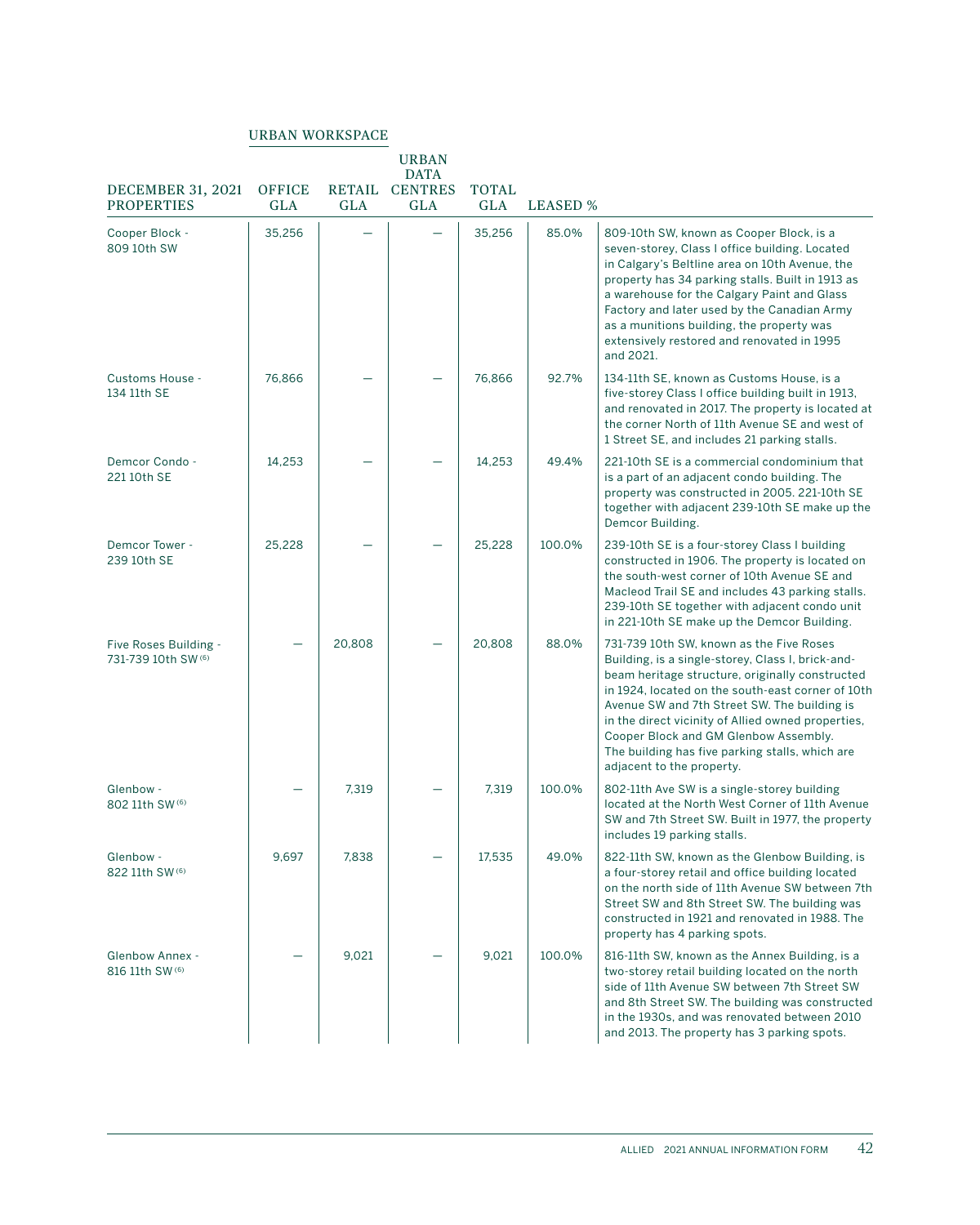|                                               |                             |            | <b>URBAN</b>                                |                            |                 |                                                                                                                                                                                                                                                                                                                                                                                                                           |
|-----------------------------------------------|-----------------------------|------------|---------------------------------------------|----------------------------|-----------------|---------------------------------------------------------------------------------------------------------------------------------------------------------------------------------------------------------------------------------------------------------------------------------------------------------------------------------------------------------------------------------------------------------------------------|
| <b>DECEMBER 31, 2021</b><br><b>PROPERTIES</b> | <b>OFFICE</b><br><b>GLA</b> | <b>GLA</b> | <b>DATA</b><br>RETAIL CENTRES<br><b>GLA</b> | <b>TOTAL</b><br><b>GLA</b> | <b>LEASED %</b> |                                                                                                                                                                                                                                                                                                                                                                                                                           |
| Glenbow Cornerblock -<br>838 11th SW(6)       | 10,998                      | 11,212     |                                             | 22,210                     | 94.8%           | 838-11th SW, known as the Corner Block<br>Building is a two-storey brick-and-beam building<br>containing both retail and office space located<br>on the north side of 11th Avenue SW between 7th<br>Street SW and 8th Street SW. The building was<br>constructed in 1931 and renovated in the 1990s,<br>and includes 2 parking spots.                                                                                     |
| Glenbow Ellison -<br>812 11th SW (6)          | 13,344                      |            |                                             | 13,344                     | 100.0%          | 812-11th Ave SW, known as the Ellison Building,<br>is a three-storey, Class-I, brick-and-beam<br>building, with one ground-floor retail unit.<br>Located on the north side of 11th Avenue SW<br>between 7th Street SW and 8th Street SW, the<br>building was constructed in 1921, renovated in<br>the 1980s, and includes 3 parking spaces.                                                                               |
| Kipling Square -<br>601 10th SW               | 48,502                      |            |                                             | 48,502                     | 71.7%           | 601-611 10th SW, known as Kipling Square,<br>is comprised of a two-storey, Class I, brick-<br>and-beam office building with a three-storey<br>addition. Located in Calgary's Beltline area<br>on the south-west corner of 10th Avenue<br>SW and 5th Street SW, the property has 16<br>surface parking stalls. Built in the early 1900s<br>as a warehouse, the property was extensively<br>restored and renovated in 1981. |
| Leeson Lineham<br>Building - 209 8th SW       | 27.821                      | 5,420      |                                             | 33.241                     | 100.0%          | 209-8th SW, known as the Leeson & Lineham<br>Building, is a restored, six-storey heritage<br>building. Located on Stephen Avenue Mall,<br>immediately west of Alberta Block, the property<br>has four surface parking stalls. Built in 1910 as<br>one of several business blocks, the property was<br>extensively restored and renovated between<br>1998 and 2000.                                                        |
| LocalMotive -<br>1240 20th SE                 | 57.536                      |            |                                             | 57,536                     | 100.0%          | 1240-20th SE, known as the LocalMotive<br>Building, is a four-storey, Class I building.<br>Located in Alyth/Bonnybrook, in close proximity<br>to Allied's Woodstone Building, the property<br>has 84 surface parking stalls. Built in 1905 for<br>Standard Soap Co., the property was extensively<br>restored and expanded for office use in 2007.                                                                        |
| Odd Fellows -<br>100 6th SW                   | 33.474                      |            |                                             | 33.474                     | 100.0%          | 100-6th SW, known as the Oddfellows Building,<br>was formerly home to the Chamber of<br>Commerce. The property is a four-storey, Class<br>I, brick-and-beam office building, located on the<br>northwest corner of 6th Avenue SW and Centre<br>Street SW, in close proximity to TELUS Sky, the<br>Lougheed Building and the Telephone Building.                                                                           |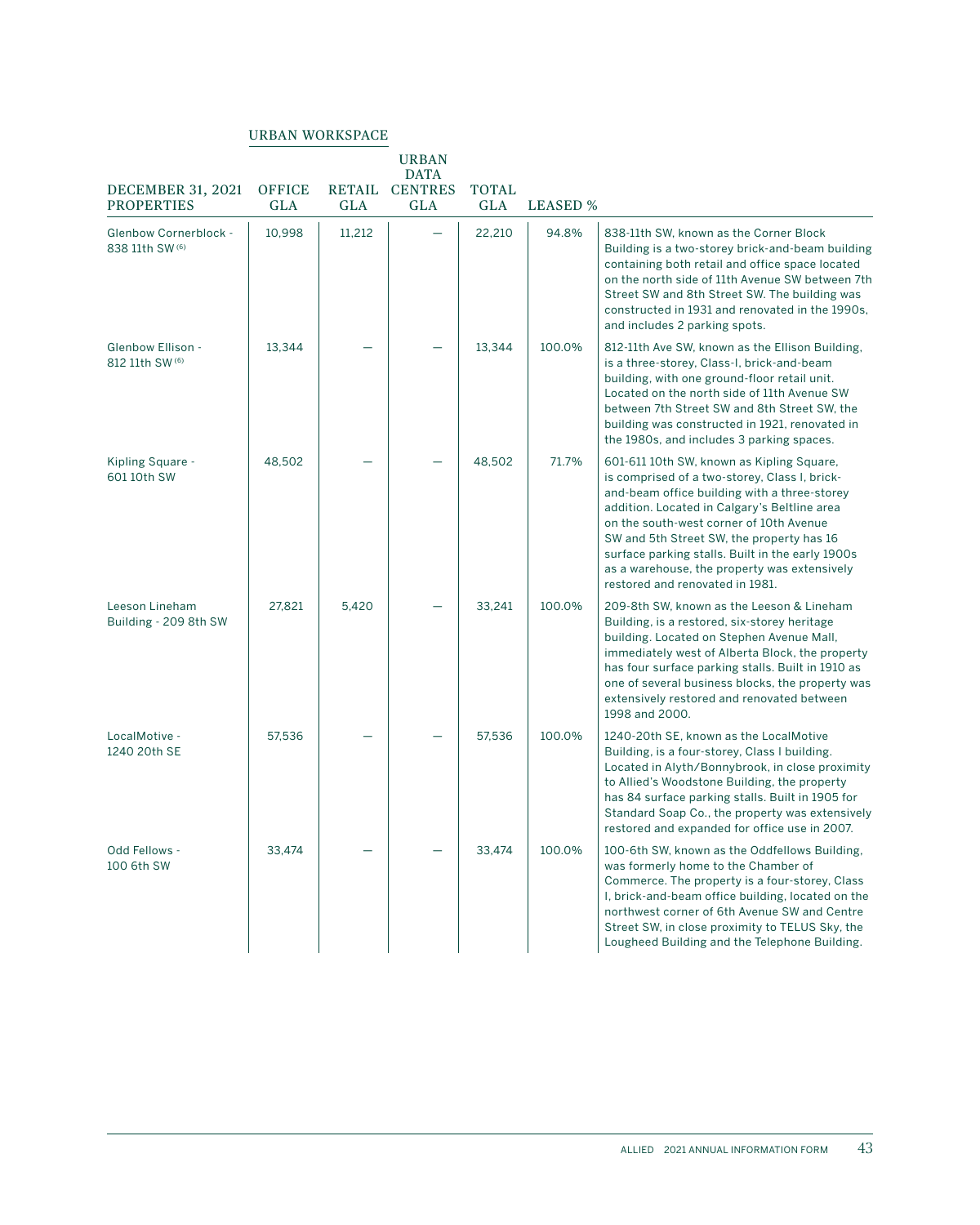| <b>DECEMBER 31, 2021</b><br><b>PROPERTIES</b> | <b>OFFICE</b><br><b>GLA</b> | <b>GLA</b> | <b>URBAN</b><br><b>DATA</b><br>RETAIL CENTRES<br>GLA | <b>TOTAL</b><br><b>GLA</b> | <b>LEASED %</b> |                                                                                                                                                                                                                                                                                                                                                                                                                                                                                                                                                                                                                                                                                                                                                                                |
|-----------------------------------------------|-----------------------------|------------|------------------------------------------------------|----------------------------|-----------------|--------------------------------------------------------------------------------------------------------------------------------------------------------------------------------------------------------------------------------------------------------------------------------------------------------------------------------------------------------------------------------------------------------------------------------------------------------------------------------------------------------------------------------------------------------------------------------------------------------------------------------------------------------------------------------------------------------------------------------------------------------------------------------|
| Pilkington Building -<br>402 11th SE          | 40,253                      |            |                                                      | 40,253                     | 85.4%           | 402-11th SE, known as The Pilkington Building,<br>is a four-storey, Class I building. Located on<br>the northeast corner of 11th Avenue SE and<br>3rd Street SE, the property has 42 surface<br>parking stalls. Built in 1911 for warehouse and<br>manufacturing use, the building was extensively<br>renovated and upgraded from 1997 to 2000<br>when it was converted to office use.                                                                                                                                                                                                                                                                                                                                                                                         |
| Roberts Block -<br>603-605 11th SW            | 23,645                      | 27,499     |                                                      | 51,144                     | 76.4%           | 603-605 11th SW, known as the Roberts Block, is<br>a four-storey Class I, brick-and-beam office and<br>retail building. Located in Calgary's Beltline area<br>on the southwest corner of 11th Avenue SW and<br>5th Street SW, the property has 6 above ground<br>parking stalls. Built in 1912 to house three<br>different distribution businesses, the building<br>on the property was extensively restored and<br>renovated in the late 1990s.                                                                                                                                                                                                                                                                                                                               |
| Sherwin Block -<br>738 11th SW (6)            | 18,319                      | 8,176      |                                                      | 26,495                     | 60.9%           | 738-11th SW, known as Sherwin Block, is a<br>six-storey Class I office building located at the<br>northeast corner of 11th Avenue SW and 7th<br>Street SW. Built in 1911 and renovated in 2005,<br>the property includes 22 parking stalls.                                                                                                                                                                                                                                                                                                                                                                                                                                                                                                                                    |
| Telephone Building -<br>119 6th SW            | 63,063                      |            |                                                      | 63,063                     | 100.0%          | 119-6th SW, known as the Telephone Building,<br>is two conjoined buildings that are comprised<br>of a two-storey and four-storey, Class I office<br>building. Located adjacent to Allied's Lougheed<br>Building, the property has 27 underground<br>parking stalls. Built in the 1920s and initially<br>known as the Alberta Government Telephones<br>Building or the AGT Building, the two buildings<br>on the property were integrated and extensively<br>restored and renovated in 2006.                                                                                                                                                                                                                                                                                    |
| TELUS Sky -<br>685 Centre SW(7)               | 144,290                     | 3,711      |                                                      | 148.001                    | 70.5%           | TELUS Sky is an equal three-way joint venture<br>between Allied, TELUS and Westbank that was<br>made possible, in part, by Allied's acquisition<br>of 100-7th SW in Calgary in late 2011. Allied<br>contributed this property to the joint venture<br>at the end of the third quarter of 2014, and<br>TELUS contributed its adjacent property at<br>114-7th Avenue SW at the same time. Located<br>at the northwest corner of Centre Street S and<br>7th Avenue SW, TELUS Sky has been designed<br>to a LEED Platinum standard and is comprised<br>of approximately 144,000 square feet of office<br>space, 104 rental apartments, 3,700 square feet<br>of retail space and 104 underground parking<br>stalls (at Allied's share). Allied manages the<br>commercial component. |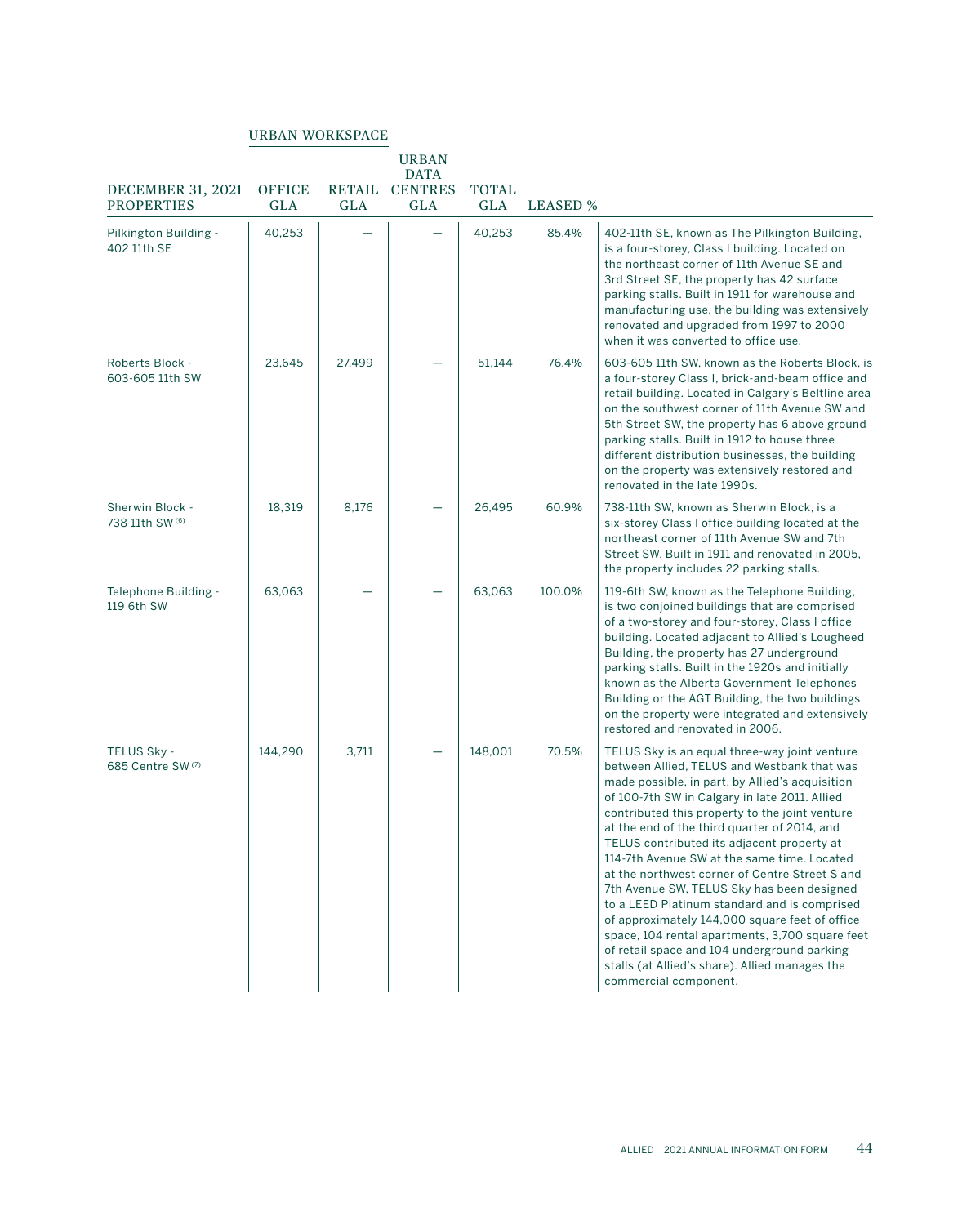| <b>DECEMBER 31, 2021</b>                  | <b>OFFICE</b> |         | <b>URBAN</b><br><b>DATA</b><br>RETAIL CENTRES | <b>TOTAL</b> |                 |                                                                                                                                                                                                                                                                                                                                                                                                                                                                                                                                             |
|-------------------------------------------|---------------|---------|-----------------------------------------------|--------------|-----------------|---------------------------------------------------------------------------------------------------------------------------------------------------------------------------------------------------------------------------------------------------------------------------------------------------------------------------------------------------------------------------------------------------------------------------------------------------------------------------------------------------------------------------------------------|
| <b>PROPERTIES</b>                         | GLA           | GLA     | <b>GLA</b>                                    | <b>GLA</b>   | <b>LEASED %</b> |                                                                                                                                                                                                                                                                                                                                                                                                                                                                                                                                             |
| Theatre Grand -<br>608 1st Street SW      |               | 34.100  |                                               | 34.100       | 100.0%          | 608 1st SW, known as The Grand Theatre, is<br>located within the Central Business District<br>area of Calgary on the southeast corner of 6th<br>Avenue SW and 1st Street SW, adjoining Allied's<br>The Lougheed development. The Lougheed<br>Block was constructed in 1912 and consisted of<br>two structures: a pre-First World War, mixed-use<br>commercial building (The Lougheed Building)<br>and the adjoining five-storey Sherman Grand<br>Theatre, now referred to as The Grand, which is<br>the oldest standing Theatre in Calgary. |
| Vintage Towers -<br>322-326 11th SW       | 190.219       | 20.418  |                                               | 210.637      | 91.9%           | 322-326 11th SW, known as Vintage I and<br>Vintage II, is a Class I office complex. Located on<br>the north side of 11th Avenue SW, between 4th<br>and 1st Streets, the complex is comprised of two<br>nine-storey buildings integrated through a two-<br>storey entrance and includes 210 parking stalls.<br>Vintage I was built in 1924 and was renovated<br>and expanded in 1999. Vintage II was built in<br>2004 on the eastern portion of the original site.                                                                           |
| Woodstone Building -<br>1207-1215 13th SE | 32.428        |         |                                               | 32.428       | 96.2%           | 1207 & 1215-13th SE, known as the Woodstone<br>Building, is a three-storey, Class I office building.<br>Located in Inglewood, at the far eastern edge of<br>the Beltline, the property has 40 surface parking<br>stalls. Built in 1911 as a wood mill, the property<br>was extensively restored and renovated for<br>office use in 2009.                                                                                                                                                                                                    |
| Young Block -<br>129 8th SW               | 4,841         | 2,164   |                                               | 7.005        | 30.9%           | 129-8th SW, known as Young Block (formerly<br>the Bang & Olufsen Building), is a three-storey<br>office and retail building built in 2002. Located<br>on the south side of 8th Avenue SW amidst<br>well restored heritage properties on Calgary's<br>Stephen Avenue Mall, the property has two<br>surface parking stalls.                                                                                                                                                                                                                   |
| Calgary                                   | 1,063,258     | 220,040 |                                               | 1,283,298    | 86.4%           |                                                                                                                                                                                                                                                                                                                                                                                                                                                                                                                                             |
| 1040 Hamilton                             | 36,276        | 9,162   |                                               | 45,438       | 73.9%           | 1040 Hamilton is a restored, four-storey, Class I,<br>brick-and-beam building. Located on the south<br>side of Hamilton Street and extending through<br>to and having frontage on Mainland Street in<br>close proximity to Allied's property at 948-950<br>Homer, the property includes 27 parking stalls.<br>Built in 1920 for a paper company, the building<br>was redeveloped for office and retail use in 1988.                                                                                                                         |
| 1050 Homer                                | 38,302        | 4,797   |                                               | 43,099       | 97.6%           | 1050 Homer is a three-storey, Class I office<br>building located in Vancouver's Yaletown<br>submarket. The building has frontage on both<br>Homer Street and Hamilton Street, and is<br>bounded on the north by Nelson Street. The<br>property was constructed in 1910.                                                                                                                                                                                                                                                                     |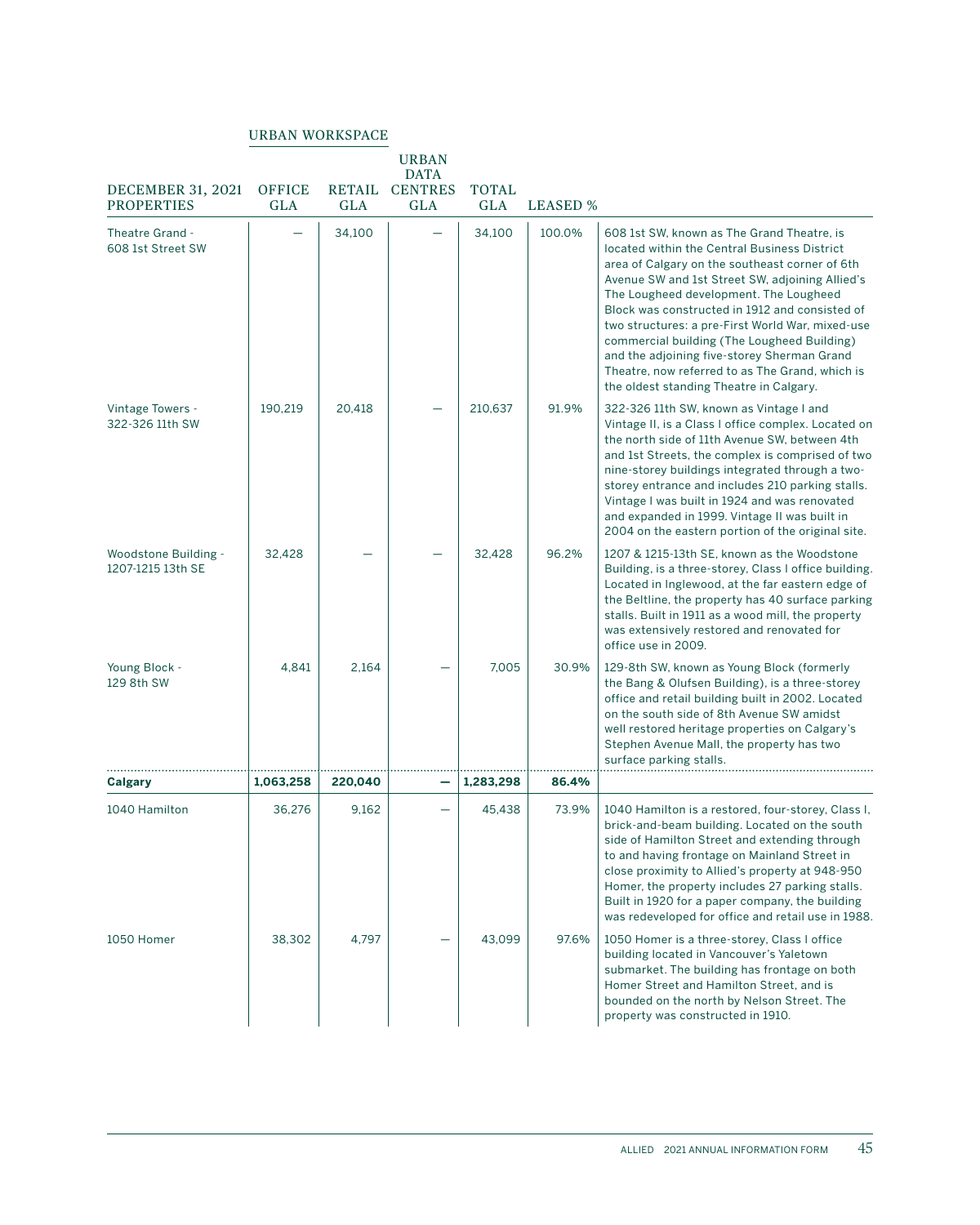|                                               |                             |            | <b>URBAN</b><br><b>DATA</b> |                            |                 |                                                                                                                                                                                                                                                                                                                                                                                                                                                                                                                                                        |
|-----------------------------------------------|-----------------------------|------------|-----------------------------|----------------------------|-----------------|--------------------------------------------------------------------------------------------------------------------------------------------------------------------------------------------------------------------------------------------------------------------------------------------------------------------------------------------------------------------------------------------------------------------------------------------------------------------------------------------------------------------------------------------------------|
| <b>DECEMBER 31, 2021</b><br><b>PROPERTIES</b> | <b>OFFICE</b><br><b>GLA</b> | <b>GLA</b> | RETAIL CENTRES<br>GLA       | <b>TOTAL</b><br><b>GLA</b> | <b>LEASED %</b> |                                                                                                                                                                                                                                                                                                                                                                                                                                                                                                                                                        |
| 1220 Homer                                    | 21,708                      |            |                             | 21,708                     | 100.0%          | 1220 Homer is a Class I, LEED platinum<br>certified, 3.5-storey concrete office building<br>located in Vancouver's Yaletown submarket, on<br>the south side of Homer Street, west of Davie<br>Street. Built in 1946, and renovated in 2000<br>to include natural ventilation, daylighting and<br>other passive design strategies, 1220 Homer is a<br>landmark building in the community and boasts<br>excellent frontage on Homer Street.                                                                                                              |
| 1286 Homer                                    | 25,637                      |            |                             | 25,637                     | 100.0%          | 1286 Homer is a restored, five-storey, Class I,<br>brick-and-beam building. The property is located<br>on the south side of Homer Street and extending<br>through to and having frontage on Hamilton<br>Street, in close proximity to Allied's property<br>at 840 Cambie. Built in 1910 for warehouse<br>purposes, the building was redeveloped for<br>office and retail use in 1989.                                                                                                                                                                  |
| 151-155 West Hastings                         | 38,512                      |            |                             | 38,512                     | 100.0%          | 151 West Hastings is located on the north side<br>of West Hastings Street between Cambie Street<br>and Abbott Street in Vancouver's Gastown<br>neighbourhood. The building is a Class I, seven-<br>storey structure, and was completely rebuilt<br>in 2017. The façade on West Hastings Street<br>has been returned to its original prestige with<br>a curved glass storefront as well as extensive<br>refurbishment of the frontage. At West Cordova<br>Street, a glass façade reflects the historical<br>context creating a mix between old and new. |
| 2233 Columbia                                 | 21,591                      | 6,852      |                             | 28,443                     | 100.0%          | 2233 Columbia is a four-storey office building<br>located in the Mount Pleasant area. The<br>property was constructed in 2017 and is located<br>on Columbia Street and is bounded by West<br>6th Avenue and West 7th Avenue. The building<br>features a rooftop level patio and has 25<br>underground parking stalls.                                                                                                                                                                                                                                  |
| 342 Water                                     | 18,434                      | 3,206      |                             | 21,640                     | 50.2%           | 342 Water is a six-storey, Class I, brick-and-<br>beam office and retail building. Located in<br>Vancouver's Yaletown and Gastown submarket,<br>on the south side of Water Street and the north<br>side of West Cordova Street, west of Cambie<br>Street, the property was originally built in 1899.<br>The building has maintained its historic charm<br>through the exterior heritage stone façade.                                                                                                                                                  |
| 365 Railway                                   | 31,528                      |            |                             | 31,528                     | 100.0%          | 365 Railway is a three-storey, Class I office<br>building. Located in Vancouver's Railtown<br>subnode, the building has frontage on Railway<br>Street, and is bounded by Dunlevy Avenue on<br>the east and Gore Avenue on the west. The<br>property was originally constructed in 1949,<br>and has seven parking stalls. A development<br>application was submitted in August 2021 to<br>increase the permitted density on site.                                                                                                                       |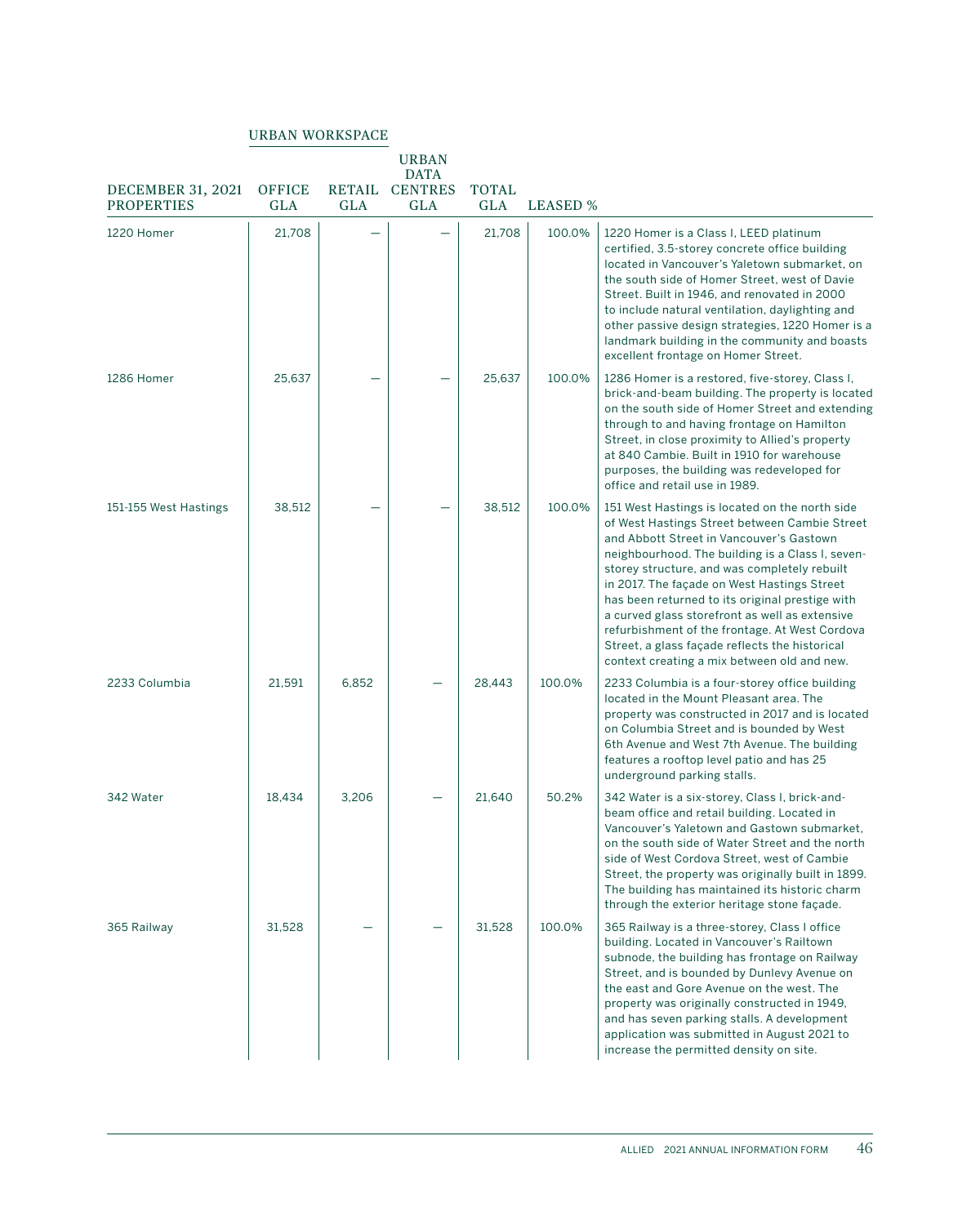| <b>DECEMBER 31, 2021</b><br><b>PROPERTIES</b> | <b>OFFICE</b><br>GLA | GLA       | <b>URBAN</b><br><b>DATA</b><br>RETAIL CENTRES<br>GLA | TOTAL<br><b>GLA</b> | <b>LEASED</b> % |                                                                                                                                                                                                                                                                                                                                                                                                                                                                             |
|-----------------------------------------------|----------------------|-----------|------------------------------------------------------|---------------------|-----------------|-----------------------------------------------------------------------------------------------------------------------------------------------------------------------------------------------------------------------------------------------------------------------------------------------------------------------------------------------------------------------------------------------------------------------------------------------------------------------------|
| 375 Water                                     | 148,889              | 27,149    |                                                      | 176,038             | 91.2%           | 375 Water is a seven-storey, Class I office and<br>retail brick-and-beam building. Originally built<br>in 1905 this restored warehouse is located in<br>the city's Gastown neighbourhood at the corner<br>of West Cordova and Water Street and is widely<br>considered a historic landmark of Vancouver.                                                                                                                                                                    |
| 840 Cambie                                    | 89,377               |           |                                                      | 89,377              | 100.0%          | 840 Cambie, which is two conjoined buildings,<br>is comprised of a four-storey and a six-storey<br>brick-and-beam building. Located in Vancouver's<br>Yaletown neighbourhood on Cambie Street,<br>near the intersection with Robson Street, the<br>property includes access to 20 parking stalls.                                                                                                                                                                           |
| 948-950 Homer                                 | 23.245               | 21,758    |                                                      | 45,003              | 100.0%          | 948-950 Homer is a four-storey, Class I office<br>and retail building. Located in Yaletown on the<br>east side of Homer Street, the property includes<br>seven surface parking stalls.                                                                                                                                                                                                                                                                                      |
| Dominion Building -<br>207 West Hastings      | 59,659               | 12,646    |                                                      | 72,305              | 93.8%           | 207 West Hastings, known today as the<br>Dominion Building, is a 14-storey, mixed-use,<br>brick-and-beam, office and retail building,<br>historically known as the Dominion Trust<br>Building. The property was built in 1910 and<br>is located at the boundary of Gastown and<br>Downtown on the northwest corner of the<br>intersection at West Hastings Street and<br>Cambie Street.                                                                                     |
| Sun Tower -<br>128 West Pender                | 76,162               | 1,693     |                                                      | 77,855              |                 | 72.9% 128 West Pender, known as the Sun Tower<br>Building, is a 17-storey, restored heritage<br>building. The building is located in Crosstown<br>(between Yaletown and Gastown) at the<br>intersection of West Pender Street and Beatty<br>Street. Built in 1912, the building was extensively<br>restored, renovated and re-leased in 2010 and<br>2011. The original terracotta dome was replaced<br>with copper and the facade was extensively<br>rehabilitated in 2021. |
| Vancouver                                     | 629,320              | 87,263    |                                                      | 716,583             | 91.0%           |                                                                                                                                                                                                                                                                                                                                                                                                                                                                             |
| <b>Calgary &amp; Vancouver</b>                | 1,692,578            | 307,303   | .                                                    | 1,999,881           | 88.0%<br>.      |                                                                                                                                                                                                                                                                                                                                                                                                                                                                             |
| <b>Total Office and Retail</b>                | 12,466,864           | 1,257,627 |                                                      | 13,724,491          | 90.2%           |                                                                                                                                                                                                                                                                                                                                                                                                                                                                             |
| 151 Front W                                   |                      |           | 277.944                                              | 277,944             |                 | 100.0% 151 Front W is a restored, eight-storey, Class-I,<br>brick-and-concrete office technology complex<br>located in the Downtown West submarket of<br>Toronto. The property is located on the south-<br>west corner of Front Street and Simcoe Street,<br>just west of University Avenue.                                                                                                                                                                                |
| 250 Front W                                   |                      |           | 173,000                                              | 173,000             | 85.9%           | 250 Front W is a brick-and-concrete office<br>technology complex. It is located on the north<br>side of Front Street between John Street and<br>Simcoe Street.                                                                                                                                                                                                                                                                                                              |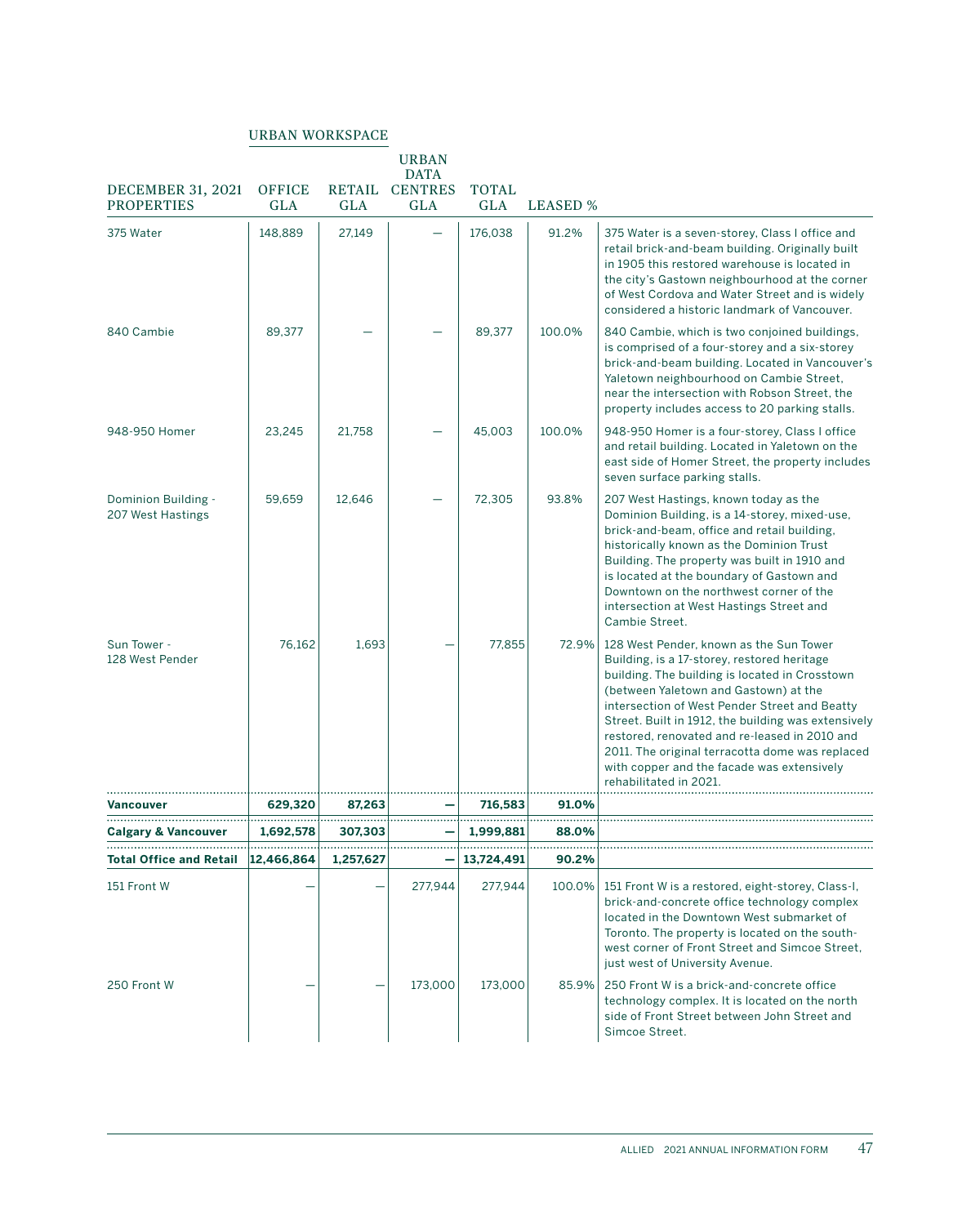|                                               | URBAN WORKSPACE      |                             |                                                             |                     |                 |                                                                                                                                                                                                                                                                                                                                                                                                                                                                                                                                                                                                                                    |
|-----------------------------------------------|----------------------|-----------------------------|-------------------------------------------------------------|---------------------|-----------------|------------------------------------------------------------------------------------------------------------------------------------------------------------------------------------------------------------------------------------------------------------------------------------------------------------------------------------------------------------------------------------------------------------------------------------------------------------------------------------------------------------------------------------------------------------------------------------------------------------------------------------|
| <b>DECEMBER 31, 2021</b><br><b>PROPERTIES</b> | OFFICE<br><b>GLA</b> | <b>RETAIL</b><br><b>GLA</b> | <b>URBAN</b><br><b>DATA</b><br><b>CENTRES</b><br><b>GLA</b> | TOTAL<br><b>GLA</b> | <b>LEASED</b> % |                                                                                                                                                                                                                                                                                                                                                                                                                                                                                                                                                                                                                                    |
| 905 King W                                    |                      |                             | 59,056                                                      | 59.056              | 100.0%          | 905 King W is a seven-storey, brick-and-<br>concrete office, retail and office technology<br>building. Located west of the intersection of<br>King Street and Bathurst Street, the property<br>also has 118 underground parking stalls. Built<br>in 1987, the property features raised floors and<br>has significant electrical power and cooling<br>capacity and is able to accommodate additional<br>mechanical and cooling upgrades. The upgrade<br>of the fibre-optic cable connection to 151 Front<br>W was completed in 2013, enabling users of the<br>respective buildings to interface electronically<br>with one another. |
| <b>Urban Data Centres</b>                     |                      | -                           | 510,000                                                     | 510,000             | 95.2%           |                                                                                                                                                                                                                                                                                                                                                                                                                                                                                                                                                                                                                                    |
| <b>Total Rental Portfolio</b>                 | 12,466,864           | 1,257,627                   |                                                             | 510,000 14,234,491  | 90.4%           |                                                                                                                                                                                                                                                                                                                                                                                                                                                                                                                                                                                                                                    |

*Note that the table above does not include ancillary residential properties, which total 14 and are included in the property count.* 

*(1) RioCan/Allied Joint Arrangement*

*(2) On April 22, 2021, Allied acquired the remaining 50% interest in 478 King W.*

*(3) Perimeter/Allied Joint Arrangement*

*(4) 700 De La Gauchetière was renamed to 1001 Boulevard Robert-Bourassa in Q2 2021.*

*(5) 111 Duke was renamed to 111 Boulevard Robert-Bourassa in Q3 2021.*

*(6) On October 19, 2021, Allied acquired the remaining 50% interest in these properties.*

*(7) Westbank/Allied/TELUS Joint Arrangement*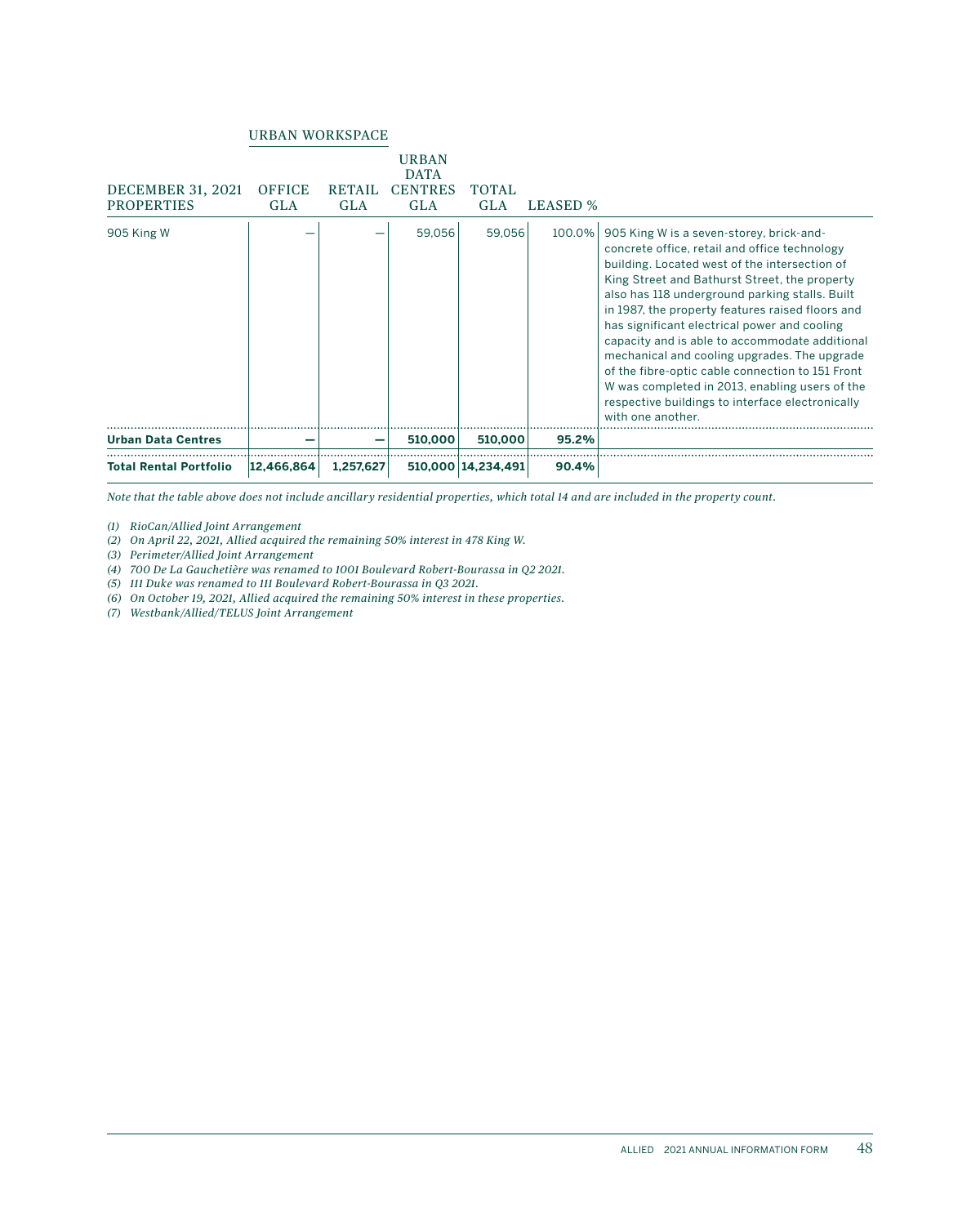## PROPERTIES UNDER DEVELOPMENT ESTIMATED GLA ON

| The Lougheed (604-1st SW), Calgary <sup>(1)</sup>             | 88,000  | 604-1st SW, known as the Lougheed Building, is a six-storey,<br>Class I, brick-and-beam office building built in 1911. The building<br>is located on the corner of 6th Avenue SW and 1st Street SW in<br>Calgary's downtown core. The current renovation is anticipated<br>to be completed in 2022.                                                                                                                                                                                                                                                                                                                                                                                                                                                                                                                                                                                                                                                                                                                    |
|---------------------------------------------------------------|---------|------------------------------------------------------------------------------------------------------------------------------------------------------------------------------------------------------------------------------------------------------------------------------------------------------------------------------------------------------------------------------------------------------------------------------------------------------------------------------------------------------------------------------------------------------------------------------------------------------------------------------------------------------------------------------------------------------------------------------------------------------------------------------------------------------------------------------------------------------------------------------------------------------------------------------------------------------------------------------------------------------------------------|
| College & Manning,<br>547-549 College, Toronto <sup>(2)</sup> | 27,000  | The new development at College and Manning is currently under<br>construction and is jointly owned on a 50/50 basis by Allied and<br>RioCan. Upon completion, at both Allied and RioCan's share,<br>it will be an eight-storey building that comprises an expected<br>5,635 square feet of retail space and 48,217 square feet of<br>rental residential, along with 46 underground parking stalls.<br>Completion is expected in early 2022.                                                                                                                                                                                                                                                                                                                                                                                                                                                                                                                                                                            |
| 400 Atlantic, Montréal                                        | 87,473  | 400 Atlantic, is a Class I property, located in Outremont on the<br>northern edge of the Plateau Mont Royal Borough, immediately<br>to the east of the site for the new University of Montréal campus.<br>The 11-storey brick-and-concrete office building was built in 1920<br>and has 17 parking stalls. The project underway will upgrade the<br>building.                                                                                                                                                                                                                                                                                                                                                                                                                                                                                                                                                                                                                                                          |
| Breithaupt Phase III, Kitchener <sup>(2)</sup>                | 147,000 | Breithaupt Phase III is an equal two-way joint arrangement<br>between Allied and Perimeter Development Corporation. Phase<br>III is currently under construction on the land adjacent to<br>Breithaupt Phase I and Breithaupt Phase II. Phase III will consist<br>of an 11-storey urban office building comprising approximately<br>294,054 square feet of GLA, and one storey of underground<br>parking that will be completed in late 2021. The structure<br>comprising Phase III will be registered under the LEED green<br>building rating system and will target a LEED Gold certification.                                                                                                                                                                                                                                                                                                                                                                                                                       |
| The Well, Toronto <sup>(2)(3)</sup>                           | 763,000 | The Well joint arrangement consists of 440-462 Front W,<br>1 Draper & 425-439 Wellington W. Allied and RioCan each have<br>an undivided 50% interest in The Well. It is situated on 7.67<br>acres of land on the north west corner of Front Street West and<br>Spadina Avenue, located on a city block bounded by Spadina<br>Avenue, Front Street, Draper Street and Wellington Street. The<br>Well has received official plan approval for over three million<br>square feet of mixed-use density on the site. Approximately<br>1.6 million square feet of the density is residential, which will<br>include a mix of both condominium and rental apartments.<br>The remainder of the site is being divided between office and<br>retail density in a ratio of approximately 2:1. The Well joint<br>arrangement successfully pre-leased a significant portion of the<br>office component. In 2016 the residential components were sold<br>to Tridel and Woodbourne Partners. Completion is expected in<br>early 2022. |
| Adelaide & Duncan, Toronto (2)(4)                             | 230,000 | Adelaide and Duncan is an equal two-way joint arrangement with<br>Allied and Westbank. The existing property comprised of a Class I<br>building with 36 surface parking stalls. The joint arrangement<br>has begun construction on site, working to retain and restore<br>the existing heritage building. Redevelopment plans include a<br>57-storey mixed-use development, including a ten-storey podium<br>containing retail and office uses with rental residential units<br>in the tower portion. Westbank is the designated development<br>manager for the Adelaide and Duncan joint arrangement. Allied<br>will manage the office component on completion and Westbank<br>will manage the residential component.                                                                                                                                                                                                                                                                                                 |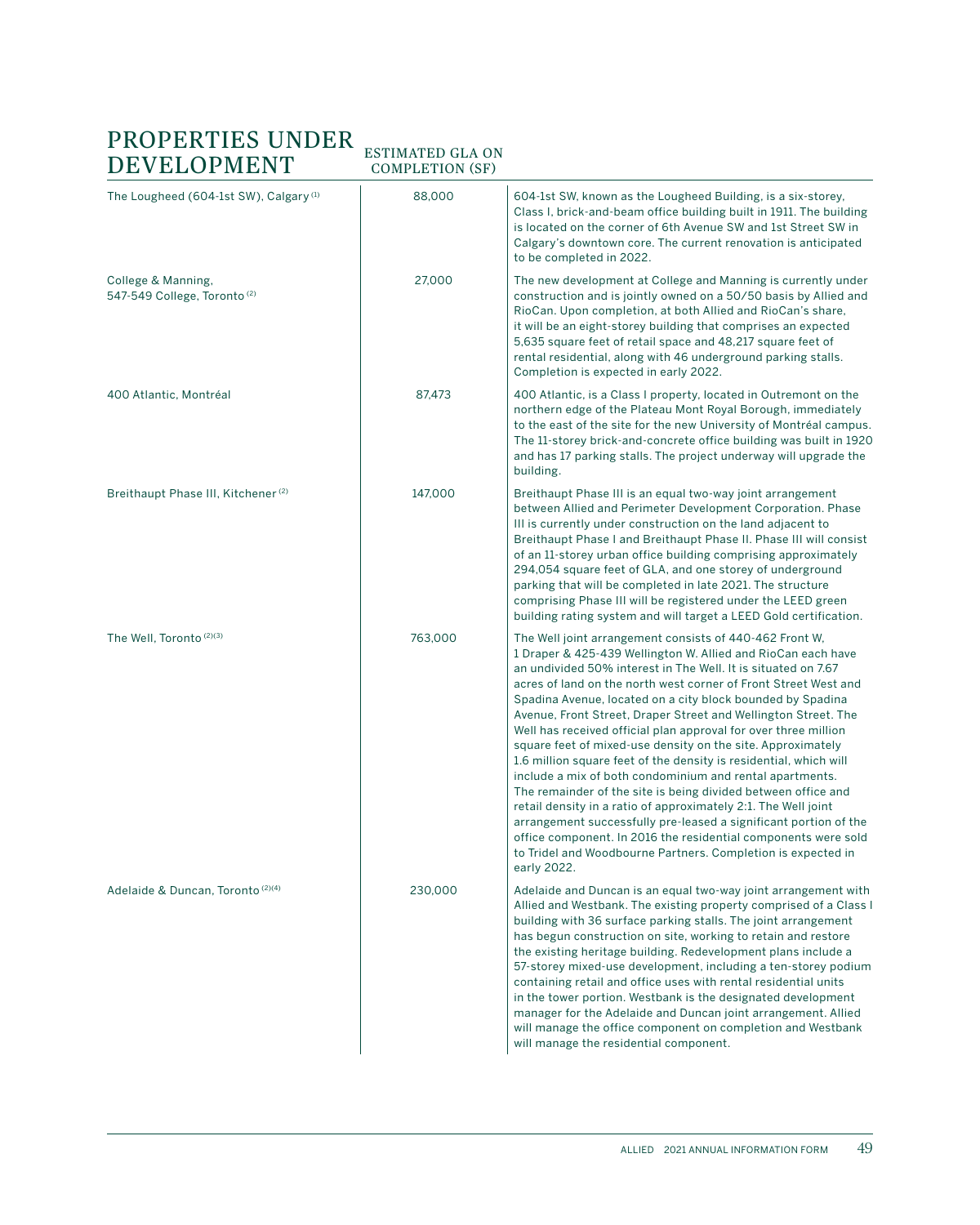### PROPERTIES UNDER ESTIMATED GLA ON ESTIMATED GLA ON

| D LI V LILIO I MILII V I                             | <b>COMPLETION</b> (SF) |                                                                                                                                                                                                                                                                                                                                                                                                                                                                                                                                                                                                                                           |
|------------------------------------------------------|------------------------|-------------------------------------------------------------------------------------------------------------------------------------------------------------------------------------------------------------------------------------------------------------------------------------------------------------------------------------------------------------------------------------------------------------------------------------------------------------------------------------------------------------------------------------------------------------------------------------------------------------------------------------------|
| Boardwalk-Revillon Building, Edmonton <sup>(5)</sup> | 297,851                | The Boardwalk Building is a four-storey Class I building located<br>on the north side of 102nd Avenue between 103rd Street and<br>104th Street at the western edge of Edmonton's financial core.<br>The property was constructed in 1908 and is joined to the<br>adjacent Revillon Building via a central atrium. The project<br>comprises a significant modernization of the shared common<br>spaces and Boardwalk office spaces. 10230-104th NW, known<br>as the Revillon Parkade, is a six-storey parkade located adjacent<br>to the Boardwalk and Revillon Buildings, containing 224 parking<br>spots and a ground floor retail unit. |
| QRC West Phase II, Toronto (6)                       | 93,134                 | QRC West Phase II consists of 375 - 381 Queen W. The existing<br>property is a three-storey, Class I, brick-and-beam office and<br>retail building. The redevelopment plans include a 7-storey office<br>tower with office and retail uses. The property will be connected<br>to the existing QRC West development completed in 2015 via a<br>pedestrian bridge. Construction started in Q4 2020.                                                                                                                                                                                                                                         |
| 422-424 Wellington W, Toronto                        | 10,000                 | 422-424 Wellington W is comprised of two 21/2-storey semi-<br>detached brick-and-beam buildings. The property is located<br>on the north side of Wellington Street West, between Spadina<br>Avenue and Portland Street. 422-424 Wellington W is adjacent<br>to Allied's properties at 485 King, 469 King, 420 Wellington, and<br>432 Wellington and KING Toronto development (to the north)<br>and The Well (to the south).                                                                                                                                                                                                               |
| KING Toronto, Toronto <sup>(2)(7)</sup>              | 100,000                | KING Toronto is an equal two-way joint arrangement with<br>Allied and Westbank. Located on the south side of King Street<br>West, west of Spadina Avenue and east of Portland Street, the<br>site provides an unparalleled 600 feet of frontage along King<br>Street West. Construction is ongoing. The re-development plans<br>includes 220 condo units and approximately 100,000 square feet<br>of office and retail at Allied's share.                                                                                                                                                                                                 |
| King & Brant, Toronto <sup>(8)</sup>                 | 130,000                | King & Brant is a brick-and-beam office and retail building in<br>the King West Central submarket. The property is located on<br>the north side of King Street West, just west of Brant Street.<br>This property is adjacent to Allied's property, 1-9 Morrison,<br>which has 25 parking spaces. In 2009, a development application<br>was approved at the Ontario Municipal Board for 130,000<br>square feet.                                                                                                                                                                                                                            |
| <b>Total Development Portfolio</b>                   | 1,973,458              |                                                                                                                                                                                                                                                                                                                                                                                                                                                                                                                                                                                                                                           |

COMPLETION (CF)

*(1) While initially working toward repositioning this property for a different use, Allied is now working toward restoring and retrofitting the property to the highest possible standards for workspace in the creative economy.* 

*(2) These properties are co-owned, reflected in the table above at Allied's ownership interest.* 

*(3) Each of Allied and RioCan own an undivided 50% interest in The Well. The GLA components (in square feet) at Allied's 50% share will be as follows: approximately 586,000 of office, 177,000 of retail and the residential air rights. The Well Air Rights were sold by the co-ownership as previously announced, with the first phase closed in Q4 2020, the second and third phases closed in Q2 2021, the fourth phase closed in Q4 2021 and the last phase closed in January 2022.*

*(4) The GLA components (in square feet) at our 50% share are as follows: 144,000 of residential, 77,000 of office and 9,000 of retail.* 

*(5) The GLA components (in square feet) are as follows: 233,559 of office and 64,292 of retail.*

*(6) The GLA components (in square feet) are as follows: 77,434 of office and 15,700 of retail.*

*(7) Allied entered into a joint arrangement with Westbank to develop KING Toronto. As part of the arrangement, Allied sold a 50% undivided interest to Westbank. KING Toronto is comprised of the following properties: 489 King W, 495 King W, 499 King W, 511-529 King W, 533 King W, 539 King W. The GLA components (in square feet) at our 50% share will be as follows: 60,000 of retail and 40,000 of office.*

*(8) Allied has received permission to intensify 544 King W and 7-9 Morrison. The approval permits approximately 120,000 square feet of office space and 10,000 square feet of retail space. Allied is exploring the opportunity to increase the permitted leasable area.*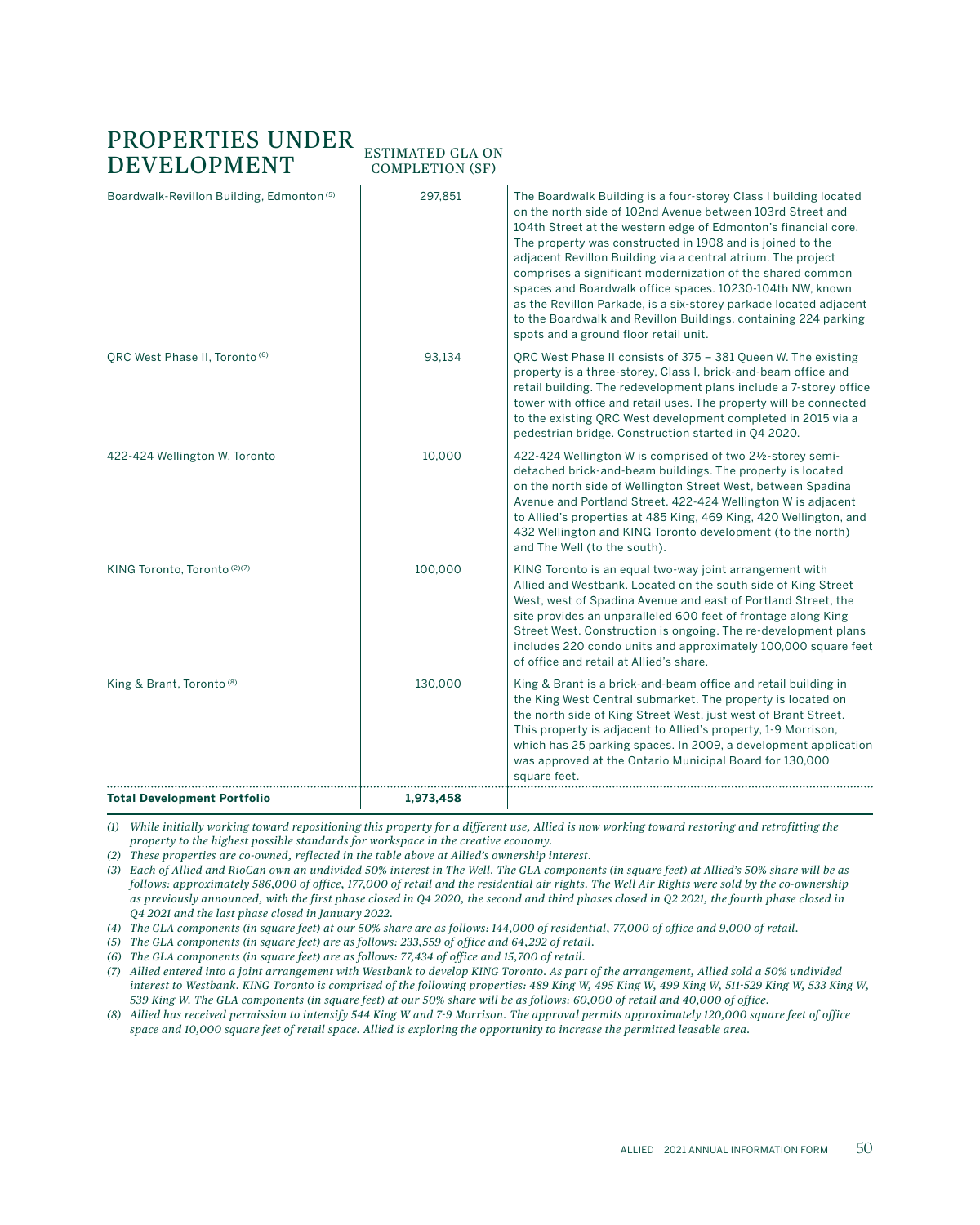## ANCILLARY PARKING FACILITIES NUMBER OF SPACES

| 301 Markham, Toronto  | 47  | 15 parking stalls.<br>301 Markham is a commercial parking facility that is part                                                                                                                                                                                                                                                                                                                                      |
|-----------------------|-----|----------------------------------------------------------------------------------------------------------------------------------------------------------------------------------------------------------------------------------------------------------------------------------------------------------------------------------------------------------------------------------------------------------------------|
|                       |     | of Ideal Lofts - a condominium located on the east side of<br>Markham Street, in close proximity to Allied's two properties<br>at 491 College Street and 555 College Street. It is comprised<br>of two levels below grade and includes 47 parking stalls.                                                                                                                                                            |
| 388 Richmond, Toronto | 121 | 388 Richmond W is a three-level, above ground parking<br>structure comprised of 121 parking stalls with one point of<br>access off Richmond Street.                                                                                                                                                                                                                                                                  |
| 464 King, Toronto     | 12  | 464 King W is a parking lot, which consists of 12 parking<br>stalls. The strategic acquisition of this property, completes<br>Allied's uninterrupted ownership of the north-side of King<br>Street West, from Spadina Avenue to Brant Street, in<br>Toronto's King West-Central neighbourhood. The property<br>is positioned between two Allied owned buildings - 460 King<br>Street West, and 468 King Street West. |
| 478 King, Toronto     | 131 | 478 King W is a commercial parking facility comprised of<br>131 parking stalls. The facility has shared street access with<br>15 Brant parking facility and is located immediately behind<br>Allied's property at 500-522 King Street West.                                                                                                                                                                          |
| 560 King, Toronto     | 171 | 560 King W is a commercial parking facility constructed as<br>part of Fashion House, a condominium project on the north<br>side of King Street West in Toronto, with 171 underground<br>commercial parking stalls.                                                                                                                                                                                                   |
| 650 King, Toronto     | 71  | 650 King W is a commercial parking facility comprised of<br>71 parking stalls.                                                                                                                                                                                                                                                                                                                                       |
| <b>Total Parking</b>  | 815 |                                                                                                                                                                                                                                                                                                                                                                                                                      |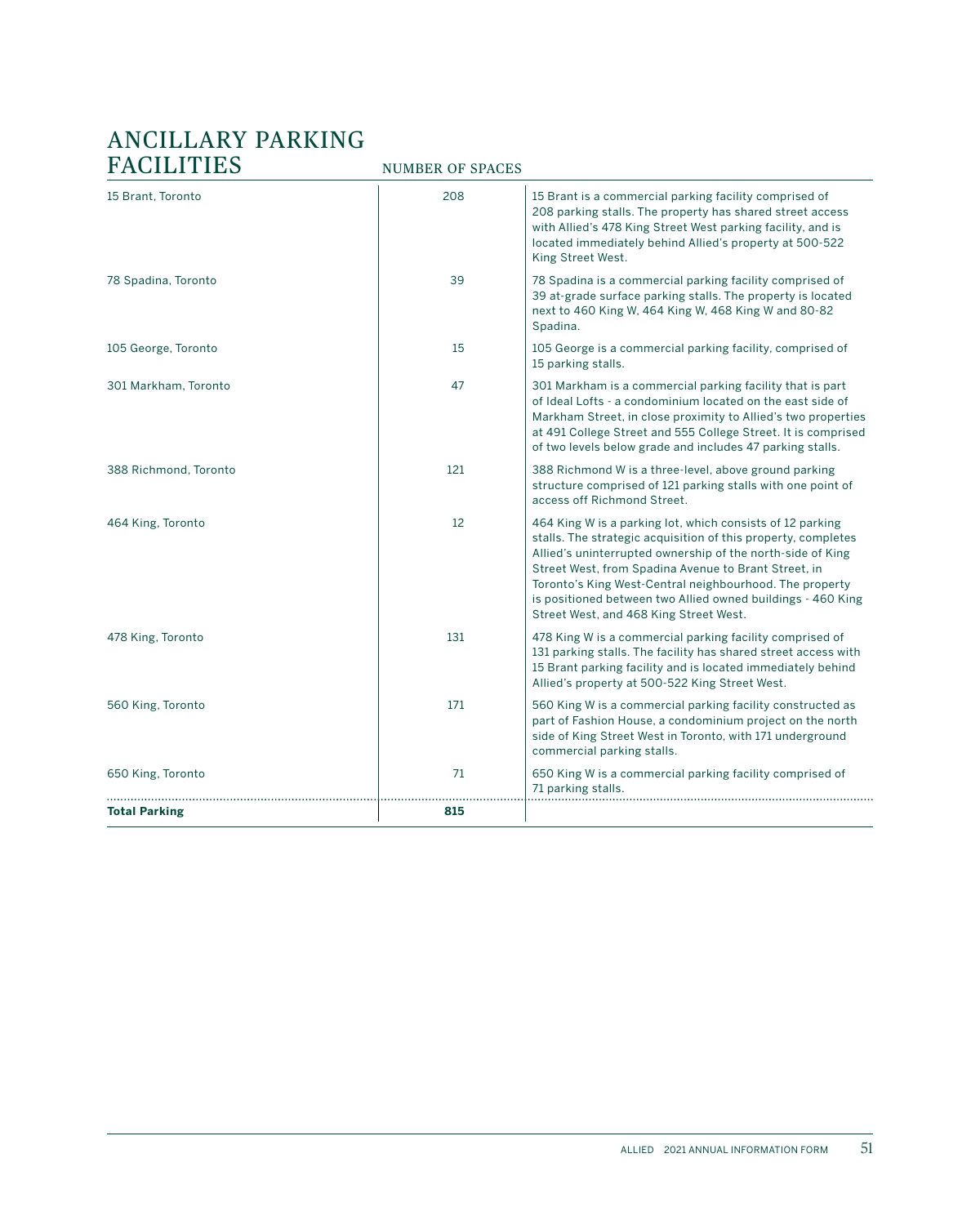### **USER MIX**

No single user accounts for more than 4.4% of the rental revenue from the Properties. As shown in the table below, the Properties have a diversified user base, which is expected to provide Allied with stable and predictable cash flows. The following table shows the user mix for the Properties on the basis of percentage of rental revenue for the year ended December 31, 2021.

| <b>CATEGORY</b>                               | % OF RENTAL REVENUE<br><b>DECEMBER 31, 2021</b> |
|-----------------------------------------------|-------------------------------------------------|
| Business services and professional            | 33.3%                                           |
| Telecommunications and information technology | 31.6%                                           |
| Media and entertainment                       | 12.2%                                           |
| Retail                                        | 8.7%                                            |
| <b>Financial services</b>                     | 4.7%                                            |
| Parking and other                             | 2.6%                                            |
| Government                                    | 4.5%                                            |
| Educational and institutional                 | 1.0%                                            |
|                                               | 100.0%                                          |

The following sets out the percentage of rental revenue from top 10 users by rental revenue for the year ended December 31, 2021:

| <b>USER</b>                                                          | % OF RENTAL<br><b>REVENUE</b><br><b>DECEMBER</b><br>31, 2021 | WEIGHTED<br><b>AVERAGE</b><br><b>REMAINING LEASE</b><br><b>TERM (YEARS)</b> | <b>CREDIT RATING</b><br>DBRS/S&P/<br>MOODY'S |
|----------------------------------------------------------------------|--------------------------------------------------------------|-----------------------------------------------------------------------------|----------------------------------------------|
| Cloud Service Provider                                               | 4.4%                                                         | 1.4                                                                         | $-AAA/Aaa*$                                  |
| <b>Ubisoft</b>                                                       | 2.5%                                                         | 10.5                                                                        | Not Rated                                    |
| Cologix                                                              | 2.3%                                                         | 16.0                                                                        | $-$ /B/B3                                    |
| Equinix                                                              | 2.2%                                                         | 3.3                                                                         | -/BBB/Baa3                                   |
| Google Canada Corporation                                            | 2.0%                                                         | 7.8                                                                         | $-$ /AA+/Aa2*                                |
| National Capital Commission ("NCC"), a Canadian Crown<br>Corporation | 1.4%                                                         | 19.1                                                                        | Not Rated                                    |
| Morgan Stanley                                                       | 1.4%                                                         | 7.9                                                                         | AH/BBB+/A1                                   |
| <b>Bell Canada</b>                                                   | 1.4%                                                         | 13.9                                                                        | BBB/BBB+/Baa2                                |
| <b>TELUS Communications Inc.</b>                                     | 1.2%                                                         | 15.4                                                                        | BBBH/BBB+/Baa1                               |
| Shopify Inc.                                                         | 1.1%                                                         | 7.0                                                                         | Not Rated                                    |
|                                                                      | 19.9%                                                        | 9.6                                                                         |                                              |

*\* Credit rating for parent company*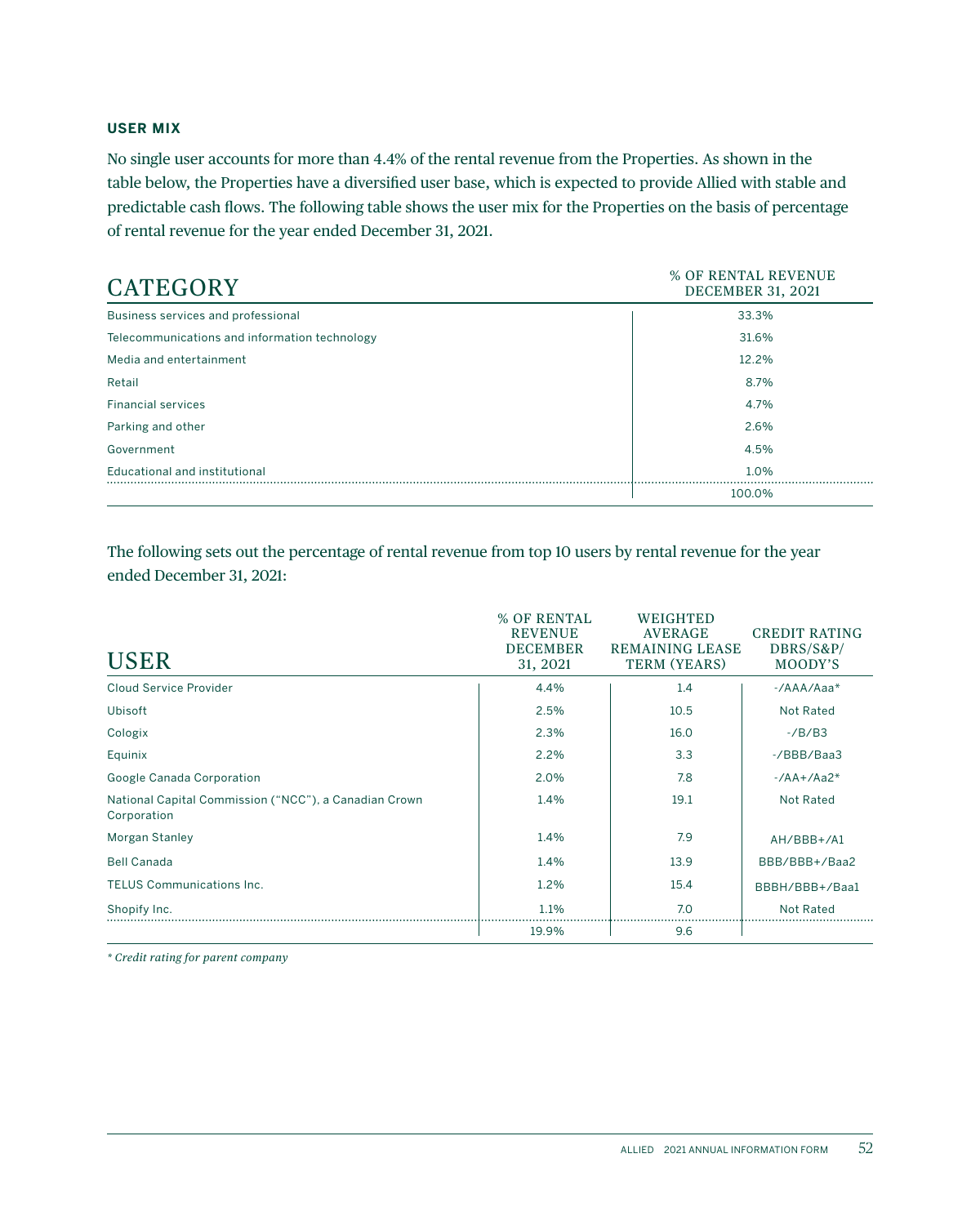#### **LEASING AND LEASE MATURITIES**

The occupied area of Allied's rental portfolio as at December 31, 2021 was 89.9%, with leased area at 90.4%. Allied renewed or replaced leases for 57.0% of the space that matured in 2021. This resulted in an overall increase of 10.1% in net rent per square foot from the affected space and a weighted average lease term of 5.6 years for the entire rental portfolio.

The following table contains information on the urban workspace, retail and UDC leases that mature up to 2026 (assuming users do not exercise renewal options) and the corresponding estimated weighted average market rental rate:

|                   |                    |                |                    | <b>ESTIMATED</b>      |
|-------------------|--------------------|----------------|--------------------|-----------------------|
|                   |                    |                | <b>WEIGHTED</b>    | WEIGHTED              |
|                   |                    |                | AVERAGE IN-PLACE   | <b>AVERAGE MARKET</b> |
|                   | <b>SOUARE FEET</b> | % OF TOTAL GLA | <b>RENTAL RATE</b> | <b>RENTAL RATE</b>    |
| December 31, 2022 | 1,588,458          | 11.2%          | 25.45              | 27.61                 |
| December 31, 2023 | 1.439.165          | 10.1%          | 25.03              | 26.45                 |
| December 31, 2024 | 863.510            | 6.1%           | 31.13              | 31.68                 |
| December 31, 2025 | 1.280.120          | $9.0\%$        | 27.27              | 28.93                 |
| December 31, 2026 | 1.204.725          | 8.5%           | 23.24              | 24.63                 |

#### **MORTGAGES**

Mortgages payable have a weighted average stated interest rate of 3.39% as at December 31, 2021. The mortgages are secured by a first registered charge over specific investment properties and first general assignments of leases, insurance and registered chattel mortgages.

The following table contains information on the remaining contractual mortgage maturities:

|                              | <b>PRINCIPAL</b><br><b>REPAYMENTS</b> | <b>BALANCE DUE</b><br><b>AT MATURITY</b> | <b>DECEMBER</b><br>31, 2021 | <b>DECEMBER</b><br>31, 2020 |
|------------------------------|---------------------------------------|------------------------------------------|-----------------------------|-----------------------------|
| 2022                         | 3,307,000                             | 1,798,000                                | 5,105,000                   |                             |
| 2023                         | 3,069,000                             | 12,230,000                               | 15,299,000                  |                             |
| 2024                         | 2,528,000                             | 46,668,000                               | 49,196,000                  |                             |
| 2025                         | 6,423,000                             |                                          | 6,423,000                   |                             |
| 2026                         | 1,391,000                             | 20.443.000                               | 21,834,000                  |                             |
| 2027                         | 487.000                               |                                          | 487,000                     |                             |
| 2028                         | 293,000                               | 14,457,000                               | 14,750,000                  |                             |
| 2030                         | 5,000,000                             |                                          | 5,000,000                   |                             |
| Mortgages, principal balance | \$22,498,000                          | \$95,596,000                             | \$118,094,000               | \$715,043,000               |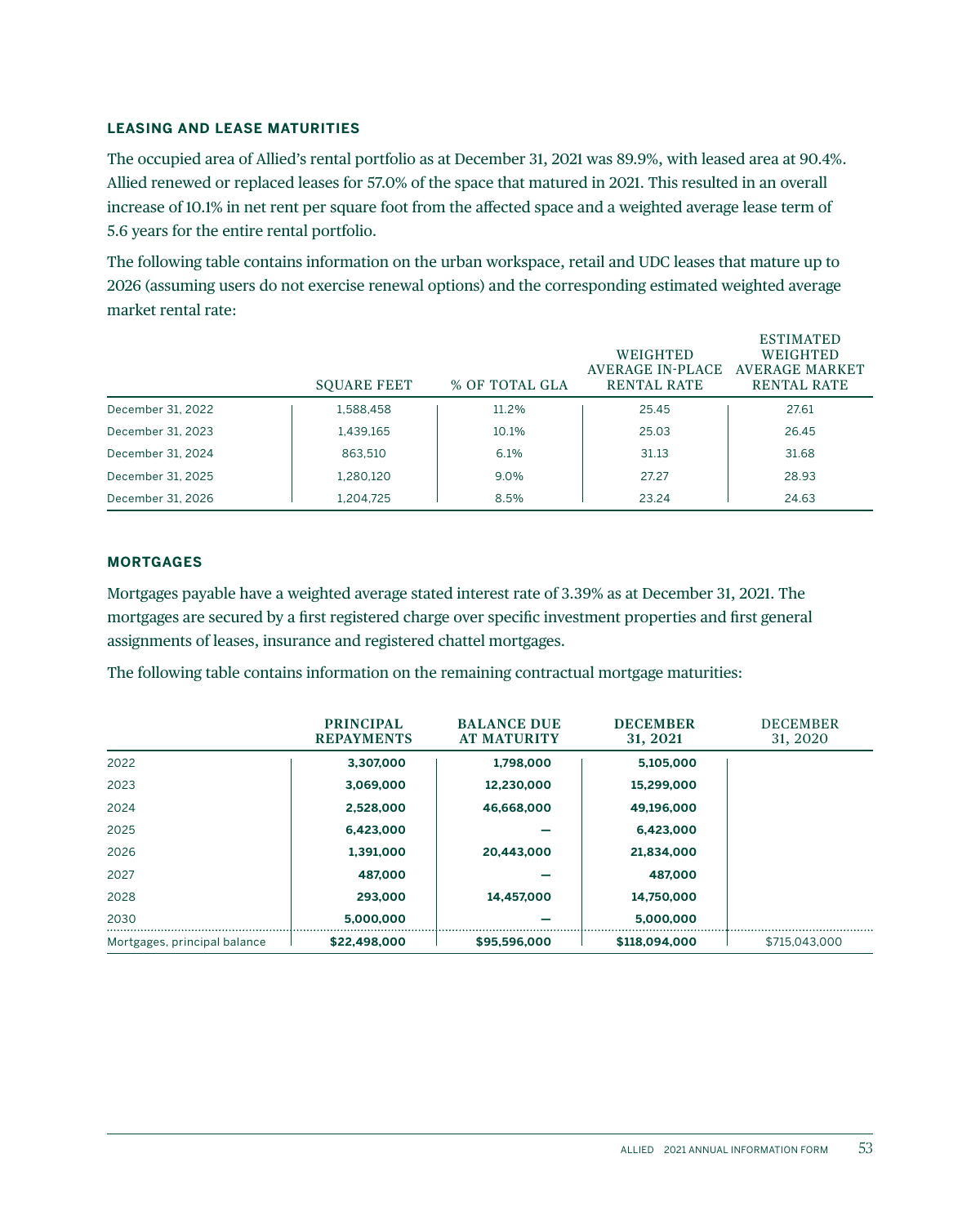# Risk Factors

There are certain risks inherent in the activities of Allied, including the following.

### **COVID-19 RISK**

The ongoing COVID-19 pandemic, and government restrictive measures intended to contain or manage its impact, could adversely affect Allied's business, financial condition and results of operations. Various measures have been introduced by Canadian federal and provincial governments and other authorities to mitigate the transmission of COVID-19 and its variants, including social distancing recommendations, closure of non-essential businesses, occupancy limits in enclosed spaces, quarantines, and travel bans, some of which remain in effect. The nature and extent of these measures may change depending on the efficacy of vaccination programs, the emergence of new variants of the COVID-19 virus, and any resurgence of COVID-19 positive cases. As a result of the continuously evolving circumstances surrounding COVID-19, uncertainty remains with respect to Allied's revised internal forecast, the most significant being the fact that it cannot predict how consumers will respond as the restriction measures continue or change in Canada. In addition, Allied cannot predict the extent and severity of the economic disruption flowing from the global pandemic.

The global pandemic could have adverse consequences on Allied including, but not limited to, business continuity interruptions, disruptions and costs of development activities, unfavorable market conditions, and threats to the health and safety of employees. Allied's users may also face business challenges as a result of the pandemic that may adversely affect their business and their ability to pay rent as required under the leases. Allied has afforded rent deferrals to certain users. There can be no assurance that deferred rents will be collected in accordance with deferral arrangements or at all. Any inability to collect rents in a timely manner or at all could adversely affect Allied's business and financial results.

Allied is a party to various joint arrangements and partnerships with different entities. If these joint arrangements or partnerships do not perform as expected or default on financial obligations due in whole or in part to factors related to COVID-19, Allied has an associated risk. Allied has mitigated these risks by negotiating contractual rights upon default, by entering into agreements with financially stable partners and by working with partners who have a successful record of completing development projects.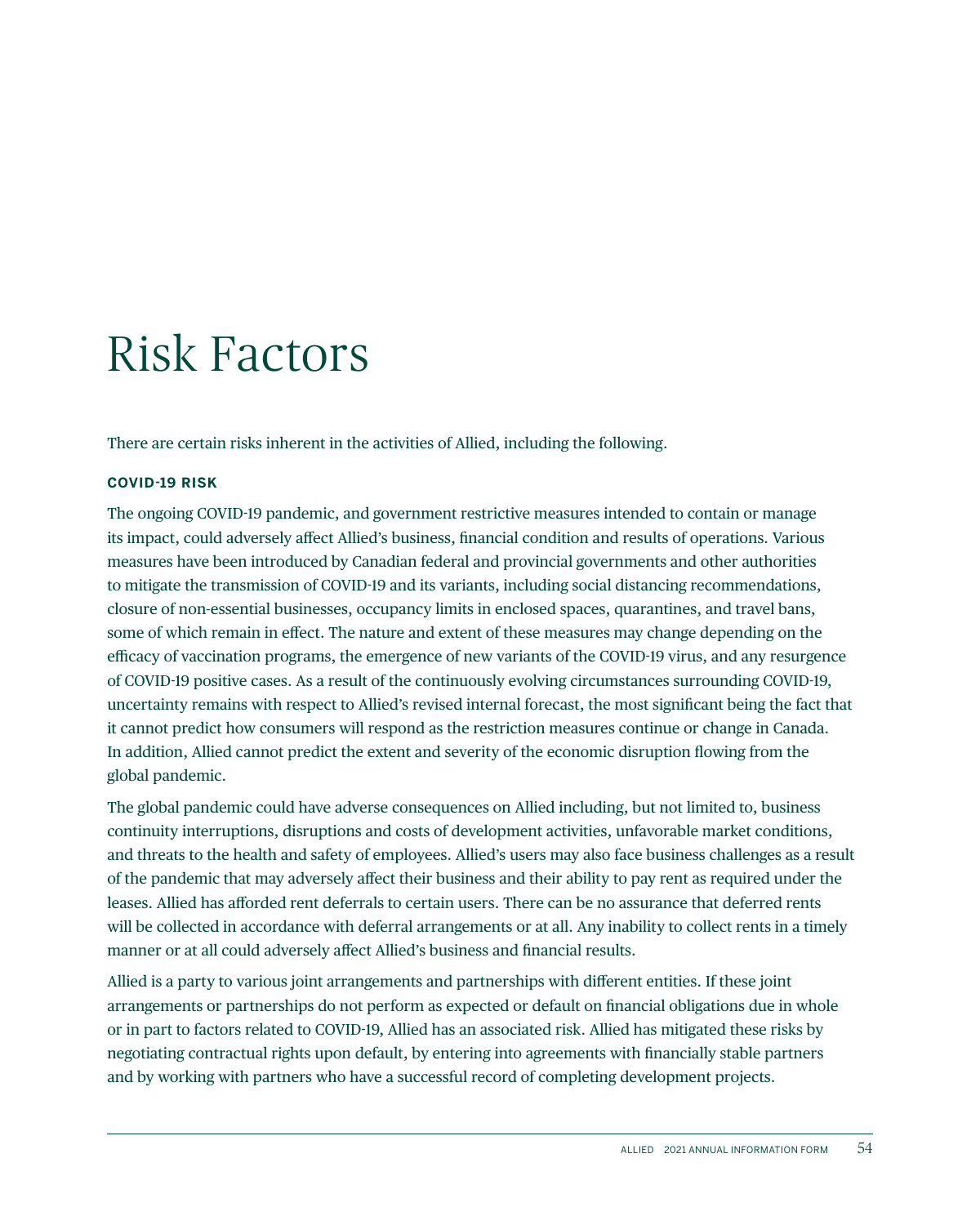Certain of the materials and products used in the development of Allied's Properties Under Development are sourced from third-party suppliers and manufacturers in China and elsewhere. The COVID-19 pandemic has resulted in the extended shutdown of certain businesses across the world which may in turn result in disruptions or delays to the supply of such materials and products including disruptions from the temporary closure of third-party supplier and manufacturer facilities and interruptions in product supply. Any disruption of Allied's suppliers and their contract manufacturers may have an impact on the planned development of Allied's Properties Under Development and related timelines.

The duration of business disruptions and related financial impact of COVID-19 cannot be reasonably estimated at this time nor can Allied predict how consumers and users will respond while restrictive measures continue or during the transition to a fully reopened economy. In response to the pandemic, Allied has developed and implemented a plan to monitor and mitigate risks posed to its employees, users and business. Allied's plan is guided by local public health authorities and governments in each of its markets. Allied continues to closely monitor business operations and may take further actions that respond to directives of governments and public health authorities or that are in the best interests of employees, users, suppliers or other stakeholders, as necessary.

However, no such plan can eliminate the risks associated with events of this magnitude, and much of the impacts will be the result of matters beyond Allied's control. There can be no assurance that the measures undertaken to date will eliminate the risk of disruption to Allied's business operations and development activity, and there can be no assurance that Allied's users will be able to maintain their business operations and continue to be able to pay rent in full, on a timely basis or at all. Such events could materially adversely affect Allied's operations, reputation and financial condition, including the fair value of Allied's properties.

The global pandemic has caused an economic slowdown and increased volatility in financial markets, which has negatively impacted the market price for the equity securities of Allied. Governments and central banks have responded with monetary and fiscal interventions intended to stabilize economic conditions. However, it is not currently known how these interventions will impact debt and equity markets or the economy generally. Although the impact of COVID-19, and its duration, on the global economy remains uncertain, disruptions caused by COVID-19 may materially adversely affect Allied's users, the debt and equity markets and Allied's operations and financial performance. It could also potentially affect Allied's current credit ratings, total return and distributions. Even after the COVID-19 pandemic has subsided, Allied may experience material adverse impacts to its business as a result of the global economy as well as lingering effects on Allied's employees, suppliers, third-party service providers and/or users.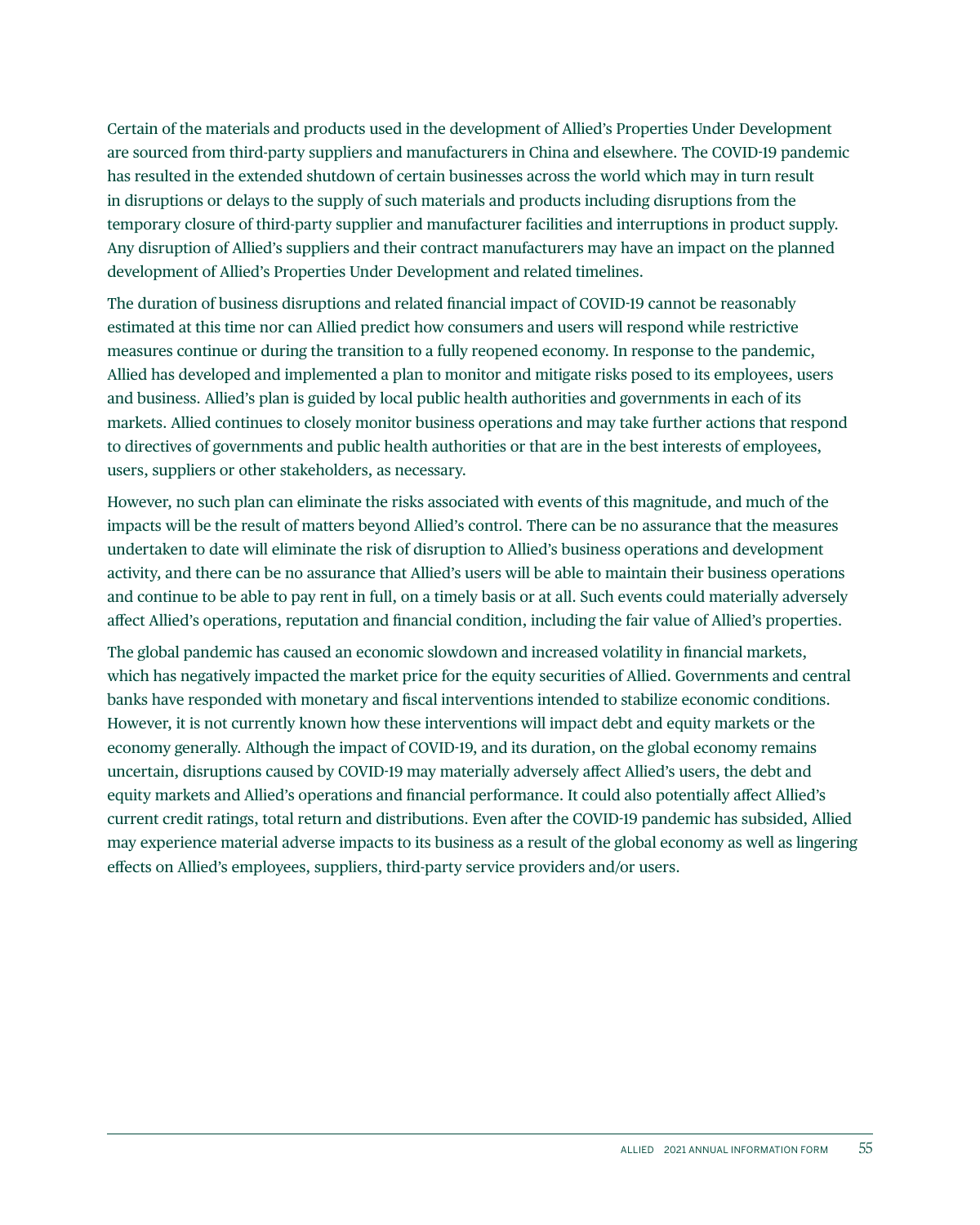#### **REAL PROPERTY OWNERSHIP AND ECONOMIC CONDITIONS**

All real property investments are subject to elements of risk. Real estate investments are capital intensive and success from real estate investments depends upon maintaining occupancy levels and rental income flows to generate acceptable returns. Allied may be affected by changes in general economic conditions (such as the availability and cost of long-term mortgage funds), local real estate markets (such as an oversupply of space or a reduction in demand for real estate in the area), government regulations, competition from other available premises, including new developments, and various other factors. The value of real property and any improvements thereto may also depend on the credit and financial stability of the users. The global economy may face increasing uncertainty due to acts of nature, including the COVID-19 global pandemic, trade protectionism, disputes and political events around the world, which could potentially impact Canadian trade and the Canadian economy at large. This could have an impact on the markets in which Allied operates and in turn could have an adverse effect on Allied.

#### **USER TERMINATIONS AND FINANCIAL STABILITY**

Allied's distributable income would be adversely affected if a significant number of users were to become unable to meet their obligations under their leases or if a significant amount of available space in the Properties and any additional properties in which Allied acquires an interest were not able to be leased on economically favourable lease terms. Upon the expiry of any lease, there can be no assurance that the lease will be renewed or the user replaced. The terms of any subsequent lease may be less favourable to Allied than the existing lease. In the event of default by a user, delays or limitations in enforcing rights as lessor may be experienced and substantial costs in protecting Allied's investment may be incurred. Furthermore, at any time, a user of any of Allied's properties may seek the protection of bankruptcy, insolvency or similar laws that could result in the rejection and termination of such user's lease and thereby cause a reduction in the cash flow available to Allied. The ability to rent unleased space in the properties in which Allied will have an interest will be affected by many factors. Costs may be incurred in making improvements or repairs to property required by a new user. The failure to rent unleased space on a timely basis or at all would likely have an adverse effect on Allied's financial condition.

#### **FIXED COSTS**

Certain significant expenditures, including property taxes, maintenance costs, mortgage payments, insurance costs and related charges must be made by Allied throughout the period of its ownership of the Properties and any property in which Allied subsequently acquires an interest regardless of whether the property is producing any income. If Allied is unable to meet mortgage payments on any property, losses could be sustained as a result of the mortgagee's exercise of its rights of foreclosure or sale.

#### **LIQUIDITY**

Real property investments tend to be relatively illiquid, with the degree of liquidity generally fluctuating in relation to demand for and the perceived desirability of such investments. Such illiquidity may tend to limit Allied's ability to vary its portfolio promptly in response to changing economic or investment conditions. If Allied were to be required to liquidate its real property investments, the proceeds to Allied might be significantly less than the aggregate carrying value of its properties.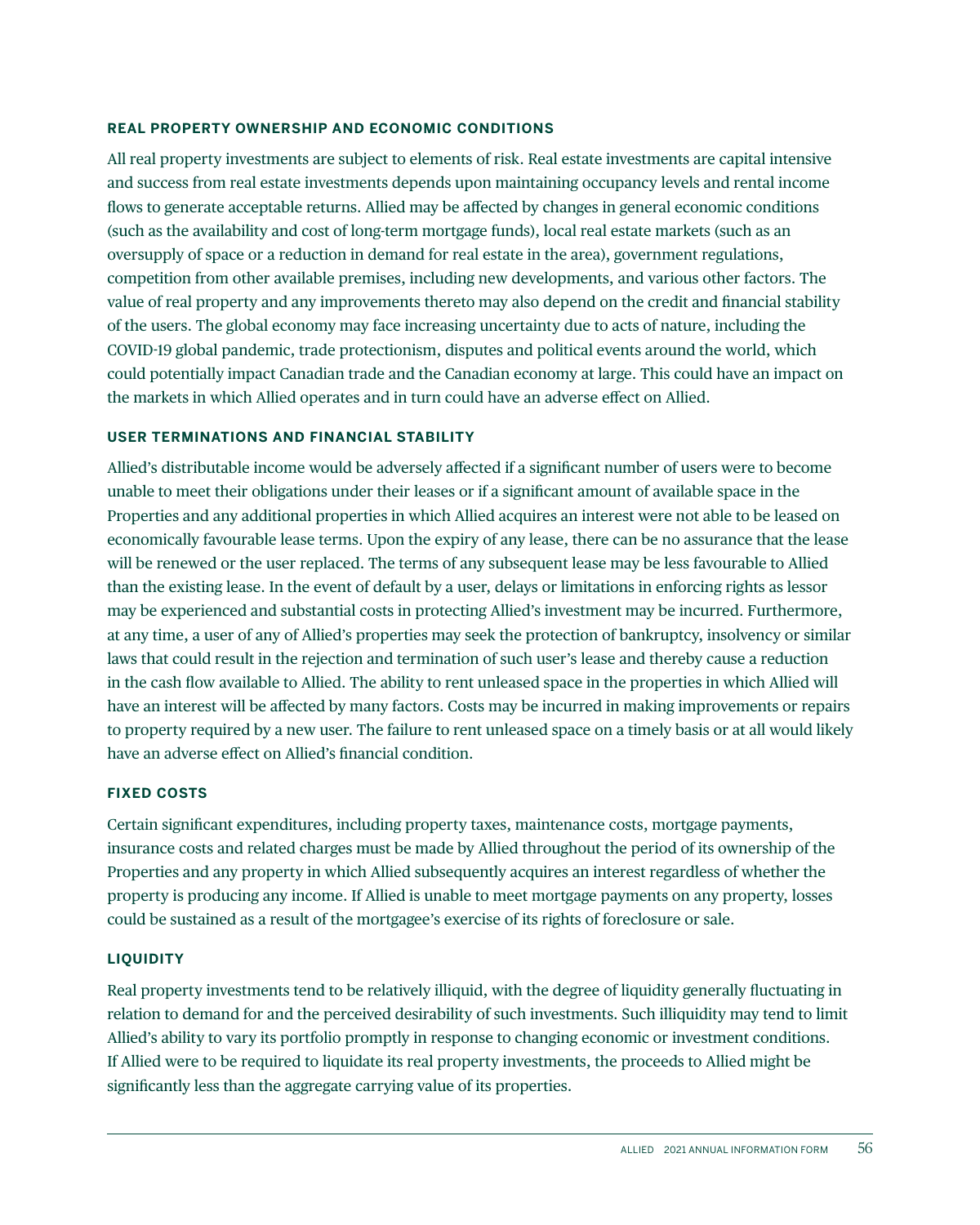#### **FINANCING AND INTEREST RATE RISK**

Allied is subject to risk associated with debt financing. The availability of debt to re-finance existing and maturing loans and the cost of servicing such debt will influence Allied's success. In order to minimize risk associated with debt financing, Allied strives to re-finance maturing loans with long-term fixed-rate debt and to stagger the maturities over time.

Allied is additionally subject to risk associated with equity financing. The ability to access the equity capital markets at appropriate points in time and at an acceptable cost will influence Allied's success. In order to minimize the risk associated with equity financing, Allied engages in extensive investor relations activity with retail and institutional investors globally and strives to fix the cost of equity in conjunction with a clear use of proceeds.

#### **AVAILABILITY OF CASH FLOW AND DISTRIBUTIONS**

Distributions are made at the discretion of the Trustees based on many factors, including provisions of the Declaration of Trust, macro-economic and industry specific environments, the overall financial condition of Allied, future capital requirements, debt covenants, and taxable income. Distributable income may exceed actual cash available to Allied from time to time because of items such as principal repayments of debt, user inducements, leasing commissions and capital expenditures, if any. Allied may be required to use part of its debt capacity or reduce distributions in order to accommodate such items. The market value of the Units may be negatively impacted if Allied is unable to maintain its distribution levels in the future.

#### **MORTGAGE PAYMENTS**

Approximately 76.8% of the principal amount of the Mortgages have terms of five years or less. Variations in interest rates and principal repayments required under the Mortgages and Allied's operating and acquisition credit facilities, on renewal or otherwise, could result in significant changes in the amount required to be applied to debt service and, as a result, reduce the amount of cash available for distribution to Unitholders. Certain covenants in the Mortgages and credit facilities may also limit payments by Allied to its Unitholders. If Allied becomes unable to pay its debt service charges or otherwise commits an event of default, the rights of its lenders will rank senior to any rights of Unitholders.

#### **AVAILABILITY OF GROWTH OPPORTUNITIES**

There can be no assurance that Allied will be able to acquire assets on an accretive basis or that distributions to Unitholders will increase.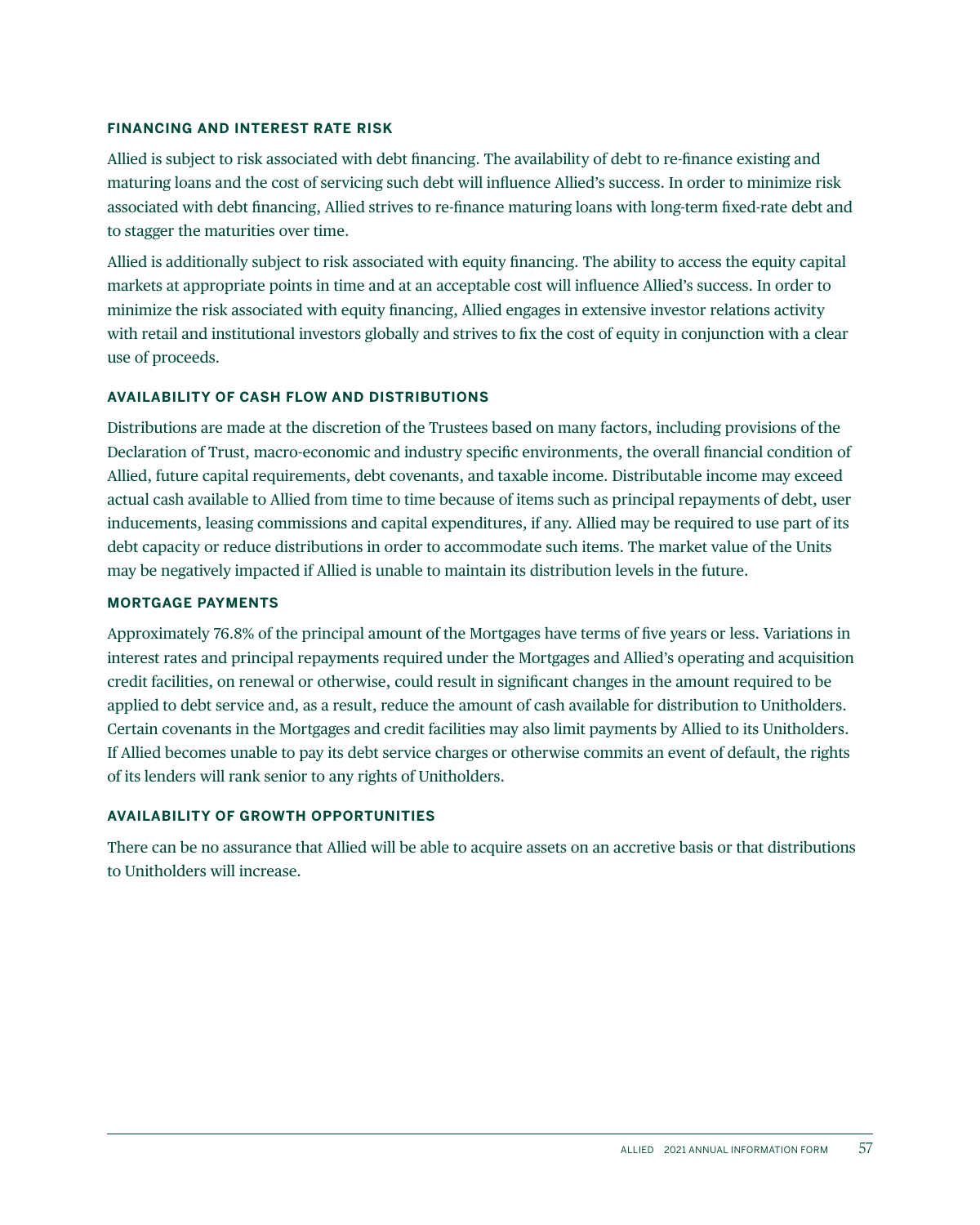#### **COMPETITION**

The real estate business is competitive. Numerous other developers, managers and owners of office properties compete with Allied in seeking users. Some of the properties of Allied's competitors are better located or less levered than the Properties and any property in which Allied subsequently acquires an interest. Some of Allied's competitors are better capitalized and stronger financially and hence better able to withstand an economic downturn. The existence of competing developers and owners and competition for Allied's users could have an adverse effect on Allied's ability to lease space in its properties and on the rents charged or concessions granted, and could adversely affect Allied's revenues and its ability to meet its debt obligations. An increase in the availability of investment funds and an increase in interest in immovable property investments may tend to increase competition for immovable property investments, thereby increasing purchase prices and reducing the yield on them. Competition for acquisitions of real properties is intense, and some competitors may have the ability or inclination to acquire properties at a higher price or on terms less favourable than those that Allied is prepared to accept.

#### **GENERAL UNINSURED LOSSES**

Allied carries comprehensive general liability, fire, flood, extended coverage and rental loss insurance with policy specifications, limits and deductibles customarily carried for similar properties. There are, however, certain types of risks, generally of a catastrophic nature, such as wars or environmental contamination, which are either uninsurable or not insurable on an economically viable basis. Allied will have insurance for earthquake risks, subject to certain policy limits, deductibles and self-insurance arrangements, and will continue to carry such insurance if it is economical to do so. Should an uninsured or underinsured loss occur, Allied could lose its investment in, and anticipated profits and cash flows from, one or more of its properties, but Allied would continue to be obliged to repay any recourse mortgage indebtedness on such properties.

#### **INTEREST RATE FLUCTUATIONS**

Allied's financing may include indebtedness with interest rates based on variable lending rates that will result in fluctuations in Allied's cost of borrowing.

#### **ACCESS TO CAPITAL**

The real estate industry is highly capital intensive. Allied will require access to capital to maintain its properties, to complete development and intensification projects, as well as to fund its growth strategy and significant capital expenditures from time to time. There is no assurance that capital will be available when needed or on favourable terms. Allied's access to capital and cost of capital will be subject to a number of factors, including general market conditions; the market's perception of Allied's growth potential; Allied's current and expected future earnings; Allied's cash flow and cash distributions; and the market price of Allied's units. If Allied is unable to obtain sources of capital, it may not be able to acquire or develop assets, or pursue the development or intensification of properties when strategic opportunities arise.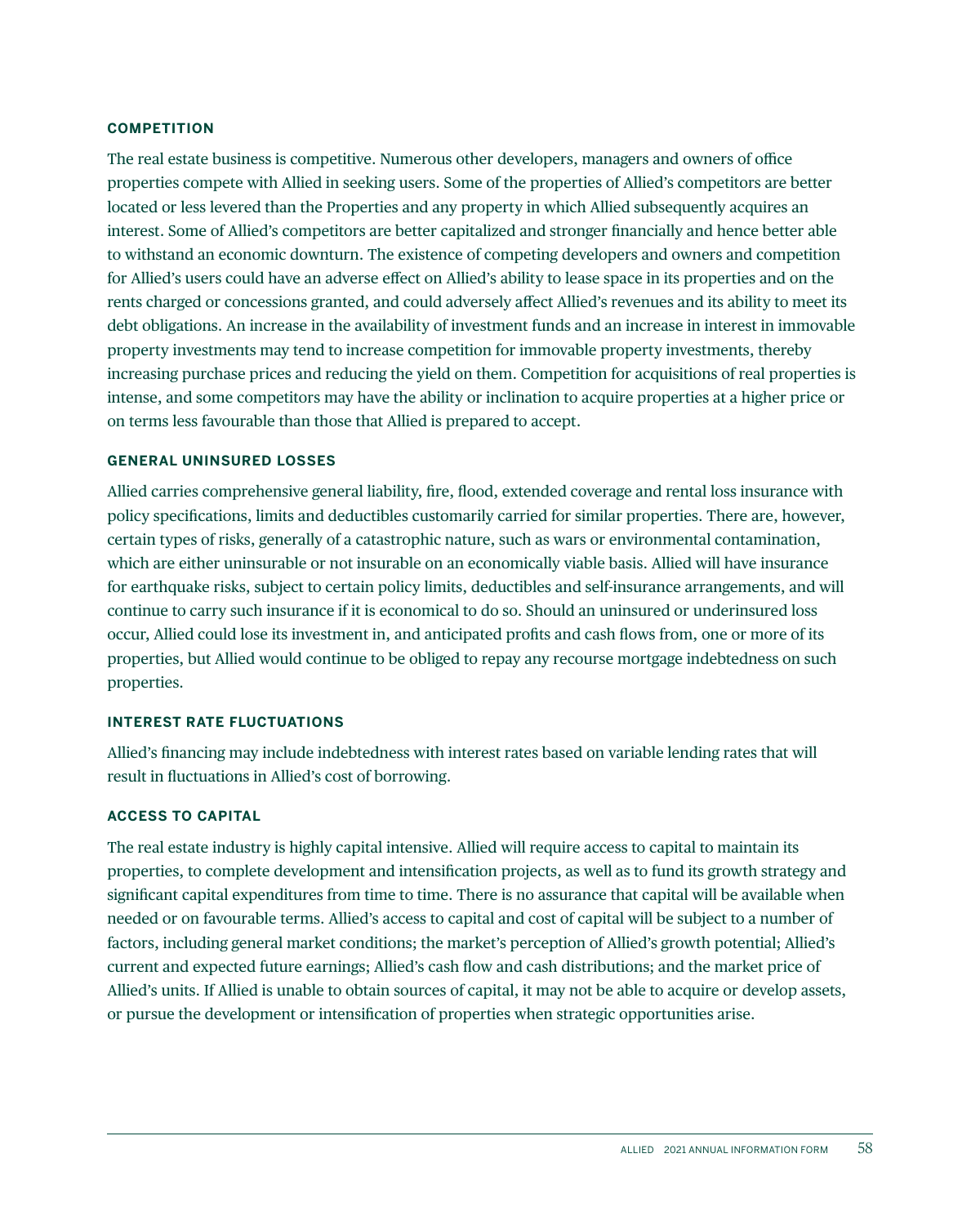#### **JOINT ARRANGEMENTS AND PARTNERSHIPS**

Allied has entered into various joint arrangements and partnerships with different entities. There is a risk that if these joint arrangements or partnerships do not perform as expected or default on financial obligations, Allied has an associated risk. Allied reduces this risk by seeking to negotiate contractual rights upon default by entering into agreements with financially stable partners and by working with partners who have a successful record of completing development projects.

Allied may own less than a controlling interest, may not be in a position to exercise sole decision-making authority regarding the properties owned through joint arrangements and may not fully manage those properties. Investments in joint arrangements may, under certain circumstances, involve risks not present when a third party is not involved, including: (i) counter-party risk; (ii) the possibility that joint arrangement partners may have business interests or goals that are inconsistent with Allied's business interests or goals; and (iii) the need to obtain the joint arrangement partner's consent with respect to certain major decisions relating to these assets, such as decisions relating to the sale of the assets, timing and amount of distributions of cash from such properties to Allied and its joint arrangement partners, and capital expenditures. In addition, the sale or transfer of interests in certain of the joint arrangements and partnerships may be subject to rights of first refusal and certain of the joint arrangement agreements may provide for buy-sell, put or similar arrangements.

#### **ENVIRONMENTAL AND CLIMATE CHANGE RISK**

As an owner of real estate, Allied is subject to various federal, provincial and municipal laws relating to environmental matters. Such laws provide that Allied could be liable for the costs of removal of certain hazardous substances and remediation of certain hazardous locations. The failure to remove or remediate such substances or locations, if any, could adversely affect Allied's ability to sell such real estate or to borrow using such real estate as collateral and could potentially also result in claims against Allied. Allied is not aware of any material non-compliance with environmental laws at any of the properties. Allied is also not aware of any pending or threatened investigations or actions by environmental regulatory authorities in connection with any of the properties or any pending or threatened claims relating to environmental conditions at the properties.

Allied will make the necessary capital and operating expenditures to ensure compliance with environmental laws and regulations. Although there can be no assurances, Allied does not believe that costs relating to environmental matters will have a material adverse effect on Allied's business, financial condition or results of operation. However, environmental laws and regulations may change and Allied may become subject to more stringent environmental laws and regulations in the future. Compliance with more stringent environmental laws and regulations could have an adverse effect on Allied's business, financial condition or results of operation. It is Allied's operating policy to obtain a Phase I environmental assessment conducted by an independent and experienced environmental consultant prior to acquiring a property. Phase I environmental assessments have been performed in respect of all properties.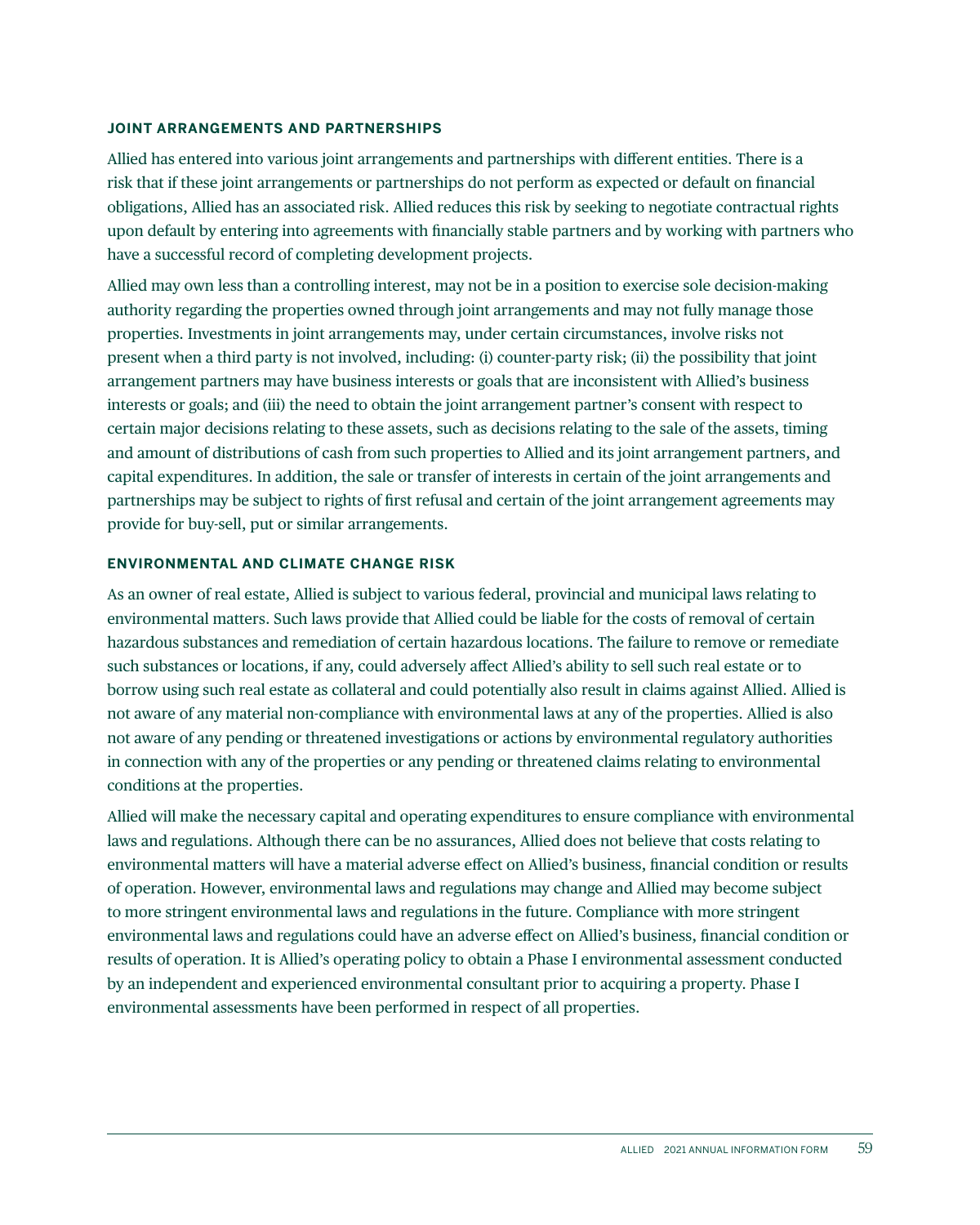Natural disasters and severe weather such as floods, blizzards and rising temperatures may result in damage to the properties. The extent of Allied's casualty losses and loss in operating income in connection with such events is a function of the severity of the event and the total amount of exposure in the affected area. Allied is also exposed to risks associated with inclement winter weather, including increased need for maintenance and repair of its buildings. In addition, climate change, to the extent it causes changes in weather patterns, could have effects on Allied's business by increasing the cost of property insurance, and/or energy at the properties. As a result, the consequences of natural disasters, severe weather and climate change could increase Allied's costs and reduce Allied's cash flow.

#### **DEVELOPMENT RISK**

As an owner of Properties Under Development, Allied is subject to development risks, such as construction delays, cost over-runs and the failure of users to take occupancy and pay rent in accordance with lease arrangements. In connection with all Properties Under Development, Allied incurs development costs prior to (and in anticipation of) achieving a stabilized level of rental revenue. In the case of the development of ancillary or surplus land, these risks are managed in most cases by not commencing construction until a satisfactory level of pre-leasing is achieved. Overall, these risks are managed through Allied's Declaration of Trust, which states that the cost of development cannot exceed 15% of Gross Book Value (GBV). As at December 31, 2021, the cost of properties under development was equivalent to 11.2% of Allied's GBV.

#### **UNEXPECTED COSTS OR LIABILITIES RELATED TO ACQUISITIONS**

A risk associated with acquisitions is that there may be an undisclosed or unknown liability relating to the acquired property, and Allied may not be indemnified for some or all of these liabilities. Following an acquisition, Allied may discover that it has acquired undisclosed liabilities, which may be material. The due diligence procedures performed by Management are designed to address this risk. Allied performs what it believes to be an appropriate level of investigation in connection with its acquisition of properties and seeks through contract to ensure that risks lie with the appropriate party.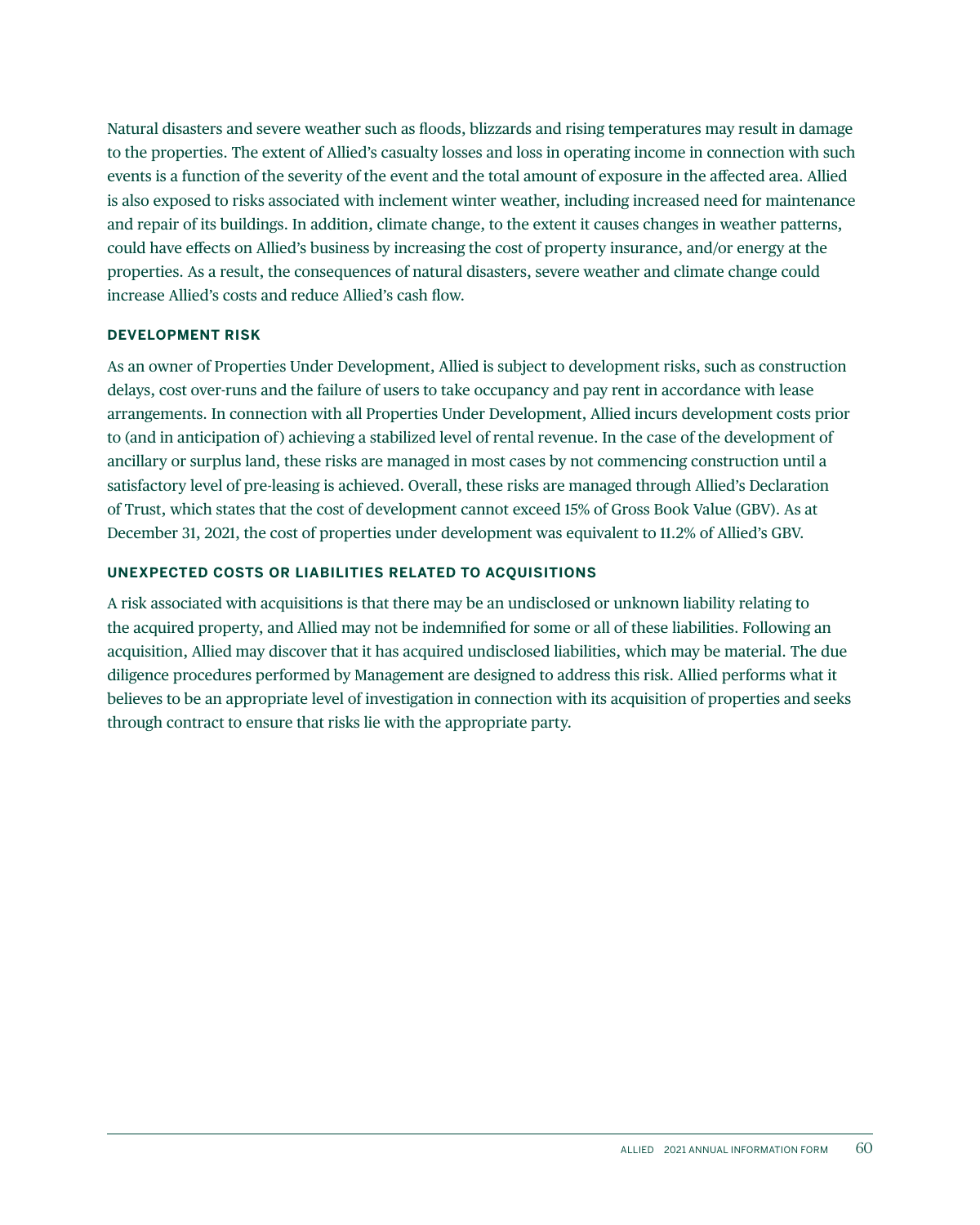#### **ABSENCE OF SHAREHOLDER RIGHTS**

Unitholders do not have all of the statutory rights normally associated with ownership of shares of a company. On May 12, 2016, Allied amended the Declaration of Trust to include certain rights, remedies and procedures in favour of Unitholders consistent, to the extent possible, with those available to shareholders of a corporation pursuant to the *Canada Business Corporations Act*, as further described in Allied's Management Information Circular dated April 11, 2016. The rights granted in the Declaration of Trust are granted as contractual rights afforded to Unitholders (rather than as statutory rights). Similar to other existing rights contained in Allied's Declaration of Trust (i.e., the take-over bid provisions and conflict of interest provisions), making these rights and remedies and certain procedures available by contract is structurally different from the manner in which the equivalent rights and remedies or procedures (including the procedure for enforcing such remedies) are made available to shareholders of a corporation, who benefit from those rights and remedies or procedures by the corporate statute that governs the corporation, such as the *Canada Business Corporations Act*. As such, there is no certainty how these rights, remedies or procedures may be treated by the courts in the non-corporate context or that a Unitholder will be able to enforce the rights and remedies in the manner contemplated by the amendments. Furthermore, how the courts will treat these rights, remedies and procedures will be in the discretion of the court, and the courts may choose to not accept jurisdiction to consider any claim contemplated in the provisions.

The Units are not "deposits" within the meaning of the *Canada Deposit Insurance Corporation Act* and are not insured under the provisions of that Act or any other legislation. Furthermore, Allied is not a trust company and, accordingly, it is not registered under any trust and loan company legislation as it does not carry on or intend to carry on the business of a trust company.

#### **UNITHOLDER LIABILITY**

On December 16, 2004, the Province of Ontario proclaimed the *Trust Beneficiaries Liability Act* (Ontario) in force. This legislation provides that beneficiaries of Ontario based income trusts are not liable, as beneficiaries, for any act, default, obligation or liability of the income trust. Unitholders of Allied will have the benefit of this legislation with respect to liabilities arising on or after December 16, 2004. This legislation has not been subject to interpretation by courts in the Province of Ontario or elsewhere.

#### **ACQUISITION AND EXPANSION**

Allied's success will depend in large part on identifying suitable acquisition opportunities, pursuing such opportunities, consummating acquisitions, and effectively operating the Properties. If Allied is unable to manage its growth effectively, its business, operating results and any other financial condition could be adversely affected.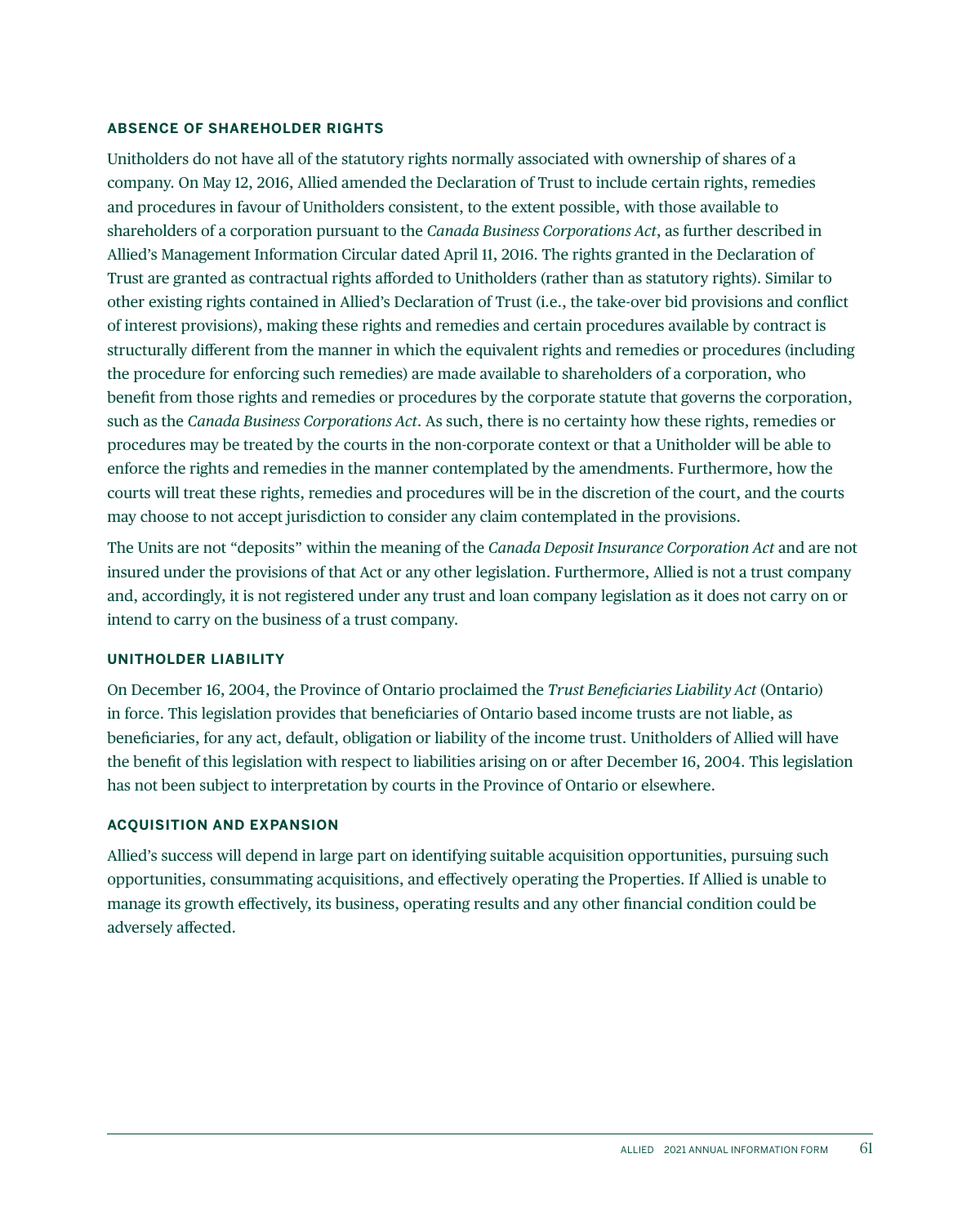#### **CHANGES IN LEGISLATION AND INVESTMENT ELIGIBILITY**

There can be no assurance that income tax laws (or the judicial interpretation thereof or the administrative and/or accessing practices of the Canada Revenue Agency) and/or the treatment of mutual fund trusts will not be changed in a manner which adversely affects Unitholders. Allied will endeavour to ensure that the Units continue to be qualified investments for registered retirement savings plans, deferred profit sharing plans, registered retirement income funds, registered education savings plans, registered disability savings plans and tax-free savings accounts. Units will cease to be qualified investments for registered retirement savings plans, deferred profit sharing plans, registered retirement income funds, registered education savings plans, registered disability savings plans and tax-free savings accounts if the Units were no longer listed on a stock exchange that, for the purposes of the Tax Act, is a designated stock exchange (which includes the TSX) and Allied no longer qualified as a mutual fund trust or as a registered investment. The Tax Act imposes penalties for the acquisition or holding of non-qualified investments.

#### **RELIANCE ON KEY PERSONNEL**

The management of Allied depends on the services of certain key personnel, including Michael R. Emory, Thomas G. Burns, Cecilia C. Williams and Hugh Clark. The loss of the services of any key personnel could have an adverse effect on Allied.

#### **TAXATION RISK**

Allied is a mutual fund trust as defined in the Tax Act. The Tax Act contains restrictions relating to the activities and the investments permitted by a mutual fund trust and, if Allied failed to adhere to these restrictions, adverse tax consequences would arise.

On June 22, 2007, specified investment flow through trusts or partnerships ("SIFT") rules were introduced and changed the manner in which certain trusts are taxed. Certain distributions from a SIFT would not be deductible in computing the SIFT's taxable income and therefore the distributions would be subject to trust entity level tax, at the general tax rate applicable to Canadian corporations. Trusts that meet the REIT exemption are not subject to SIFT rules. The determination as to whether Allied qualifies for the REIT exemption in a particular taxation year can only be made with certainty at the end of that taxation year. Asset tests need to be met at all times in the taxation year and revenue tests need to be met for the taxation year. While there is uncertainty surrounding the interpretation of the relevant provisions of the REIT exemption and application of SIFT rules, Allied expects that it will qualify for the REIT exemption.

Allied has been a "real estate investment trust" for purposes of rules applicable to SIFT throughout 2021; however, it is possible that Allied may cease to be a "real estate investment trust" in the event it does not meet certain criteria at some future date. In the event that the SIFT rules apply to Allied, the impact to Unitholders will depend on the status of the holder and, in part, on the amount of income distributed which would not be deductible by Allied in computing its income in a particular year and what portions of Allied's distributions constitute "non-portfolio earnings", other income and return of capital.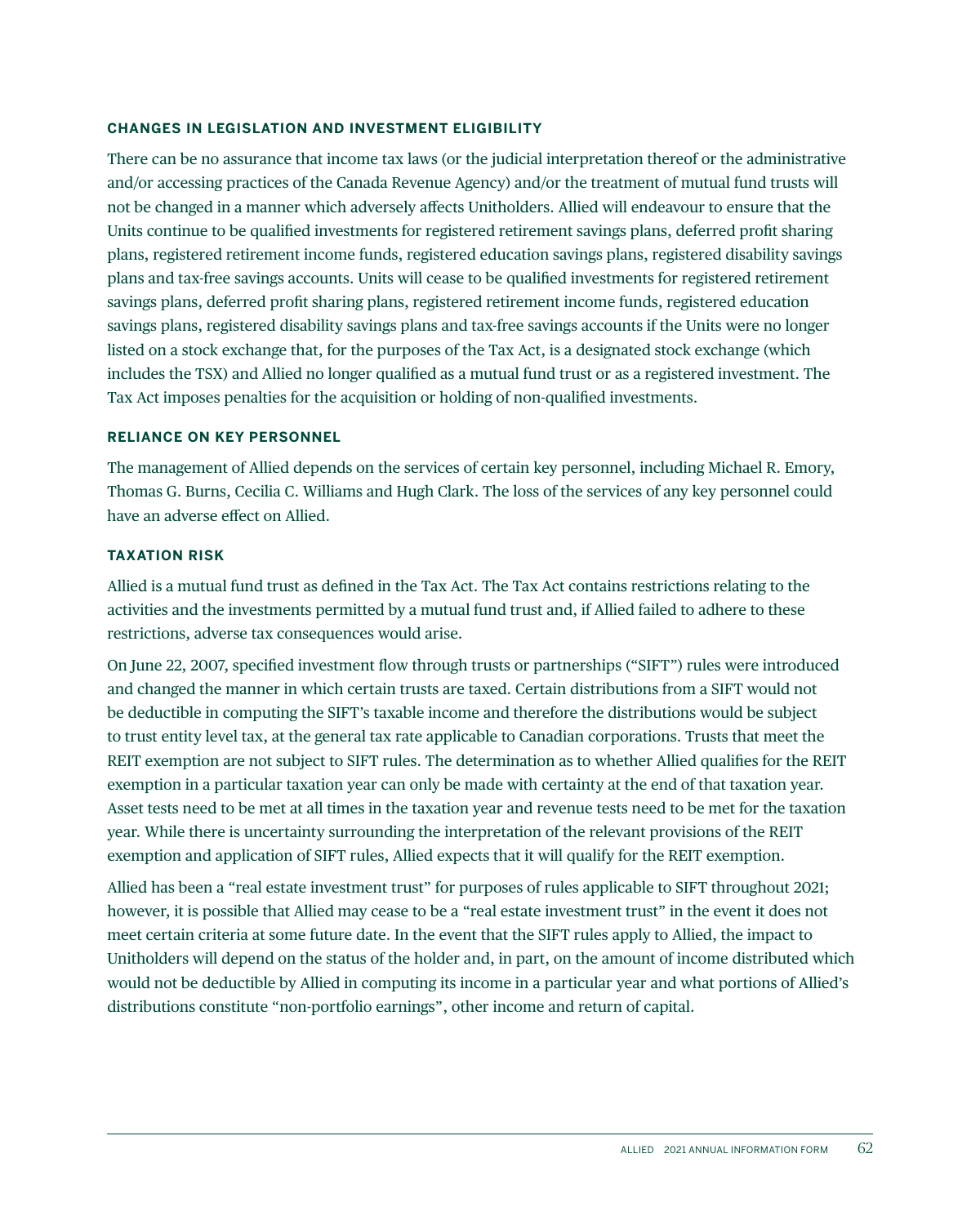#### **CREDIT RISK**

Allied is subject to credit risk arising from the possibility that users may not be able to fulfill their lease obligations. Allied strives to mitigate this risk by maintaining a diversified user-mix and limiting exposure to any single user.

As Allied has invested in mortgages to facilitate acquisitions, further credit risks arise in the event that borrowers default on the repayment of their mortgages to Allied. Allied's mortgage investments will typically be subordinate to prior ranking mortgage or charges. Not all of Allied's financing activities will translate into acquisitions. As at December 31, 2021, Allied had \$367,579,000 in loans receivable, the majority of which is loaned to affiliates of a single private company. In the event of a large commercial real estate market correction, the fair market value of an underlying property may be unable to support the mortgage investment. Allied mitigates this risk by obtaining corporate guarantees and/or registered mortgage charges.

#### **LEASE ROLL-OVER RISK**

Allied is subject to lease roll-over risk. Lease roll-over risk arises from the possibility that Allied may experience difficulty renewing or replacing users occupying space covered by leases that mature. Allied strives to stagger its lease maturity schedule so that it is not faced with a disproportionately large level of lease maturities in a given year.

In evaluating lease roll-over risk, it is informative to determine Allied's sensitivity to a decline in occupancy. For every full-year decline of 100 basis points in occupancy at its average rental rate per square foot, Allied's annual AFFO excluding condominium related items and financing prepayment costs would decline by approximately \$5,737,000 (approximately \$0.045 per Unit). The decline in AFFO excluding condominium related items and financing prepayment costs per Unit would be more pronounced if the decline in occupancy involved space leased above the average rental rate per square foot and less pronounced if the decline in occupancy involved space leased below the average rental rate per square foot.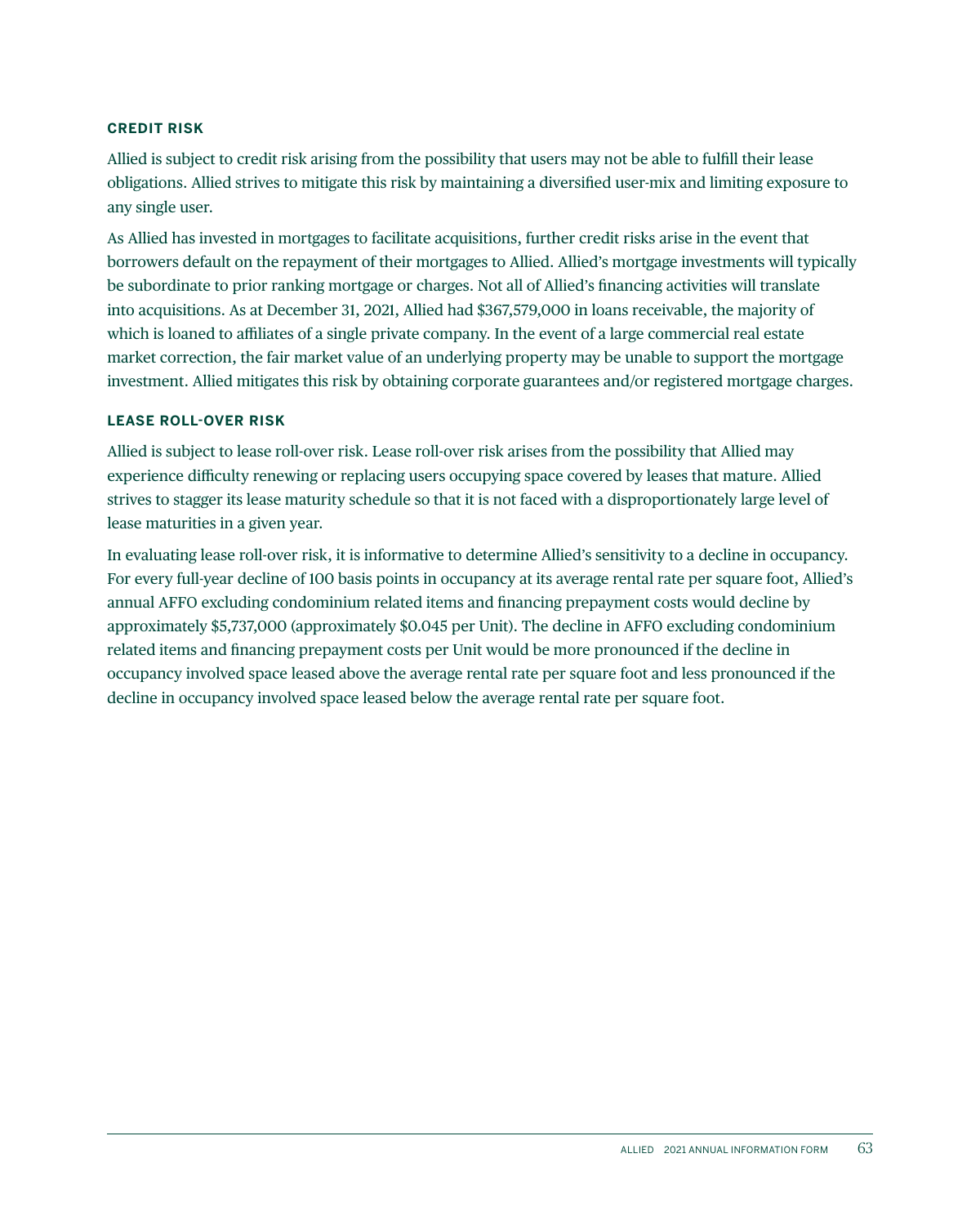#### **CYBERSECURITY RISK**

The efficient operation of Allied's business is dependent on computer hardware and software systems. Information systems are vulnerable to cybersecurity incidents. A cybersecurity incident is considered to be any material adverse event that threatens the confidentiality, integrity or availability of Allied's information resources. A cybersecurity incident is an intentional attack or an unintentional event including, but not limited to, malicious software, attempts to gain unauthorized access to data or information systems, and other electronic security breaches that could lead to disruptions in critical systems, unauthorized release of confidential or otherwise protected information and corruption of data. Allied's primary risks that could directly result from the occurrence of a cyber incident include operational interruption, damage to its reputation, damage to its business relationships with users, the disclosure of confidential information including personally identifiable information, potential liability to third parties, loss of revenue, additional regulatory scrutiny and fines, as well as litigation and other costs and expenses. Allied undertakes regular internal and external assessments of its information security posture, including annual third-party penetration testing and ongoing third-party assessment of Allied's information technology footprint. Allied has adopted ISO 27001:2013 as a guiding framework for its portfolio and has obtained ISO 27001 certification and a SOC 2 Type 2 audit report for its UDC portfolio. For information stored with or processed by third parties, Allied undertakes due diligence prior to working with them and uses contractual means to ensure compliance to standards set by Allied. Allied's employees complete information security training every four months and an external Information Technology General Controls audit is completed annually. Additionally, Allied monitors and assesses risks surrounding collection, usage, storage, protection, and retention/ destruction practices of personal data. Allied also maintains information security risk insurance coverage. Since inception, Allied has not experienced an unauthorized intrusion or infiltration of its systems that has resulted in a data breach. These measures, as well as Allied's increased awareness of a risk of a cyber incident, do not guarantee that its financial results will not be negatively impacted by such an incident.

#### **POTENTIAL VOLATILITY OF UNIT PRICES**

Allied is an unincorporated trust and its Units are listed on the TSX. A publicly-traded real estate investment trust will not necessarily trade at values determined solely by reference to the underlying value of its real estate assets. The prices at which the Units will trade cannot be predicted and could be subject to significant fluctuations in response to variations in quarterly operating results, distributions, and other factors beyond the control of Allied such as changes or uncertainty regarding global economic conditions, including but not limited to those caused by the occurrence of a natural disaster, a public health emergency or other force majeure event. The annual yield on the Units as compared to the annual yield on other financial instruments may also influence the price of the Units in the public trading markets. In addition, securities markets may experience significant price and volume fluctuations from time to time that are unrelated or disproportionate to the operating performance of particular issuers. These broad fluctuations may adversely affect the market price of the Units.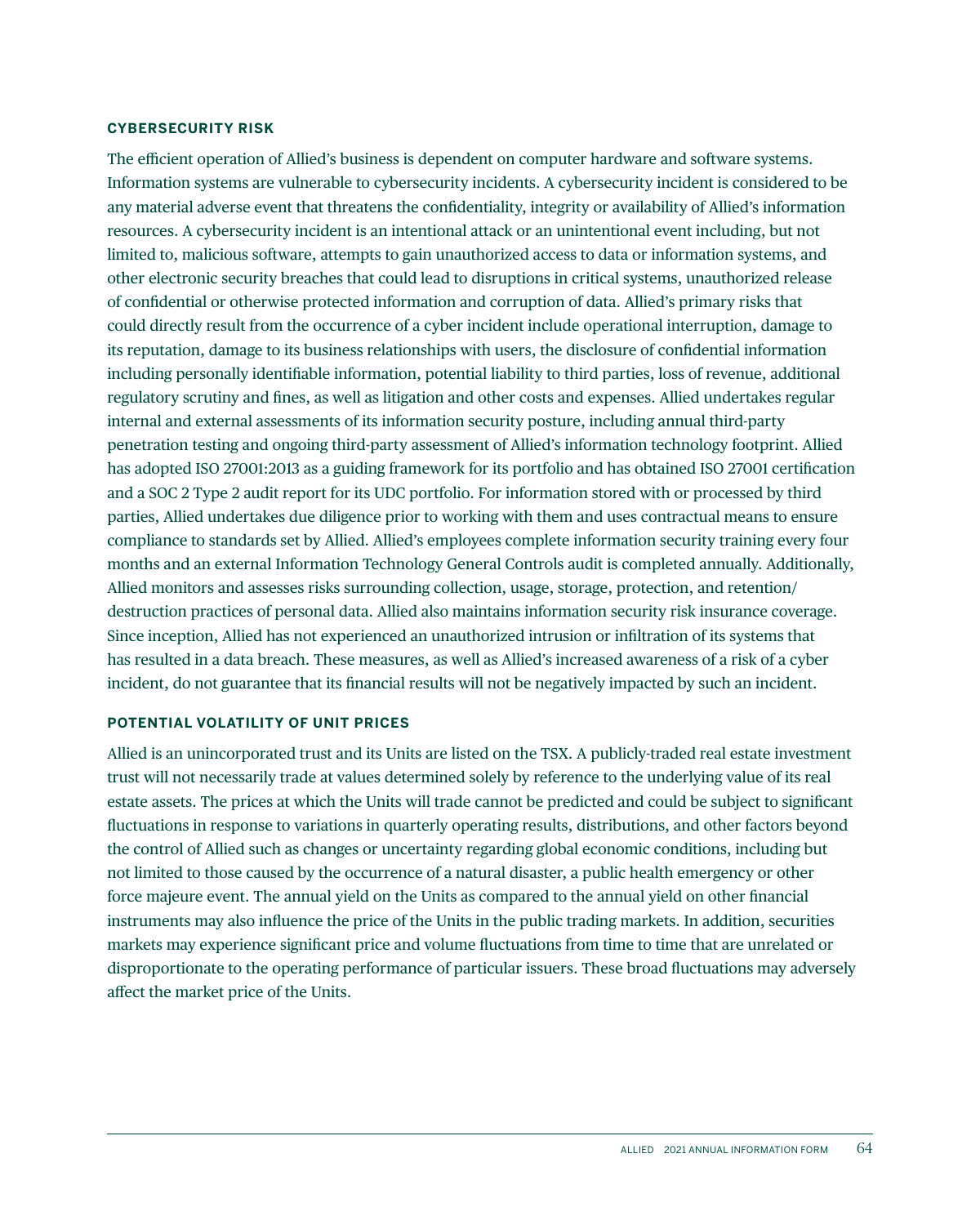#### **DILUTION**

Allied may, in its sole discretion, issue additional Units, or securities convertible or exchangeable into Units, from time to time, and the voting power and/or economic interest of Unitholders may be diluted thereby. Allied cannot predict the size or nature of future sales or issuances of securities, or the effect, if any, that such future sales and issuances will have on the market price of the Units.

#### **CONDOMINIUM MARKET**

Some of Allied's current development projects could be impacted by negative shifts in condominium markets. These include changes in general and local economic and industry conditions, such as employment levels, availability of financing for homebuyers, interest rates, consumer confidence, levels of new and existing homes for sale, demographic trends and housing demand.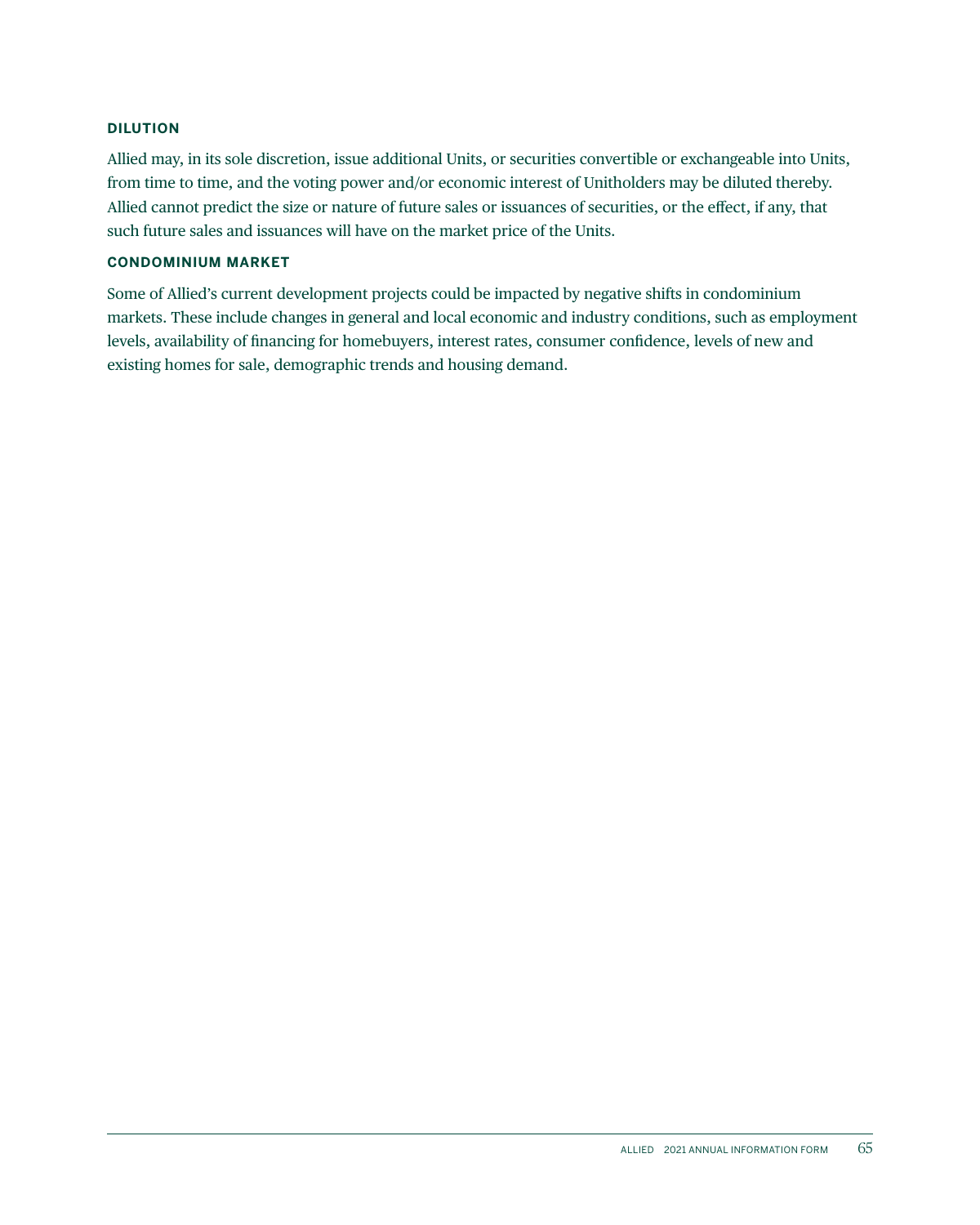# Management's Discussion and Analysis of Results of Operations and Financial Condition

Management's Discussion and Analysis of Results of Operations and Financial Condition of Allied as at December 31, 2021, as filed on SEDAR at *www.sedar.com*, is incorporated by reference herein.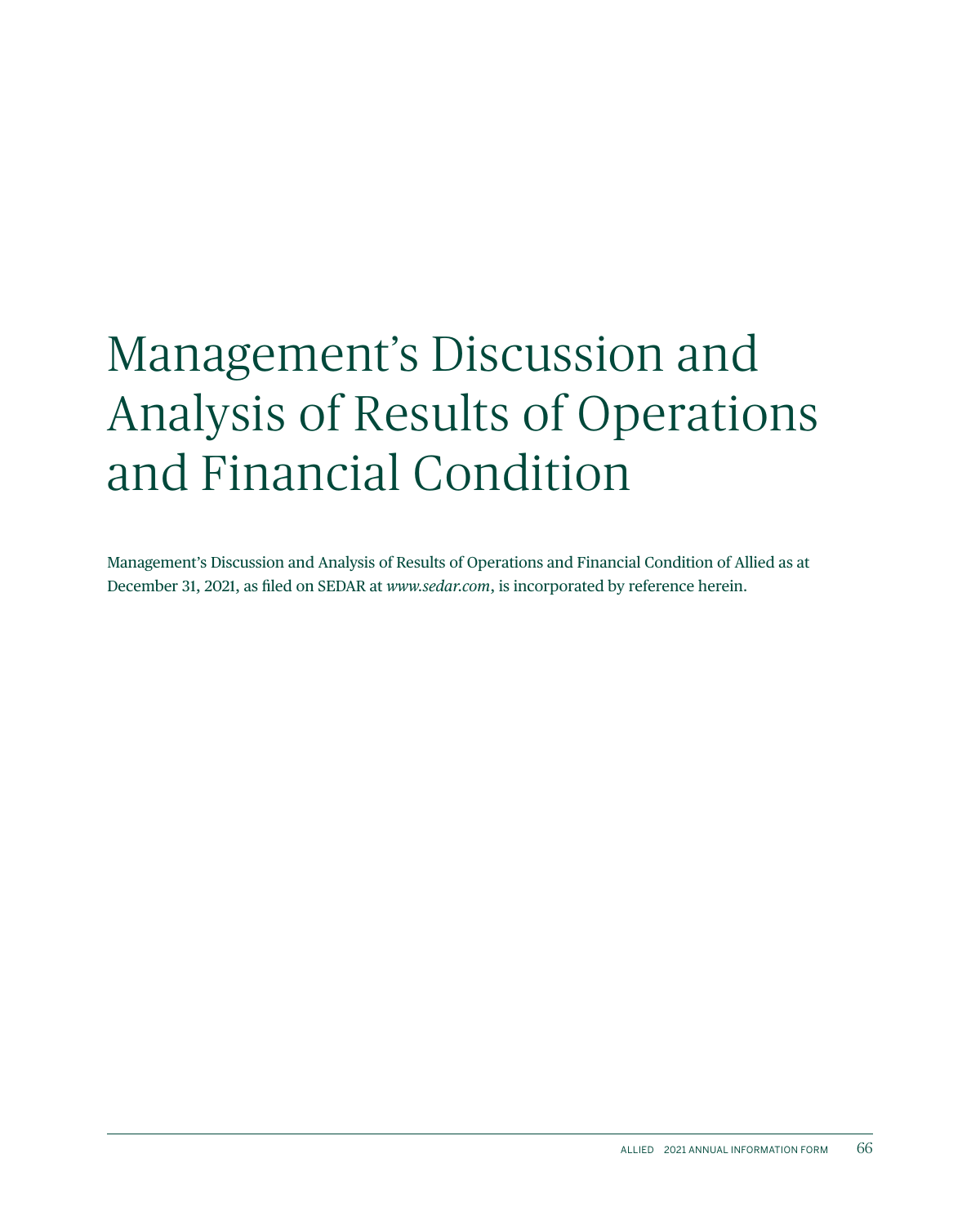# Management of Allied

#### **TRUSTEES**

The Declaration of Trust provides that the assets and operations of Allied are subject to the control and authority of between seven and ten Trustees. There are currently ten Trustees. The number of Trustees may be changed by the Unitholders or, if authorized by the Unitholders, by the Trustees, provided that the Trustees may not, between meetings of Unitholders, appoint an additional Trustee if, after such appointment, the total number of Trustees would be greater than one and one-third times the number of Trustees in office immediately following the last annual meeting of Unitholders. The Trustees have been authorized by the Unitholders to increase the number of Trustees from time to time within the foregoing limit. A vacancy occurring among the Trustees may be filled by resolution of the remaining Trustees or by the Unitholders at a meeting of the Unitholders.

The Trustees are to be elected by resolution passed by a majority of the votes cast at a meeting of the Unitholders. Trustees elected at an annual meeting will be elected for terms expiring at the next annual meeting and will be eligible for re-election. A Trustee elected to fill a vacancy will be elected for the remaining term of the Trustee he or she is succeeding. The Declaration of Trust requires advance notice be given to Allied of Unitholder proposals for the nomination of Trustees at least 30 days prior to the date of the applicable annual meeting. The approval of the Trustees or, if an Investment Committee has been appointed, of the Investment Committee, is required prior to Allied making any acquisition or disposition and for the assumption or granting of any mortgage, but not for the renewal of any existing mortgage. The Declaration of Trust contains additional provisions to the following effect with respect to Trustees: (i) a majority of the Trustees must be resident in Canada and must be Independent Trustees; and (ii) a Trustee may be removed with or without cause by a majority of the votes cast at a meeting of Unitholders or with cause by two-thirds of the remaining Trustees.

The standard of care and duties of the Trustees provided in the Declaration of Trust are similar to those imposed on a director of a corporation governed by the *Canada Business Corporations Act*. Accordingly, each Trustee is required to exercise the powers and discharge the duties of his or her office honestly, in good faith and in the best interests of Allied and the Unitholders and, in connection therewith, to exercise that degree of care, diligence and skill that a reasonably prudent person would exercise in comparable circumstances.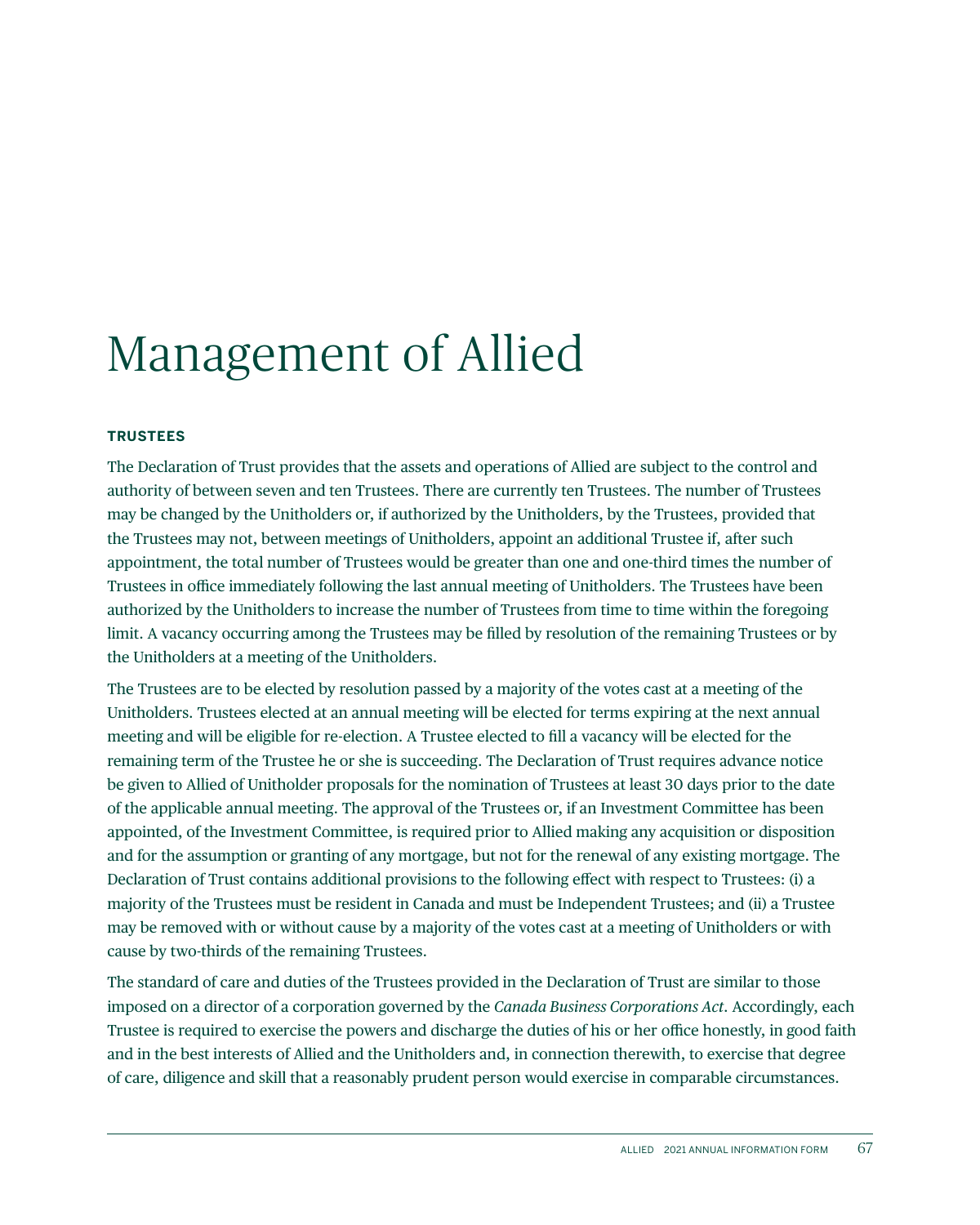#### **CONFLICT OF INTEREST RESTRICTIONS AND PROVISIONS**

The Declaration of Trust contains "conflict of interest" provisions that serve to protect Unitholders without creating undue limitations on Allied. Given that the Trustees are engaged in a wide range of real estate and other activities, the Declaration of Trust contains provisions, similar to those contained in the *Canada Business Corporations Act*, that require each Trustee to disclose to Allied any interest in a material contract or transaction or proposed material contract or transaction with Allied (including a contract or transaction involving the making or disposition of any investment in real property or a joint venture arrangement) or the fact that such person is a director or officer of or otherwise has a material interest in any person who is a party to a material contract or transaction or proposed material contract or transaction with Allied. Such disclosure is required to be made at the first meeting at which a proposed contract or transaction is considered. In the event that a material contract or transaction or proposed material contract or transaction is one that in the ordinary course would not require approval by the Trustees, a Trustee is required to disclose in writing to Allied or request to have entered into the minutes of meetings of Trustees the nature and extent of his or her interest forthwith after the Trustee becomes aware of the contract or transaction or proposed contract or transaction. In any case, a Trustee who has made disclosure to the foregoing effect is not entitled to vote on any resolution to approve the contract or transaction unless the contract or transaction is one relating primarily to his or her remuneration as a Trustee, officer, employee or agent of Allied or one for indemnity under the provisions of the Declaration of Trust or liability insurance.

#### **INDEPENDENT TRUSTEE MATTERS**

In addition to any other approvals, the approval of a majority of the Independent Trustees is required in order for the following matters involving a potential conflict of interest to become effective: (i) the acquisition of real property or an investment in real property in which any Related Party has any direct or indirect interest; (ii) to waive the application of the Rights Plan to any flip-in event (as such term is defined in the Rights Plan); and (iii) any matter involving Allied in which a Related Party has an interest.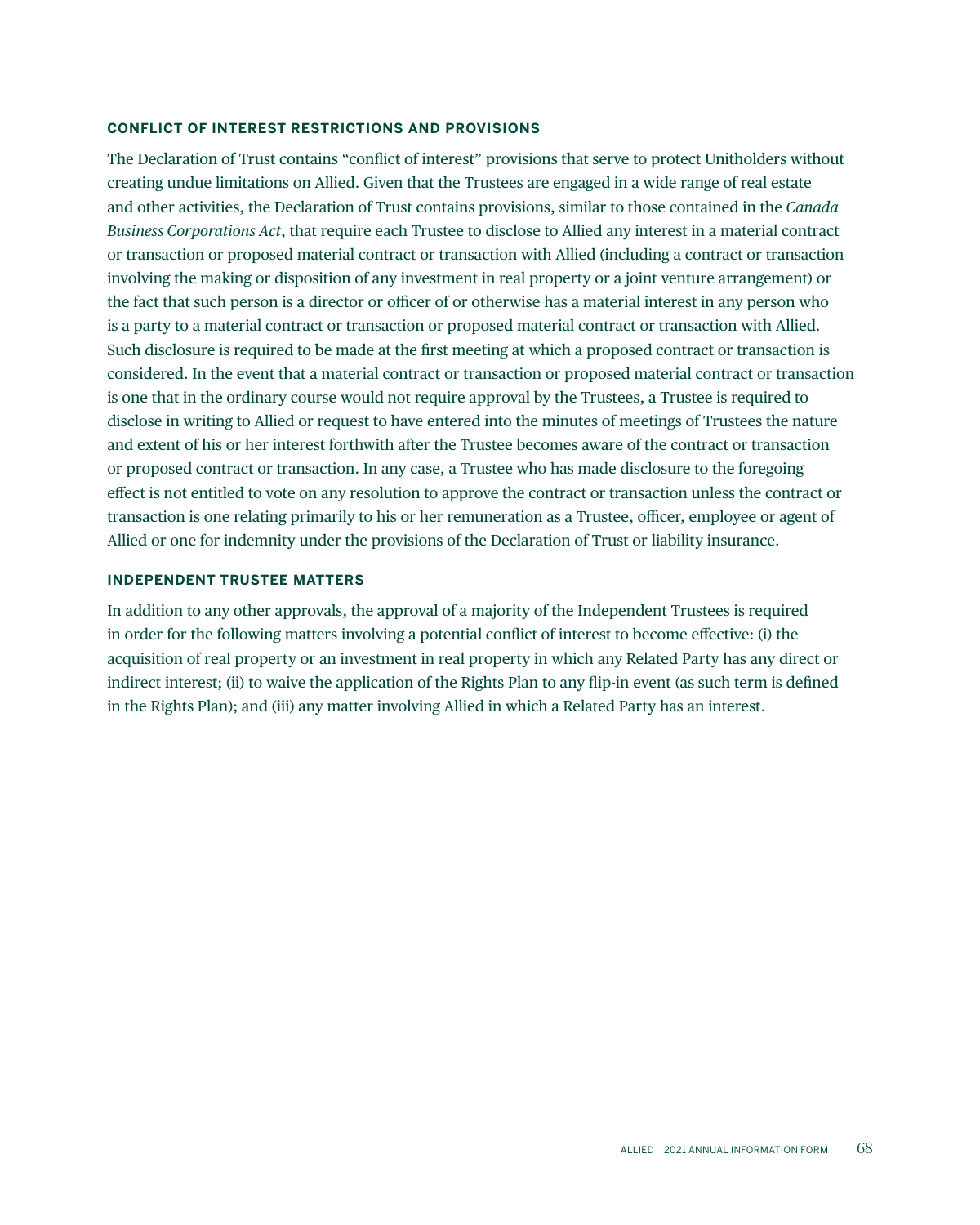#### **TRUSTEES AND OFFICERS**

The name and municipality of residence, office held with Allied and principal occupation of each Trustee and executive officer of Allied as at the date hereof are as follows:

| <b>NAME AND MUNICIPALITY</b><br>OF RESIDENCE        | <b>POSITION WITH</b><br><b>ALLIED</b>                                 | <b>TRUSTEE</b><br><b>SINCE</b> | PRINCIPAL OCCUPATION                                                                 |
|-----------------------------------------------------|-----------------------------------------------------------------------|--------------------------------|--------------------------------------------------------------------------------------|
| Kav Brekken (1)(2)(3)<br>Whistler, British Columbia | Trustee                                                               | 2021                           | <b>Corporate Director</b>                                                            |
| Thomas G. Burns<br>Toronto, Ontario                 | <b>Executive Vice President</b><br>and Chief Operating Officer        |                                | <b>Executive Vice President and Chief Operating</b><br>Officer of Allied             |
| Hugh Clark<br>Toronto, Ontario                      | <b>Executive Vice President.</b><br>Development                       |                                | Executive Vice President, Development of Allied                                      |
| Gerald R. Connor (1)(3)<br>Toronto, Ontario         | Trustee                                                               | 2002                           | Chairman, Cumberland Private Wealth<br>Management Inc. (discretionary money manager) |
| Lois Cormack $(1)(2)(3)$<br>Bradford, Ontario       | Trustee                                                               | 2018                           | Chief Executive Officer, Spring Living Retirement<br>Communities                     |
| Gordon R. Cunningham (2)(3)<br>Toronto, Ontario     | Trustee and Chair                                                     | 2002                           | Corporate Director                                                                   |
| Michael R. Emory<br>Toronto, Ontario                | Trustee. President and<br><b>Chief Executive Officer</b>              | 2002                           | President and Chief Executive Officer of Allied                                      |
| James Griffiths (1)(3)<br>Toronto, Ontario          | Trustee                                                               | 2006                           | President, KLC Capital Investment Corporation<br>(consulting and advisory services)  |
| Margaret T. Nelligan<br>Toronto, Ontario            | Trustee                                                               | 2015                           | Partner, Aird & Berlis LLP                                                           |
| Stephen Sender (1)(3)<br>Thornhill, Ontario         | Trustee                                                               | 2020                           | Corporate Director                                                                   |
| Peter Sharpe (2)(3)<br>Toronto, Ontario             | Trustee                                                               | 2012                           | Corporate Director                                                                   |
| Jennifer Tory (2)(3)<br>Toronto, Ontario            | Trustee                                                               | 2020                           | Corporate Director                                                                   |
| Cecilia C. Williams<br>Toronto, Ontario             | <b>Executive Vice President and</b><br><b>Chief Financial Officer</b> |                                | <b>Executive Vice President and Chief Financial</b><br>Officer of Allied             |
|                                                     |                                                                       |                                |                                                                                      |

(1) Member of the Audit Committee

(2) Member of the Governance, Compensation and Nomination Committee

(3) Independent Trustee

All Trustees of Allied serve until the next annual meeting of Unitholders or until such Trustee's successor is duly elected or appointed. To the knowledge of Allied, as at the date hereof, the Trustees and executive officers of Allied beneficially owned, directly or indirectly, or had control or direction over 1,804,010 Units, representing approximately 1.41% of the outstanding Units.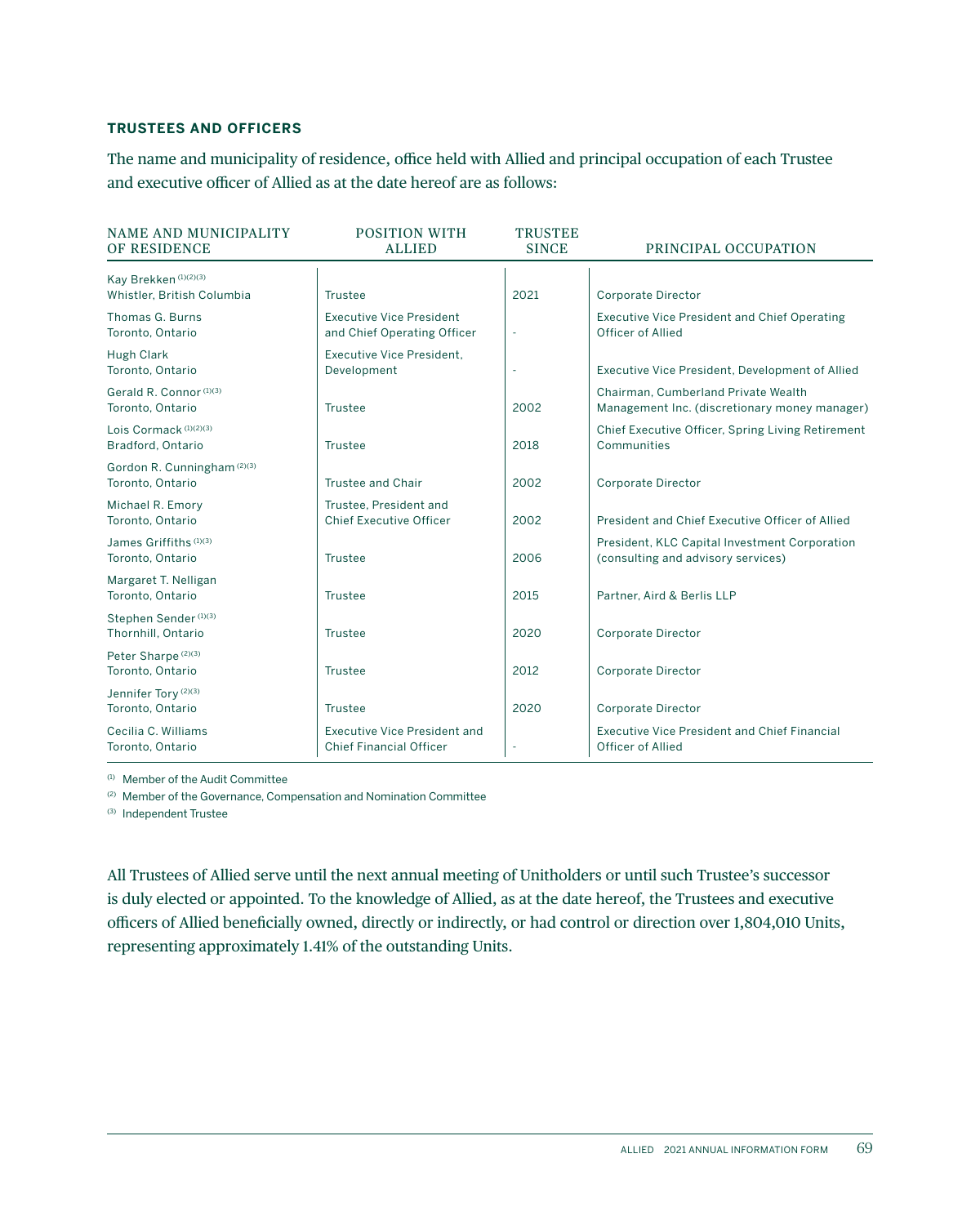Mr. Griffiths was a director and interim chief executive officer of Enssolutions Group Inc. ("Enssolutions"), which was subject to cease trade orders issued by the British Columbia Securities Commission on May 11, 2015, the Ontario Securities Commission on May 20, 2015 and the Alberta Securities Commission on August 28, 2015 as a result of Enssolutions' failure to file its financial statements and related periodic disclosure documents as required under applicable securities law. The required financial statements and related periodic disclosure documents were filed on November 4, 2015 and December 10, 2015, and the cease trade orders were revoked effective June 19, 2017. Mr. Griffiths was a director of Enssolutions, which is the subject of a cease trade order issued by the Ontario Securities Commission on September 5, 2018 as a result of Enssolutions' failure to file its financial statements and related periodic disclosure documents as required under applicable securities law. As of the date of this Annual Information Form, the cease trade order is still in effect, Enssolutions has ceased to carry on active business and all directors of Enssolutions, including Mr. Griffiths, have resigned as directors. Additional information regarding the Trustees and executive officers of Allied listed above is set forth below.

#### KAY BREKKEN

Ms. Brekken is a Corporate Director with over 25 years of North American financial leadership experience in a broad range of industries including real estate, retail, healthcare and financial services. Until her retirement, she was Executive Vice President and Chief Financial Officer of First Capital Real Estate Investment Trust (2014 to 2021). Prior to that she was the Executive Vice President and Chief Financial Officer of Indigo Books & Music, Inc. Ms. Brekken serves on the boards of RATESDOTCA Group Ltd. and the Rotman School of Management CFO Leadership Program. She holds a Bachelor of Business Administration from the University of Minnesota, a Master of Business Administration from the University of Washington and is a Certified Public Accountant.

#### THOMAS G. BURNS

Mr. Burns is the Executive Vice President and Chief Operating Officer of Allied. From January 2011 until December 2011, he was Executive Vice President, Operations and Leasing of Allied. He was formerly Senior Vice President, Retail at DTZ Barnicke, as well as a member of DTZ's Global Management Committee. During Mr. Burns' 35 year career, he has distinguished himself in the Canadian Real Estate community in both the leasing of retail space and consulting on the repositioning of existing retail properties. He is a Business Administration graduate of Algonquin College specializing in Real Estate.

#### HUGH CLARK

Mr. Clark is the Executive Vice President, Development of Allied and is responsible for overseeing value creation projects. He was formally an architect for an award-winning architectural firm in Toronto, and has worked as a licensed architect in both Ontario and Massachusetts. He is a graduate of the University of Toronto and Harvard University.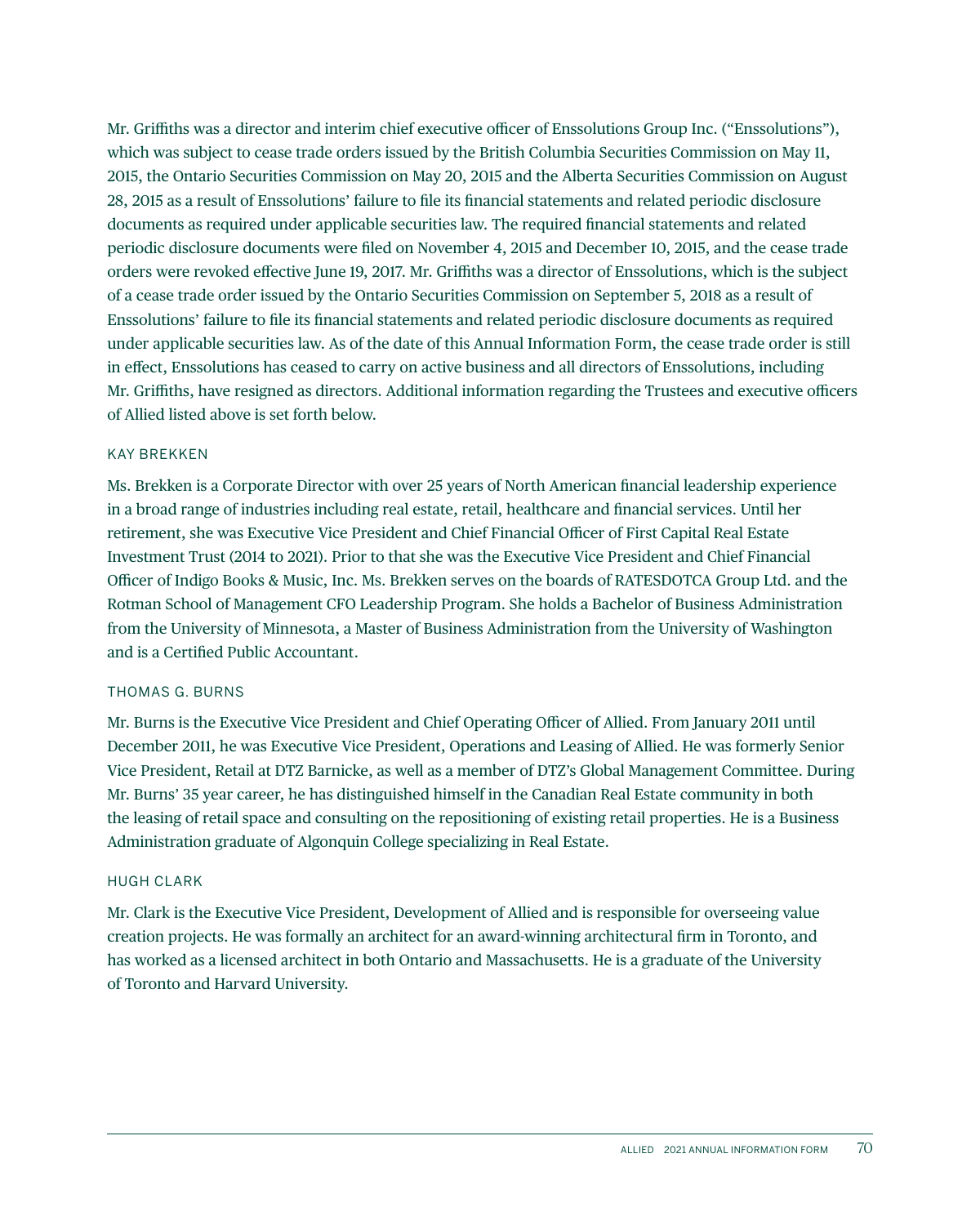#### GERALD R. CONNOR

Mr. Connor is the Chairman and Founder of Cumberland Private Wealth Management Inc., which currently manages assets in excess of \$3.0 billion for primarily high net worth investors. Prior to founding Cumberland Private Wealth Management Inc. in 1997, Mr. Connor was President of Connor, Clark & Company Ltd. (1977 to 1997) and Chairman of the board of directors of Connor, Clark & Lunn Investment Management. Mr. Connor has over 50 years of investment experience.

#### LOIS CORMACK

Ms. Cormack is the Chief Executive Officer of Spring Living Retirement Communities and is the President of Bonterre Inc., an advisory services company in the senior living, real estate, hospitality and health care services sectors. Prior to founding Bonterre, she was the President and Chief Executive Officer and a director of Sienna Senior Living Inc. from 2013 until 2020, having led the company through significant growth and transformation. Previously, Ms. Cormack was President of Specialty Care, a mid-sized seniors living company. Her background also includes a management consulting practice and other senior executive roles in the health care and senior living sectors. She is a director of Medical Facilities Corporation and previously served on the Board of Governors of Seneca College and as Chair of the Board of the Ontario Long Term Care Association. Ms. Cormack holds a Masters of Health Administration from the University of Toronto and is a graduate of the Ivey Executive Program at the University of Western Ontario and the ICD-Rotman Directors Education Program.

#### GORDON R. CUNNINGHAM

Mr. Cunningham is a Corporate Director and the Chair of Allied. He is also Chair of HSB Canada (formerly The Boiler Inspection & Insurance Company of Canada), an indirect subsidiary of Munich Re. Positions Mr. Cunningham has previously held include President and Chief Executive Officer of London Insurance Group and London Life Insurance Company and Vice Chairman of Cumberland Private Wealth Management Inc. Mr. Cunningham was formerly a partner at the law firm of Torys.

#### MICHAEL R. EMORY

Mr. Emory is the President and Chief Executive Officer and a trustee of Allied. He has been continuously active in the commercial real estate business since 1988. Prior thereto, Mr. Emory was a partner with the law firm of Aird & Berlis LLP, specializing in corporate and real estate finance. Mr. Emory is a Director of Equitable Group Inc. and Equitable Bank.

#### JAMES GRIFFITHS

Mr. Griffiths is the President of KLC Capital Investment Corporation. Mr. Griffiths is a chartered professional accountant and has over 40 years of experience in the real estate development/financing industries. He was the Vice President Finance of Genstar Property Corporation and the President of First City Development Corp. He was also President of RealFund, Canada's first Real Estate Investment Trust. Mr. Griffiths is a past director of the Canadian Institute of Public Real Estate Companies and was the Founding Chairman of the Association of Foreign Investors in U.S. Real Estate.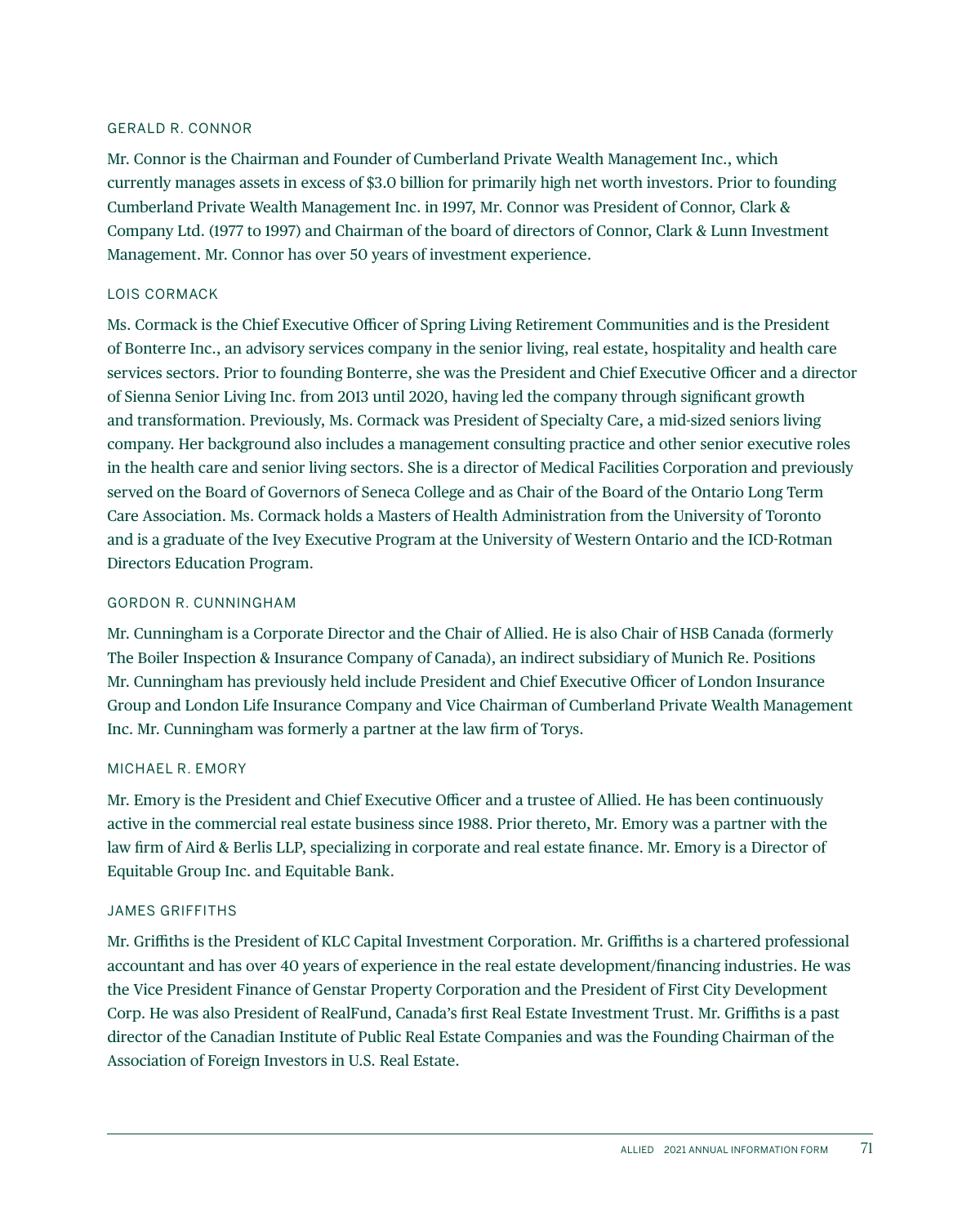#### MARGARET T. NELLIGAN

Ms. Nelligan is a partner with the law firm of Aird & Berlis LLP. She practices in the areas of corporate and securities law, including corporate governance, public financings, mergers and acquisitions, acquisition financings and corporate reorganizations. Ms. Nelligan earned an LL.B. (Hons.) from the University of Windsor in 1984. She has been granted the ICD.D designation by the Institute of Corporate Directors. Ms. Nelligan is a past director of Horizon Utilities Corporation.

#### STEPHEN SENDER

Mr. Sender has over 30 years of experience in the investment banking industry in Canada and was Managing Director, Industry Head - Real Estate in Scotiabank's Global Banking and Markets division representing the bank's capital markets activities in the Canadian real estate industry. Since the early 1990's he has specialized in the Canadian real estate sector, providing investment banking advice to numerous public entities with respect to capital markets activities. Mr. Sender was directly involved in raising equity and debt capital in a large number of transactions and has provided financial advice in numerous large transactions including mergers, takeovers and related party transactions. He has been a frequent moderator/speaker at conferences in Canada focusing on capital markets developments in the real estate sector. Mr. Sender is a director of Sienna Senior Living Inc. Mr. Sender holds a B.Comm. (Honours) degree from the University of Cape Town and qualified as a C.A. (S.A.) in 1984.

#### PETER SHARPE

Mr. Sharpe is a Corporate Director and has been a trustee of Allied since May 2012. He was the former President & Chief Executive Officer of Cadillac Fairview (2000-2010), one of Canada's largest investors, owners and managers of commercial real estate. He held senior executive positions with Cadillac Fairview since 1984. Mr. Sharpe served as Global Chairman of the International Council of Shopping Centres in 2010. In 2010, he was the recipient of the Building Owners and Managers Association Canada Chairman's Award. Mr. Sharpe serves on the boards of Postmedia Network Canada Corp. and Morguard Corporation.

#### JENNIFER TORY

Ms. Tory retired in December 2019 as RBC's Chief Administrative Officer (CAO), reporting to the CEO, where she held responsibility for Brand, Marketing, Citizenship, Communications, Procurement and Real Estate functions globally. Additionally, she provided leadership and oversight of transformational initiatives. Along with other members of Group Executive, Ms. Tory was responsible for setting the overall strategic direction of RBC. Prior to her CAO role, she was Group Head, Personal & Commercial Banking leading RBC's banking businesses in Canada and the Caribbean. Ms. Tory has extensive experience in leading large businesses and teams, driving results, leading change, and developing diverse talent. She currently sits on the boards of BCE Inc. and the Sunnybrook Hospital Foundation. She recently completed 10 years on the board of the Toronto International Film Festival, the past five years as Chair. In December of 2019, Jennifer was appointed as a member of the Order of Canada. Ms. Tory completed her ICD.D designation through the Institute of Corporate Directors at the Rotman School of Management.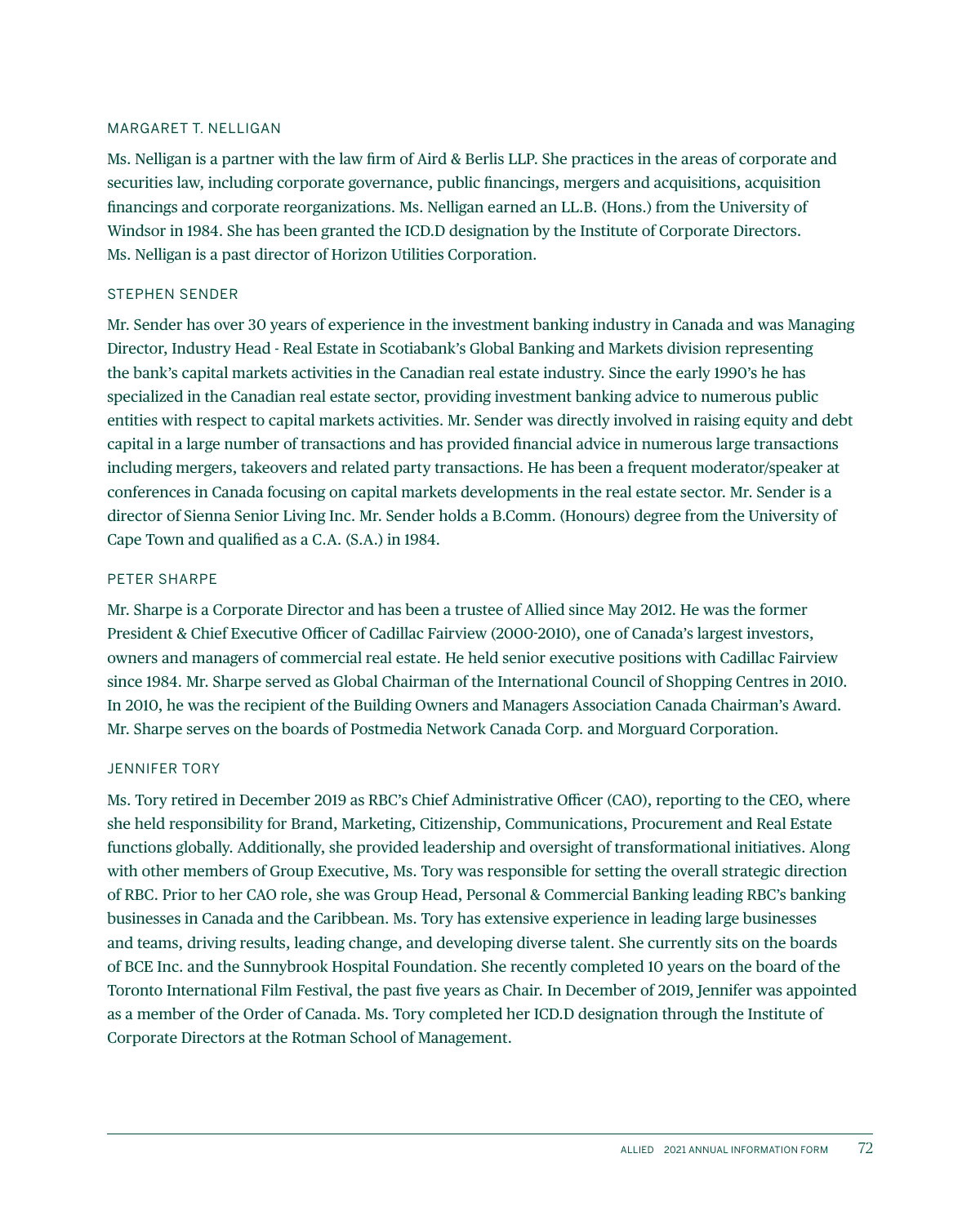#### CECILIA C. WILLIAMS

Ms. Williams is Chief Financial Officer and Executive Vice President of Allied. She began her career at Arthur Andersen, where she obtained her Chartered Professional Accountant designation in 2001 while working in the assurance and valuation practices. Ms. Williams continued her career development through progressively more senior financial and planning positions at Magna International, Canwest Broadcasting/ Shaw Media and Dream Unlimited. She is a graduate of the University of Toronto.

#### **INVESTMENT COMMITTEE**

The Declaration of Trust provides that the Trustees may from time to time appoint from among their number an Investment Committee consisting of at least three Trustees (the "**Investment Committee**"). A majority of the members of the Investment Committee must be Independent Trustees.

The Declaration of Trust provides that the Investment Committee shall have the power, to the extent delegated from the Trustees, to approve or reject proposed acquisitions and dispositions of investments by Allied, to authorize proposed transactions on behalf of Allied and to approve all borrowings and the assumption or granting of any mortgage. As of the date hereof, the Trustees have not appointed an Investment Committee but may do so in the future.

#### **GOVERNANCE, COMPENSATION AND NOMINATION COMMITTEE**

The Declaration of Trust requires the creation of a Governance, Compensation and Nomination Committee, consisting of at least three Trustees, to develop and monitor Allied's approach to matters of governance, to the compensation of officers of Allied and to the nomination of Trustees for election by Unitholders. A majority of the members of the Governance, Compensation and Nomination Committee must be Independent Trustees. The Trustees have appointed Gordon R. Cunningham (Chair), Kay Brekken, Lois Cormack, Peter Sharpe and Jennifer Tory, all of whom are independent, to the Governance, Compensation and Nomination Committee.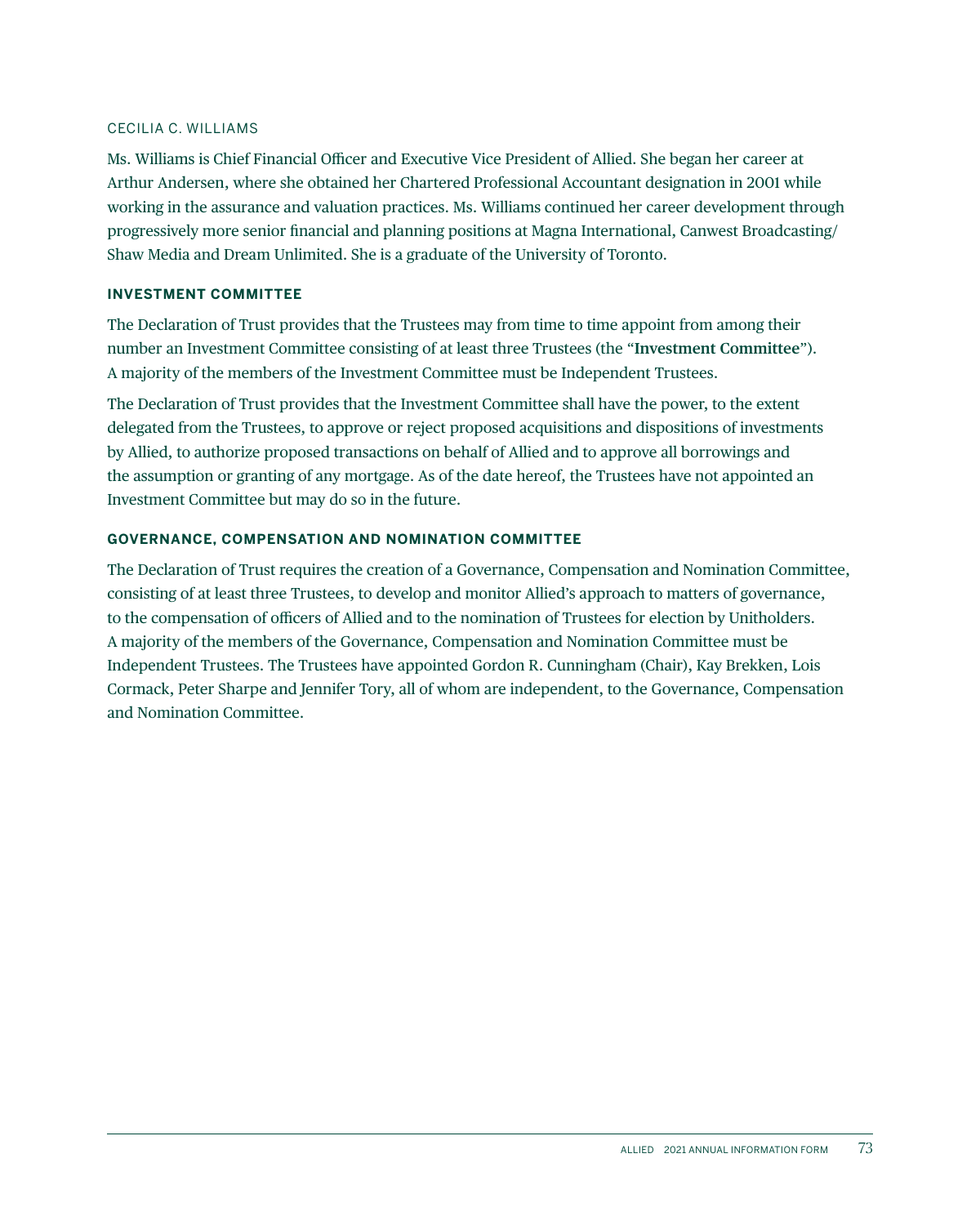#### **AUDIT COMMITTEE**

The Declaration of Trust requires the creation of an Audit Committee, consisting of at least three Trustees, to monitor Allied's system of financial controls, to evaluate and report on the integrity of the financial statements of Allied, to enhance the independence of Allied's external auditor and to oversee the financial reporting process of Allied. A copy of the mandate of the Audit Committee is attached to this Annual Information Form as Exhibit A. All of the members of the Audit Committee are financially literate and independent (as those terms are defined in National Instrument 52-110 Audit Committees). The Trustees have appointed an Audit Committee consisting of five Trustees, namely, Gerald R. Connor (Chair), Kay Brekken, Lois Cormack, James Griffiths and Stephen Sender. In addition to each member's general business experience, the education and experience of each Audit Committee member that is relevant to the performance of his or her responsibilities as an Audit Committee member is as follows: Mr. Connor is Chairman of Cumberland Private Wealth Management Inc. Prior to founding Cumberland Private Wealth Management Inc., Mr. Connor was President of Connor, Clark and Company Ltd. (1977 to 1997). Mr. Connor has over 50 years of investment experience. Ms. Brekken has over 25 years of North American financial leadership experience in a broad range of industries including real estate, retail, healthcare and financial services. Until her retirement, she was Executive Vice President and Chief Financial Officer of First Capital Real Estate Investment Trust (2014 to 2021). Prior to that she was the Executive Vice President and Chief Financial Officer of Indigo Books & Music, Inc. She holds a Bachelor of Business Administration from the University of Minnesota, a Master of Business Administration from the University of Washington and is a Certified Public Accountant. Ms. Cormack was the President and Chief Executive Officer and a director of Sienna Senior Living Inc. from 2013 to 2020, and has more than 30 years of experience as an executive in the senior living, real estate and health care sector. She is a director of Medical Facilities Corporation and previously served on the Board of Governors of Seneca College and as Chair of the finance administration committee. Mr. Griffiths is a chartered professional accountant and a real estate professional. Mr. Sender holds a B.Comm. (Honours) degree from the University of Cape Town and qualified as a chartered accountant (S.A.) in 1984. He has over 30 years of experience in the investment banking industry in Canada and was Managing Director, Industry Head - Real Estate in Scotiabank's Global Banking and Markets division.

The Audit Committee pre-approves non-audit services to be provided by the auditor on an annual basis. Authority to approve additional non-audit services is delegated to the Chair of the Audit Committee.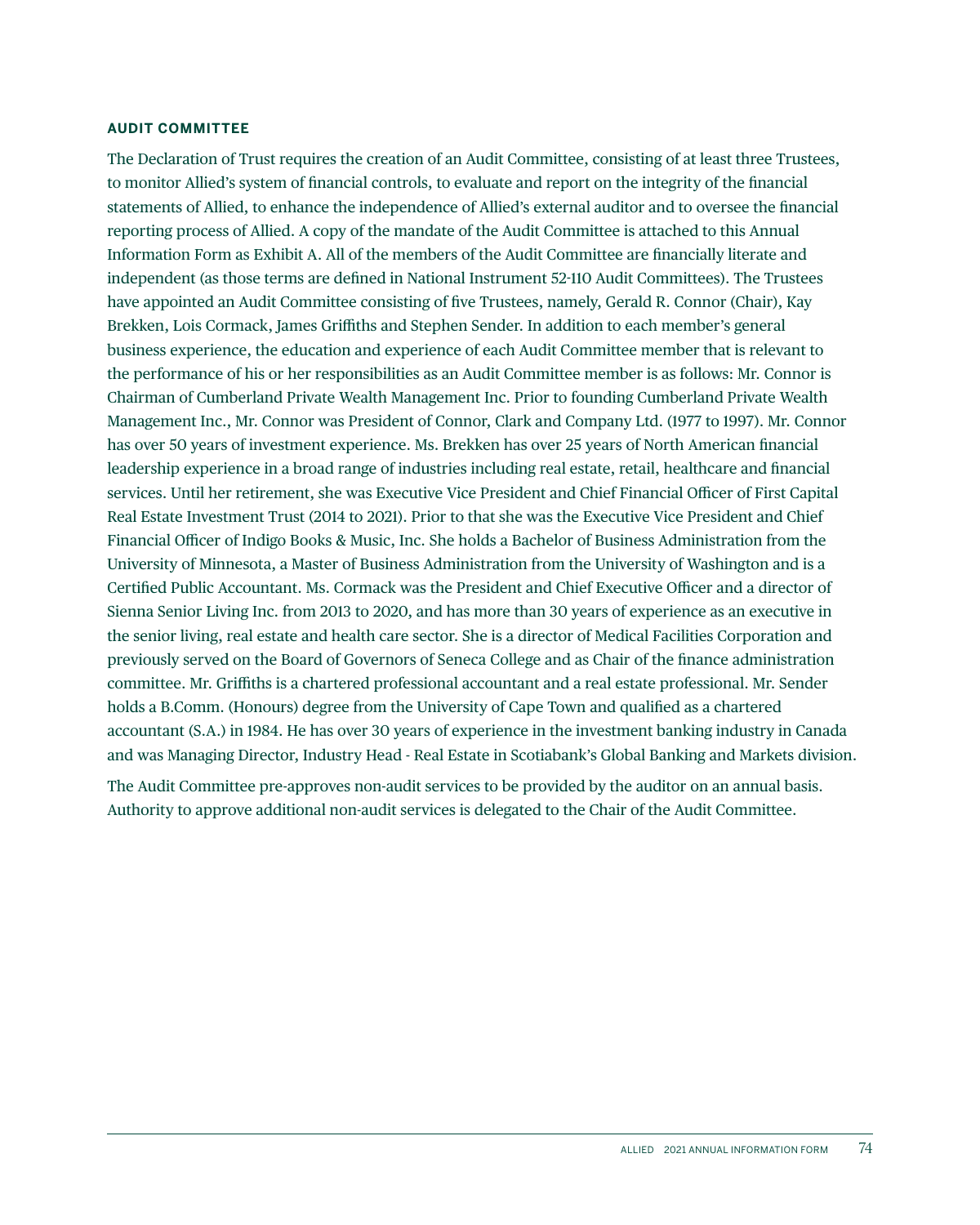# Investment Guidelines and Operating Policies

#### **INVESTMENT GUIDELINES**

The Declaration of Trust provides for certain guidelines on investments that may be made by Allied. The assets of Allied may be invested only in accordance with the following guidelines:

- a. Allied may invest in interests (including fee ownership and leasehold interests) in income producing office, retail and residential properties and Properties Under Development in Canada;
- b. Allied shall not make any investment, engage in any activity, take any action or omit to take any action that would result in Units not being units of a "mutual fund trust" within the meaning of the Tax Act, that would result in Units being disqualified for investment by registered retirement savings plans, registered retirement income funds, deferred profit sharing plans, tax free savings accounts, registered disability savings plans, or registered education savings plans, or that would cause Allied not to qualify as a unit trust or a real estate investment trust for purposes of the Tax Act or that would result in Allied being liable under the Tax Act to pay a tax under the registered investment provisions of the Tax Act or as a SIFT Trust as that term is defined in the Tax Act;
- c. Allied may invest in joint venture, partnership or co-ownership arrangements (a "joint venture arrangement") only if:
	- i. the joint venture arrangement is one pursuant to which Allied holds an interest in real property jointly or in common with others ("joint venturers") either directly or through a partnership or the ownership of securities of a corporation (a "joint venture entity");
	- ii. Allied's interest in the joint venture arrangement, and the joint venture arrangement's interest in the particular real property or properties, is not subject to any restriction on transfer other than rights to purchase, if any, in favour of the joint venturers, restrictions, if any, on the nature and/or identity of the potential transferees and a requirement that the transferee enter into an assumption agreement;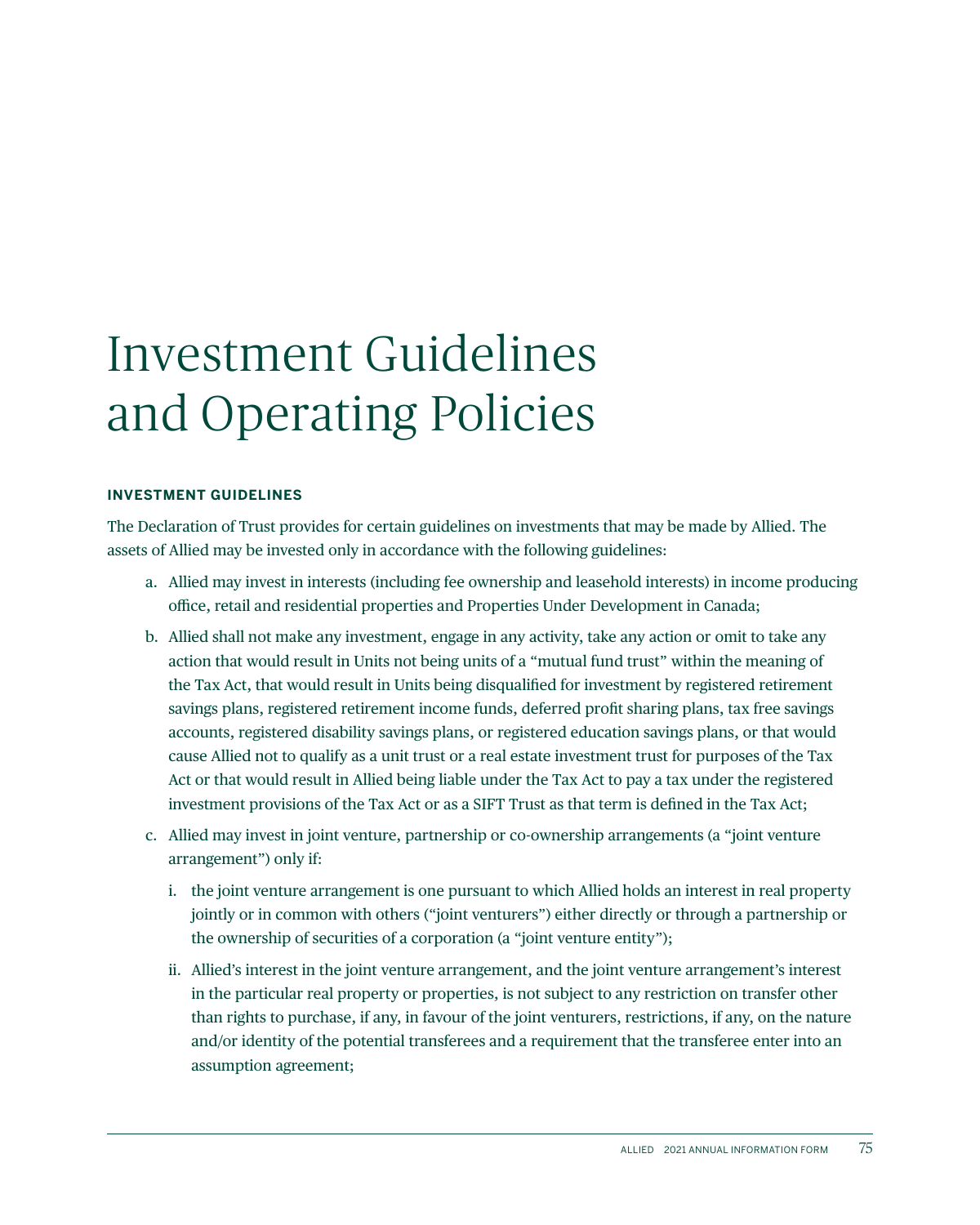- iii. Allied has a right to purchase the interests of the other joint venturers which right may be subject to restrictions and/or limitations;
- iv. the joint venture arrangement may provide for an appropriate buy-sell mechanism to enable a joint venturer to purchase the interest of the other joint venturer or to sell its interest;
- v. the joint venture arrangement provides that the liability of Allied to third parties is several and not joint and several (and contains an express disavowal of Trustee and Unitholder liability); provided, however, that Allied may provide guarantees of the obligations of the other joint venturers to third parties if Allied has remedies against the other joint venturers and also provided a joint venturer may be required to give up its interest in any particular joint venture property as a result of another joint venturer's failure to honour its proportionate share of the obligations relating to such property;
- vi. the joint venture arrangement is approved by a majority of the Independent Trustees or, if the number of Independent Trustees is less than three, by all the Independent Trustees; and
- vii. Allied receives an opinion from counsel to the effect that Allied is not exposed to any additional or unusual liabilities as a result of the joint venture arrangement; provided that, notwithstanding the foregoing, Allied may from time to time enter into any joint venture arrangement which does not comply with any of subparagraphs (ii), (iii) or (iv) above if the Trustees determine that the investment is desirable for Allied and otherwise complies with the investment restrictions, investment guidelines and operating policies established in accordance with the Declaration of Trust and in effect at such time;
- d. Allied shall not purchase, sell, market or trade in currency or interest rate futures contracts otherwise than for hedging purposes where, for the purposes hereof, the term "hedging" shall have the meaning ascribed thereto by National Instrument 81-102 *Investment Funds*, as amended from time to time, and any successor law or instrument;
- e. except for temporary investments held in cash, deposits with a Canadian chartered bank or trust company registered under the laws of a province or of Canada, short-term government debt securities, or money market instruments of, or guaranteed by, a Schedule I Canadian bank maturing within one year from the date of issue or except as permitted pursuant to paragraphs (c), (d), (i), (j) and (k) of this section, Allied shall not hold securities of another issuer unless either (i) such securities derive their value, directly or indirectly, principally from real property, or (ii) the principal business of the issuer of the securities is the ownership or operation, directly or indirectly, of real property, or (iii) shares of a corporation which carries on a business which is ancillary or incidental to an income producing office property in Canada in which Allied holds an interest (in each case as determined by the Trustees);
- f. Allied shall not invest in rights to or interests in mineral or other natural resources, including oil or gas, except as incidental to an investment in real property;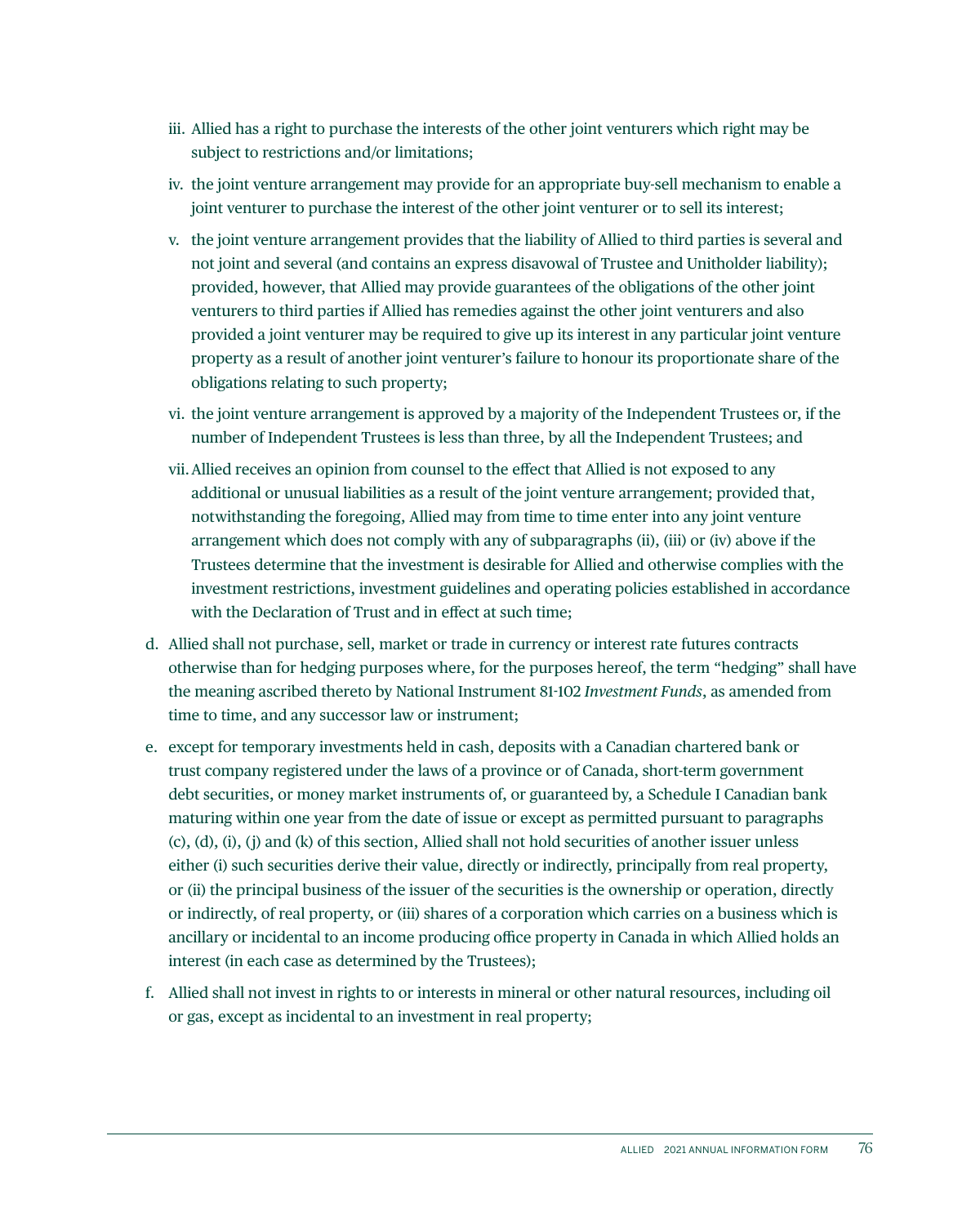- g. Allied shall not invest in raw land except raw land:
	- i. which is ancillary to property which Allied is otherwise permitted to purchase or already owns; or
	- ii. for the purpose of developing new properties which will be or are expected to be upon completion income producing;
- h. the aggregate amount of the acquisition costs of all Properties Under Development and the development costs of all Properties Under Development will not exceed 15% of the Gross Book Value;
- i. Allied may invest in mortgages if Allied intends to use the acquisition of the mortgages as a method of acquiring control of an income-producing real property which would otherwise comply with the investment restrictions, investment guidelines and operating policies established in accordance with the Declaration of Trust and in effect at such time and provided the aggregate book value of the investments of Allied in these mortgages, after giving effect to the proposed investment, will not exceed 20% of the Adjusted Unitholders' Equity;
- j. Allied shall not invest in or acquire securities of a Canadian real estate investment trust unless:
	- i. the activities of the real estate investment trust are focused on acquiring, holding, maintaining, improving, leasing or managing primarily income-producing real properties; and
	- ii. in the case of any proposed investment or acquisition which would result in Allied owning beneficially more than 10% of the outstanding units of such real estate investment trust (the "acquired trust"), the investment is made for the purpose of subsequently effecting the merger or combination of the operations and assets of Allied and the acquired trust or for otherwise ensuring that Allied will control the undertaking and operations of the acquired trust;
- k. subject to paragraph (b), Allied may invest an amount (which, in the case of an amount invested to acquire real property, is the purchase price less the amount of any indebtedness assumed or incurred by Allied and secured by a mortgage on such property) up to 15% of the Adjusted Unitholders' Equity of Allied in investments or transactions which do not comply with paragraphs (a), (c), (e), (g), (i) and (j) of this section or paragraph (d) of the operating policies below;
- l. Allied shall not acquire any interest in a single real property if, after giving effect to the proposed acquisition, the cost to Allied of such acquisition (net of the amount of acquisition debt) will exceed 20% of Allied's Adjusted Unitholders' Equity; and
- m. Allied may invest in interests (including fee ownership and leasehold interests) in income producing office, retail or residential properties and Properties Under Development in the United States.

For the purpose of the foregoing guidelines, the assets, liabilities and transactions of a corporation or other entity wholly or partially owned by Allied will be deemed to be those of Allied on a proportionate consolidated basis. In addition, any references in the foregoing to investment in real property will be deemed to include an investment in a joint venture arrangement. Nothing in the guidelines prohibits Allied from holding some or all of the receivables due pursuant to the instalment receipt agreements.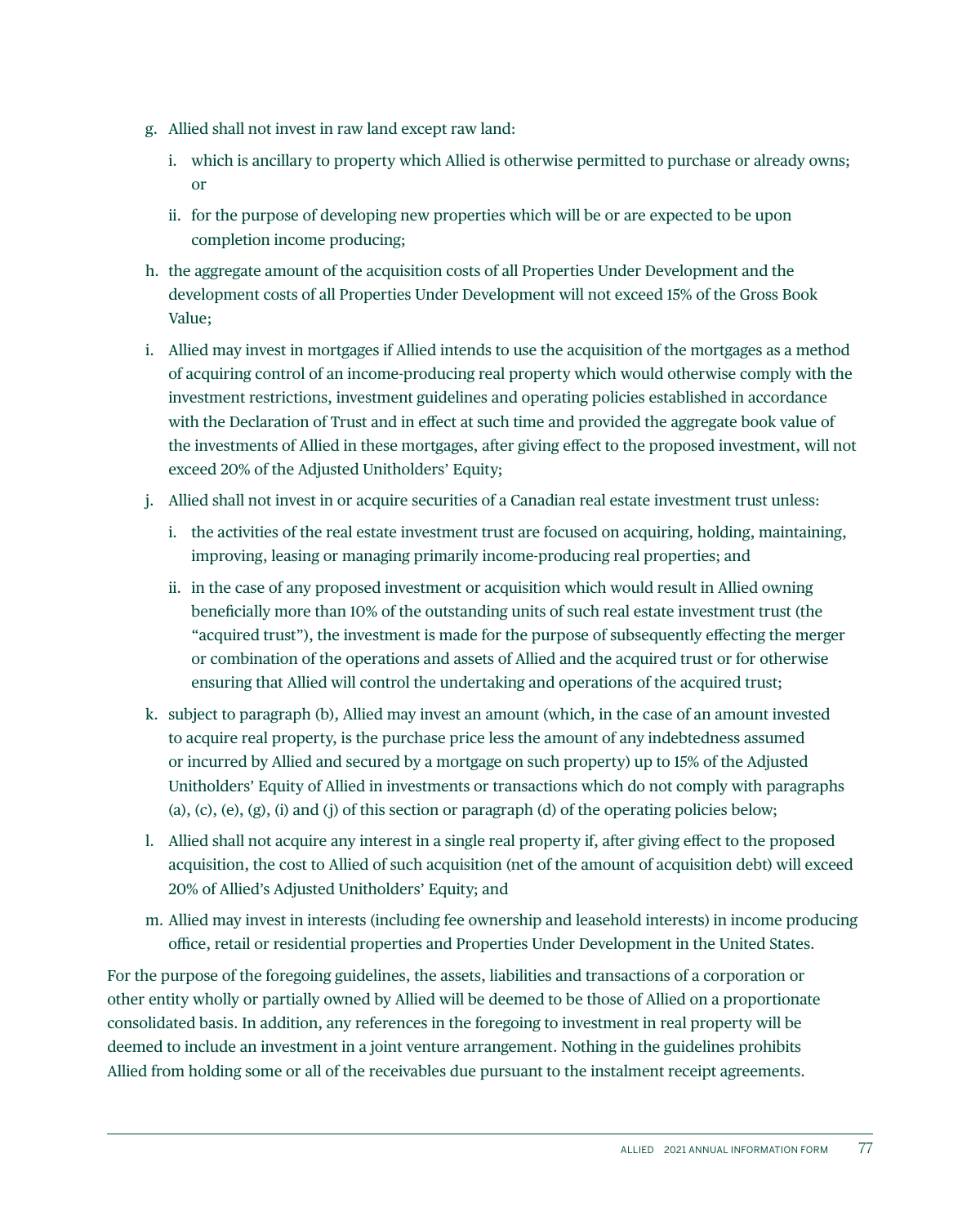#### **OPERATING POLICIES**

The Declaration of Trust provides that the operations and affairs of Allied shall be conducted in accordance with the following policies:

- a. (i) any written instrument creating an obligation which is or includes the granting by Allied of a mortgage, or (ii) to the extent the Trustees determine to be practicable and consistent with their fiduciary duty to act in the best interests of the Unitholders, any written instrument which in the judgment of the Trustees is a material obligation must, in each case, contain a provision or be subject to an acknowledgment to the effect that the obligation being created is not personally binding upon, and that resort will not be had to, nor will recourse or satisfaction be sought from, the private property (including, without limitation, any private property consisting of or arising from a distribution of any kind or nature by Allied) of any of the Trustees, Unitholders, annuitants under a plan of which a Unitholder acts as a trustee or carrier, or officers, employees or agents of Allied, but that only property of Allied or a specific portion thereof will be bound; Allied, however, is not required, subject to having, in the opinion of the Trustees, used all reasonable efforts to comply with this requirement, to comply in respect of obligations assumed by Allied upon the acquisition of real property;
- b. Allied will not lease or sublease to any person any real property, premises or space where that person and its affiliates would, after the contemplated lease or sublease, be leasing or subleasing real property, premises or space having a fair market value net of encumbrances in excess of 20% of the Adjusted Unitholders' Equity of Allied;
- c. the limitation contained in paragraph (b) will not apply where the lessee or sublessee is, or where the lease or sublease is guaranteed by:
	- i. the Government of Canada, the Government of the United States, any province of Canada, any state of the United States, any municipality or city in Canada or the United States, or any agency thereof; or
	- ii. a Canadian chartered bank or its subsidiaries or a life insurance company registered or licensed federally or under the laws of a province of Canada;
- d. Allied may engage in construction or development of real property in order to maintain its real properties in good repair or to expand upon or enhance the income-producing potential of properties in which Allied has an interest;
- e. title to each real property must be held by and registered in the name of Allied, the Trustees, a trustee for Allied or in the name of a corporation or other entity wholly-owned, directly or indirectly, by Allied or, directly or indirectly, by Allied together with joint venturers, partners or coowners;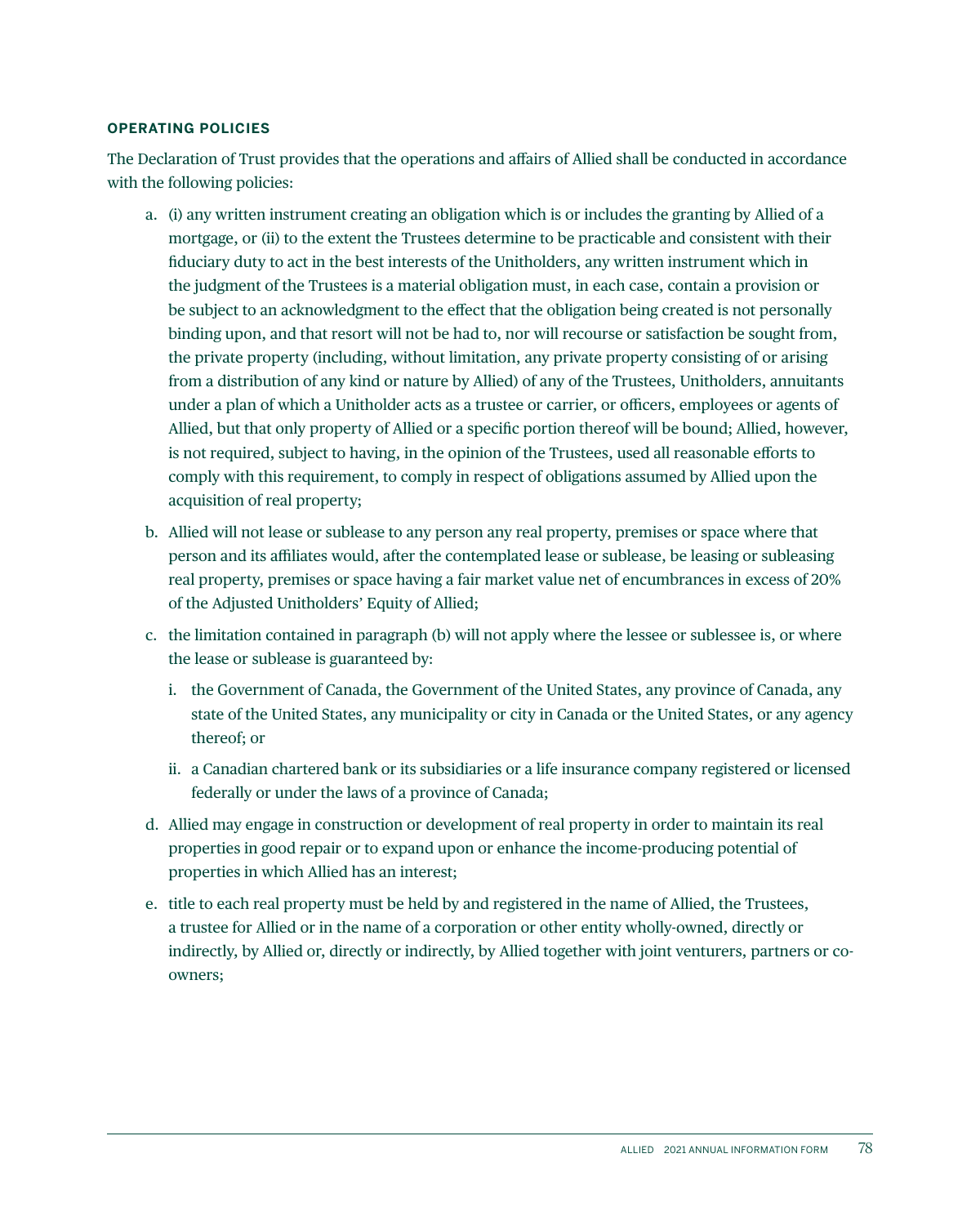- f. Allied will not incur or assume any indebtedness if, after the incurring or assuming of the indebtedness, the total indebtedness of Allied would be more than 60% of the Gross Book Value, excluding convertible debentures (or 65% of the Gross Book Value, including the entire principal amount of indebtedness outstanding pursuant to any convertible debentures, if any such convertible debentures are outstanding). For the purposes of this subsection, "indebtedness" means (without duplication) on a consolidated basis:
	- i. any obligation of Allied for borrowed money (including, for greater certainty, the specified amount of convertible debentures, notwithstanding the presentation of such securities in Allied's financial statements in accordance with IFRS);
	- ii. any obligation of Allied incurred in connection with the acquisition of property;
	- iii. any obligation of Allied issued or assumed as the deferred purchase price for property;
	- iv. any capital lease obligation of Allied; and
	- v. any obligation of a person other than Allied of the type referred to in (i) through (iv) above, the payment of which is guaranteed by Allied or for which Allied is responsible or liable; provided that, for the purposes of paragraphs (i) through (v) above (except as specifically provided with respect to convertible debentures in paragraph (i) above), an obligation will constitute "indebtedness" only to the extent that it would appear as a liability on the consolidated balance sheet of Allied in accordance with IFRS;
- g. unless otherwise approved by a majority of the Trustees, at no time shall the total indebtedness of Allied (other than secured trade payables, accrued expenses and distributions payable): (i) having floating interest rates; or (ii) having maturities of less than one year at the time of incurrence of the debt, exceed an amount equal to 15% of the Gross Book Value of the assets of Allied;
- h. Allied will not directly or indirectly guarantee any indebtedness or liabilities of any person unless such guarantee is given in connection with or incidental to an investment that is otherwise permitted under the investment guidelines above;
- i. Allied shall obtain an independent appraisal of each property that it acquires;
- j. Allied shall obtain and maintain at all times insurance coverage in respect of potential liabilities of Allied and the accidental loss of value of the assets of Allied from risks, in amounts, with such insurers, and on such terms as the Trustees consider appropriate, taking into account all relevant factors including the practices of owners of comparable properties; and
- k. Allied shall obtain a Phase I environmental assessment of each real property to be acquired by it and, if the Phase I environmental assessment report recommends a Phase II environmental assessment be conducted, Allied shall have conducted a Phase II environmental assessment, in each case by an independent and experienced environmental consultant; such assessment as a condition to any acquisition, must be satisfactory to the Trustees.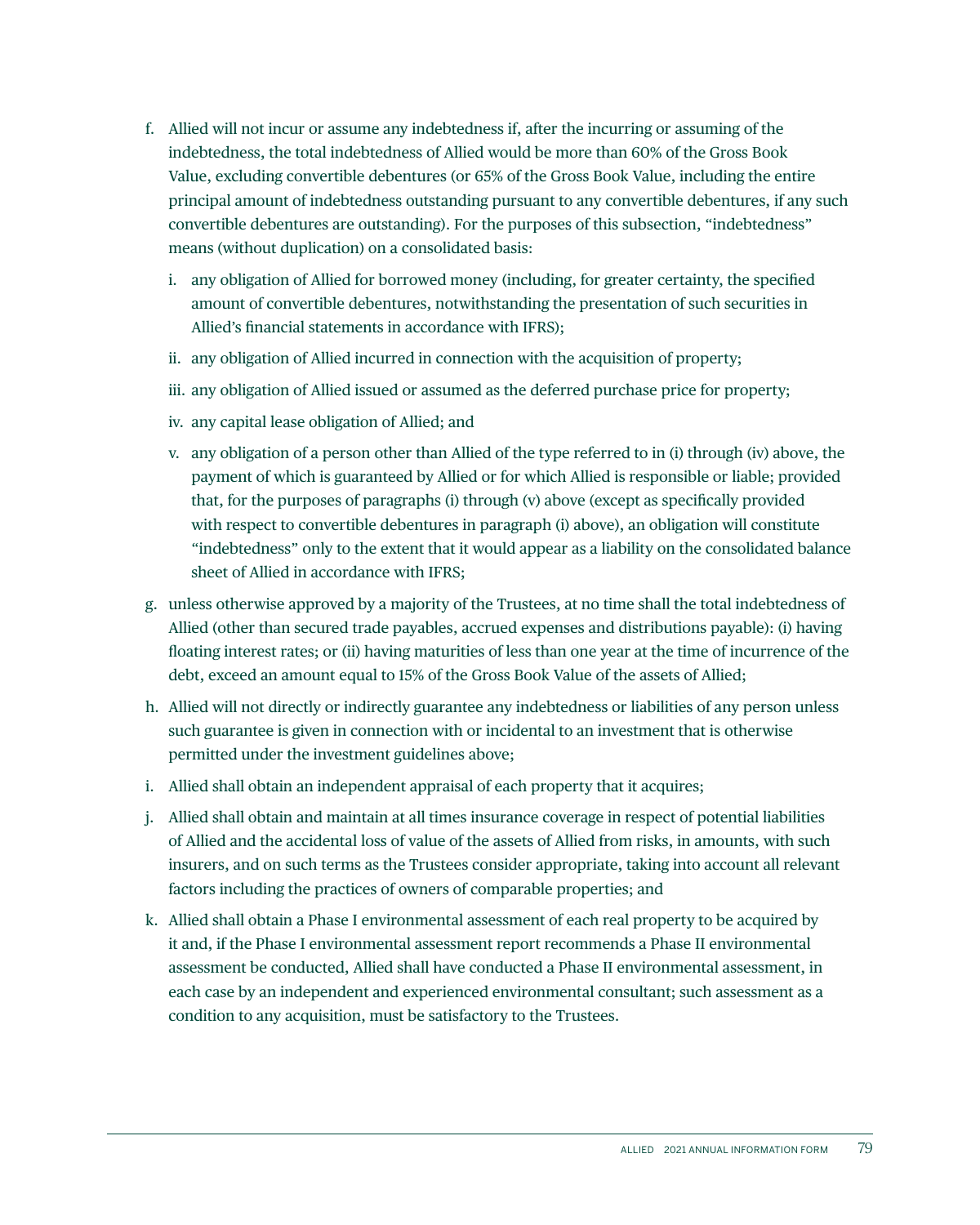For the purpose of the foregoing policies, the assets, liabilities and transactions of a corporation or other entity wholly or partially owned by Allied will be deemed to be those of Allied on a proportionate consolidated basis. In addition, any references in the foregoing to investment in real property will be deemed to include an investment in a joint venture arrangement.

#### **AMENDMENTS TO INVESTMENT GUIDELINES AND OPERATING POLICIES**

Pursuant to the Declaration of Trust, all of the investment guidelines set out under the heading "Investment Guidelines and Operating Policies — Investment Guidelines" and the operating policies contained in paragraphs (e), (g), (h), (i) and (j) under the heading "Investment Guidelines and Operating Policies — Operating Policies" may be amended only with the approval of at least 66 2/3% of the votes cast by Unitholders of Allied at a meeting of Unitholders called for such purpose. The remaining operating policies may be amended with the approval of a majority of the votes cast by Unitholders at a meeting called for such purpose.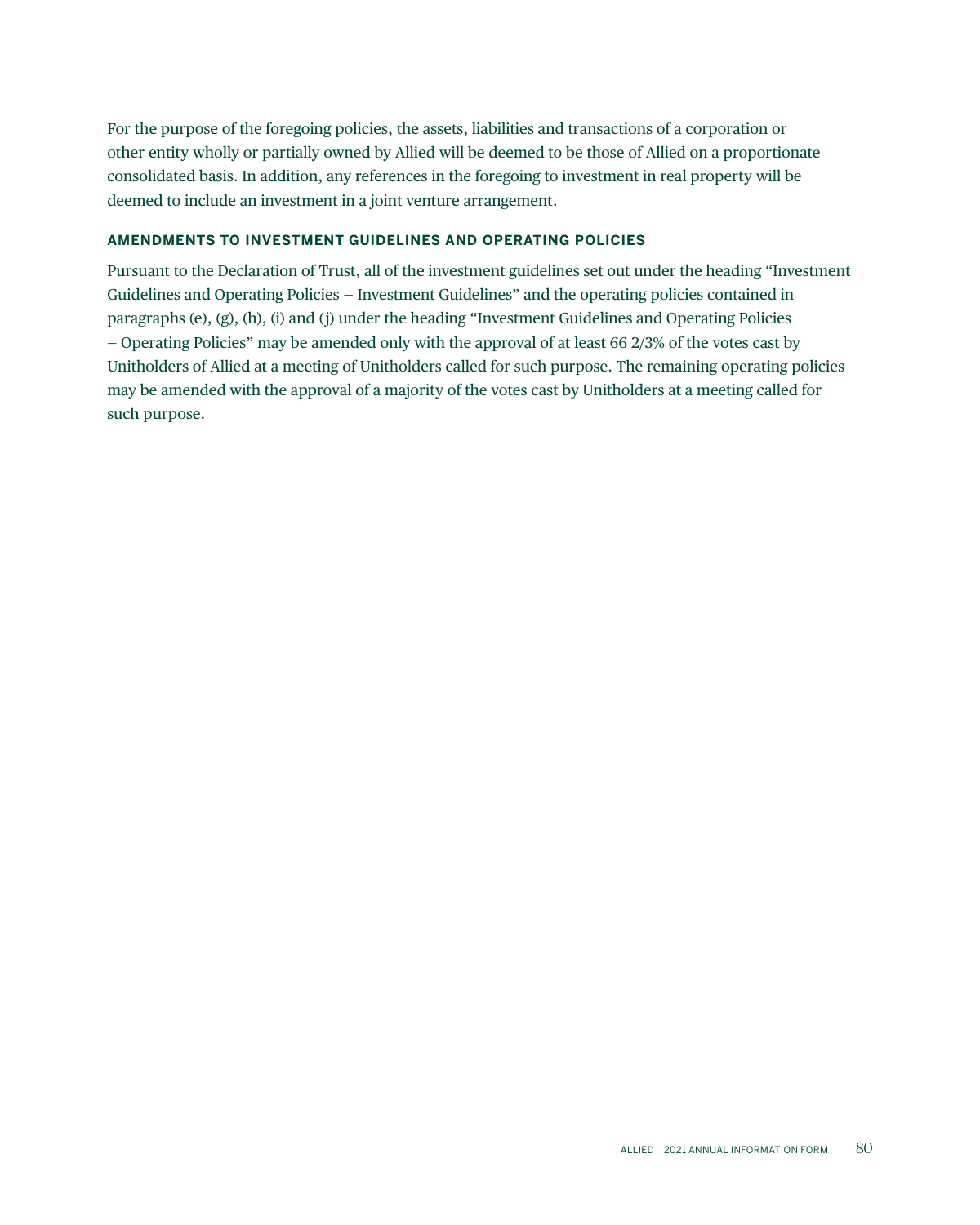# Declaration of Trust and Description of Units

#### **GENERAL**

Allied is an unincorporated closed-ended real estate investment trust created pursuant to the Declaration of Trust and governed by the laws of the Province of Ontario.

#### **UNITS**

The beneficial interests in Allied are divided into a single class of Units. The aggregate number of Units that Allied may issue is unlimited. Units represent a Unitholder's proportionate undivided beneficial interest in Allied. No Unit has any preference or priority over another. No Unitholder has or is deemed to have any right of ownership in any of the assets of Allied. Each Unit confers the right to one vote at any meeting of Unitholders and to participate *pro rata* in any distributions by Allied and, in the event of termination of Allied, in the net assets of Allied remaining after satisfaction of all liabilities. Units are transferable. Issued and outstanding Units may be subdivided or consolidated from time to time by the Trustees without Unitholder approval. Fractional Units will not entitle the holders thereof to vote except to the extent they may represent in the aggregate one or more whole Units.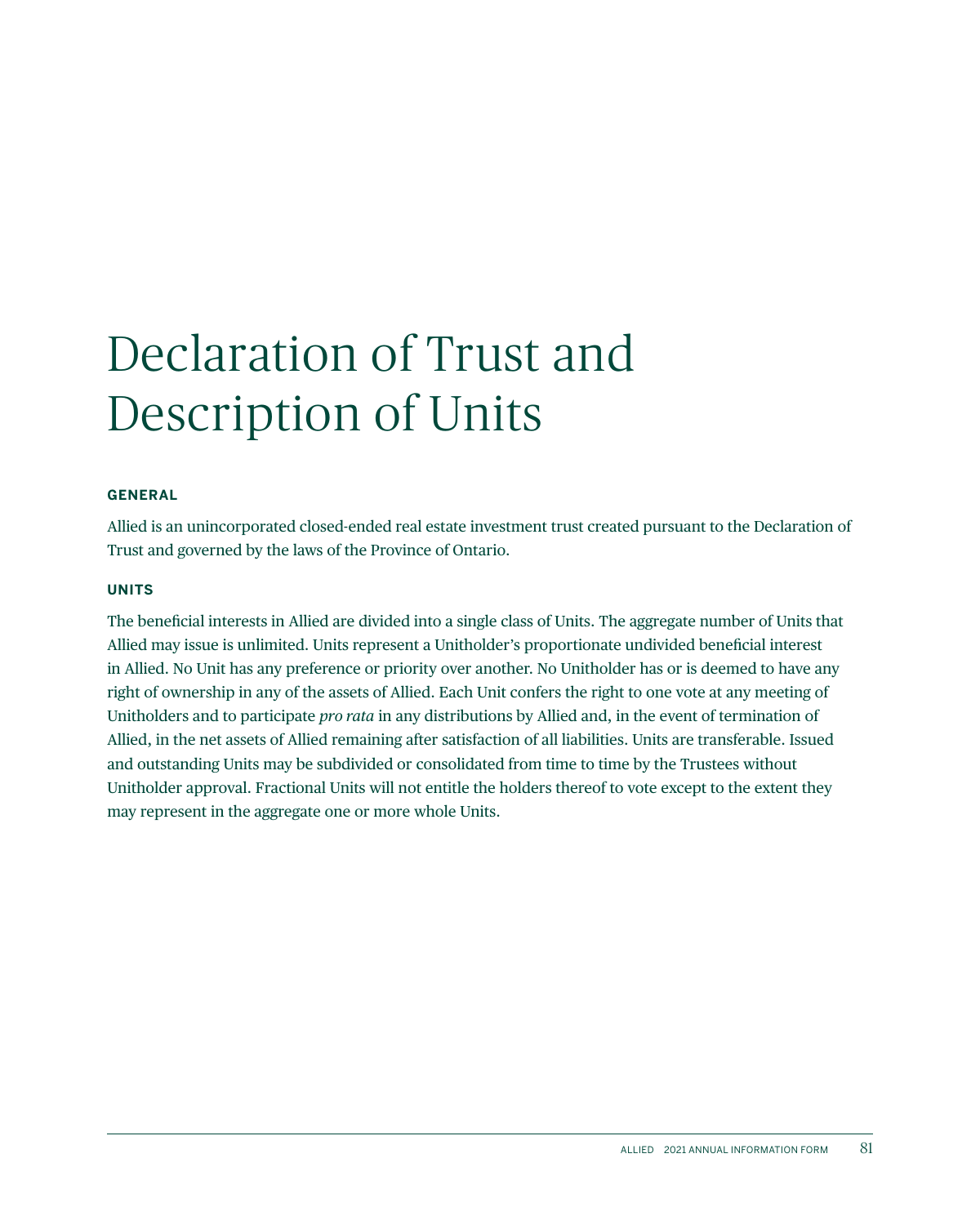#### **LIMITATION ON NON-RESIDENT OWNERSHIP**

At no time may non-residents of Canada (within the meaning of the Tax Act) be the beneficial owners of more than 49% of the Units and the Trustees shall inform the transfer agent and registrar of Allied of this restriction. The transfer agent and registrar may require declarations as to the jurisdictions in which beneficial owners of Units are resident. If the transfer agent and registrar becomes aware, as a result of requiring such declarations as to beneficial ownership or otherwise, that the beneficial owners of 49% of the Units then outstanding are, or may be, non-residents or that such a situation is imminent, the transfer agent and registrar will advise the Trustees, and upon receiving direction from the Trustees, may make a public announcement thereof and shall not accept a subscription for Units from or issue or register a transfer of Units to a person unless the person provides a declaration that the person is not a non-resident. If, notwithstanding the foregoing, the transfer agent and registrar determines that more than 49% of the Units are held by non-residents, the transfer agent and registrar may, upon receiving a direction and suitable indemnity from the Trustees, send a notice to non-resident holders of Units, chosen in inverse order to the order of acquisition or registration or in such manner as the Trustees may consider equitable and practicable, requiring them to sell their Units or a portion thereof within a specified period of not less than 60 days. If the Unitholders receiving such notice have not sold the specified number of Units or provided the Trustees with satisfactory evidence that they are not non-residents within such period, the transfer agent and registrar, upon receiving a direction from the Trustees, may on behalf of such Unitholders sell such Units and, in the interim, shall suspend the voting and distribution rights attached to such Units. Upon such sale the affected holders shall cease to be holders of Units and their rights shall be limited to receiving the net proceeds of sale, subject to the right to receive payment of any distribution declared by the Trustees which is unpaid and owing to such Unitholders upon surrender of the certificate representing such Units, if any.

#### **AMENDMENTS TO DECLARATION OF TRUST**

On May 10, 2021, Allied amended the Declaration of Trust to increase the maximum number of Trustees from nine to ten, to provide for an independent Lead Trustee in the event that the Chair of Allied is nonindependent and to provide that advisory "Say-on-Pay" resolutions shall not be "special business" at a meeting of Unitholders.

On April 14, 2020, Allied amended the Declaration of Trust to facilitate a virtual meeting of Unitholders in light of the COVID-19 pandemic.

On May 12, 2016, Allied amended the Declaration of Trust: (i) to include certain rights, remedies and procedures in favour of Unitholders consistent, to the extent possible, with those available to shareholders of a corporation pursuant to the *Canada Business Corporations Act*, as reflected in the model declaration of trust provisions prepared by the Canadian Coalition for Good Governance in November 2015; (ii) to clarify the permitted joint venture, partnership and co-ownership arrangements in which Allied may invest to give Allied flexibility in structuring its investments with its joint venture partners; and (iii) to reflect applicable tax legislation.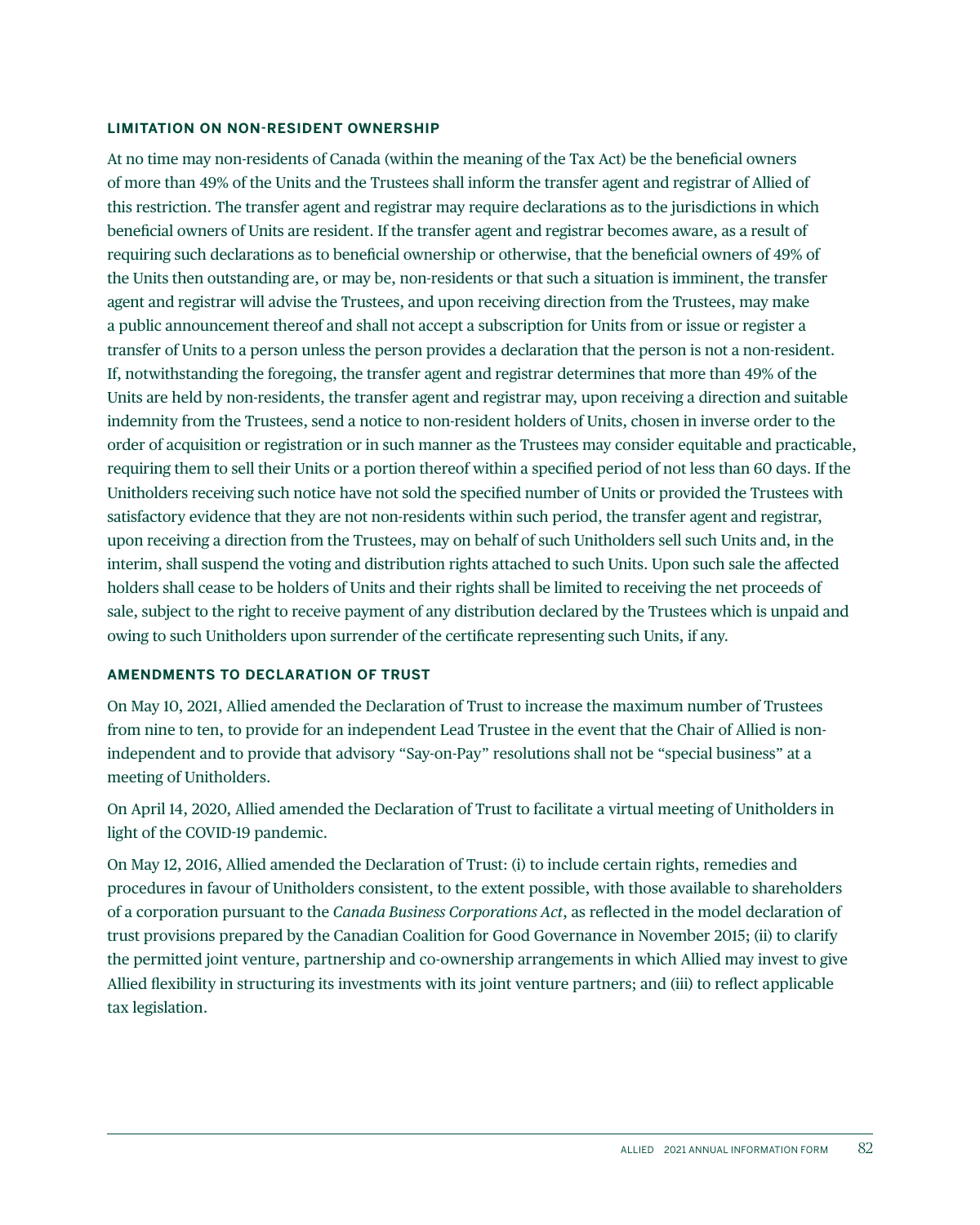# Price Range and Trading Volume of the Units

#### **VOLUME OF THE UNITS**

The Units of Allied are listed on the TSX and are quoted under the symbol "AP.UN". The following table sets forth, for the periods indicated, the price ranges and trading volumes of the Units on the TSX.

| 2021      | $HIGH$ (\$) | LOW (\$) | <b>VOLUME</b> |
|-----------|-------------|----------|---------------|
| January   | 39.31       | 35.79    | 4,738,793     |
| February  | 38.83       | 35.40    | 7,289,383     |
| March     | 42.12       | 38.34    | 7,959,769     |
| April     | 43.27       | 40.41    | 4,787,541     |
| May       | 44.79       | 41.74    | 5,784,405     |
| June      | 46.37       | 44.38    | 5,078,735     |
| July      | 46.55       | 44.54    | 4,414,166     |
| August    | 45.81       | 41.99    | 4,200,889     |
| September | 43.56       | 39.80    | 4,545,704     |
| October   | 44.38       | 39.96    | 4,896,818     |
| November  | 44.95       | 41.15    | 4,330,027     |
| December  | 44.25       | 40.93    | 4,748,018     |
|           |             |          |               |
| 2022      | HIGH(S)     | LOW (\$) | <b>VOLUME</b> |
| January   | 45.40       | 41.59    | 4,885,074     |
|           |             |          |               |

On January 31, 2022, the closing price of the Units on the TSX was \$44.73.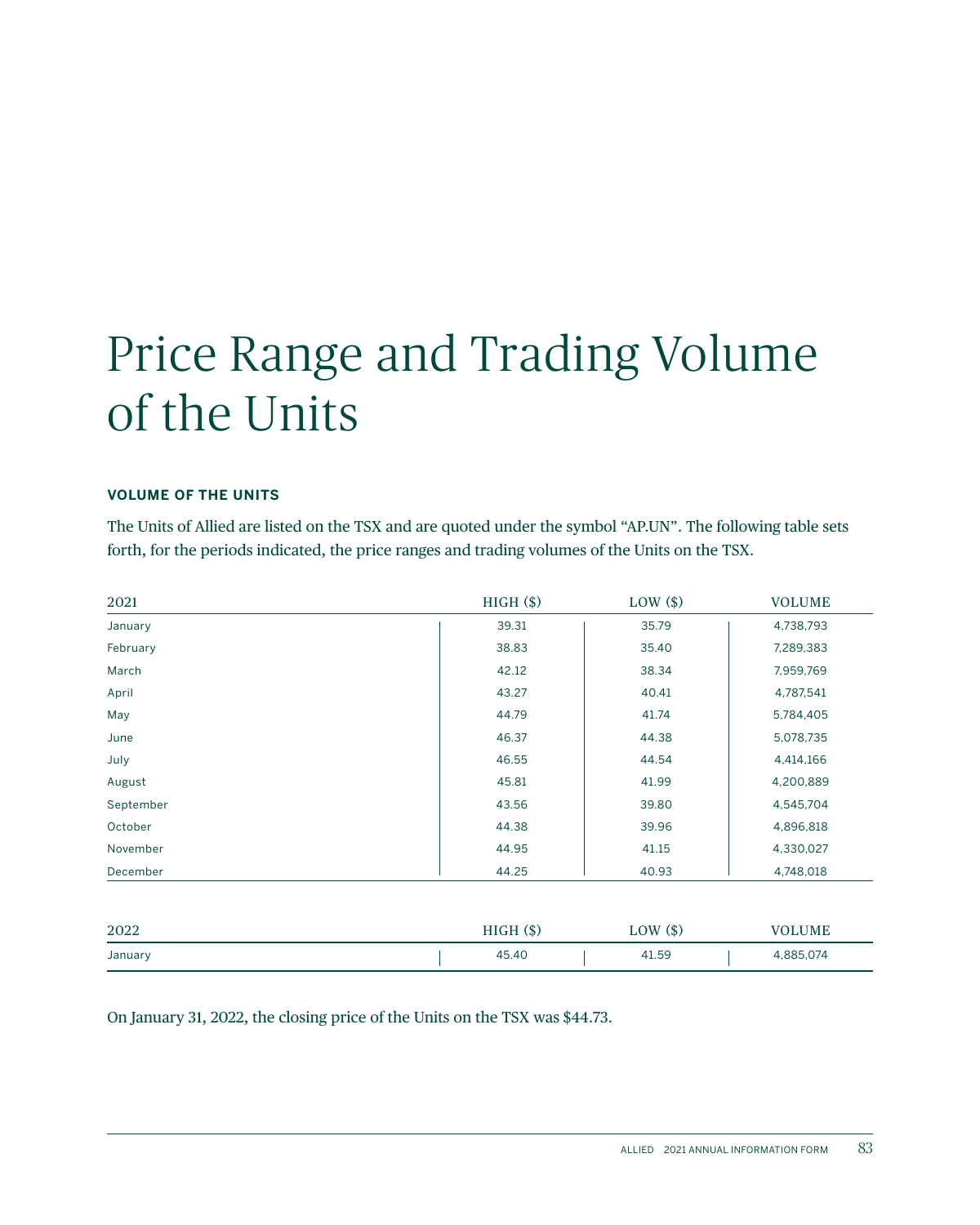#### **UNITS SUBJECT TO CONTRACTUAL RESTRICTIONS ON TRANSFER**

The following table sets forth, to the knowledge of Allied, the aggregate number of Units of Allied subject to contractual restrictions on transfer pursuant to the restricted unit plan of Allied as at December 31, 2021, and the percentage that number represents of the issued and outstanding Units of Allied as at December 31, 2021.

| TOTAL NUMBER OF UNITS SUBJECT TO A<br>CONTRACTUAL RESTRICTION ON TRANSFER | PERCENTAGE OF OUTSTANDING UNITS |
|---------------------------------------------------------------------------|---------------------------------|
| $296,810^{(1)}$                                                           | በ 23%                           |
|                                                                           |                                 |

(1) Following is a summary of Units (the "Restricted Units") outstanding under Allied's restricted unit plan as at December 31, 2021, which may not be sold, mortgaged or otherwise disposed of until the dates noted below:

| <b>GRANT DATE</b>                                                        | UNITS GRANTED | <b>RESTRICTION REMOVAL DATE</b> |
|--------------------------------------------------------------------------|---------------|---------------------------------|
| March 1, 2016                                                            | 30,994        | March 1, 2022                   |
| February 22, 2017                                                        | 64,217        | February 22, 2023               |
| February 14, 2018                                                        | 61,733        | February 14, 2024               |
| February 13, 2019                                                        | 51,858        | February 13, 2025               |
| February 5, 2020                                                         | 46,272        | February 5, 2026                |
| March 25, 2020                                                           | 561           | March 25, 2026                  |
| July 29, 2020                                                            | 1,315         | July 29, 2026                   |
| February 3, 2021                                                         | 55,103        | February 3, 2027                |
| May 10, 2021                                                             | 773           | May 10, 2027                    |
| September 13, 2021                                                       | 2,384         | September 13, 2027              |
| <b>Total Restricted Units granted</b>                                    | 315,210       |                                 |
| Restricted Units forfeited or transferred under the Restricted Unit plan | (18,400)      |                                 |
| Net Restricted Units outstanding                                         | 296.810       |                                 |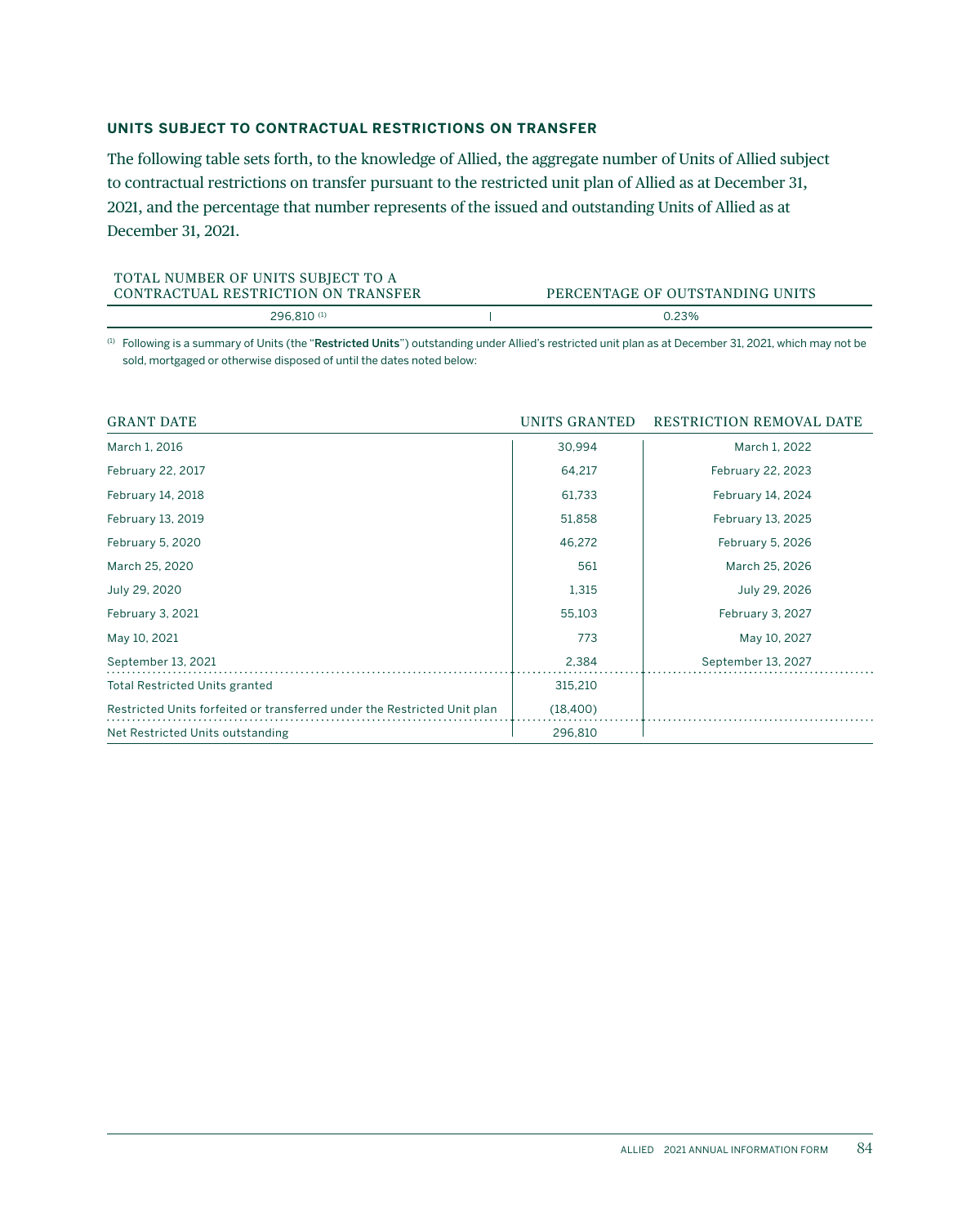## Senior Unsecured Debentures

As at December 31, 2021, Allied had the following senior unsecured debentures (collectively "**Unsecured Debentures**") outstanding:

|                                                                                  | DATE OF ISSUE     | DATE OF MATURITY  | <b>BALANCE</b><br>OUTSTANDING (\$) |
|----------------------------------------------------------------------------------|-------------------|-------------------|------------------------------------|
| Series C, 3.636%, semi-annual interest payments<br>due April 21 and October 21   | April 21, 2017    | April 21, 2025    | 200,000,000                        |
| Series D, 3.394%, semi-annual interest payments<br>due February 15 and August 15 | August 15, 2019   | August 15, 2029   | 300,000,000                        |
| Series E, 3.113%, semi-annual interest payments<br>due April 8 and October 8     | October 8, 2019   | April 8, 2027     | 300.000.000                        |
| Series F, 3.117%, semi-annual interest payments<br>due February 21 and August 21 | February 21, 2020 | February 21, 2030 | 400.000.000                        |
| Series G, 3.131%, semi-annual interest payments<br>due May 15 and November 15    | May 15, 2020      | May 15, 2028      | 300.000.000                        |
| Series H, 1.726%, semi-annual interest payments<br>due February 12 and August 12 | February 12, 2021 | February 12, 2026 | 600.000.000                        |
| Series I, 3.095%, semi-annual interest payments<br>due February 6 and August 6   | August 6, 2021    | February 26, 2032 | 500,000,000                        |

The Unsecured Debentures were issued under the Trust Indenture. The Unsecured Debentures are direct senior unsecured obligations of Allied and rank equally and rateably with one another, regardless of their actual date or terms of issue, and with all other unsecured and unsubordinated indebtedness of Allied, except to the extent prescribed by law. At its option, Allied may redeem the Unsecured Debentures at any time, in whole or in part, on payment of a redemption price equal to the greater of (i) the Canada Yield Price and (ii) par, together in each case with accrued and unpaid interest to the date fixed for redemption (less any taxes required by law to be deducted or withheld).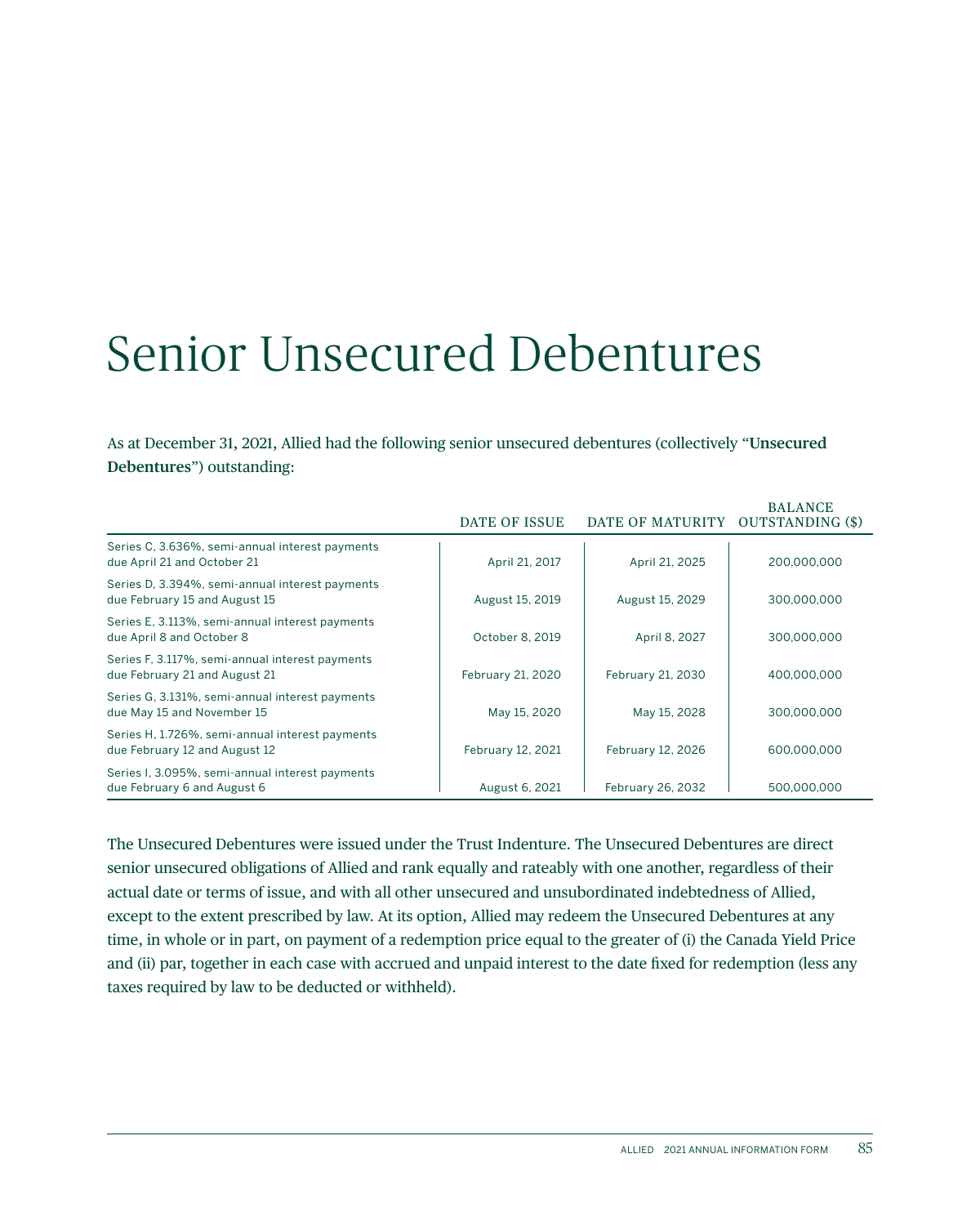## Credit Ratings

Allied's credit ratings as at December 31, 2021, are summarized below:

| <b>DEBT</b>                                               | RATING AGENCY       | LONG-TERM<br><b>CREDIT RATING</b> | TREND/OUTLOOK |
|-----------------------------------------------------------|---------------------|-----------------------------------|---------------|
| <b>Issuer Rating &amp;</b><br><b>Unsecured Debentures</b> | <b>DBRS</b> Limited | <b>BBB</b>                        | Stable        |
| <b>Issuer Rating &amp;</b><br><b>Unsecured Debentures</b> | Moody's Investors   | Baa2                              | Stable        |

DBRS Limited ("**DBRS**") has assigned a long-term rating of "BBB" with a "Stable" trend in respect of Allied and the Unsecured Debentures. Long-term ratings assigned by DBRS provide an opinion of DBRS on the risk of default; that is, the risk that an issuer will fail to satisfy its financial obligations in accordance with the terms under which an obligation has been issued. DBRS' long-term credit ratings scale ranges from "AAA" (typically assigned to obligations of the highest credit quality) to "D" (typically assigned to obligations in default or obligations that clearly will be in default in the near future). A long-term obligation rated "BBB" by DBRS is the fourth highest-rated obligation after those rated "AAA", "AA" and "A" and is, in DBRS' view, of adequate credit quality. The capacity for the payment of financial obligations is considered acceptable. DBRS indicates that "BBB" rated obligations may be vulnerable to future events. All DBRS rating categories other than "AAA" and "D" also contain subcategories "(high)" and "(low)". The absence of either a "(high)" or "(low)" designation indicates the rating is in the middle of the category.

DBRS uses "rating trends" for its ratings in, among other areas, the real estate investment trust sector. DBRS' rating trends provide guidance in respect of DBRS' opinion regarding the outlook for the rating in question, with rating trends falling into one of three categories: "Positive", "Stable" or "Negative". The rating trend indicates the direction in which DBRS considers the rating may move should present circumstances continue, or in some cases, unless challenges are addressed. In general, DBRS' view is based primarily on an evaluation of the issuing entity or guarantor itself, but may also include consideration of the outlook for the industry or industries in which the issuing entity operates. A "Positive" or "Negative" trend assigned by DBRS is not an indication that a rating change is imminent, but represents an indication that there is a greater likelihood that the rating could change in the future than would be the case if a "Stable" trend was assigned.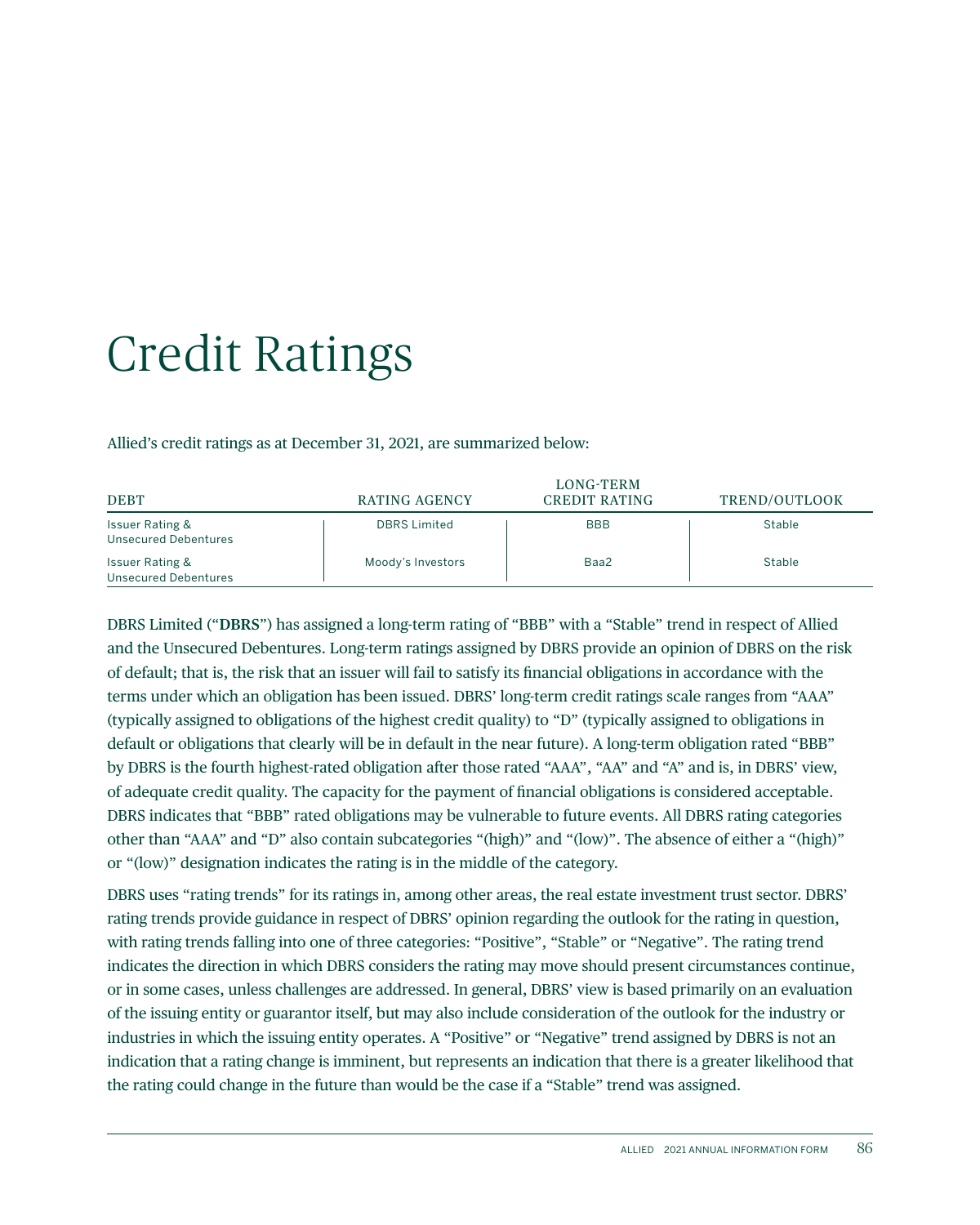Moody's Investors Service ("**Moody's**") has assigned Allied and the Unsecured Debentures a long-term credit rating of "Baa2" and a "Stable" rating outlook in respect of Allied. Long-term ratings assigned by Moody's provide an opinion of Moody's that reflects both the likelihood of a default on contractually promised payments and the expected financial loss suffered in the event of such default.

Moody's long-term debt ratings scale ranges from "Aaa" (typically assigned to obligations of the highest quality, subject to the lowest level of credit risk) to "C" (typically assigned to obligations in default, with little prospect for recovery of principal or interest). A rating of "Baa" by Moody's is within the fourth highest of nine categories and is assigned to debt securities that are judged to be medium grade and subject to moderate credit risk. Such securities may possess certain speculative characteristics. Moody's applies numerical modifiers "1", "2" and "3" to each generic rating classification from "Aa" through "Caa" in its bond rating system. The modifier "1" indicates that the obligation ranks in the higher end of the generic rating category; the modifier "2" indicates a mid-range ranking; and the modifier "3" indicates a ranking in the lower end of the generic rating category. A Moody's rating outlook is an opinion regarding the likely direction of a rating over the medium term. A stable outlook indicates a low likelihood of a rating change over the medium term. A negative, positive or developing outlook indicates a higher likelihood of a rating change over the medium term.

There can be no assurance that a rating will remain in effect for any given period of time or that a rating will not be lowered, withdrawn or revised by DBRS or Moody's if in its respective judgment circumstances so warrant. The rating of the Unsecured Debentures is not a recommendation to buy, sell or hold such securities, inasmuch as such rating does not comment as to market price or suitability for a particular investor.

Allied has paid customary rating fees to DBRS and Moody's in connection with the above-mentioned ratings. Allied has not made any payments to DBRS or Moody's in respect of any other service provided to Allied by DBRS or Moody's, respectively.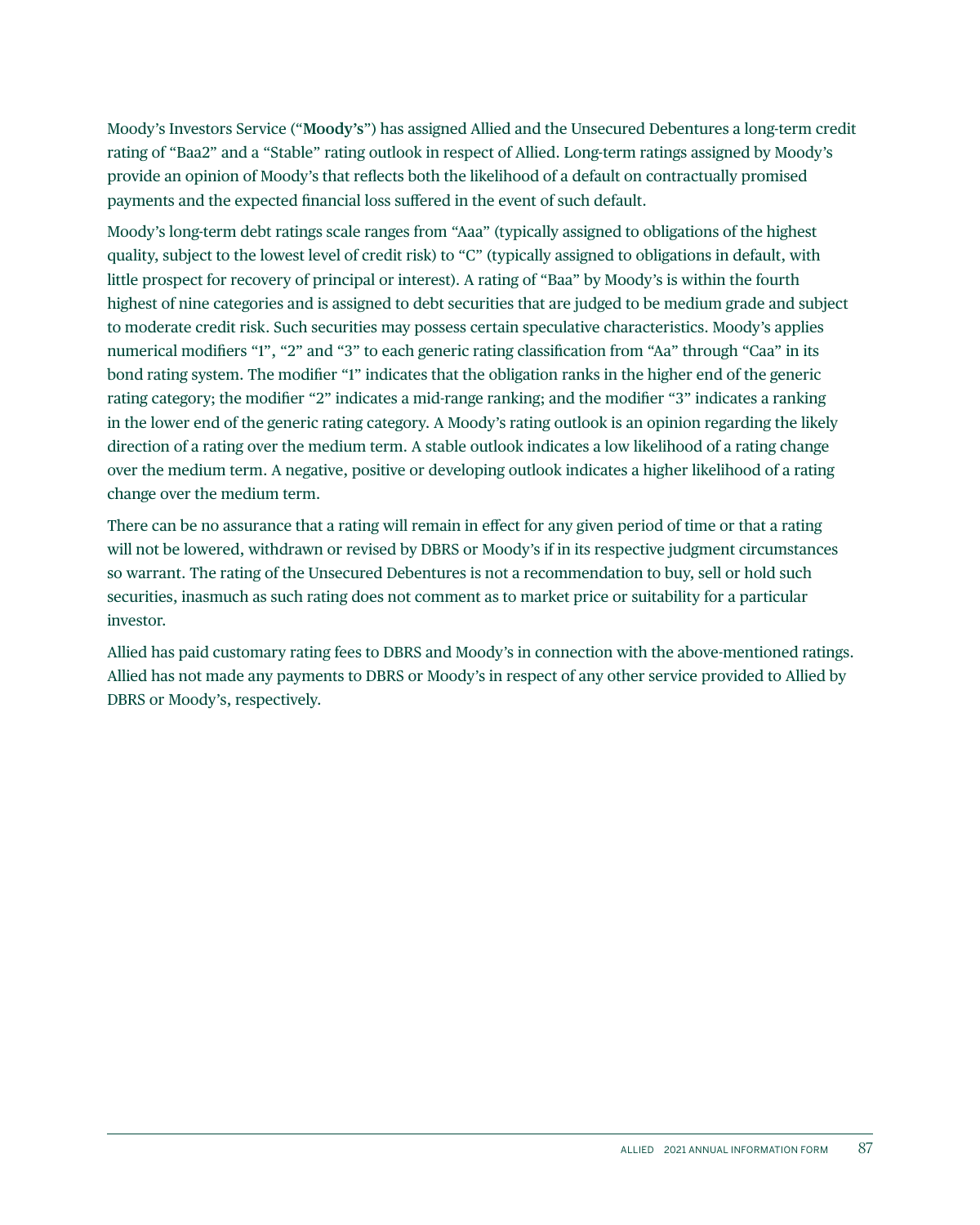# Distributions and Distribution Policy

The following outlines the distribution policy of Allied. Subject to compliance with such distribution policy, determinations as to the amounts actually distributable are in the discretion of the Trustees.

#### **GENERAL**

Distributions are determined by the Trustees in their discretion. Distributions shall be made in cash or Units pursuant to any distribution reinvestment plan adopted by the Trustees pursuant to the Declaration of Trust, including the Distribution Reinvestment Plan. Any distribution shall be made proportionately to persons who are Unitholders as at the close of business on the record date for such distribution, which shall be the last Business Day (as defined by the Declaration of Trust) of the calendar month preceding the month in which the Distribution Date falls, or if such date is not a Business Day then the next following Business Day, or such other date, if any, as is fixed in accordance with the Declaration of Trust.

Allied makes monthly cash distributions to Unitholders on each Distribution Date (being in respect of a month, on or about the 15th day of the following month). The level of distributions paid by Allied fluctuates from year to year. It is the present intention of the Trustees to allocate, distribute and make payable to Unitholders in each year, in aggregate, the amount necessary such that Allied will not be liable to pay tax under Part I of the Tax Act for such year.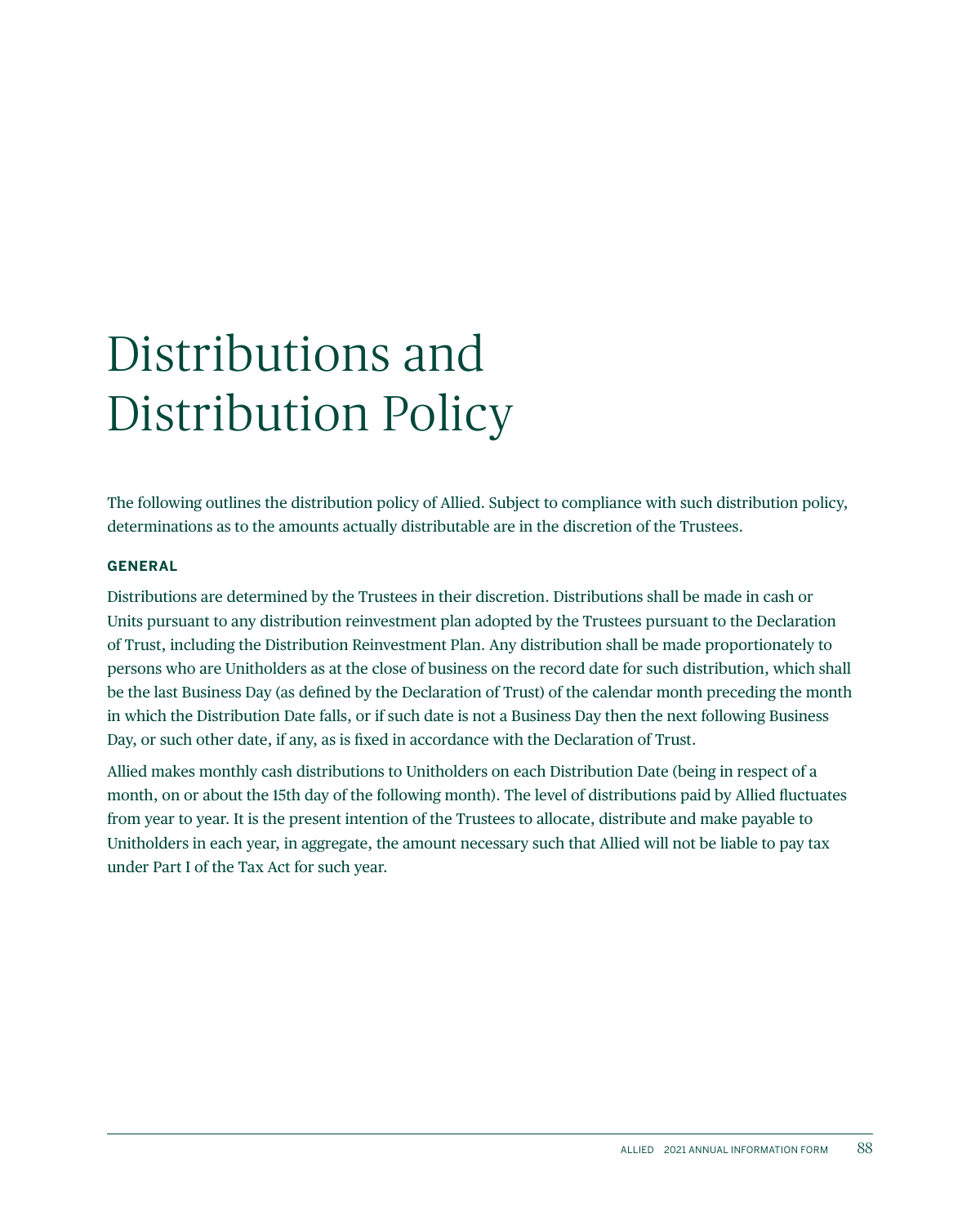The following table sets out the distributions paid by Allied for the periods indicated:

| <b>PERIOD</b>                 | MONTHLY DISTRIBUTION PER UNIT (\$) |
|-------------------------------|------------------------------------|
| April 2003 - February 2004    | \$0.09167                          |
| March 2004 - February 2005    | \$0.09500                          |
| March 2005 - February 2006    | \$0.09833                          |
| March 2006 - February 2007    | \$0.10167                          |
| March 2007 - February 2008    | \$0.10500                          |
| March 2008 - December 2012    | \$0.11000                          |
| January 2013 - November 2013  | \$0.11330                          |
| December 2013 - November 2014 | \$0.11750                          |
| December 2014 - November 2015 | \$0.12160                          |
| December 2015 - November 2016 | \$0.12500                          |
| December 2016 - November 2017 | \$0.12750                          |
| December 2017 - November 2018 | \$0.13000                          |
| December 2018 - December 2019 | \$0.13333                          |
| January 2020 - December 2020  | \$0.13750                          |
| January 2021 - December 2021  | \$0.14167                          |

On December 1, 2021, the Trustees approved an increase in monthly cash distributions for 2022 to \$0.1458 per Unit beginning with the distribution for the month of January 2022, payable on February 15, 2022, to Unitholders of record on January 31, 2022.

#### **COMPUTATION OF NET REALIZED CAPITAL GAINS**

The net realized capital gains of Allied for any year means the amount, if any, by which the capital gains of Allied for the year exceed the aggregate of the amount of any capital losses of Allied for the year and the amount of net capital losses of Allied for prior years.

#### **TAX DEFERRAL ON DISTRIBUTIONS**

A portion of the distributions to be made by Allied to Unitholders will be tax deferred by reason of Allied's ability to claim capital cost allowance and certain other deductions. Please refer to Allied's website ([www.alliedreit.com\)](https://www.alliedreit.com/) for the details of the distribution history. The adjusted cost base of Units held by a Unitholder will generally be reduced by the non-taxable portion of distributions made to the Unitholder (other than the non-taxable portion of certain capital gains). A Unitholder will generally realize a capital gain to the extent that the adjusted cost base of the Unitholder's Units would otherwise be a negative amount.

#### **DISTRIBUTION REINVESTMENT PLAN**

Allied instituted a DRIP whereby Canadian Unitholders may elect to have their distributions automatically reinvested in additional Units. Effective November 21, 2016, Allied suspended its DRIP until further notice. No commissions, service charges or brokerage fees are payable by participants in connection with the DRIP.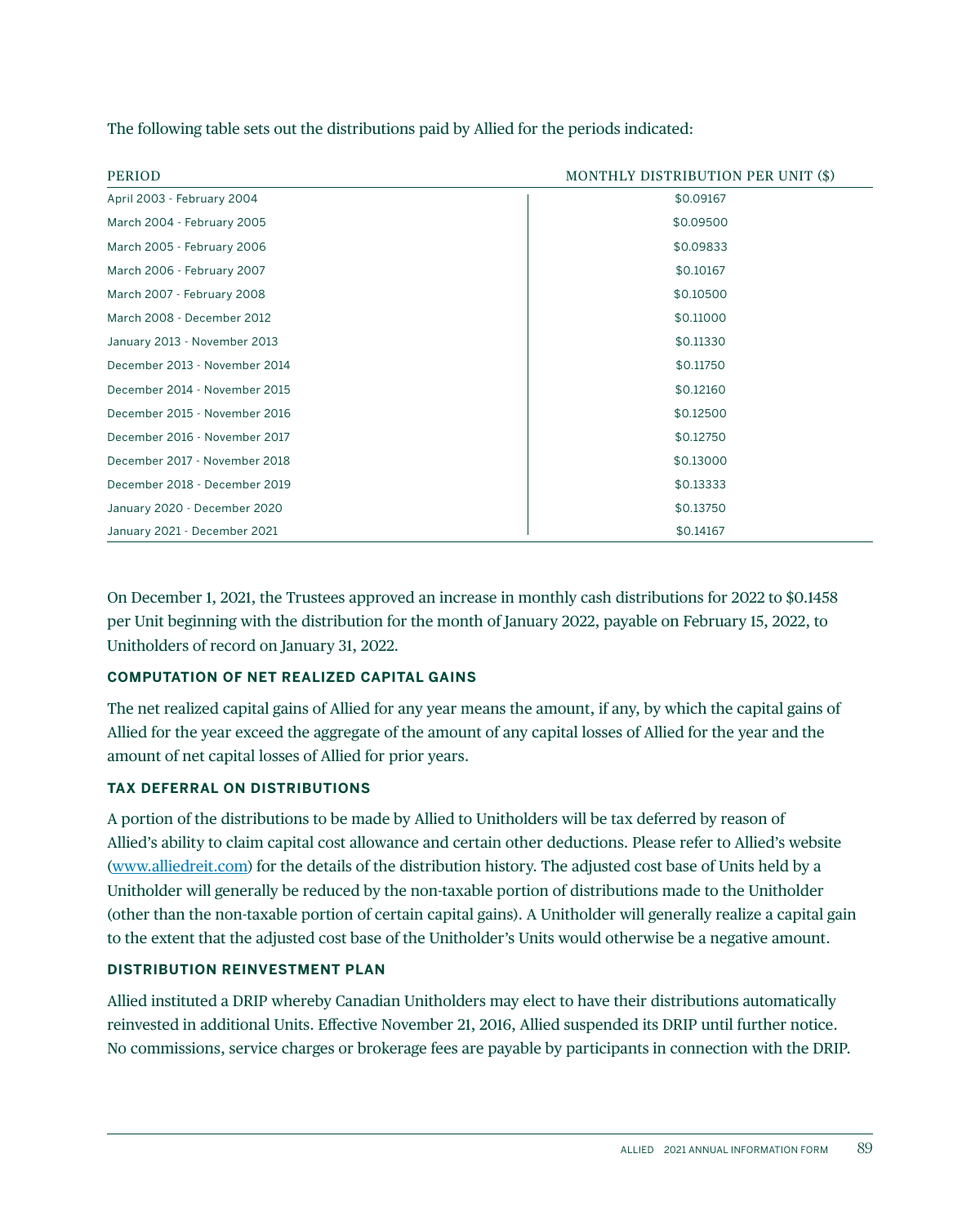## Unitholders' Rights Plan

Allied has established a Unitholders' rights protection plan (the "**Rights Plan**"). The material terms of the Rights Plan are summarized below and are substantially the same as the Unitholders' rights protection plan originally implemented by Allied at the IPO apart from changes to the definitions of Permitted Bid, Competing Permitted Bid, Expiration Time, Lock-up Agreement, Exercise Price, controlled and acting jointly or in concert and amendments to the redemption and waiver provisions, which changes are discussed below. This summary is qualified in its entirety by reference to the actual provisions of the Rights Plan. All capitalized terms which are used in this summary and are not otherwise defined have the meanings which are attributed to them in the Rights Plan.

#### **GENERAL**

To implement the Rights Plan, the Trustees will authorize the issuance of one right (a "**Plan Right**") in respect of each Unit when issued. Each Plan Right entitles the registered holder to purchase from Allied one Unit for the Exercise Price, subject to adjustment as set out in the Rights Plan. In the event of an occurrence of a Flip-in Event (as defined below), each Plan Right entitles the registered holder to purchase from Allied that number of Units that have an aggregate Market Price (as defined in the Rights Plan) on the date of consummation or occurrence of such Flip-in Event equal to twice the Exercise Price (as defined in the Rights Plan), in accordance with the terms of the Rights Plan, for an amount in cash equal to the Exercise Price, subject to certain adjustments. The Plan Rights are not exercisable prior to the Separation Time (as defined below). The issuance of the Plan Rights will not affect reported earnings per Unit until the Plan Rights separate from the underlying Units and become exercisable. The issuance of Plan Rights will not change the manner in which Unitholders currently trade their Units. The Exercise Price under the rights protection plan implemented by Allied at the IPO was set at \$40.00. Under the Rights Plan, the Exercise Price is an amount equal to three times the Market Price (as defined in the Rights Plan).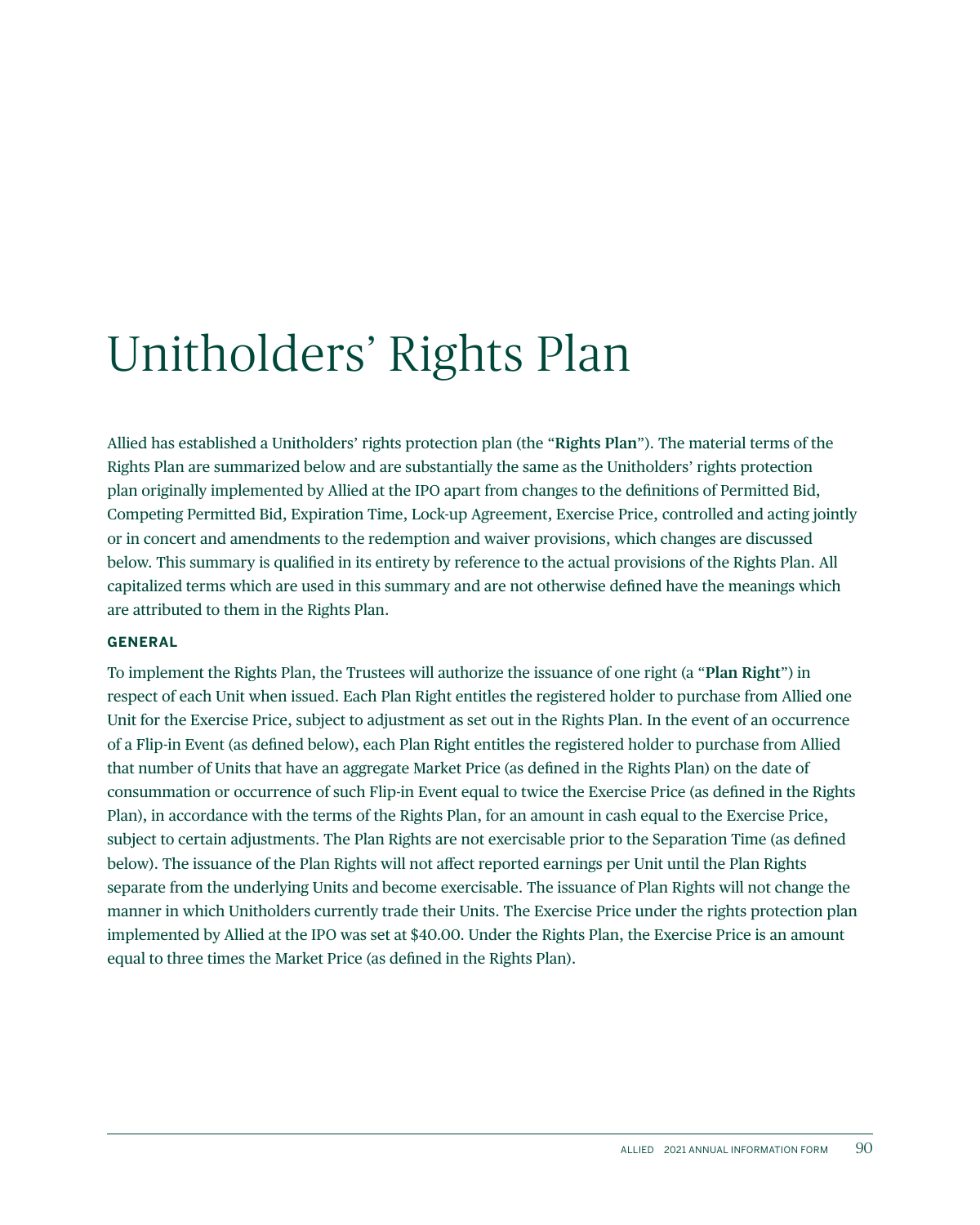The Rights Plan must be reconfirmed by a resolution passed by a majority of the votes cast by all Unitholders at every third annual meeting of Unitholders. If the Rights Plan is not so reconfirmed, the Rights Plan and all outstanding Plan Rights shall terminate and be void and of no further force and effect, provided that such termination shall not occur if a Flip-in Event that has not been waived pursuant to the Rights Plan has occurred prior to such annual meeting. The rights protection plan implemented by Allied at the IPO had a ten-year term expiring February 20, 2013, subject to the reconfirmation by Unitholders every third annual meeting of Unitholders. The Trustees of Allied amended the definition of Expiration Time to provide that the Rights Plan must be reconfirmed and approved by Unitholders every three years without specifying a fixed term.

#### **FLIP-IN EVENT**

A "Flip-in Event" means a transaction as a result of which a Person becomes an Acquiring Person (as defined below). On the occurrence of a Flip-in Event, any Plan Rights Beneficially Owned on or after a date determined in accordance with the Rights Plan by an Acquiring Person (including any affiliate or associate thereof or any Person acting jointly or in concert with an Acquiring Person or any affiliate or associate of an Acquiring Person) and certain transferees of Plan Rights will become void and any such holder will not have any right to exercise Plan Rights under the Rights Plan and will not have any other rights with respect to the Plan Rights.

#### **ACQUIRING PERSON**

An "Acquiring Person" is, generally, a Person who is the Beneficial Owner of 20% or more of the then outstanding Units of Allied. Under the Rights Plan there are various exceptions to this rule, including that an Acquiring Person: (i) shall not include: (A) Allied or a subsidiary of Allied, and (B) an underwriter or selling group member during the course of a public distribution, and (ii) may not, in certain circumstances, include a Person who becomes the Beneficial Owner of 20% or more of the outstanding Units as a result of any one of certain events or combinations of events that include: (A) a Unit reduction through an acquisition or redemption of Units by Allied, and (B) an acquisition of Units made pursuant to a Permitted Bid (as defined below) or a Competing Permitted Bid.

#### **BENEFICIAL OWNERSHIP**

A Person is deemed to be the "Beneficial Owner" of, and to "Beneficially Own", Units in circumstances where that Person or any of its affiliates or associates: (i) is the owner of the Units at law or in equity, or (ii) in certain circumstances, has the right to become the owner at law or in equity where such right is exercisable within 60 days and includes any Units that are Beneficially Owned by any other Person with whom such Person is acting jointly or in concert. Under the Rights Plan there are various exceptions to this rule, including where a Person:

a. has agreed to deposit or tender Units to a take-over bid pursuant to a permitted lock-up agreement in accordance with the terms of the Rights Plan; or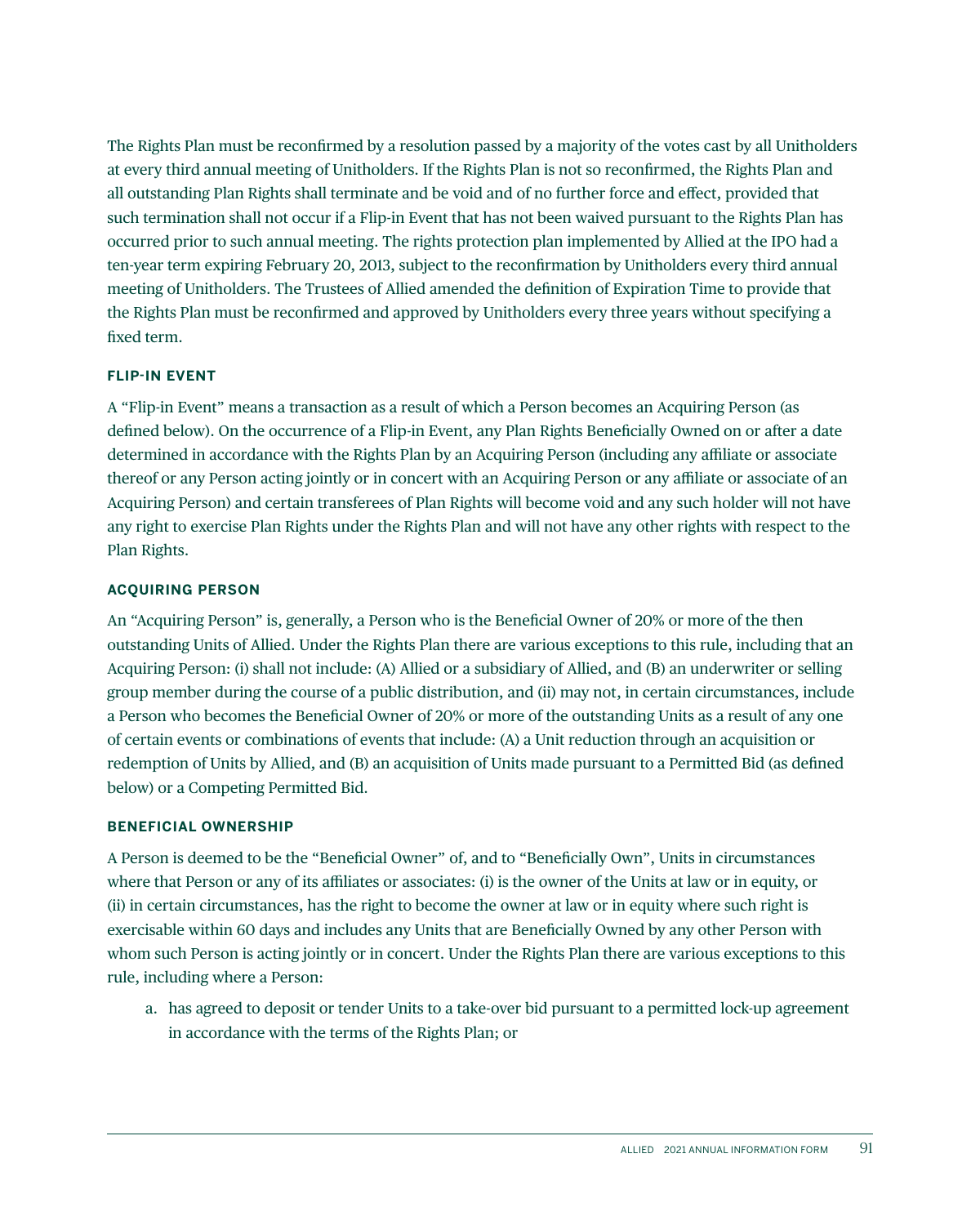b. is an investment fund manager or a trust company acting as trustee or administrator who holds such Units in the ordinary course of such duties for the account of another Person or other account(s), an administrator or trustee of one or more registered pension funds or plans, a crown agent or agency, a manager or trustee of certain mutual funds or a Person established by statute to manage investment funds for employee benefit plans, pension plans, insurance plans or various public bodies, provided that such Person is not making and has not announced an intention to make a take-over bid alone or acting jointly or in concert with any other Person, other than an Offer to Acquire Units (as defined in the Rights Plan) pursuant to a distribution by Allied, by means of a Permitted Bid, or by means of ordinary market transactions executed through the facilities of a stock exchange or organized over-the-counter market.

#### **LOCK-UP AGREEMENTS**

A bidder, any of its affiliates or associates or any other Person acting jointly or in concert with the bidder may enter into lock-up agreements (each, a "**Lock-up Agreement**") with Allied's Unitholders (each, a "**Locked-up Person**") whereby such Locked-up Persons agree to tender their Units to the take-over bid or otherwise commit to support a control transaction (the "**Subject Bid**") without a Flip-in Event occurring. Any such agreement must permit the Locked-up Person to withdraw their Units from the lock-up to tender to another take-over bid or support another transaction that (i) will provide greater value to the Locked-up Person than the Subject Bid or (ii) contains an offering price per Unit that exceeds by as much or more than a specified amount (a "**Specified Amount**") the value offered under the Subject Bid, and does not provide for a Specified Amount that is greater than 7% of the value offered under the Subject Bid.

The Rights Plan expands on the definition of Lock-up Agreement in the rights protection plan originally put in place by Allied at the IPO. The definition of Lock-up Agreement is amended to provide that any Lock-up Agreement can be made available to the public, and that under a Lock-up Agreement no "break-up" fees, "top-up" fees, penalties, expense reimbursement or other amounts that exceed in aggregate the greater of: (i) 2.5% of the value payable to the Locked-up Person under the Subject Bid; and (ii) 50% of the amount by which the value payable to the Locked-up Person under another take-over bid or transaction exceeds what such Locked-up Person would have received under the Subject Bid; can be payable by such Locked-up Person if the Locked-up Person fails to deposit or tender their Units to the Subject Bid or withdraws such Units previously tendered thereto in order to tender such Units to another take-over bid or participate in another transaction.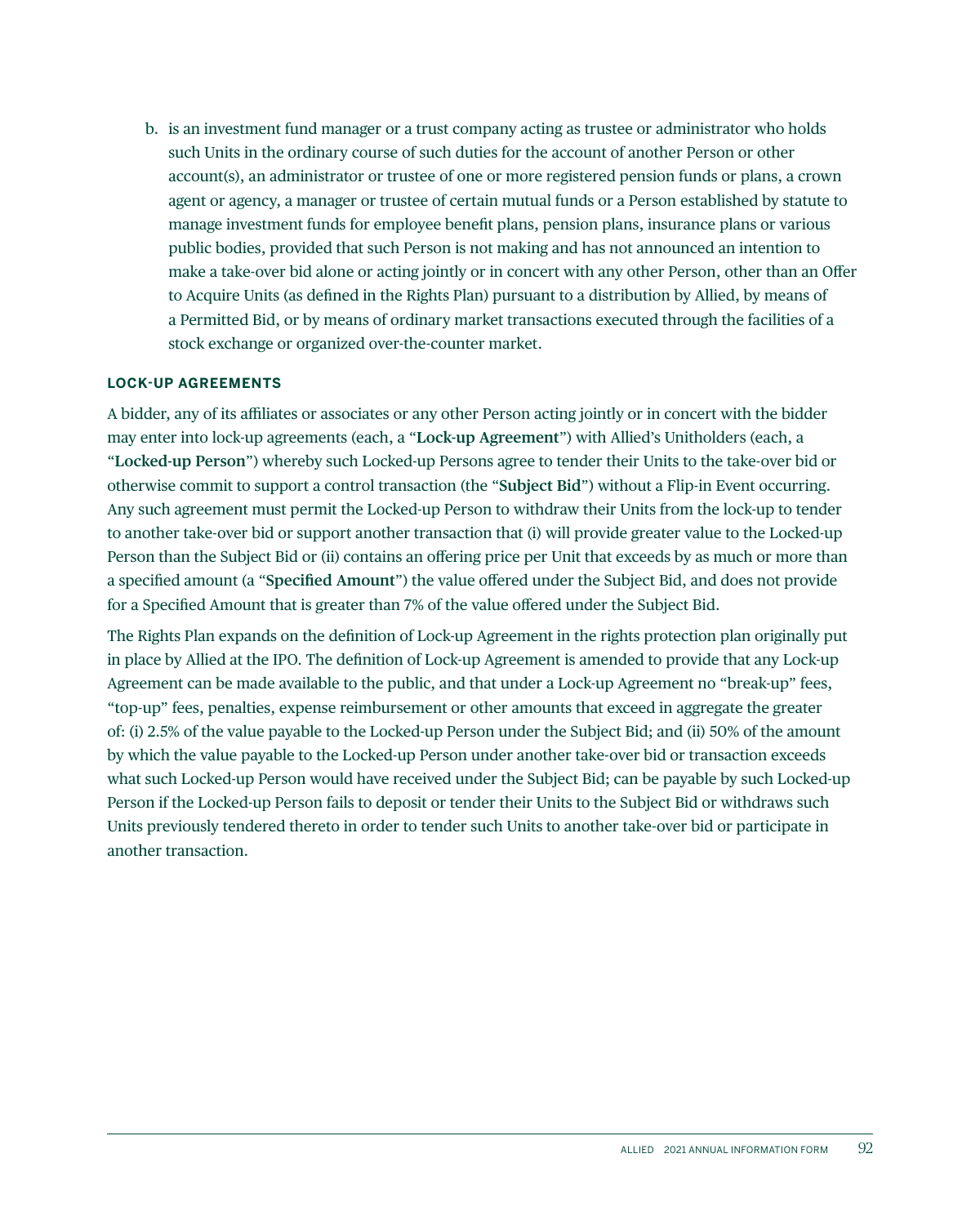#### **PERMITTED BID**

A Flip-in Event will not occur if a take-over bid is structured as a Permitted Bid. A Permitted Bid is a takeover bid made by means of a take-over bid circular, which also complies with the following provisions:

- a. the take-over bid is made to all registered Unitholders of Allied, wherever resident, other than the Person making the bid;
- b. the take-over bid contains, and the take-up and payment for securities tendered or deposited thereunder is subject to, irrevocable and unqualified conditions that:
	- i. no Units will be taken-up or paid for pursuant to the take-over bid: (A) before the close of business on a date that is not less than 105 days following the date of the take-over bid or such shorter minimum initial deposit period that a non-exempt take-over bid must remain open for deposits, in the applicable circumstances at such time, pursuant to NI 62-104; and (B) then only if, at the close of business on such date, the Units deposited or tendered pursuant to the takeover bid and not withdrawn constitute more than 50% of the Units outstanding which are held by "independent unitholders" (as defined in the Rights Plan);
	- ii. unless the take-over bid is withdrawn, Units may be deposited pursuant to the take-over bid at any time before the close of business on the date of the first take-up of or payment for Units;
	- iii. any Units deposited pursuant to the take-over bid may be withdrawn until taken-up and paid for; and
	- iv. if the requirement in clause (b) (i) (B) is satisfied, the Person making the bid will make a public announcement of that fact and the take-over bid will remain open for deposits and tenders of Units for not less than ten days from the date of such public announcement.

The definition of Permitted Bid was amended to extend the minimum bid period for a Permitted Bid from 60 days to 105 days (or such shorter minimum period permitted in the applicable circumstances) to align with the minimum bid requirements for take-over bids set out in NI 62-104, and the definition of Competing Permitted Bid was amended to align with the minimum period such a bid must remain open pursuant to NI-62-104.

#### **TRADING OF RIGHTS**

Until the Separation Time (as defined below), the Plan Rights will be evidenced by the associated issued and outstanding Units of Allied. The Rights Plan provides that, until the Separation Time, the Plan Rights will be transferred with, and only with, the associated Units. Until the Separation Time, or earlier termination or expiration of the Plan Rights, each new Unit certificate issued after the applicable record time, if any, will display a legend incorporating the terms of the Rights Plan by reference. As soon as practicable following the Separation Time, separate certificates evidencing the Plan Rights ("**Plan Rights Certificates**") will be mailed to registered Unitholders, other than an Acquiring Person and in respect of any Plan Rights Beneficially Owned by such Acquiring Person, as of the close of business at the Separation Time, and thereafter the Plan Rights Certificates alone will evidence the Plan Rights.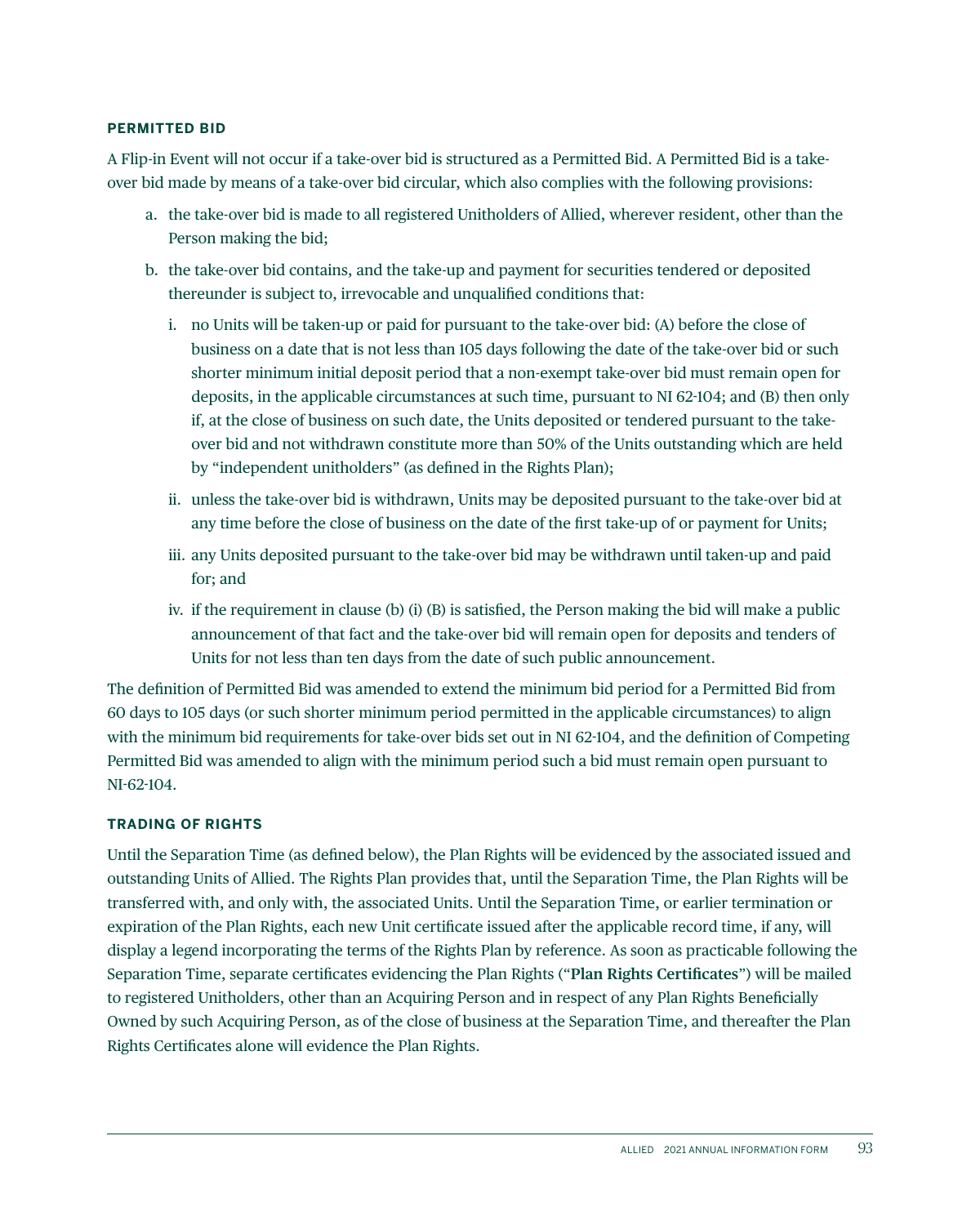#### **SEPARATION TIME**

The Plan Rights will separate and trade apart from the Units after the Separation Time until the Expiration Time. Subject to the right of the Trustees to defer it, the "Separation Time" means the close of business on the eighth business day after the earliest of: (i) the first date of a public announcement that a Person has become an Acquiring Person; (ii) the commencement or first public announcement of the intent of any Person to commence a take-over bid other than a Permitted Bid; and (iii) the date upon which a Permitted Bid or Competing Permitted Bid ceases to be such.

#### **WAIVER**

Without the consent of Unitholders or, if applicable, holders of Plan Rights, the Trustees may waive the application of the Rights Plan to a Flip-in Event that would occur by reason of a take-over bid made by means of a take-over bid circular to all Unitholders of Allied provided that, if the Trustees waive the application of the Rights Plan to such Flip-in Event, they will be deemed to have waived the application of the Rights Plan to any other Flip-in Events occurring by reason of a take-over bid made by means of a takeover bid circular to all Unitholders of Allied which is made prior to the expiry of any take-over bid in respect of which a waiver has been granted by the Trustees. The Trustees may also, subject to certain conditions, waive the application of the Rights Plan to a Flip-in Event triggered by inadvertence.

#### **REDEMPTION**

The Trustees with the approval of a majority vote of the votes cast by Unitholders (or the holders of Plan Rights if the Separation Time has occurred) voting in person and by proxy, at a meeting duly called for that purpose, may redeem the Plan Rights at \$0.001 per Plan Right, subject to adjustment in accordance with the Rights Plan. Plan Rights will become void and be of no further effect on the date that any Person who has made a Permitted Bid, Competing Permitted Bid or Exempt Acquisition (as defined in the Rights Plan) takes up and pays for the Units pursuant to such transaction.

#### **POWER TO AMEND**

Allied may make amendments to the Rights Plan to correct clerical or typographical errors without the approval of the holders of Plan Rights. Allied may make amendments to the Rights Plan to preserve the validity of the Rights Plan in the event of any change in applicable legislation, rules or regulations thereunder with the approval of the Unitholders of Allied or, in certain circumstances, the holders of Plan Rights, in accordance with the Rights Plan. In other circumstances, amendments to the Rights Plan may require the prior approval of the Unitholders of Allied or, the holders of Plan Rights.

#### **EXEMPTIONS FOR INVESTMENT ADVISORS**

Investment advisors (for fully managed accounts), trust companies (acting in their capacities as trustees and administrators), statutory bodies whose business includes the management of funds and administrators of registered pension plans acquiring greater than 20% of the Units are exempted from triggering a Flip-in Event, provided that they are not making, or are not part of a group making, a take-over bid.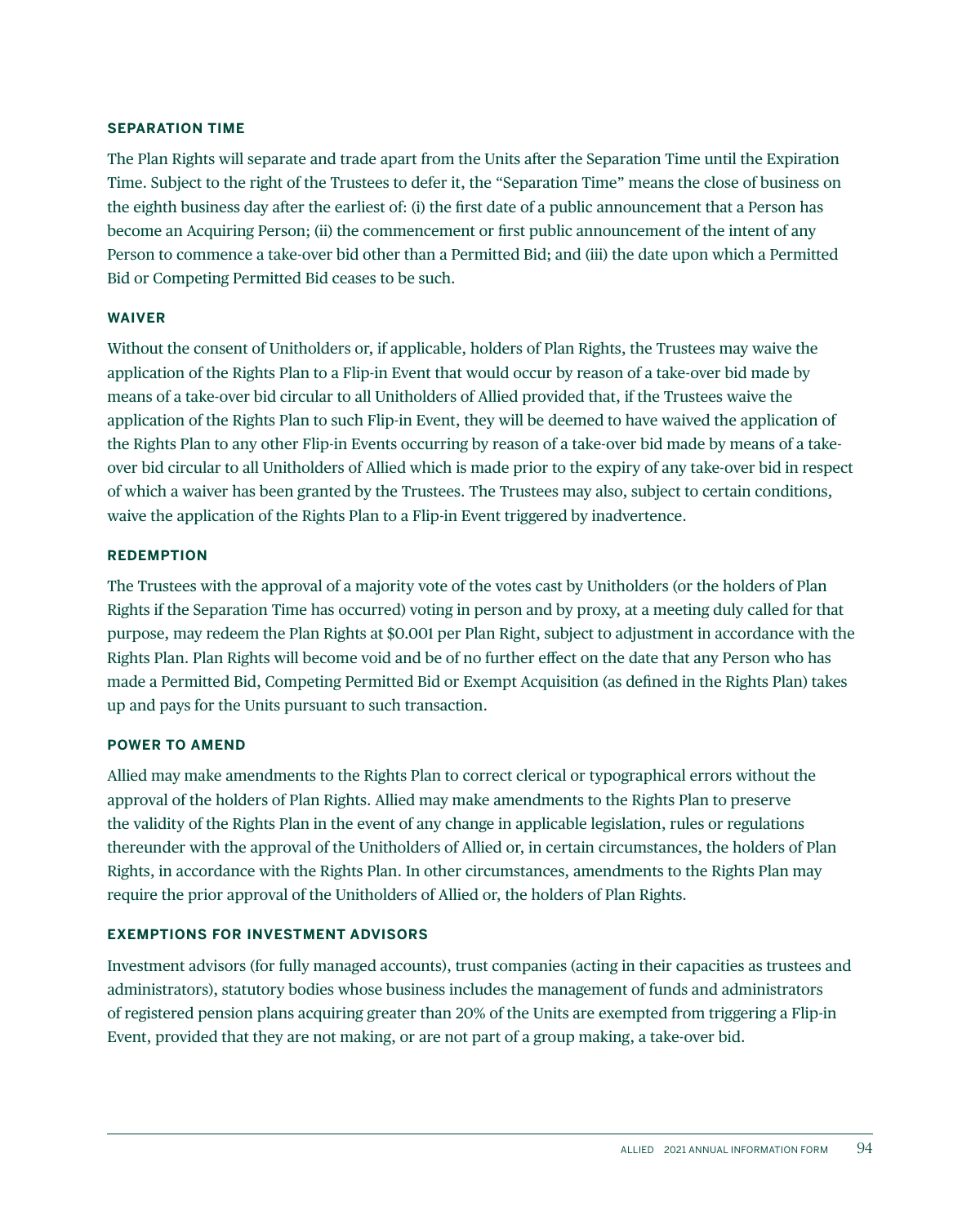### Experts

Deloitte LLP has audited the consolidated financial statements as at and for the years ended December 31, 2021 and December 31, 2020, together with the notes thereto. Deloitte LLP is independent of Allied within the meaning of the Rules of Professional Conduct of the Chartered Professional Accountants of Ontario.

## Transfer Agent and Registrar

The transfer agent and registrar of the Units is TSX Trust Company at its principal office in Toronto, Ontario. The trustee, registrar and transfer agent for the Unsecured Debentures is Computershare Trust Company of Canada at its principal office in Toronto, Ontario.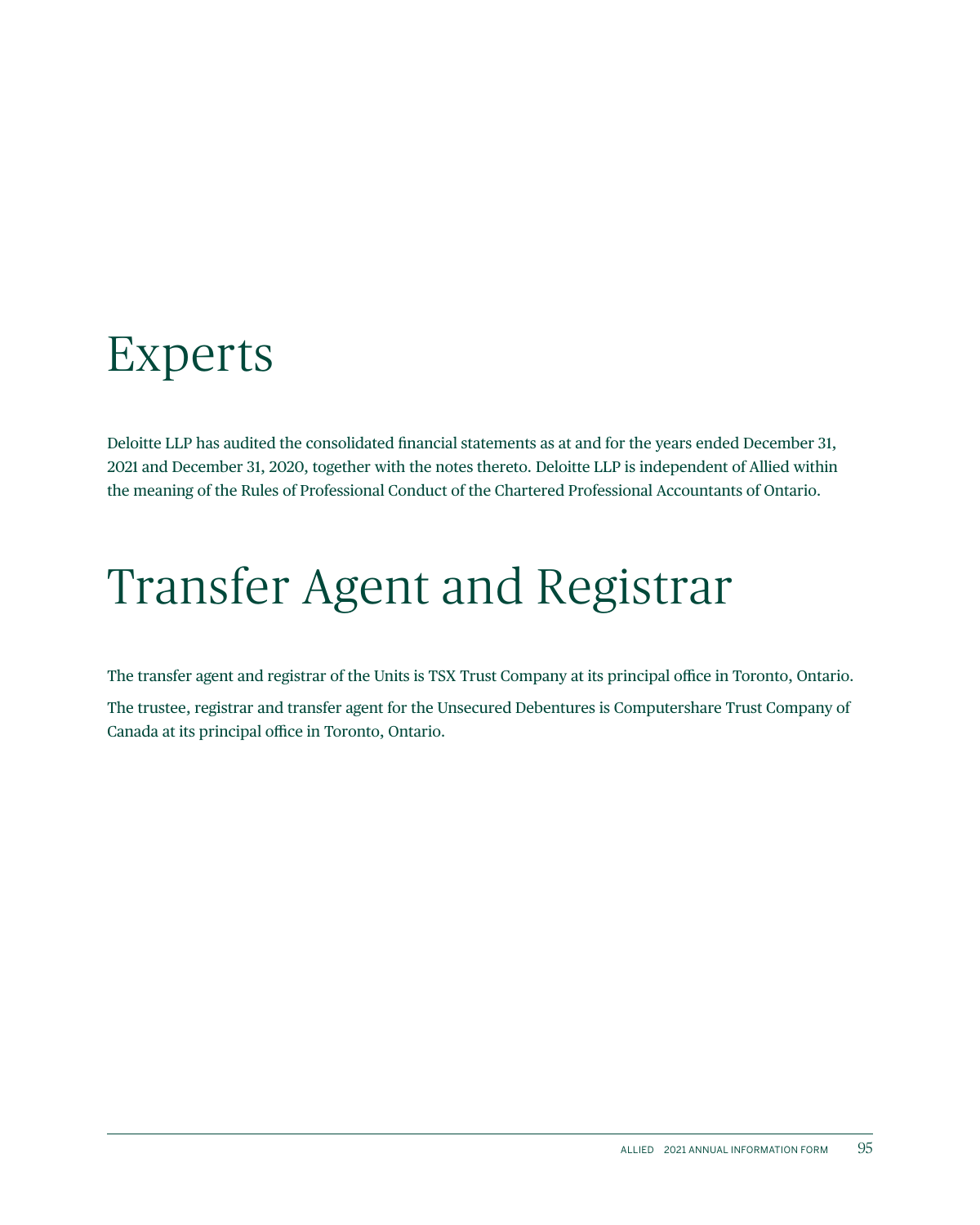## Audit Fees

The following table sets forth all services rendered by Allied's external auditor, Deloitte LLP ("Deloitte"), by category, together with the corresponding fees billed by Deloitte for each category of service for the financial years ended December 31, 2021, and 2020.

|                           | <b>YEAR ENDED</b><br><b>DECEMBER 31, 2021</b> | YEAR ENDED<br><b>DECEMBER 31, 2020</b> |
|---------------------------|-----------------------------------------------|----------------------------------------|
| Audit Fees (1)            | \$942,000                                     | \$944,000                              |
| Audit-Related Fees (2)    | 480,000                                       | 369,000                                |
| All Other Fees (3)        | 13,000                                        | 11.000                                 |
| Total Fees <sup>(4)</sup> | \$1,435,000                                   | \$1,324,000                            |

(1) Represents the aggregate fees billed by Deloitte for audit services, including fees for documents filed with securities regulatory authorities. (2) Represents the aggregate fees billed for assurance and related services by Deloitte that are reasonably related to the performance of the audit

or review of Allied's financial statements, including audits of individual properties to comply with lender or tenant requirements.

(3) Represents the aggregate fees billed for products and services provided by Deloitte other than those services reported under "Audit Fees" and "Audit-Related Fees".

(4) There were no tax fees billed by Deloitte for the years ended December 31, 2021 and 2020.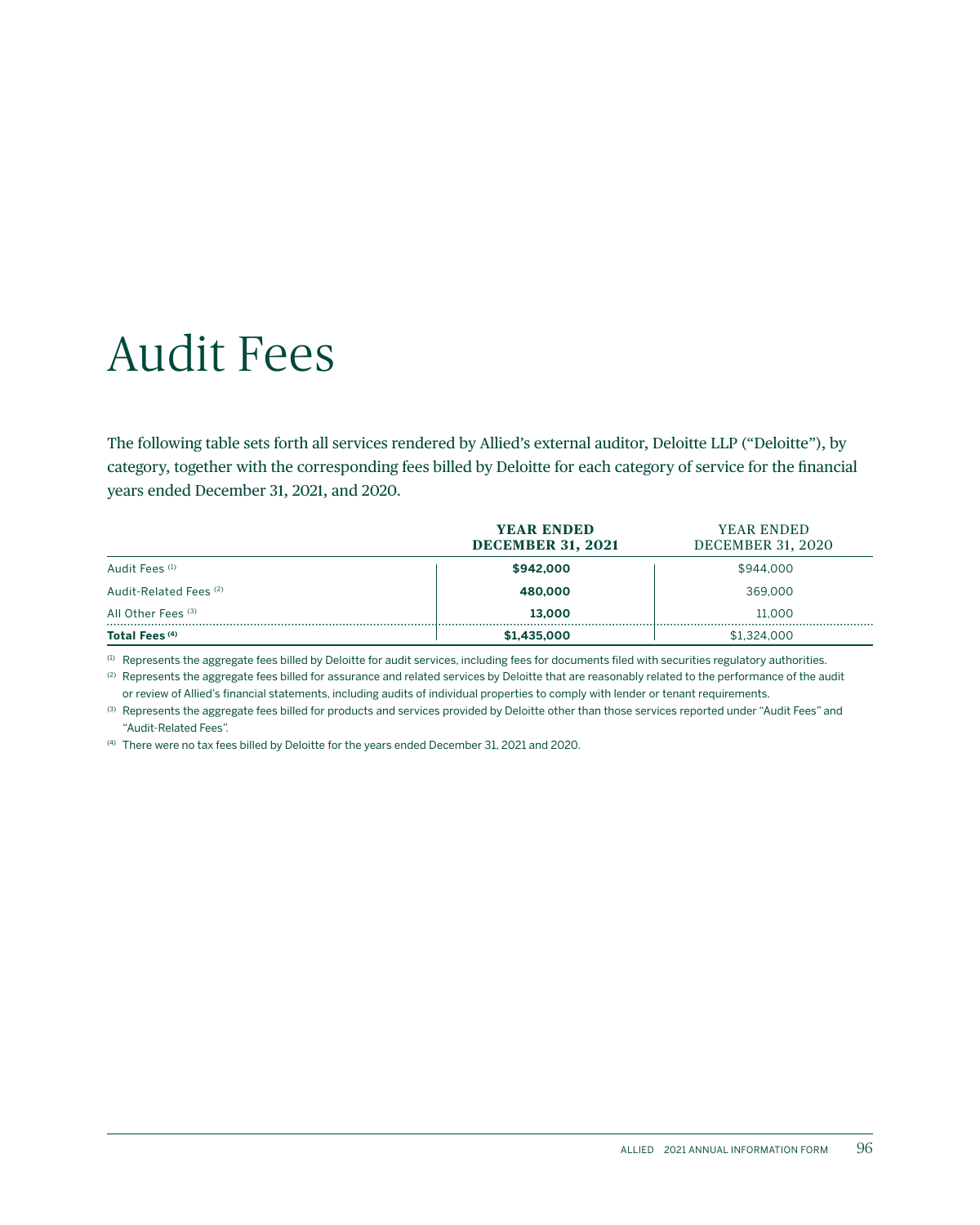## Material Contracts

The following are the only material contracts, other than contracts entered into in the ordinary course of business, entered into by Allied within the most recently completed financial year of Allied or before the most recently completed financial year but still in effect:

- (a) the Declaration of Trust;
- (b) the Rights Plan; and
- (c) the Trust Indenture.

Electronic copies of the contracts set out above may be accessed on SEDAR at *[www.sedar.com](https://sedar.com/)*. Particulars of the contracts are disclosed elsewhere in this Annual Information Form.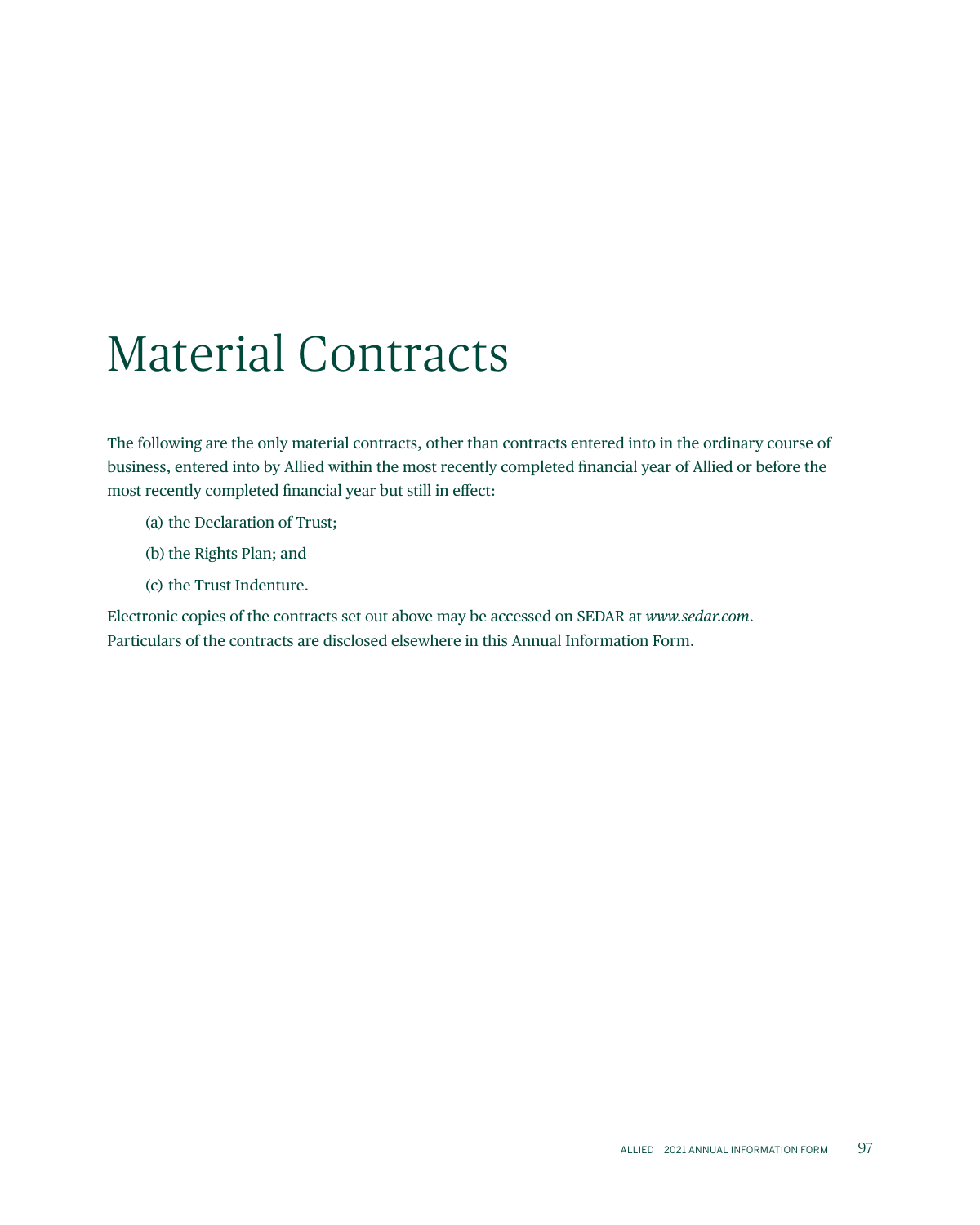# Additional Information

Additional information relating to Allied can be found on SEDAR at *[www.sedar.com](https://sedar.com/)*. Additional information, including Trustees' and officers' remuneration and indebtedness, principal holders of Units of Allied and securities authorized for issuance under equity compensation plans, as applicable, is contained in Allied's information circular prepared in connection with the annual meeting of Unitholders held on May 10, 2021. Additional financial information is provided in Allied's audited consolidated financial statements and management's discussion and analysis of financial condition and results of operations for the year ended December 31, 2021. A copy of such documents may be obtained upon request from the Chief Financial Officer of Allied.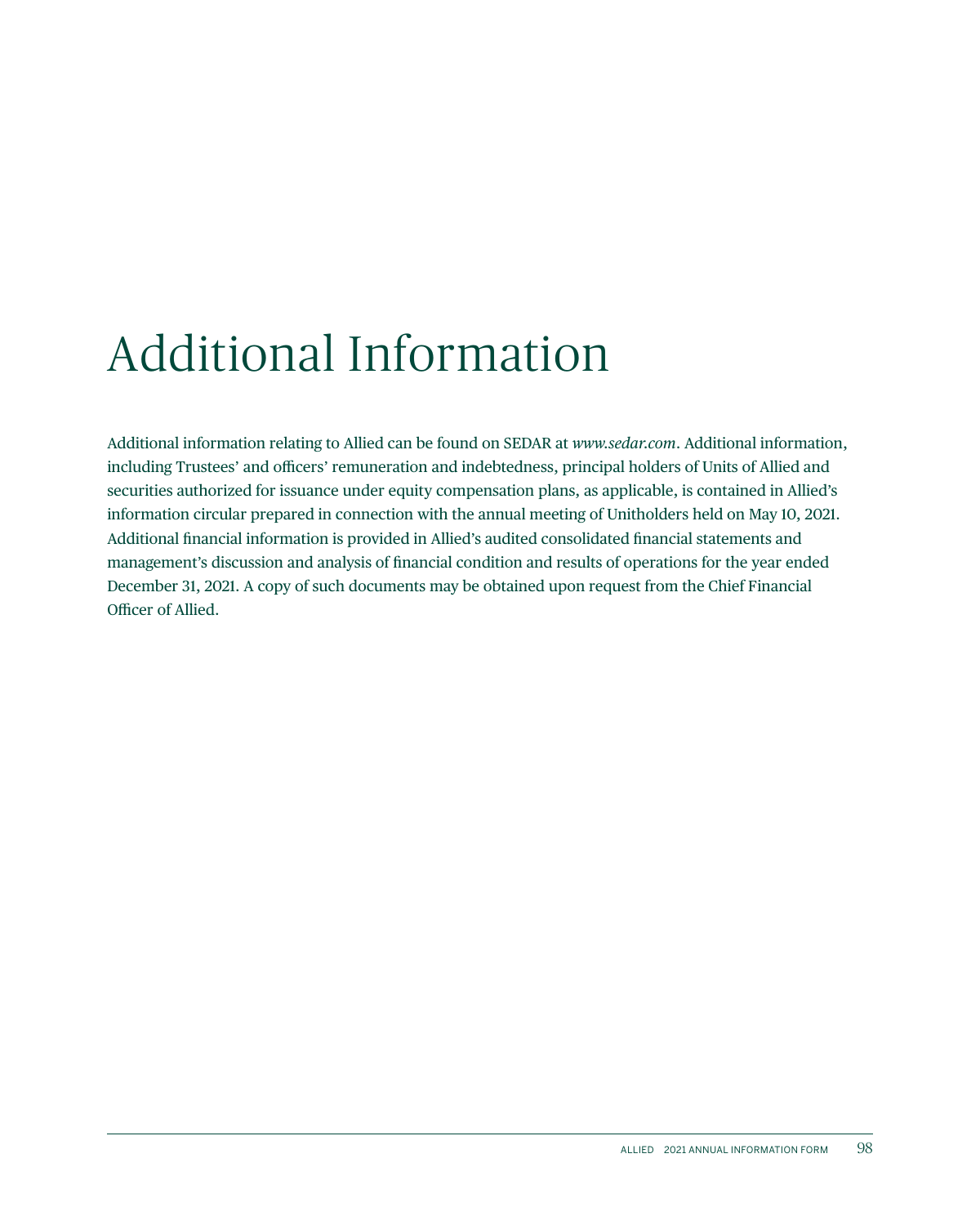**EXHIBIT A ALLIED PROPERTIES REAL ESTATE INVESTMENT TRUST ("ALLIED") AUDIT COMMITTEE**

## Terms of Reference

#### 1. PURPOSE

The overall purpose of the Audit Committee (the "Committee") of Allied is to monitor Allied's system of internal financial controls, to evaluate and report on the integrity of the financial statements including the MD&A and related Press Releases of Allied, to enhance the independence of Allied's external auditor and to oversee the accounting and financial reporting processes and audits of financial statements of Allied.

#### 2. COMPOSITION, PROCEDURES AND ORGANIZATION

- 2.1 The Committee shall consist of at least three members of the board of trustees of Allied (the "Board"), each of whom shall be, in the determination of the Board, "independent" as that term is defined by Multilateral Instrument 52-110 Audit Committees, as amended from time to time, and the majority of whom shall be resident Canadians. The definition of "independent" is set out in Exhibit A hereto.
- 2.2 All members of the Committee shall be, in the determination of the Board, "financially literate", as that term is defined by Multilateral Instrument 52-110 Audit Committees, as amended from time to time. The definition of "financially literate" is set out in Exhibit A hereto.
- 2.3 The Board, at its organizational meeting held in conjunction with each annual meeting of unit holders, shall appoint the members of the Committee for the ensuing year. The Board may at any time remove or replace any member of the Committee and may fill any vacancy in the Committee. Any member of the Committee ceasing to be a trustee shall cease to be a member of the Committee.
- 2.4 Unless the Board shall have appointed a chair of the Committee, the members of the Committee shall elect a chair from amongst their number.
- 2.5 The Committee shall have access to such officers and employees of Allied and to Allied's external auditor and its legal counsel, and to such information respecting Allied as it considers to be necessary or advisable in order to perform its duties.
- 2.6 Notice of every meeting shall be given to the external auditor, who shall, at the expense of Allied, be entitled to attend and to be heard thereat.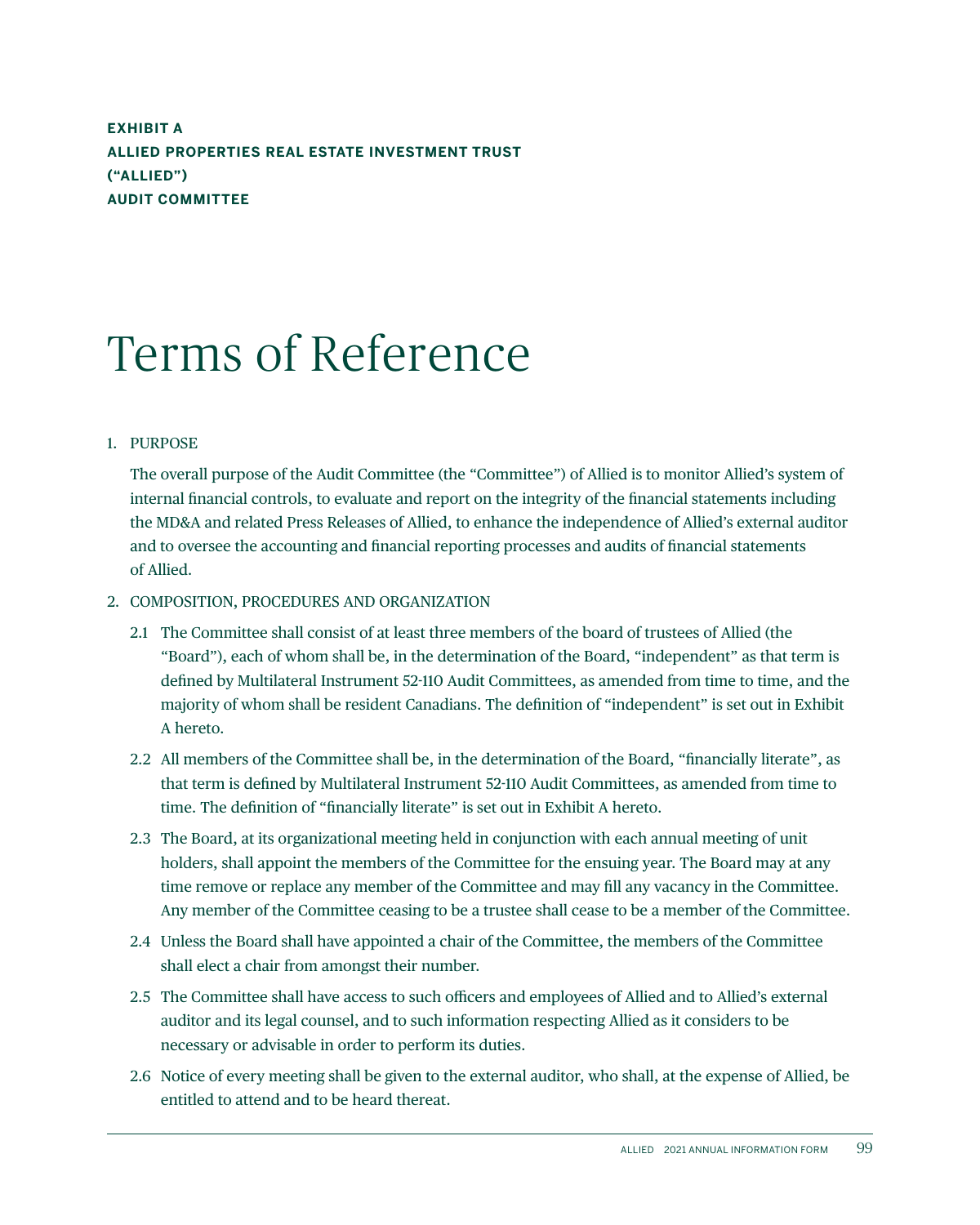- 2.7 Meetings of the Committee shall be conducted as follows:
	- a. the Committee shall meet on a regular basis, at such times and at such locations as the chair of the Committee shall determine;
	- b. the external auditor or any member of the Committee may call a meeting of the Committee;
	- c. any trustee of Allied may request the chair of the Committee to call a meeting of the Committee and may attend such meeting to inform the Committee of a specific matter of concern to such trustee, and may participate in such meeting to the extent permitted by the chair of the Committee;
	- d. the external auditor and management employees shall, when required by the Committee, attend any meeting of the Committee; and
	- e. a quorum for any meeting of the Committee shall be at least 50% of the members of the Committee present in person. Any member participating in a meeting of the Committee by conference telephone or other communications equipment by means of which all persons participating in the meeting can hear each other shall be considered present in person at the meeting.
- 2.8 The external auditor shall be entitled to communicate directly with the chair of the Committee and may meet separately with the Committee. The Committee, through its chair, may contact directly any employee of Allied as it deems necessary, and any employee may bring before the Committee any matter involving questionable, illegal or improper practices or transactions.
- 2.9 Compensation to members of the Committee shall be limited to trustee's fees, either in the form of cash or equity, and members shall not accept consulting, advisory or other compensatory fees from Allied (other than as members of the Board and Board committee members).
- 2.10 The Committee is authorized, at Allied's expense, to retain independent counsel and other advisors as it determines necessary to carry out its duties and to set their compensation.

#### 3. DUTIES

*General*

- 3.1 The overall duties of the Committee shall be to:
	- a. assist the Board in the discharge of its duties relating to Allied's accounting policies and practices, reporting practices and internal controls;
	- b. establish and maintain a direct line of communication with Allied's external auditor and assess its performance;
	- c. oversee the co-ordination of the activities of the external auditor;
	- d. ensure that the management of Allied has designed, implemented and is maintaining an effective system of internal controls;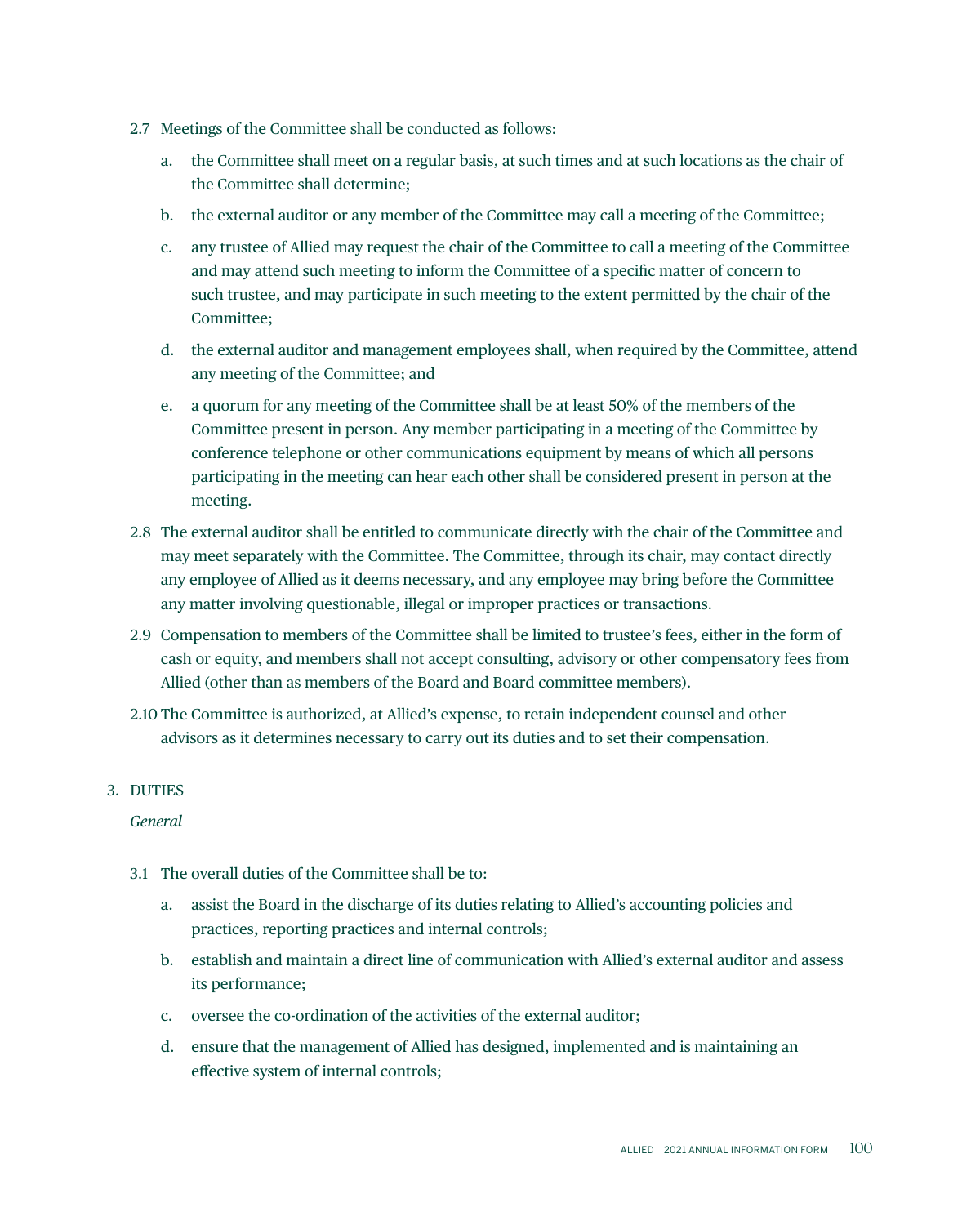- e. monitor the credibility and objectivity of Allied's financial reports;
- f. report regularly to the Board on the fulfillment of the Committee's duties;
- g. assist the Board in the discharge of its duties relating to Allied's compliance with legal and regulatory requirements; and
- h. assist the Board in the discharge of its duties relating to risk assessment and risk management.

#### *Oversight of External Auditor*

- 3.2 The Committee shall be directly responsible for overseeing the work of the external auditor engaged for the purpose of preparing or issuing an audit report or performing other audit, review or attest services for Allied, including the resolution of disagreements between management and the external auditor regarding financial reporting, and in carrying out such oversight the Committee's duties shall include:
	- a. recommending to the Board a firm of external auditors to be nominated for the purpose of preparing or issuing an audit report or performing other audit, review or attest services for Allied and recommending the compensation of the external auditor;
	- b. reviewing, where there is to be a change of external auditor, all issues related to the change, including the information to be included in the notice of change of auditor called for under National Instrument 51-102 Continuous Disclosure Obligations, as amended from time to time, and the planned steps for an orderly transition;
	- c. reviewing all reportable events, including disagreements, unresolved issues and consultations, as defined in National Instrument 51-102 Continuous Disclosure Obligations, as amended from time to time, on a routine basis, whether or not there is to be a change of external auditor;
	- d. reviewing the engagement letters of the external auditor, both for audit and non-audit services;
	- e. reviewing the performance, including the fee, scope and timing of the audit and other related services and any non-audit services provided by the external auditor; and
	- f. reviewing and approving the nature of and fees for any non-audit services performed for Allied by the external auditor and consider whether the nature and extent of such services could detract from the firm's independence in carrying out the audit function.

#### *Audits and Financial Reporting*

- 3.3 The duties of the Committee as they relate to audits and financial reporting shall be to:
	- a. review the audit plan with the external auditor and management;
	- b. review with the external auditor and management any proposed changes in accounting policies, the presentation of the impact of significant risks and uncertainties, and key estimates and judgments of management that may in any such case be material to financial reporting;
	- c. review the contents of the audit report;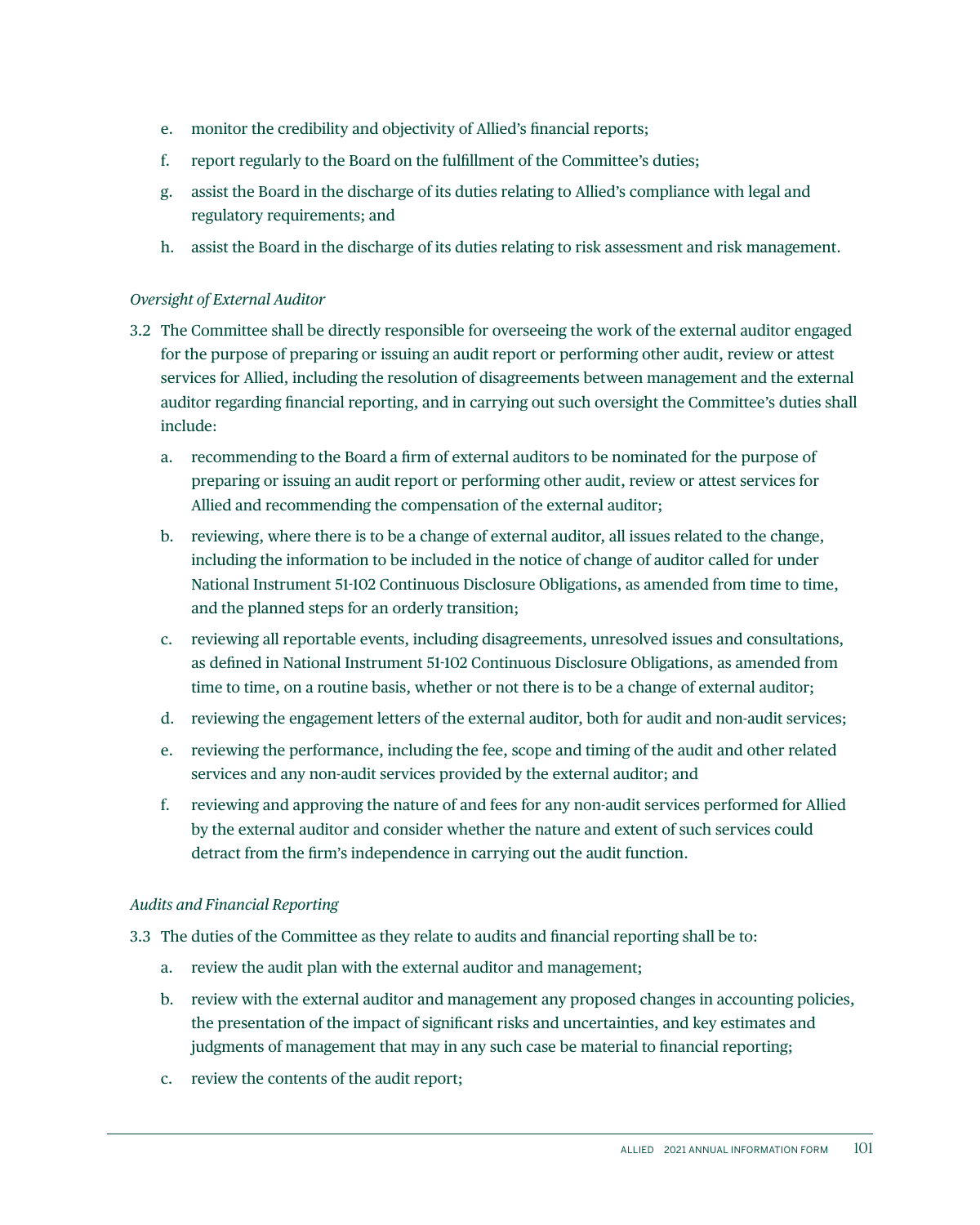- d. question the external auditor and management regarding significant financial reporting issues discussed during the fiscal period and the method of resolution;
- e. review the scope and quality of the audit work performed;
- f. review the adequacy of Allied's financial and auditing personnel;
- g. review the co-operation received by the external auditor from Allied's personnel during the audit, any problems encountered by the external auditor and any restrictions on the external auditor's work;
- h. review the internal resources used;
- i. review the appointments of the chief financial officer, internal auditor (or persons performing the internal audit function) and any key financial executives involved in the financial reporting process;
- j. review and approve Allied's annual audited financial statements and those of its subsidiaries in conjunction with the report of the external auditor thereon including related MD&A and Press Release, and obtain an explanation from management of all significant variances between comparative reporting periods before release to the public;
- k. review and approve Allied's interim unaudited financial statements including related MD&A and Press Release and auditors' review thereof, and obtain an explanation from management of all significant variances between comparative reporting periods before release to the public;
- l. establish a procedure for the receipt, retention and treatment of complaints regarding accounting, internal accounting controls or auditing matters and employees' confidential anonymous submission of concerns regarding accounting and auditing matters;
- m. satisfy itself that adequate procedures are in place for the review of Allied's public disclosure of financial information extracted or derived from Allied's financial statements, and periodically re-assess the adequacy of those controls; and
- n. review the terms of reference, if any, for an internal auditor or internal audit function.

#### *Internal Controls*

- 3.4 The duties of the Committee as they relate to the review of internal controls over financial reporting shall be to, on an annual basis:
	- a. review the processes that support the CEO's and CFO's certification regarding internal controls over financial reporting ("ICFR") and be satisfied that they constitute a reasonable approach and are diligently performed;
	- b. review all design or operational weaknesses in ICFR identified in these processes that could have a material impact on the issuer's financial reporting;
	- c. review how management assessed each weakness, and decided on whether it should be disclosed in the MD&A or not, and should review the "close call" decisions;